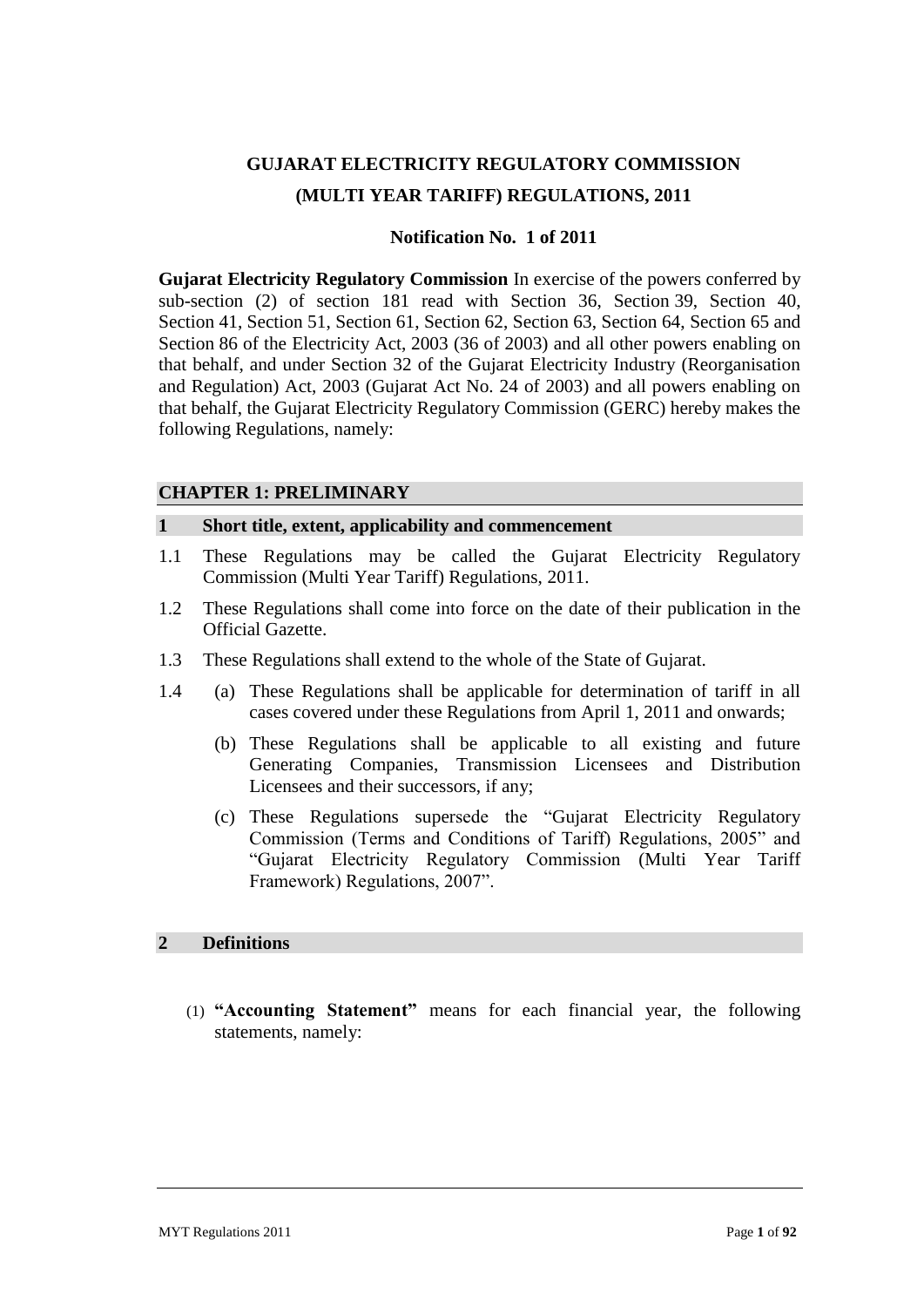- (i) balance sheet, prepared in accordance with the form contained in Part I of Schedule VI to the Companies Act, 1956 as amended from time to time;
- (ii) profit and loss account, complying with the requirements contained in Part II of Schedule VI to the Companies Act, 1956;
- (iii) cash flow statement, prepared in accordance with the Accounting Standard on Cash Flow Statement (AS-3) of the Institute of Chartered Accountants of India;
- (iv) report of the statutory auditors;
- (v) cost records prescribed by the Central Government under Section 209(1)(d) of the Companies Act, 1956;

together with notes thereto, and such other supporting statements and information as the Commission may direct from time to time:

Provided that in case of any local authority engaged in the business of distribution of electricity, the Accounting Statement shall mean the items, as mentioned above, prepared and maintained in accordance with the relevant Acts or Statutes as applicable to such local authority:

Provided further that once the Commission notifies the Regulations for submission of Regulatory Accounts, the applications for tariff determination and truing up shall be based on the Regulatory Accounts.

- (2) "**Act"** means the Electricity Act, 2003 (36 of 2003), as amended from time to time;
- (3) **"Allocation Statement"** means for each financial year, a statement in respect of each of the separate businesses of the of the Generating Company or Transmission Licensee or Distribution Licensee, showing the amounts of any revenue, cost, asset, liability, reserve or provision etc, which has been either:
	- i) charged from or to each such Other Business together with a description of the basis of that charge; or
	- ii) determined by apportionment or allocation between different businesses of the licensee including the Licensed Businesses, together with a description of the basis of the apportionment or allocation:

Provided that for the purpose of this Regulation, the licensed business of the Distribution Licensee for an area of supply would be separated as Distribution Wires and Retail Supply business:

Provided further that such allocation statement in respect of a generating station, owned and/or maintained and/or operated by the distribution licensee, shall be maintained in a manner so as to enable tariff determination, stagewise, Unit wise and/or for the whole generating station.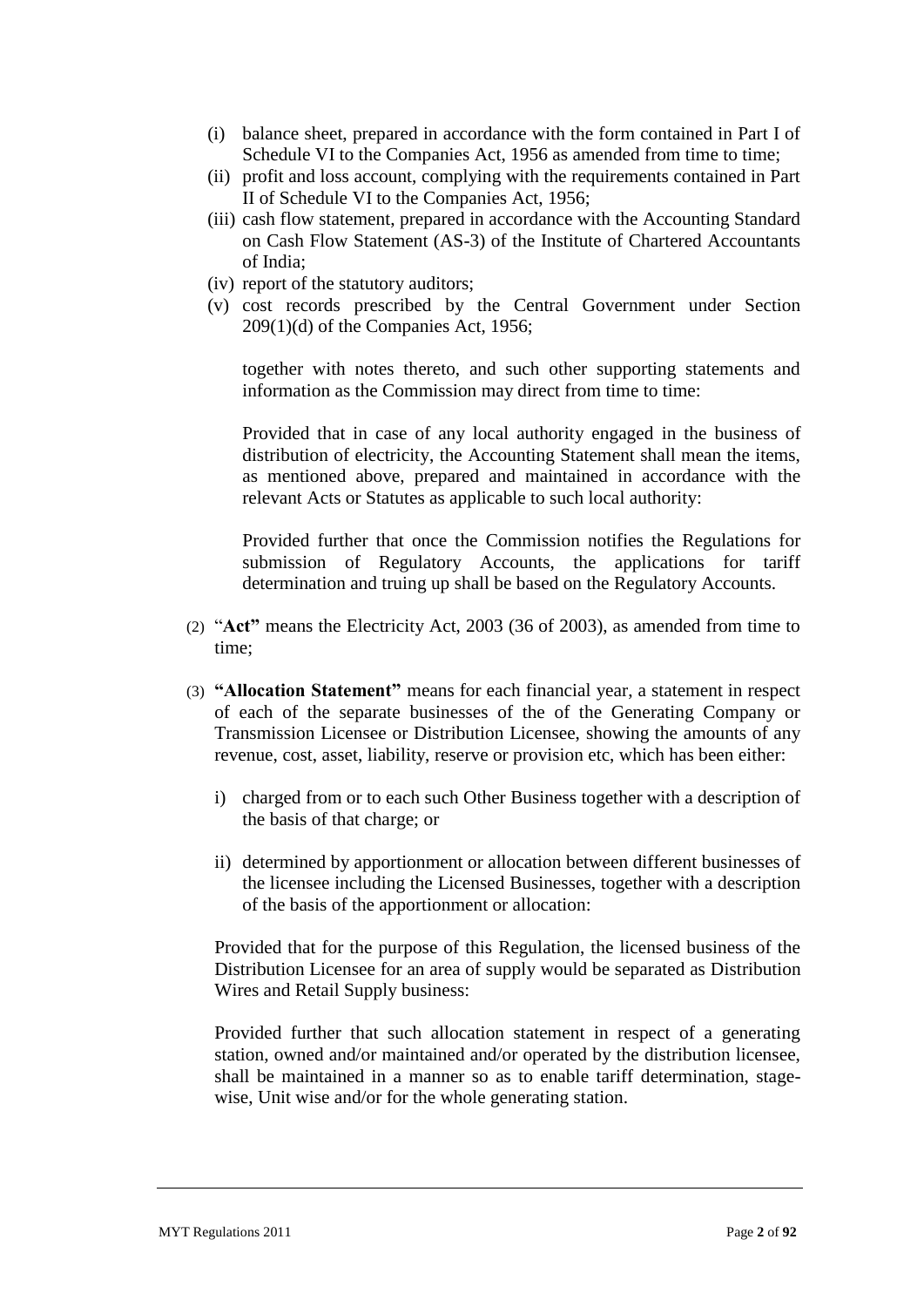(4) **"Allotted Transmission Capacity"** means the power transfer in MW between the specified point(s) of injection and point(s) of drawal allowed to a long-term customer or a medium-term customer on the intra-State transmission system under the normal circumstances and the expression "allotment of transmission capacity" shall be construed accordingly:

Provided that the Allotted Transmission Capacity to a long-term transmission customer or a medium-term transmission customer shall be sum of the generating capacities allocated to the long-term transmission customer or the medium-term transmission customer from the generating stations and the contracted power, if any;

- (5) "**Applicant**" means a Generating Company or Transmission Licensee or Distribution Licensee who has made an application for determination of Aggregate Revenue Requirement and tariff in accordance with the Act and these Regulations and includes a Generating Company or Transmission Licensee or Distribution Licensee whose tariff is the subject of a review by the Commission either on suo-motu basis or on a petition filed by any interested or affected person or as part of a Truing-up exercise;
- (6) "**Aggregate Revenue Requirement**" means the requirement of the Transmission Licensee or Distribution Licensee for recovery, through tariffs, of allowable expenses and return on equity pertaining to its Licenced Business, in accordance with these Regulations;
- (7) **"Area of Supply"** means the area within which a distribution licensee is authorised by his licence to supply electricity;
- (8) **"Authority"** means Central Electricity Authority referred to in Section 70 of the Act;
- (9) **"Auxiliary Energy Consumption"** in relation to a period, means the quantum of energy consumed by auxiliary equipment of the generating station and shall be expressed as a percentage of the sum of gross energy generated at the generator terminals of all the Units of the generating station:

Provided that for the purpose of these Regulations, auxiliary energy consumption for a generating station shall include transformer losses within the generating station:

Provided further that colony consumption of a generating station shall not be included as part of the auxiliary consumption for the purpose of these Regulations.

(10)**"Availability"** in relation to a thermal generating station for any period means the average of the daily average declared capacities as certified by Gujarat State Load Despatch Centre (SLDC) for all the days during that period expressed as a percentage of the installed capacity of the generating station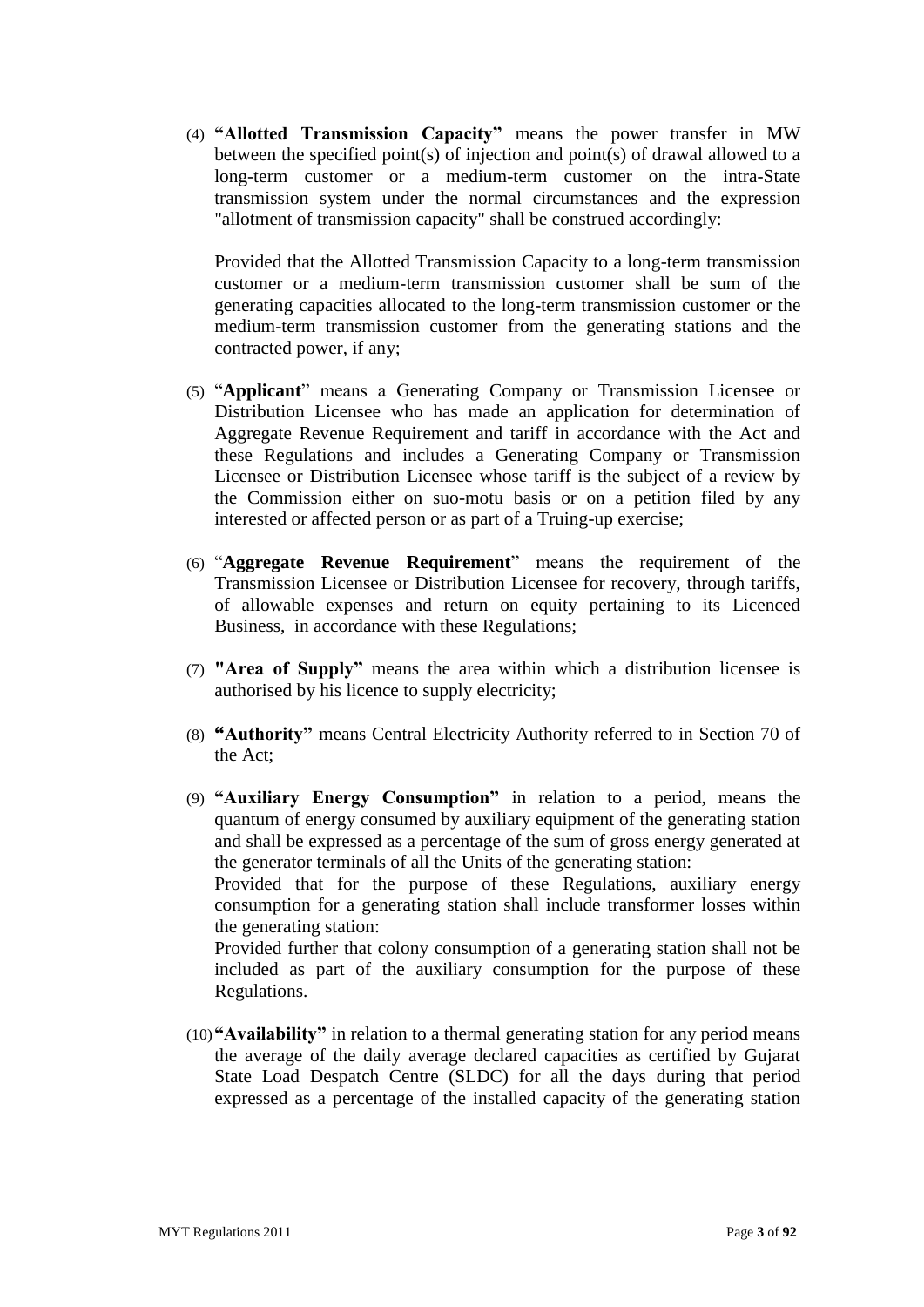minus normative auxiliary consumption as specified in these Regulations, and shall be computed in accordance with the following formula:

Availability = 10000x

\n
$$
\sum_{i=1}^{N} DC_i \quad / \{ N \times IC \times (100 - AUX_n) \} \%
$$

Where,

 $N =$  number of days in the given period;

 $DC_i$  = Average Declared Capacity in MW for the i<sup>th</sup> day in such period;

 $IC =$  Installed Capacity of the generating station in MW;

 AUX = Normative Auxiliary Consumption, expressed as a percentage of gross generation;

- (11)**"Availability"** in relation to a transmission system for a given period means the time in hours during that period the transmission system is capable of transmitting electricity at its rated voltage expressed in percentage of total hours in the given period and shall be calculated as provided in **Annexure II** to these Regulations;
- (12) **"Bank Rate"** shall mean the Bank Rate declared by the Reserve Bank of India from time to time**;**
- (13)**"Beneficiary"** in relation to a generating station means the person purchasing electricity generated at such a generating station whose tariff is determined under these Regulations;
- (14)**"Block"** in relation to a combined cycle thermal generating station includes combustion turbine-generators, associated waste heat recovery boilers, connected steam turbine-generators and auxiliaries;
- (15)"**Bulk Power Transmission Agreement**" means an executed Agreement that contains the terms and conditions under which a Transmission System User is entitled to access an intra-State transmission system of a Transmission Licensee;
- (16)"**Business Plan**" shall comprise of elements as specified in Regulation 19 of these Regulations;
- (17)**"change in law"** means occurrence of any of the following events:
	- (i) the enactment, bringing into effect, adoption, promulgation, amendment, modification or repeal of any law; or
	- (ii) change in interpretation of any law by a competent Court, Tribunal or Indian Governmental Instrumentality, which is the final authority under law for such interpretation; or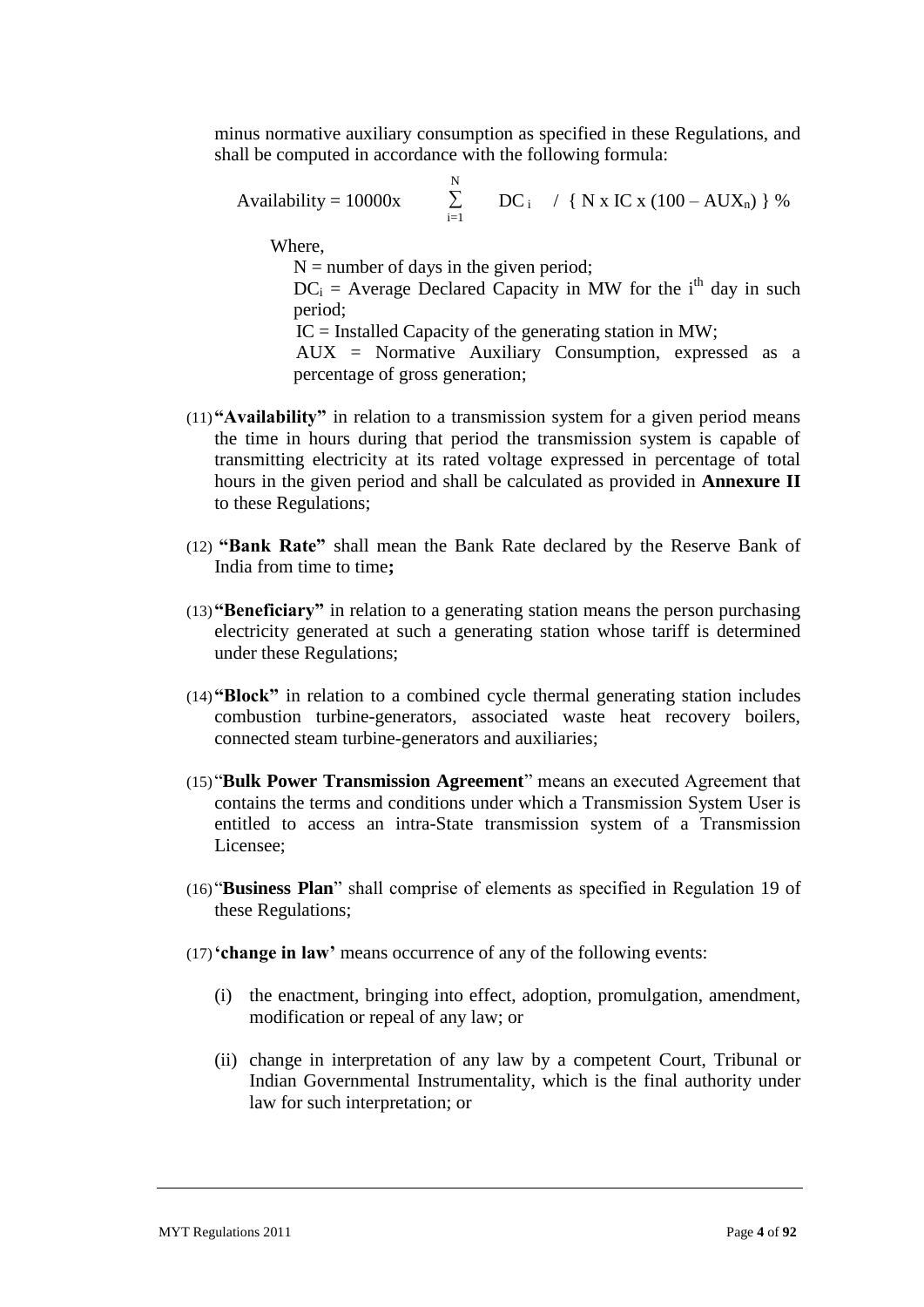- (iii) change by any competent statutory authority, in any consent, approval or licence.
- (18)"**Commission**" means the Gujarat Electricity Regulatory Commission;
- (19)"**Control Period**" means the period of five years from April 1, 2011 to March 31, 2016, and for every block of five years thereafter, for submission of forecast in accordance with Chapter-2 of these Regulations;
- (20) **"Cut-off Date"** means 31st March of the year closing after two years of the year of commercial operation of the project, and in case the project is declared under commercial operation in the last quarter of a year, the cut-off date shall be 31st March of the year closing after three years of the year of commercial operation;
- (21) **"Day"** means the 24 hour period starting at 0000 hour;

# (22)**"Date of Commercial Operation" (COD)** means:

- a. in relation to a unit or block of a thermal generating station, the date declared by the generating company, after demonstrating the Maximum Continuous Rating (MCR) or the Installed Capacity (IC) through a successful trial run after notice to the beneficiaries, from 00:00 hour of which scheduling process as per the Commission's Order is fully implemented;
- b. in relation to the generating station, the date of commercial operation means the date of commercial operation of the last unit of the generating station;
- c. in relation to a unit of a hydro generating station, the date declared by the Generating Company from 00:00 hour of which, after notice to the beneficiaries, scheduling process in accordance with the Commission"s Order is fully implemented, and in relation to the generating station as a whole, the date declared by the Generating Company after demonstrating peaking capability corresponding to installed capacity of the generating station through a successful trial run, after notice to the beneficiaries;

#### **Note**:

i. In case the hydro generating station with pondage or storage is not able to demonstrate peaking capability corresponding to the installed capacity for the reasons of insufficient reservoir or pond level, the date of commercial operation of the last unit of the generating station shall be considered as the date of commercial operation of the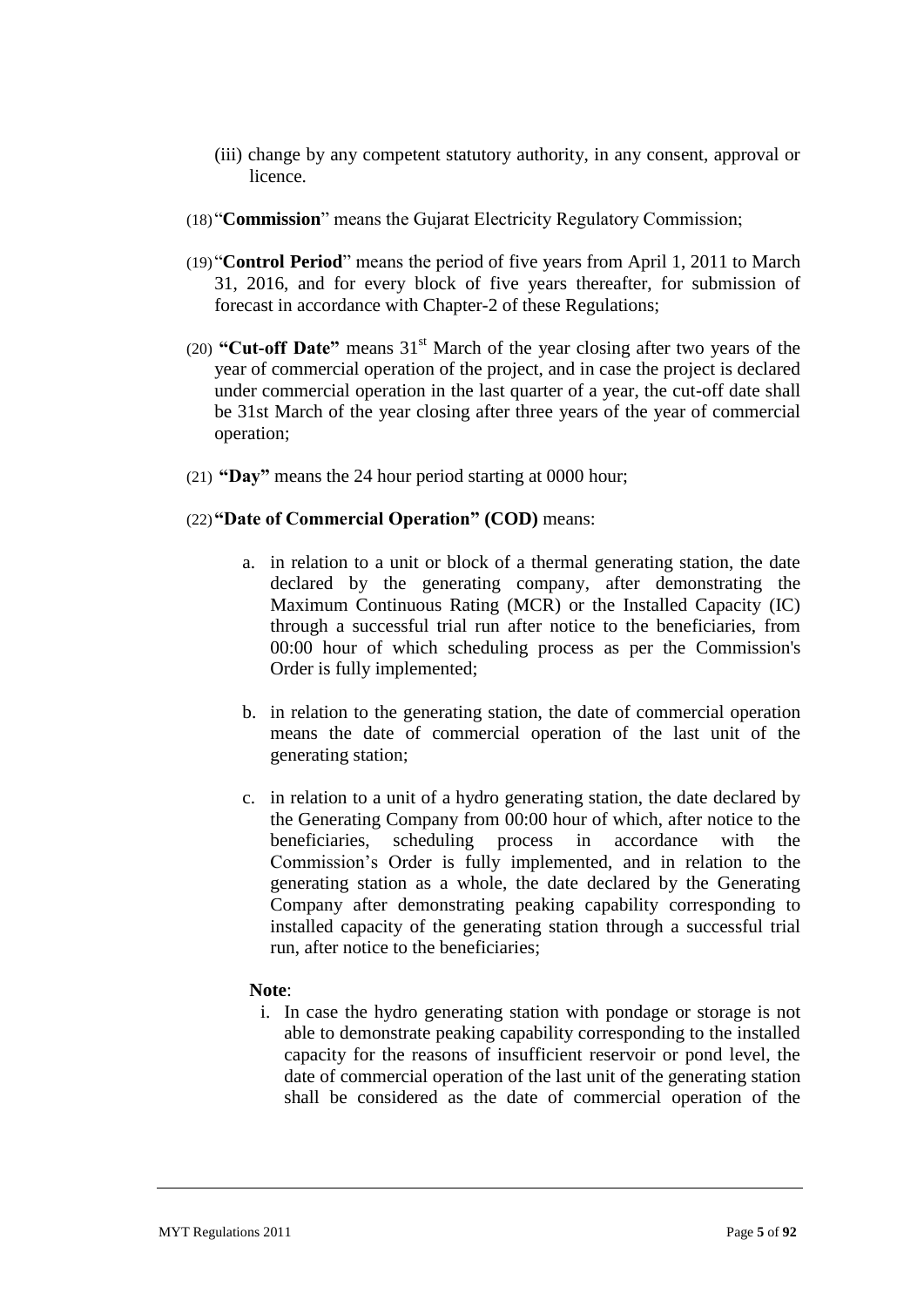generating station as a whole, provided that it will be mandatory for such hydro generating station to demonstrate peaking capability equivalent to installed capacity of the generating unit or the generating station as and when such reservoir/pond level is achieved.

- ii. In case of purely run-of-river hydro generating station, if the unit or the generating station is declared under commercial operation during lean inflows period when the water is not sufficient for such demonstration, it shall be mandatory for such hydro generating station or unit to demonstrate peaking capability equivalent to installed capacity as and when sufficient inflow is available.
- d. in relation to the transmission system, the date declared by the transmission licensee from 0000 hour of which an element of the transmission system is in regular service after successful charging and trial operation:

Provided that the date shall be the first day of a calendar month and transmission charge for the element shall be payable and its availability shall be accounted for, from that date:

Provided further that in case an element of the transmission system is ready for regular service but is prevented from providing such service for reasons not attributable to the transmission licensee, its suppliers or contractors, the Commission may approve the date of commercial operation prior to the element coming into regular service.

# (23)**"Declared Capacity"** means

a. for a thermal generating station, the capability of the generating station to deliver ex-bus electricity in MW declared by such generating station in relation to any period of the day or whole of the day, duly taking into account the availability of fuel:

Provided that in case of a gas turbine generating station or a combined cycle generating station, the generating station shall declare the capacity for units and modules on gas fuel and liquid fuel separately, and these shall be scheduled separately. Total declared capacity and total scheduled generation for the generating station shall be the sum of the declared capacity and scheduled generation for gas fuel and liquid fuel for the purpose of computation of availability and Plant Load Factor, respectively;

b. for hydro power generating stations, the ex-bus capacity in MW expected to be available from the generating station for the i<sup>th</sup> day of the month, which the station can deliver for at least three (3) hours, as certified by the Gujarat State Load Despatch Centre after the day is over, taking into account the availability of water;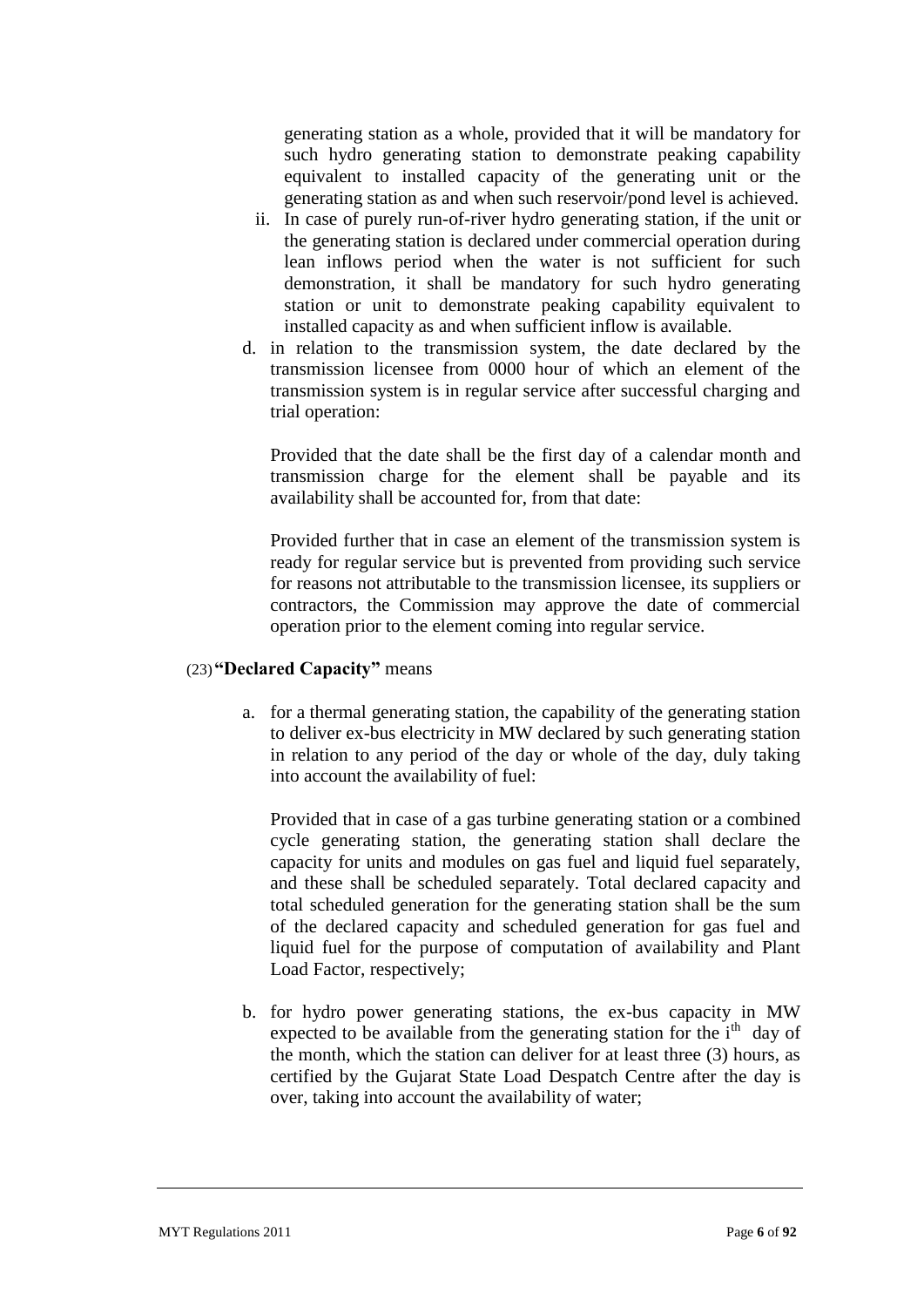- (24)**"Design Energy"** in relation to a hydro power generating station means the quantum of energy, which could be generated in a 90 per cent dependable year with 95 per cent installed capacity of the generating station;
- (25)"**Distribution Business**" means the business of operating and maintaining a distribution system for supplying electricity in the area of supply of the Distribution Licensee;
- (26)"**Distribution Wires Business**" means the business of operating and maintaining a distribution system for wheeling of electricity in the area of supply of the Distribution Licensee;
- (27)"**Expected Revenue from Tariff and Charges**" means the revenue estimated to accrue to the Generating Company or Transmission Licensee or Distribution Licensee from the Regulated Business at the prevailing tariffs;
- (28)**"Existing Generating Unit/Station"** means a generating unit/station declared under commercial operation prior to the date of effectiveness of these Regulations;
- (29)**"Existing Project"** means a project declared under commercial operation prior to the date of effectiveness of these Regulations;
- (30)"**Event**" means an unscheduled or unplanned occurrence in the intra-State transmission system including faults, incidents and breakdowns;
- (31)**"Force Majeure Event"** means, with respect to any party, any event or circumstance, which is not within the reasonable control of, and is not due to an act of omission or commission of, that party and which, by the exercise of reasonable care and diligence, could not have been prevented, and without limiting the generality of the foregoing, would include the following events:
	- a. acts of God, including but not limited to lightning, storm, action of the elements, earthquakes, flood, torrential rains, drought and natural disaster;
	- b. strikes, lockouts, go-slow, bandh or other industrial disturbances not instigated by any party;
	- c. acts of public enemy, wars (declared or undeclared), blockades, insurrections, riots, revolution, sabotage, vandalism and civil disturbance;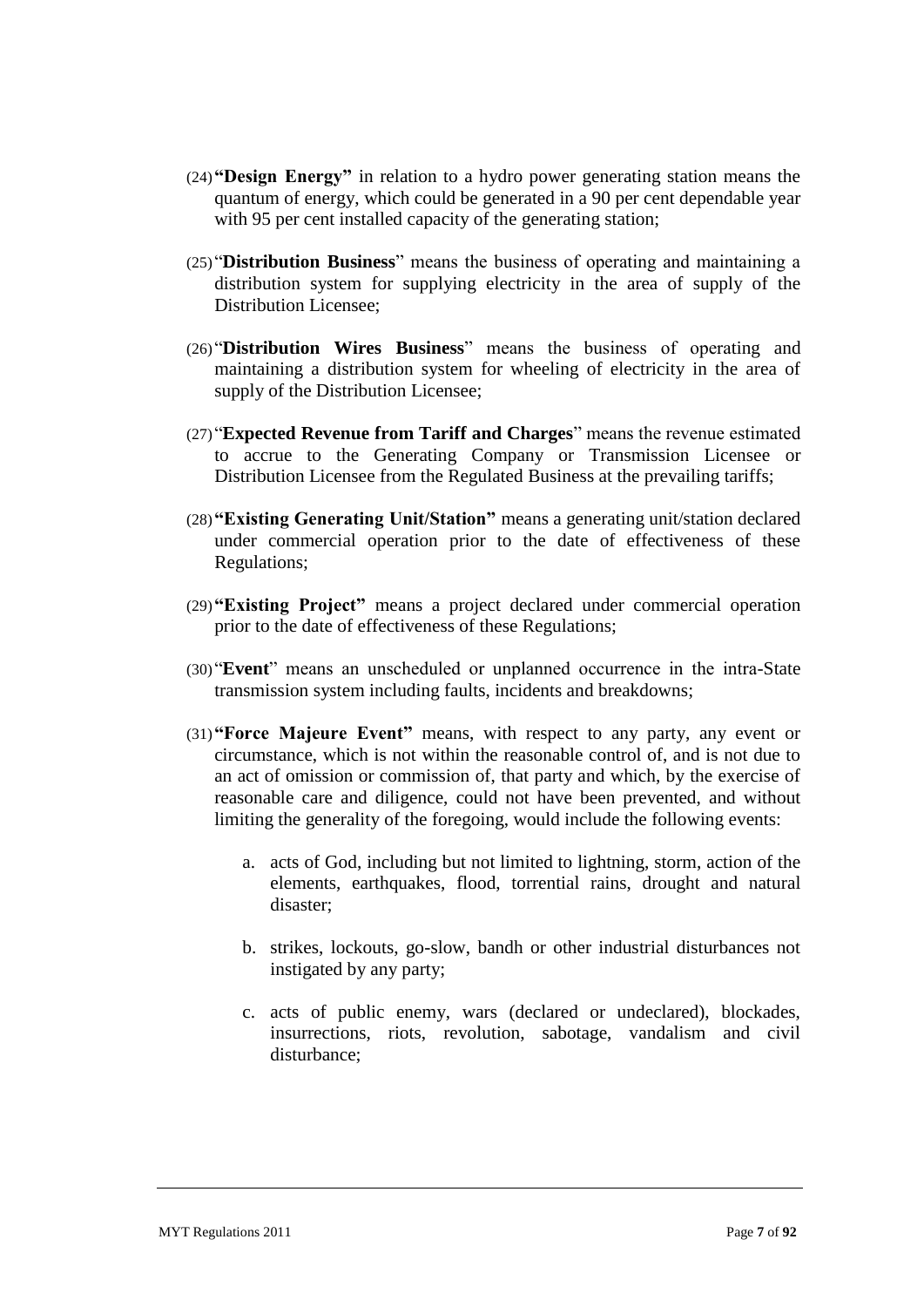- d. unavoidable accident, including but not limited to fire, explosion, radioactive contamination and toxic dangerous chemical contamination;
- e. any shutdown or interruption of the grid, which is required or directed by the State or Central Government or by the Commission or the Gujarat State Load Despatch Centre;
- (32)**"Generation Business"** means the business of production of electricity from a generating station for the purpose of (i) giving supply to any premises or enabling a supply to be so given, or (ii) supply of electricity to any Licensee in accordance with the Act and the rules and Regulations made thereunder and, (iii) supply of electricity to any consumer subject to the Regulations made under sub-section (2) of section 42 of the Act;
- (33)**"Gross Calorific Value"** in relation to a thermal generating station means the heat produced in kilocalories by complete combustion of one kilogram of solid fuel or one litre of liquid fuel or one standard cubic metre of gaseous fuel, as the case may be;
- (34)**"Gross Station Heat Rate"** means the heat energy input in kcal required to generate one kWh of electrical energy at generator terminals;
- (35)"**High Tension**" or "**HT"** means all voltages defined as "high" or "extra high" voltage under clause (av) of sub-rule (1) of Rule 2 of the Indian Electricity Rules, 1956 and corresponding voltage classifications as may be specified in accordance with clause (c) of sub-section (2) of Section 185 of the Act;
- (36)**"Infirm power"** means electricity injected into the grid prior to the commercial operation of a Unit or Block of the generating station;
- (37)**"Installed Capacity"** means the summation of the name plate capacities of all the units of the generating station or the capacity of the generating station (reckoned at the generator terminals) as approved by the Commission from time to time;
- (38) **"Maximum Continuous Rating" or 'MCR"** in relation to a unit of the thermal generating station means the maximum continuous output at the generator terminals, guaranteed by the manufacturer at rated parameters, and in relation to a Block of a combined cycle thermal generating station means the maximum continuous output at the generator terminals, guaranteed by the manufacturer with water or steam injection (if applicable) and corrected to 50 Hz grid frequency and specified site conditions;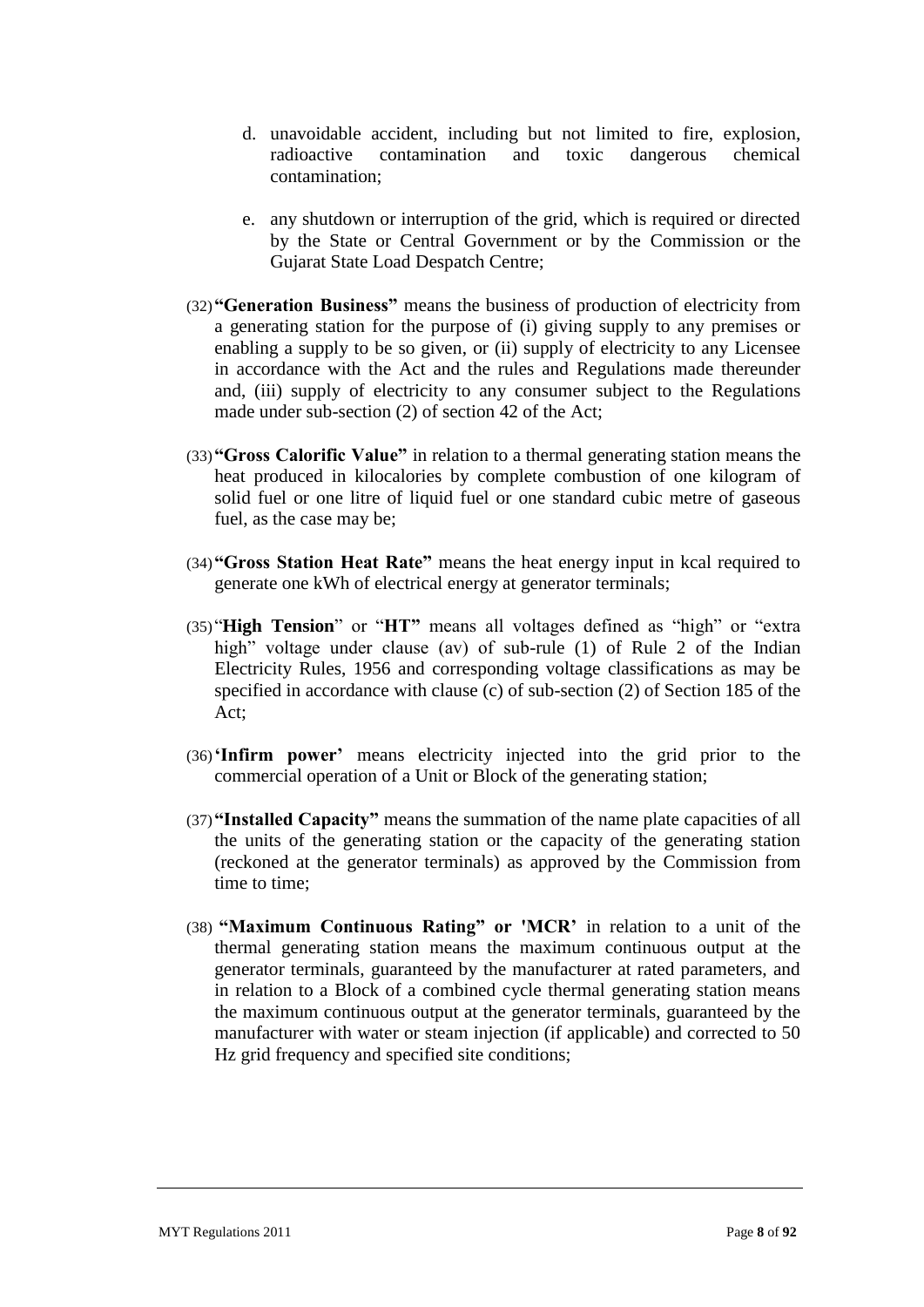- (39)**"Mid-term Review"** means a review to be undertaken in accordance with the second proviso to Regulation 16.2 (i) and the proviso to Regulation 19.1 of these Regulations;
- (40)**"New Generating Unit/Station"** means a generating unit/station declared under commercial operation on or after the date of coming into force of these Regulations;
- (41)**"Normative Annual Plant Availability Factor" or "NAPAF"** in relation to a thermal generating station means the availability factor specified in Regulation 54.1 for thermal generating stations and in relation to a hydro generating station means the availability factor specified in Regulation 57.1 for hydro generating stations;
- (42)"**Non-Tariff Income**" means income relating to the regulated business other than from tariff, excluding any income from Other Business and, in case of the Retail Supply Business of a Distribution Licensee, excluding income from wheeling and receipts on account of cross-subsidy surcharge and additional surcharge on charges of wheeling;
- (43)**"Operation and Maintenance expenses" or "O&M expenses"**:
	- a) In relation to a Generating Company, the expenditure incurred on operation and maintenance of the project of a Generating Company, or part thereof, and includes the expenditure on manpower, repairs, spares, consumables, insurance and overheads;
	- b) In relation to a Transmission Licensee or Distribution Licensee, the expenditure incurred on operation and maintenance of the system by the Transmission Licensee or Distribution Licensee, and includes the expenditure on manpower, repairs, spares, consumables, insurance and overheads;
- (44)**"Original Project Cost"** means the capital expenditure incurred by the Generating Company or the Transmission Licensee, as the case may be, within the original scope of the project up to the cut-off date as admitted by the Commission;
- (45)**"Other Business"** means any business undertaken by the Generating Company, Transmission Licensee or Distribution Licensee, other than the businesses regulated by the Commission;
- (46) **"Project"** means a generating station or the transmission system, as the case may be, and in case of a hydro generating station includes all components of generating facility such as penstocks, head and tail works, main and regulating reservoirs, dams and other hydraulic works, intake water conductor system,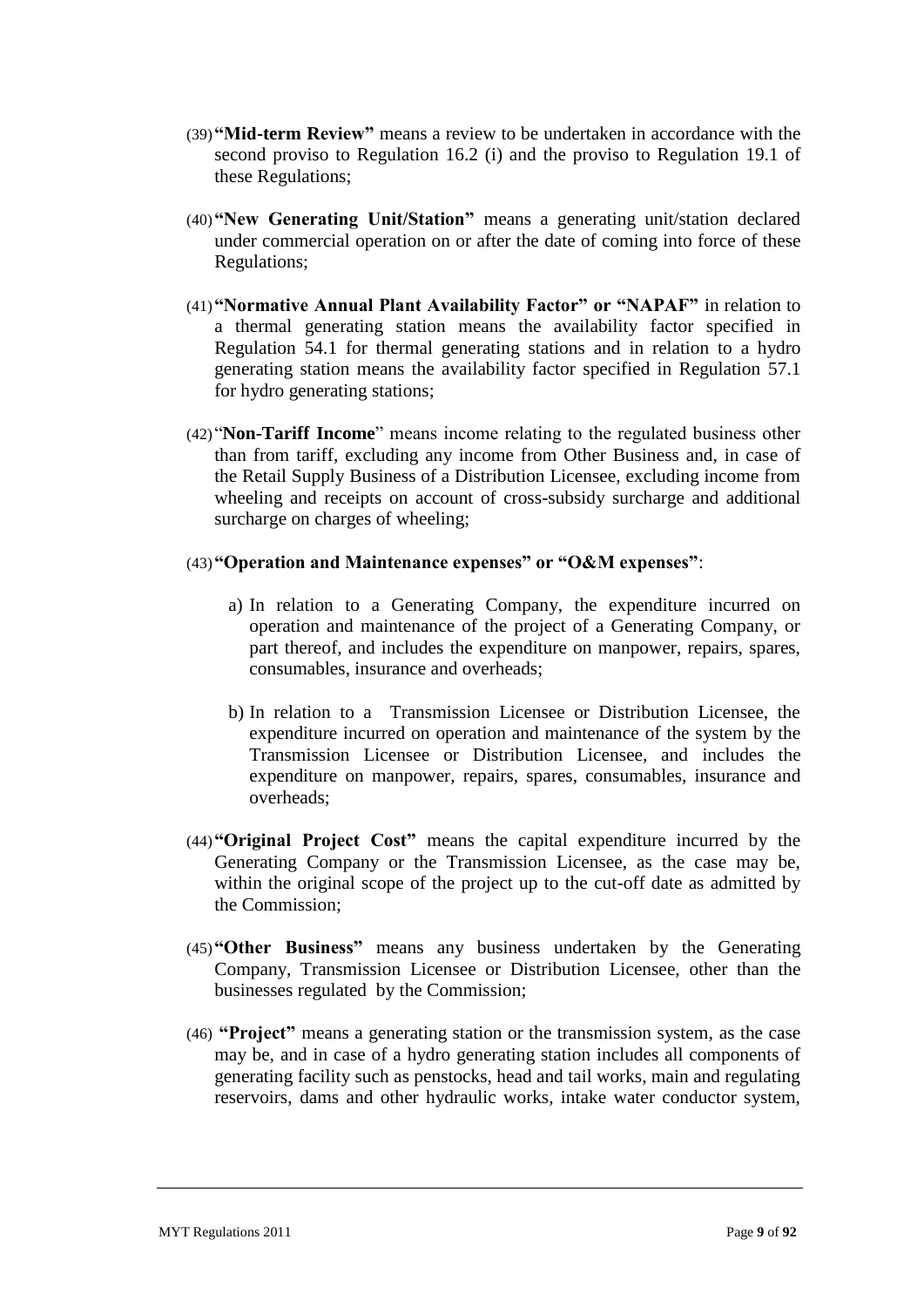power generating station and generating units of the scheme, as apportioned to power generation;

- (47)"**Rated Voltage**" means the manufacturer"s design voltage at which the transmission system is designed to operate or such lower voltage at which the line is charged, for the time being, in consultation with Transmission System Users;
- (48)"**Regulated Business**" means any electricity business, which is regulated by the Commission.
- (49)"**Retail Supply Business**" means the business of sale of electricity by a Distribution Licensee to his consumers in accordance with the terms of his licence;
- (50)**"Run-of-river generating station"** means a hydro generating station, which does not have upstream pondage;
- (51)"**Run-of-river generating station with pondage**" means a hydro generating station with sufficient pondage for meeting the diurnal variation of power demand;
- (52)**"Small gas turbine generating station"** means and includes open cycle gas turbine or combined cycle generating stations with gas turbines in the capacity range of 50 MW or below;
- (53)**"Scheduled Generation" or "SG'** at any time or for any period or time block means schedule of generation in MW ex-bus given by the State Load Dispatch Centre;
- (54) **"Storage type power station"** means a hydro power generating station associated with large storage capacity to enable variation in generation of electricity according to demand;
- (55)"**Transmission System**" means a line or a group of lines with or without associated sub-station, and includes equipment associated with transmission lines and sub-stations;
- (56)"**Transmission System User**" means a person who has been allotted transmission capacity rights to access an intra-State transmission system pursuant to a Bulk Power Transmission Agreement, except as provided in the Gujarat Electricity Regulatory Commission (Open Access in Intra-State Transmission and Distribution) Regulations, 2005, as applicable and as amended from time to time;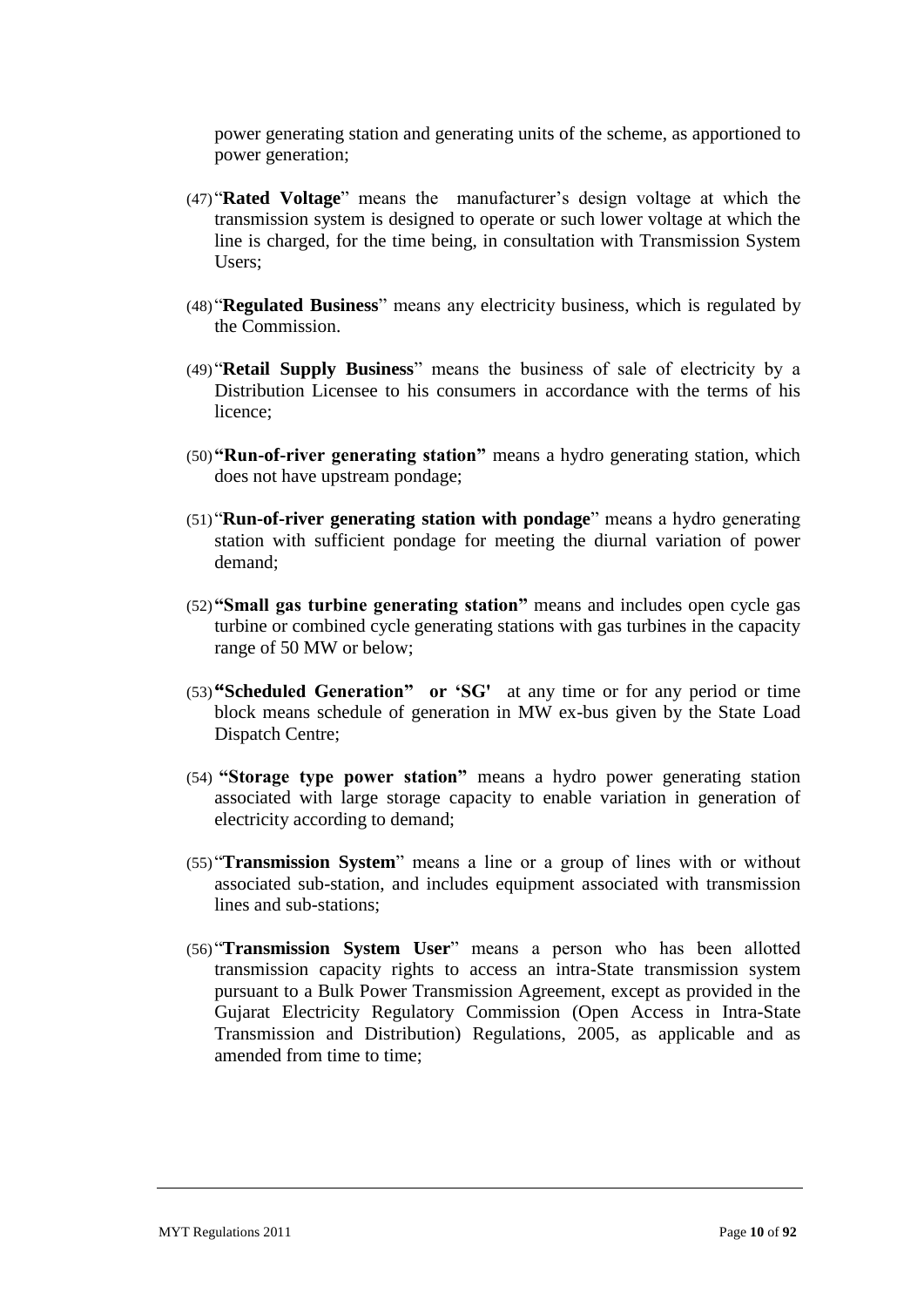- (57)**"Unit"** in relation to a thermal generating station other than combined cycle thermal generating station means steam generator, turbine-generator and auxiliaries, or in relation to a combined cycle thermal generating station, means turbine-generator and auxiliaries; and in relation to a hydro generating station means turbine-generator and its auxiliaries;
- (58)**"Useful life**" in relation to a unit of a generating station, transmission system and distribution system from the date of commercial operation shall mean the following, namely:
	- i. Coal/Lignite based thermal generating : 25 years;
	- ii. Gas/Liquid fuel based thermal generating station : 25 years;
	- iii. Hydro generating station : 35 years;
	- iv. AC and DC sub-station : 25 years;
	- v. Transmission line : 35 years;
	- vi. Distribution line : 35 years;
- (59)**"Year"** means a financial year (FY);
- (60)The words and expressions used in these Regulations and not defined herein but defined in the Act shall have the meaning assigned to them under the Act.

# **3 Scope of Regulation and extent of application**

- <span id="page-10-0"></span>3.1 The Commission shall determine tariff within the Multi-Year Tariff framework, for all matters for which the Commission has jurisdiction under the Act, including in the following cases:
	- (i) Supply of electricity by a Generating Company to a Distribution Licensee:

Provided that where the Commission believes that a shortage of supply of electricity exists, it may fix the minimum and maximum ceiling of tariff for sale or purchase of electricity in pursuance of an agreement, entered into between a Generating Company and a Distribution Licensee or between distribution licensees, for a period not exceeding one year to ensure reasonable prices of electricity;

- (ii) Intra-State transmission of electricity;
- (iii) Intra-State Wheeling of electricity;
- (iv) Retail supply of electricity: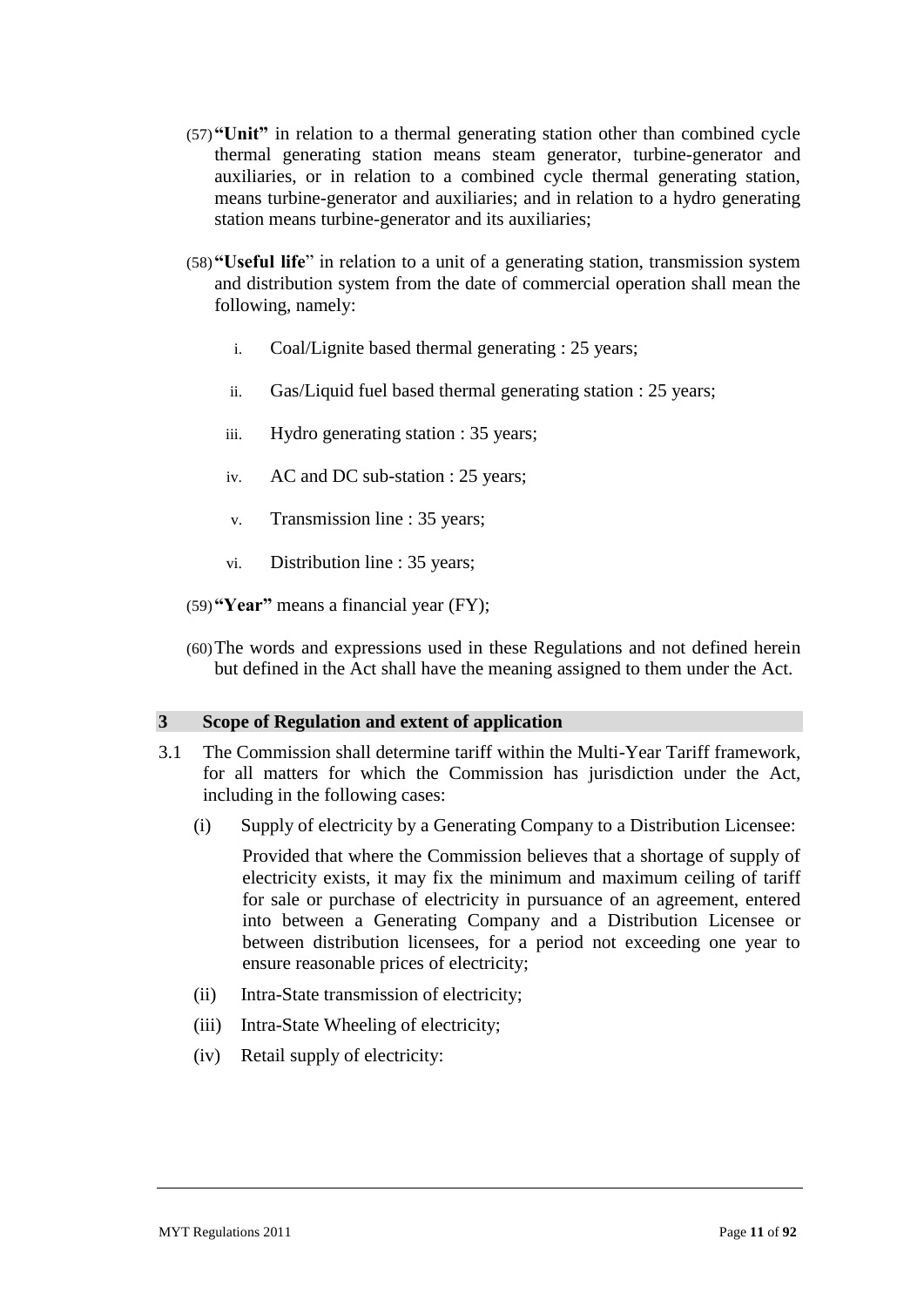Provided that in case of distribution of electricity in the same area by two or more Distribution Licensees, the Commission may, for promoting competition among Distribution Licensees, fix only maximum ceiling of tariff for retail sale of electricity:

Provided further that where the Commission has allowed open access to certain consumers under sub-section (2) of Section 42 of the Act, such consumers, notwithstanding the provisions of clause (d) of sub-section (1) of Section 62 of the Act, may enter into an agreement with any person for supply or purchase of electricity on such terms and conditions (including tariff) as may be agreed upon by them:

Provided further that the Commission, while determining tariff upon an application made to it under this Regulation, shall also have regard to the terms and conditions of tariff as may be specified by the State Commission of such other State and/or the terms and conditions of tariff as may be specified by the Central Commission where any of the Parties to such transaction come under the jurisdiction of such State Commission or of the Central Commission.

- 3.2 The Commission may also determine the rate at which the Distribution Licensee can supply power to other Distribution Licensees in the State.
- 3.3 In accordance with the principles laid out in these Regulations, the Commission shall determine separate Aggregate Revenue Requirement (ARR) for:
	- (a) Distribution Wires Business; and
	- (b) Retail Supply Business.
- 3.4 The Distribution Licensee shall file Petition containing separate details for determination of ARR for Distribution Wires Business and Retail Supply Business, based on the allocation matrix specified in these Regulations:

Provided that once the Commission notifies the Regulations for submission of Regulatory Accounts, the Petition containing separate details for determination of ARR for Distribution Wires Business and Retail Supply Business shall be based on the Regulatory Accounts.

- 3.5 The ARR determined for the Distribution Wires Business will be the basis for the fixation of the wheeling tariff/charges.
- 3.6 The ARRs determined for the Distribution Wires Business and Retail Supply Business will be the basis for the fixation of the Retail Supply Tariff for retail sale of electricity.
- 3.7 The Commission shall also determine Surcharge in addition to the charges for wheeling under the first proviso to sub-section (2) of Section 42 of the Act, in accordance with the Gujarat Electricity Regulatory Commission (Open Access in Intra-State Transmission and Distribution) Regulations, 2005 as applicable and as amended through Orders issued by the Commission from time to time.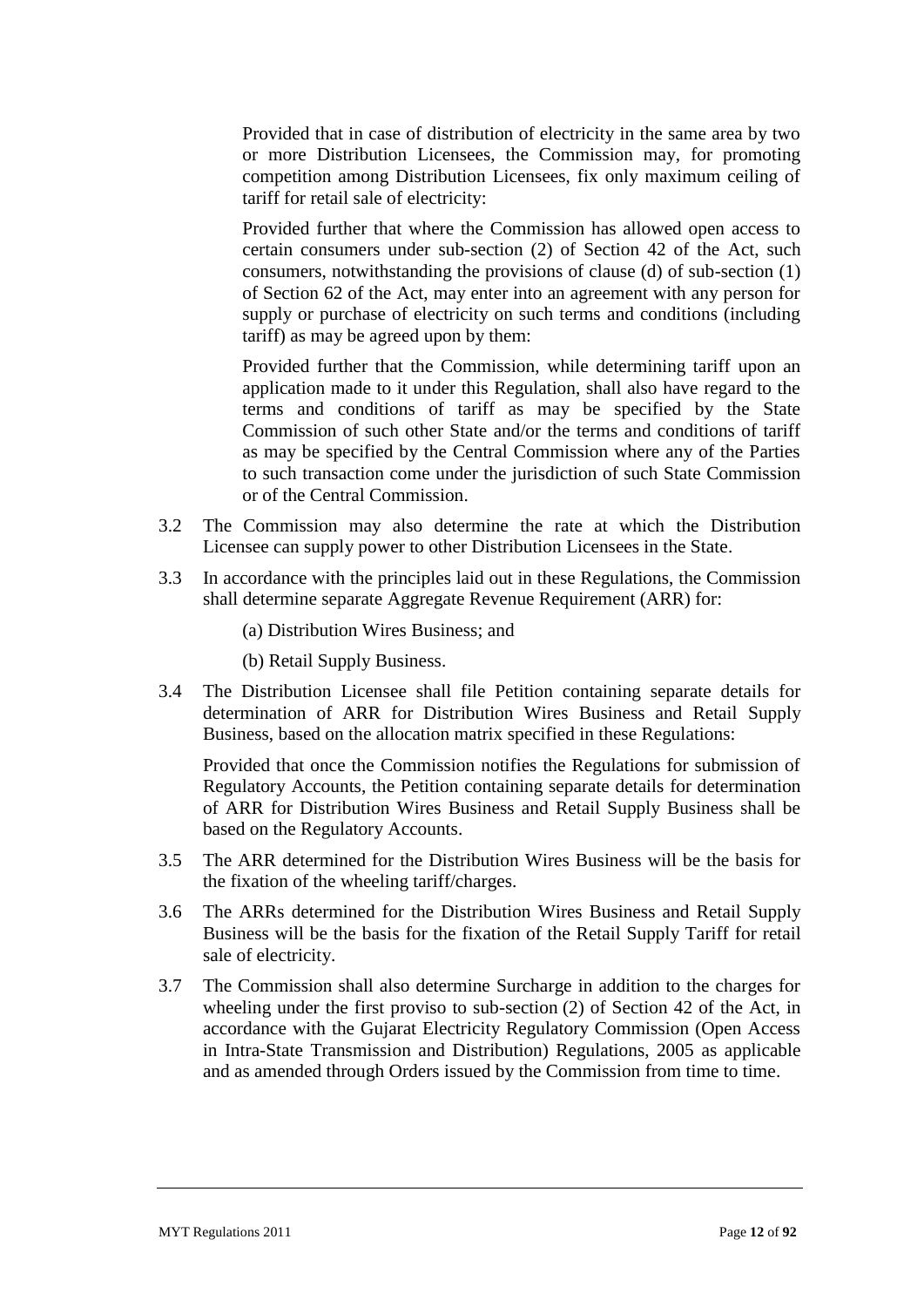- 3.8 The Commission shall also determine additional surcharge on the charges for wheeling under sub-section (4) of Section 42 of the Act, in accordance with the Gujarat Electricity Regulatory Commission (Open Access in Intra-State Transmission and Distribution) Regulations, 2005 as applicable and as amended through Orders issued by the Commission from time to time.
- 3.9 Notwithstanding anything contained in these Regulations, the Commission shall adopt the tariff if such tariff has been determined through a transparent process of bidding in accordance with the guidelines issued by the Central Government pursuant to Section 63 of the Act.

# **4 Norms of operation to be ceiling norms**

4.1 For removal of doubts, it is clarified that the norms of operation specified under these Regulations are the ceiling norms and this shall not preclude the Generating Company or the Transmission Licensee or the Distribution Licensee, as the case may be, and the beneficiaries from agreeing to improved norms of operation and in case the improved norms are agreed to, such improved norms shall be applicable for determination of tariff.

# **5 Deviation from norms**

- 5.1 Tariff for sale of electricity by a generating company may also be determined in deviation of the norms specified in these Regulations subject to the conditions that:
	- (i) The overall per unit tariff of electricity over the entire life of the asset, calculated on the basis of the norms in deviation does not exceed the per unit tariff calculated on the basis of the norms specified in these Regulations; and
	- (ii) Any such deviation shall come into effect only after approval by the Commission.

# **6 General Framework**

6.1 These Regulations are in the nature of general framework on which the tariff determination exercise will be based. However, the Commission reserves the right to vary as and when the facts and circumstances so warrant, from the procedures and parameters specified in these Regulations.

# **7 Saving of Inherent Power of the Commission**

7.1 Nothing in these Regulations shall be deemed to limit or otherwise affect the inherent power of the Commission to make such orders as may be necessary for ends of justice or to prevent the abuse of the process of the Commission.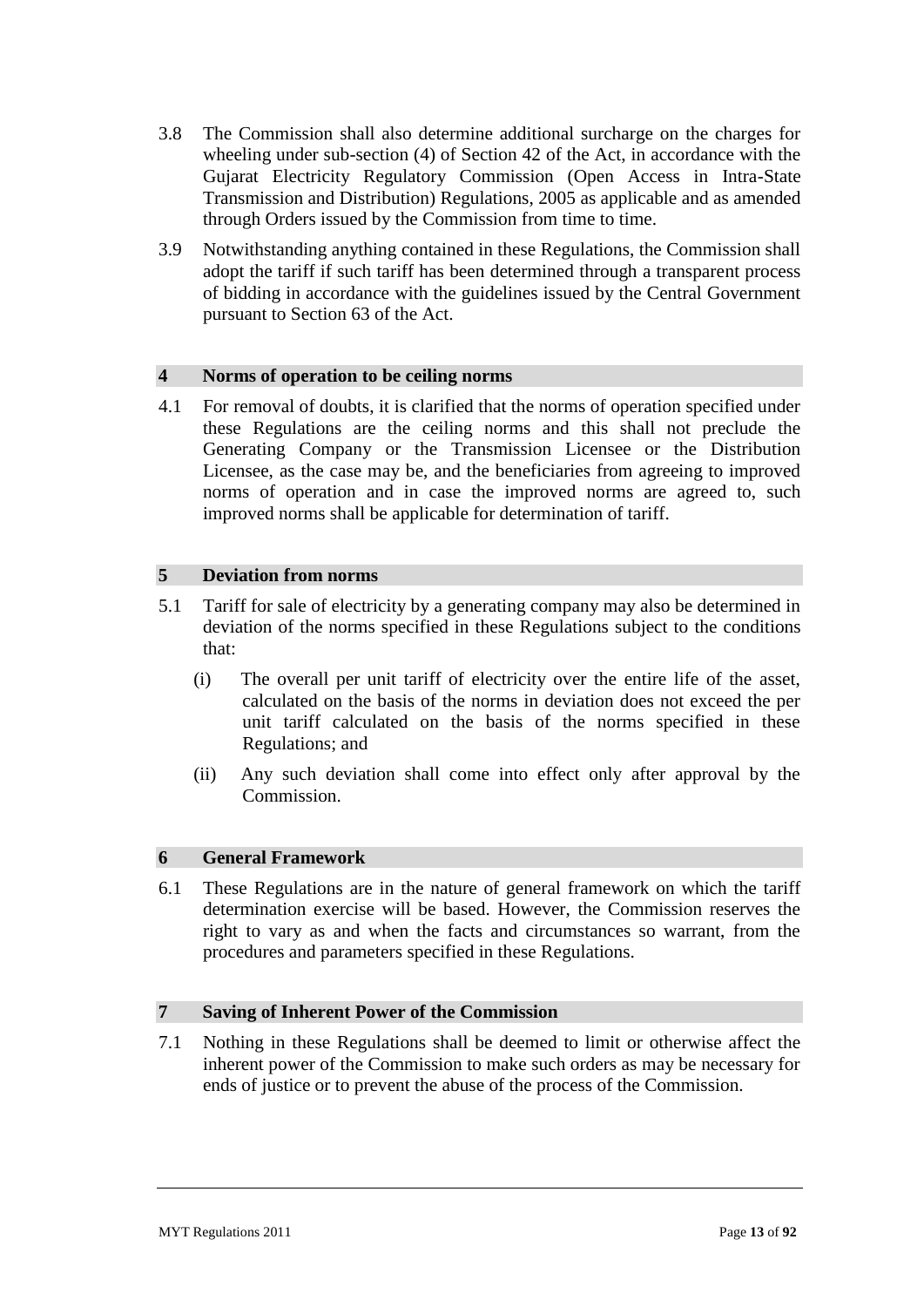- 7.2 Nothing in these Regulations shall bar the Commission from adopting in conformity with the provisions of the Act, a procedure, which is at variance with any of the provisions of these Regulations, if the Commission, in view of the special circumstances of a matter or class of matters and for reasons to be recorded in writing, deems it necessary or expedient for dealing with such a matter or class of matters.
- 7.3 Nothing in these Regulations shall, expressly or by implication, bar the Commission to deal with any matter or exercise any power under the Acts for which no Regulations have been framed, and the Commission may deal with such matters, powers and functions in a manner it thinks fit.

### **8 Effect of Non-Compliance**

8.1 Failure to comply with any requirement of these Regulations shall not invalidate any Proceeding merely by reason of such failure unless the Commission is of the view that such failure has resulted in miscarriage of justice.

#### **9 General**

- 9.1 The Commission shall be guided by the following
	- (i) The principles and methodologies specified by the Central Commission for determination of the tariff applicable to Generating Companies and Transmission Licensees as may be in force from time to time;
	- (ii) The National Electricity Policy and Tariff Policy as may be in force from time to time; and
	- (iii) Principles as mentioned in Section 61 of the Electricity Act, 2003.

### **10 Issue of Orders and Practice Directions**

- 10.1 Subject to the provision of the Act and these Regulations, the Commission may, from time to time, issue Orders and Practice directions with regard to the implementation of these Regulations and procedure to be followed on various matters, which the Commission has been empowered by these Regulations to direct, and matters incidental or ancillary thereto.
- 10.2 Notwithstanding anything contained in these Regulations, the Commission shall have the authority, either suo motu or on a petition filed by any interested or affected party, to determine the tariff of any applicant.

#### **11 Power to remove difficulties**

11.1 If any difficulty arises in giving effect to any of the provisions of these Regulations, the Commission may, by a general or special order, not being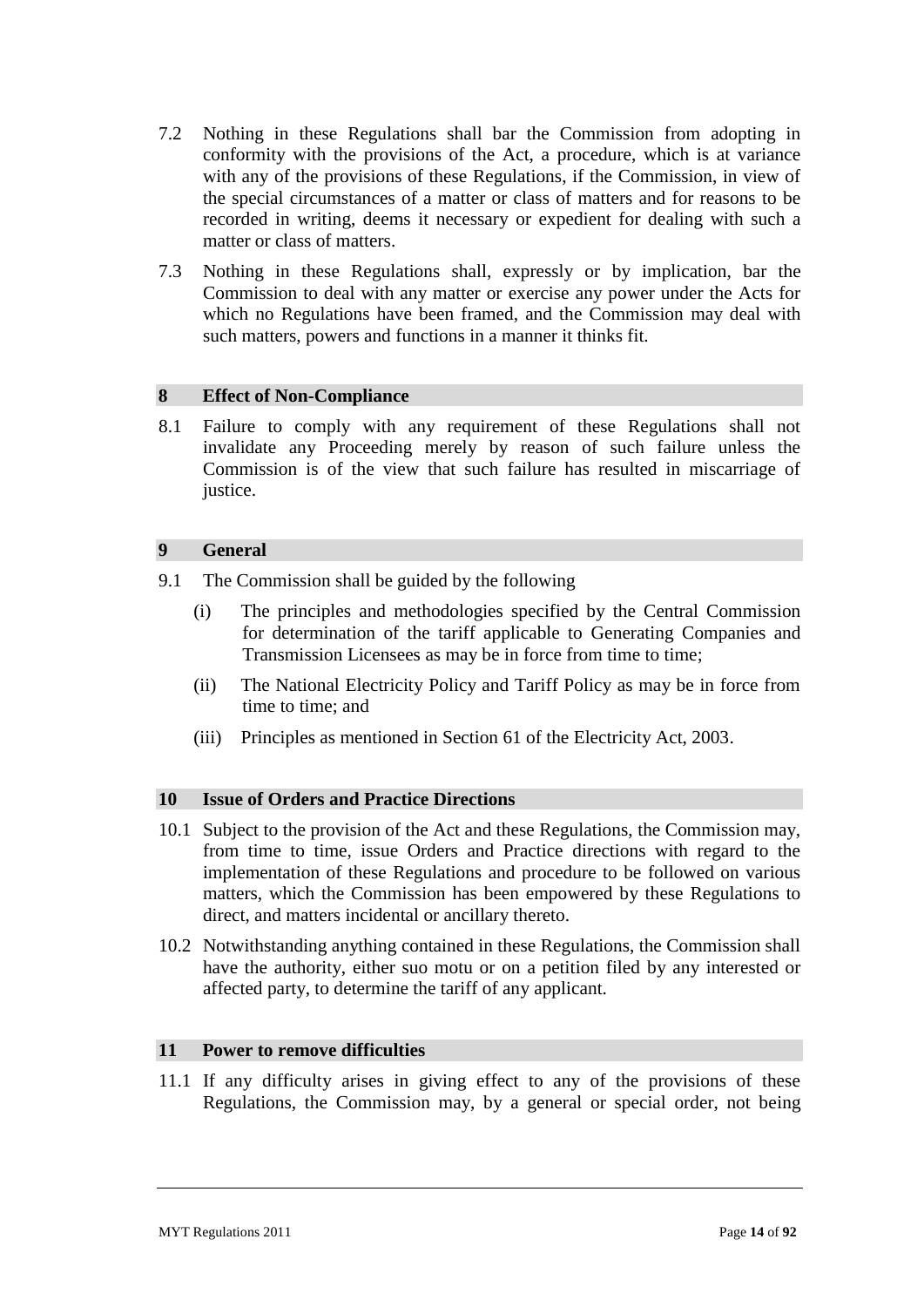inconsistent with the provisions of these Regulations or the Act, do or undertake to do things or direct the Generating Company or Transmission Licensee or Distribution Licensee to do or undertake such things which appear to be necessary or expedient for the purpose of removing the difficulties.

### **12 Power of Relaxation**

12.1 The Commission, for reasons to be recorded in writing, may relax any of the provisions of these Regulations on its own motion or on an application made before it by an interested person.

### **13 Interpretation**

13.1 If a question arises relating to the interpretation of any provision of these Regulations, the decision of the Commission shall be final.

### **14 Inquiry and Investigation**

14.1 All inquiries, investigations and adjudications under these Regulations shall be done by the Commission through the proceedings in accordance with the provisions of the Gujarat Electricity Regulatory Commission (Conduct of Business) Regulations, 2004, as amended from time to time.

# **15 Power to Amend**

15.1 The Commission, for reasons to be recorded in writing, may at any time vary, alter or modify any of the provision of these Regulations by amendment.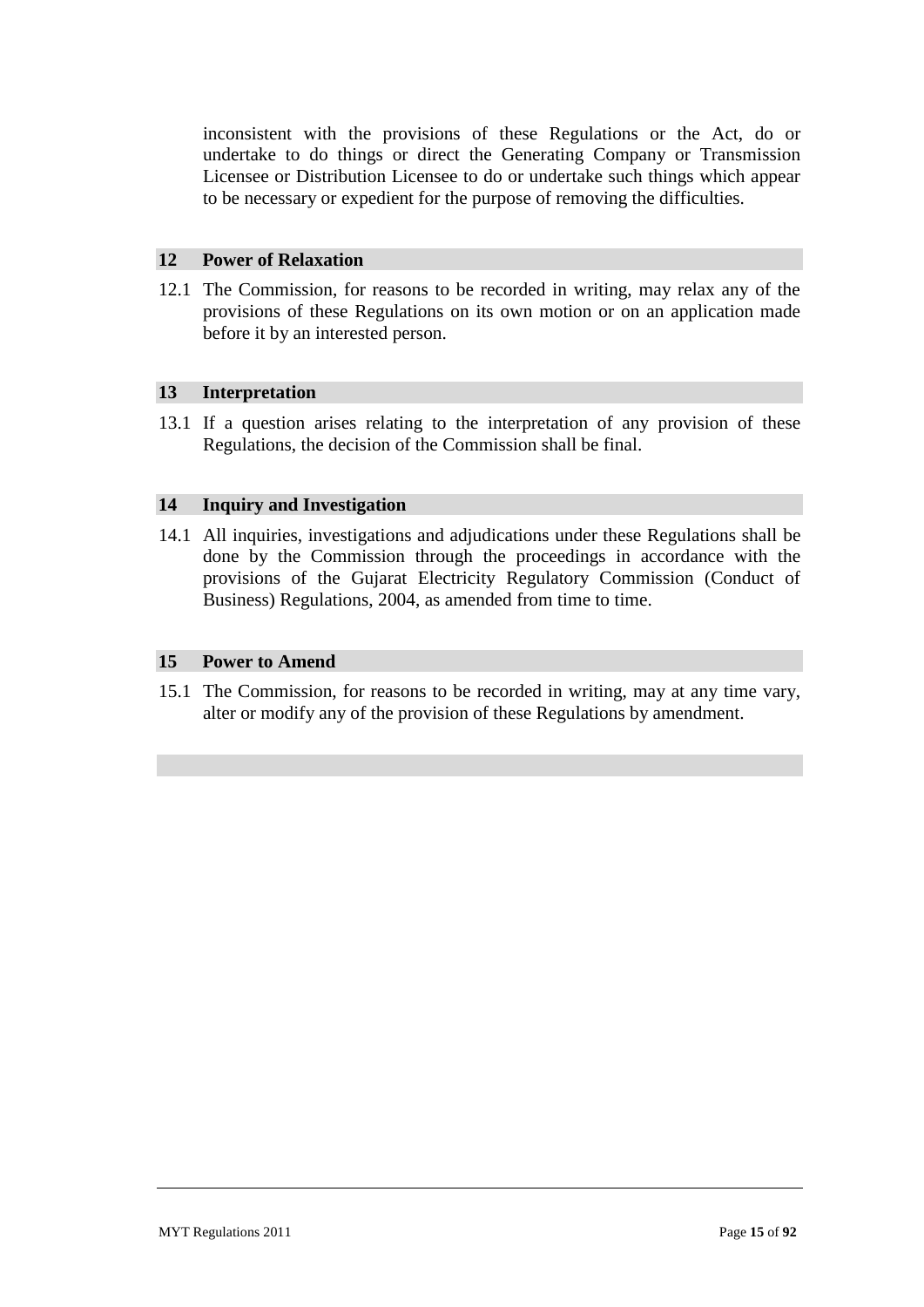# **CHAPTER 2: GENERAL PRINCIPLES**

#### **16 Multi-Year Tariff framework**

16.1 The Commission shall determine the tariff for matters covered under clauses (i), (ii), (iii), and (iv) of Regulation [3.1](#page-10-0) above, under a Multi-Year Tariff framework with effect from April 1, 2011:

Provided that the Commission may, either on *suo-motu* basis or upon application made to it by an applicant, exempt the determination of tariff of a Generating Company or Transmission Licensee or Distribution Licensee under the Multi-Year Tariff framework for such period as may be contained in the Order granting such an exemption.

- 16.2 The Multi-Year Tariff framework shall be based on the following elements, for determination of Aggregate Revenue Requirement and expected revenue from tariff and charges for Generating Company, Transmission Licensee, Distribution Wires Business and Retail Supply Business:
	- (i) A detailed Business Plan based on the principles specified in these Regulations, for each year of the Control Period, shall be submitted by the applicant for the Commission's approval:

Provided that the performance parameters, whose trajectories have been specified in the Regulations, shall form the basis of projection of these performance parameters in the Business Plan:

Provided further that a Mid-term Review of the Business Plan may be sought by the Generating Company, Transmission Licensee and Distribution Licensee through an application filed three (3) months prior to the filing of Petition for truing-up for the second year of the Control Period and tariff determination for the fourth year of the Control Period;

- (ii) Based on the Business Plan, the applicant shall submit the forecast of Aggregate Revenue Requirement (ARR) for the entire Control Period and expected revenue from existing tariffs for the first year of the Control Period, and the Commission shall determine ARR for the entire Control Period and the tariff for the first year of the Control Period for the Generating Company, Transmission Licensee, Distribution Wires Business and Retail Supply Business;
- (iii) Truing up of previous year's expenses and revenue based on Audited Accounts vis-à-vis the approved forecast and categorisation of variation in performance as those caused by factors within the control of the applicant (controllable factors) and those caused by factors beyond the control of the applicant (uncontrollable factors), shall be undertaken by the Commission:

Provided that once the Commission notifies the Regulations for submission of Regulatory Accounts, the applications for tariff determination and truing up shall be based on the Regulatory Accounts;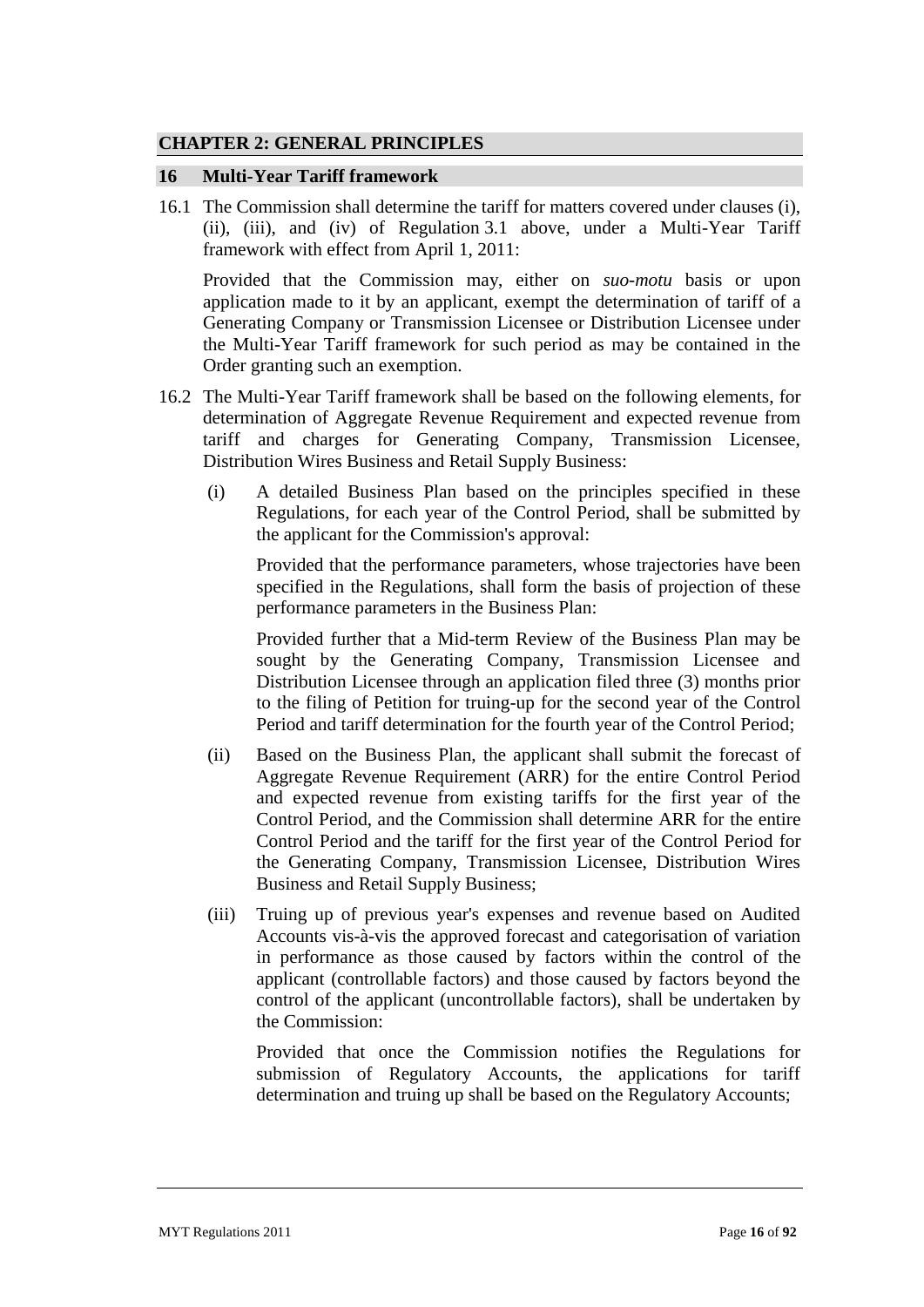- (iv) The mechanism for pass-through of approved gains or losses on account of uncontrollable factors as specified by the Commission in these Regulations;
- (v) The mechanism for sharing of approved gains or losses on account of controllable factors as specified by the Commission in these Regulations;
- (vi) Annual determination of tariff for Generating Company, Transmission Licensee, Distribution Wires Business and Retail Supply Business, for each financial year within the Control Period, based on the approved forecast and results of the truing up exercise.

### **17 Accounting statement and filing under MYT**

- 17.1 The filing under MYT by the Generating Company, Transmission Licensee, and Distribution Licensee, shall be done as per the timelines specified in these Regulations and in compliance with the principles for determination of ARR as specified in these Regulations, in such form as may be prescribed by the Commission from time to time.
- 17.2 The filing for the Control Period under these Regulations shall be as under:
	- a) MYT Petition shall comprise of:
		- i. Truing up for FY 2009-10 to be carried out under Gujarat Electricity Regulatory Commission (Terms and Conditions of Tariff) Regulations, 2005 and Gujarat Electricity Regulatory Commission (Multi-Year Tariff Framework) Regulations, 2007;
		- ii. Annual Performance Review for FY 2010-11 to be carried out under Gujarat Electricity Regulatory Commission (Terms and Conditions of Tariff) Regulations, 2005 and Gujarat Electricity Regulatory Commission (Multi-Year Tariff Framework) Regulations, 2007;
		- iii. Multi-year Aggregate Revenue Requirement for the entire Control Period with year-wise details;
		- iv. Revenue from the sale of power at existing tariffs and charges and projected revenue gap, for the first year of the first Control Period under these Regulations, viz., FY 2011-12;
		- v. Application for determination of tariff for FY 2011-12.
	- b) From the first year of the Control Period and onwards, the Petition shall comprise of: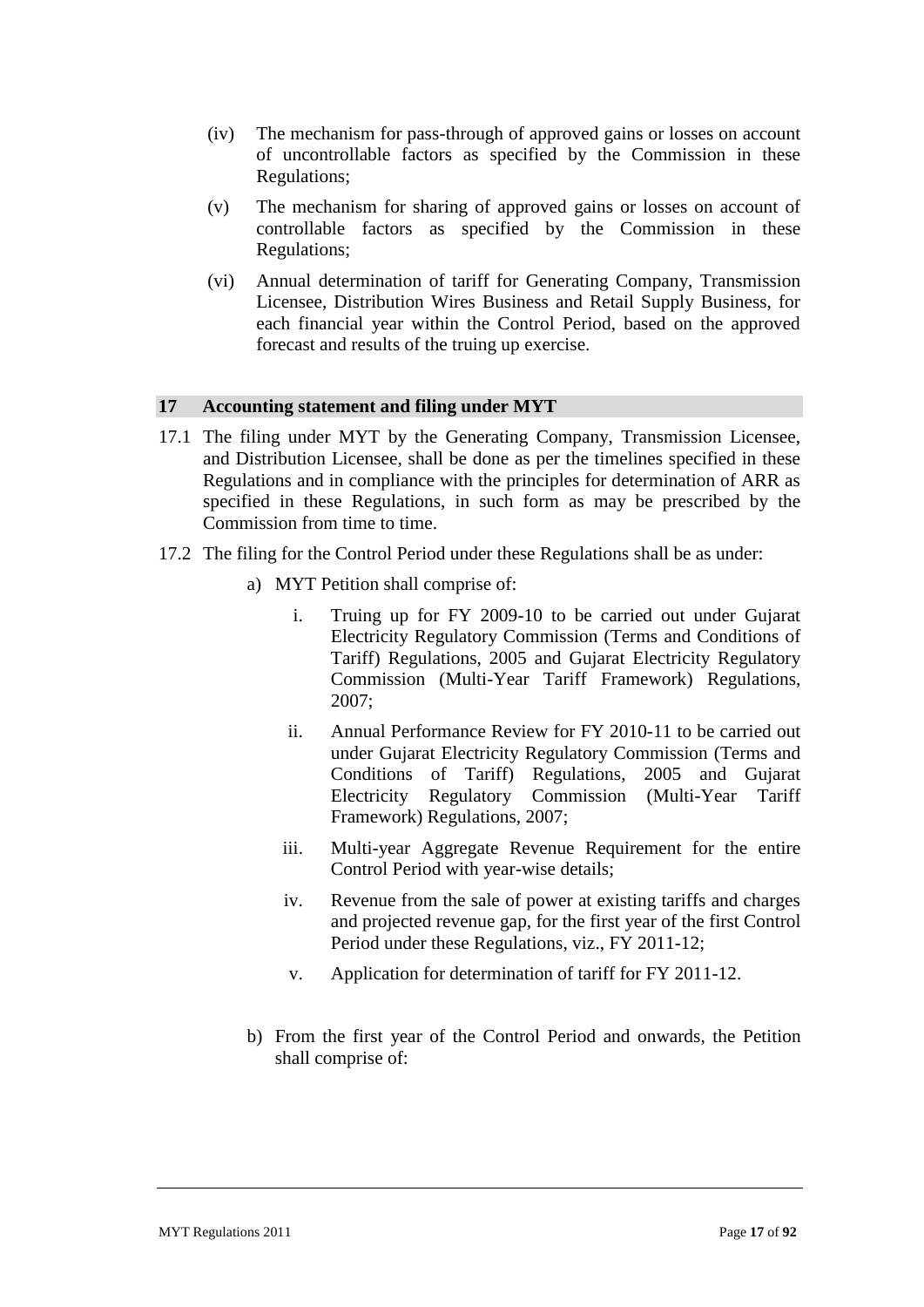- i. Truing Up for FY 2010-11 to be carried out under Gujarat Electricity Regulatory Commission (Terms and Conditions of Tariff) Regulations, 2005 and Gujarat Electricity Regulatory Commission (Multi-Year Tariff Framework) Regulations, 2007, and Truing Up for FY 2011-12 and onwards in accordance with these Regulations;
- ii. Revenue from the sale of power at existing tariffs and charges for the ensuing year;
- iii. Revenue gap for the ensuing year calculated based on ARR approved in the Tariff Order or MYT Order and truing up for the previous year;
- iv. Application for determination of tariff for the ensuing year.
- c) In case of Mid-term Review of Business Plan under Regulation 16.2 (i), the Petition shall comprise of :
	- i. Truing Up for the previous year;
	- ii. Modification of the ARR for the remaining years of the Control Period, if any, with adequate justification for the same;
	- iii. Revenue from the sale of power at existing tariffs and charges for the ensuing year;
	- iv. Revenue gap for the ensuing year calculated based on ARR approved in the MYT Order and truing up for the previous year;
	- v. Application for determination of tariff for the ensuing year.
- 17.3 The Generating Company, Transmission Licensee, and Distribution Licensee for the Distribution Wires Business and Retail Supply Business, shall file separate audited accounting statements with the application for determination of tariff and truing up under Regulation 22:

Provided that in case complete accounting segregation has not been done between the Wires Business and Supply Business, the ARR of the Distribution Licensee shall be apportioned between Wires Business and Retail Supply Business in accordance with the allocation matrix specified in Chapter-6 of these Regulations.

17.4 In case of a vertically integrated business, the Utility shall be required to file separate applications for determination of ARR and tariff for Generation Business, Transmission Business, Wires Business and Retail Supply Business:

Provided that for the distribution business, the Distribution Licensee shall file Petitions as per Regulation 3.4 of these Regulations: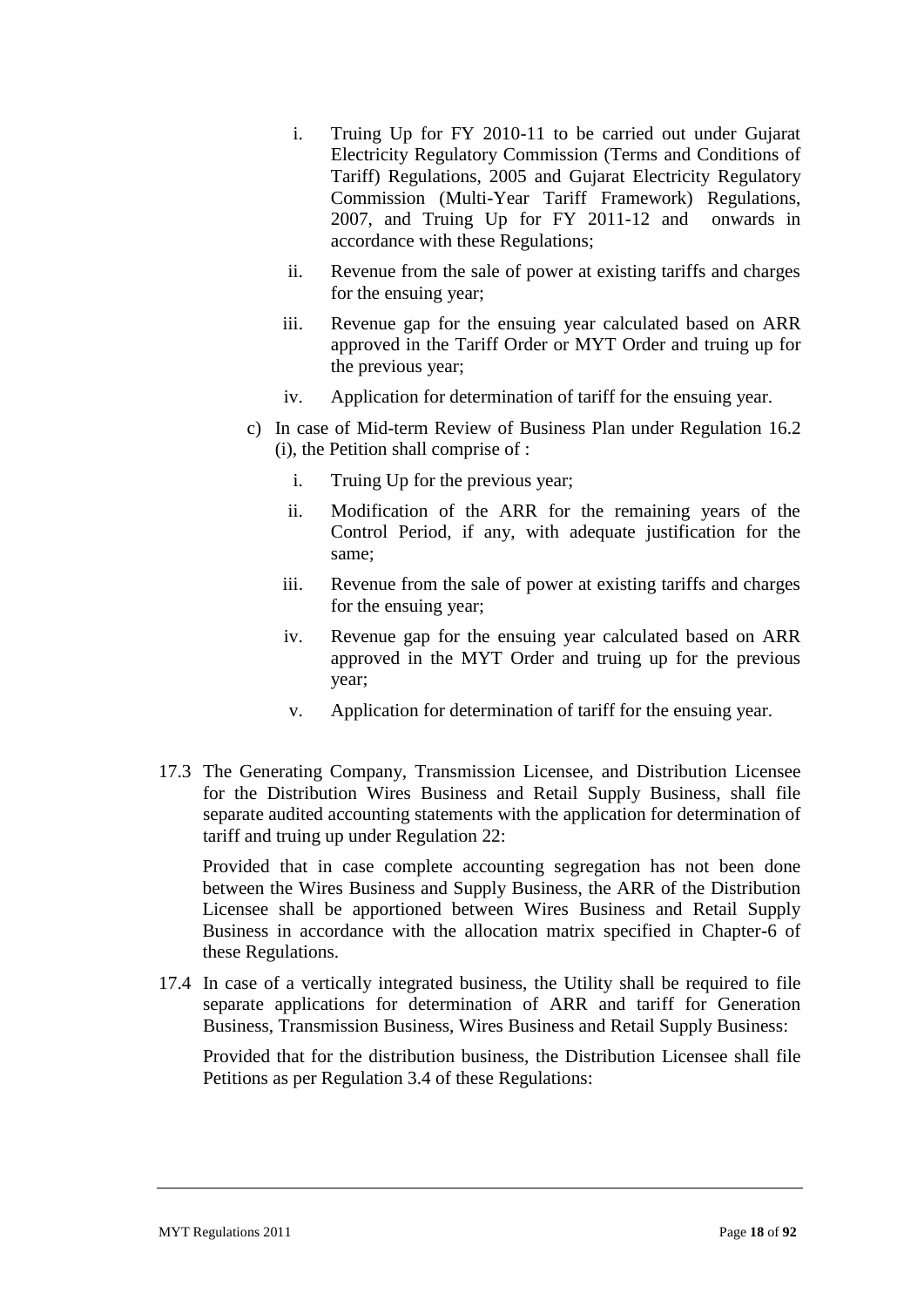Provided further that in case complete accounting segregation has not been done between the various Businesses, the Utility shall have to do so within one year of notification of these Regulations. Till such time there is a complete segregation of audited accounts between Generation, Transmission, Wheeling and Supply Businesses, the application for determination ARR and tariff and truing up for each Business shall be supported by an Allocation Statement that contains the apportionment of costs and revenues to that Business. The Allocation Statement shall also contain the methodology that has been used for the apportionment.

### **18 Applicability**

18.1 The Multi-Year Tariff framework shall apply to applications made for determination of tariff for a Generating Company, Transmission Licensee, and Distribution Licensee for Distribution Wires Business and Retail Supply Business.

#### **19 Business Plan**

19.1 The Generating Company, Transmission licensee, and Distribution Licensee for Distribution Wires Business and Retail Supply Business, shall file a Business Plan for the Control Period of five (5) financial years from  $1<sup>st</sup>$ April 2011 to 31<sup>st</sup> March 2016, which shall comprise but not be limited to detailed category-wise sales and demand projections, power procurement plan, capital investment plan, financing plan and physical targets, in accordance with guidelines and formats, as may be prescribed by the Commission from time to time:

Provided that a mid-term review of the Business Plan/Petition may be sought by the Generating Company, Transmission Licensee and Distribution Licensee through an application filed three (3) months prior to the specified date of filing of Petition for truing up for the second year of the Control Period and tariff determination for the fourth year of the Control Period.

- 19.2 The capital investment plan shall show separately, on-going projects that will spill over into the Control Period, and new projects (along with justification) that will commence in the Control Period but may be completed within or beyond the Control Period. The Commission shall consider and approve the capital investment plan for which the Generating Company, Transmission Licensee, and Distribution Licensee for the Distribution Wires Business and Retail Supply Business, may be required to provide relevant technical and commercial details.
- 19.3 The Distribution Licensee shall project the power purchase requirement based on the Merit Order Despatch principles of all Generating Stations considered for power purchase, the Quantum of Renewable Purchase Obligation (RPO) under Regulation 4 of Gujarat Electricity Regulatory Commission (Procurement of Energy from Renewable Sources) Regulations, 2010 and the target set, if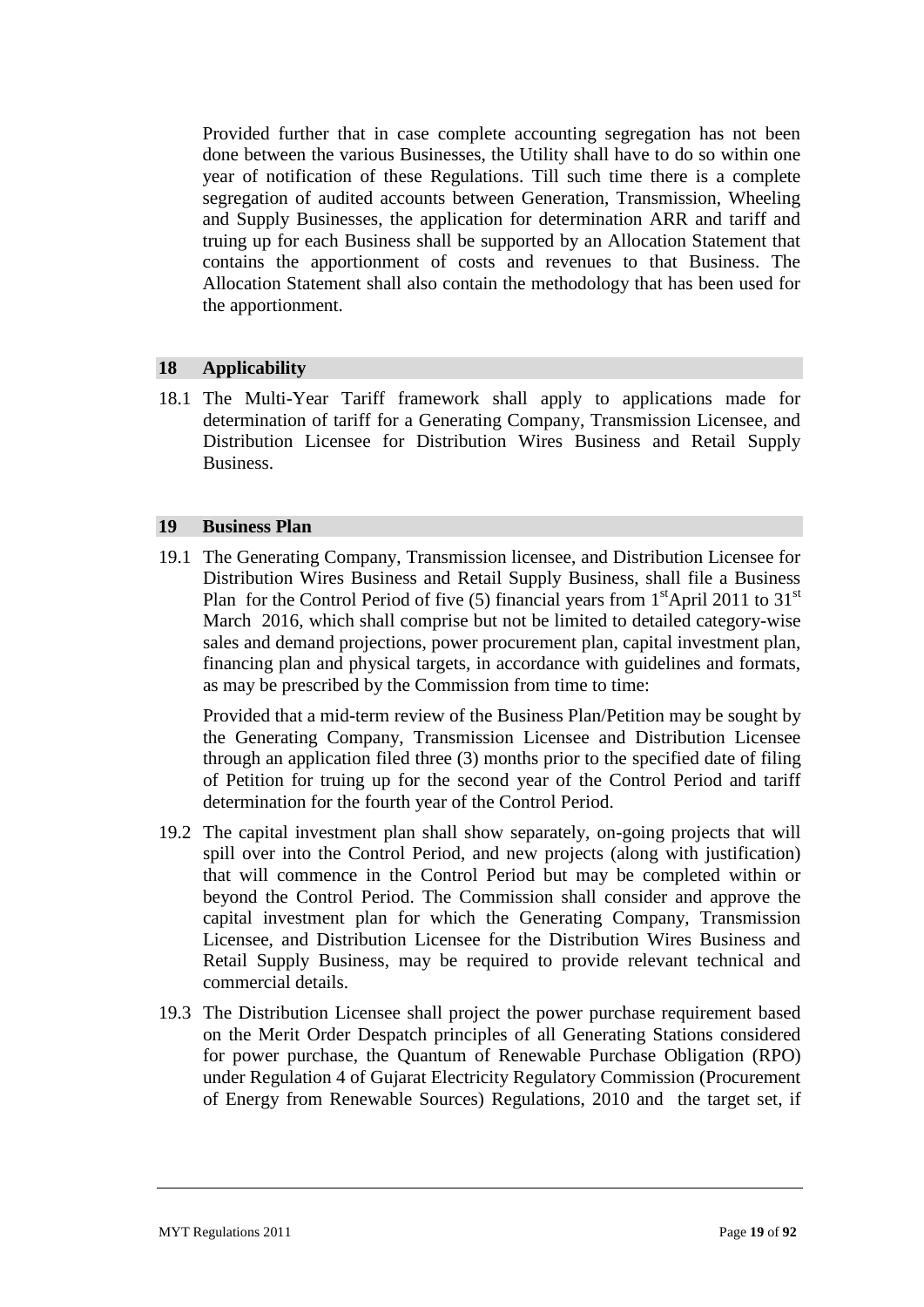any, for Energy Efficiency (EE) and Demand Side Management (DSM) schemes.

19.4 The Generating Company, Transmission Licensee, and Distribution Licensee for the Distribution Wires Business and Retail Supply Business, shall get the Business Plan approved by the Commission.

#### **20 Multi-Year Tariff Application**

- 20.1 The applicant shall submit the forecast of Aggregate Revenue Requirement for the entire Control Period and tariff proposal for the first year of the Control Period, in such manner, and within such time limit as provided in these Regulations and accompanied by such fee payable, as may be specified under the Gujarat Electricity Regulatory Commission (Fees, Fines and Charges) Regulations, 2005, as amended from time to time.
- 20.2 The applicant shall develop the forecast of Aggregate Revenue Requirement using the assumptions relating to the behaviour of individual variables that comprise the Aggregate Revenue Requirement during the Control Period.
- 20.3 The applicant shall develop the forecast of expected revenue from tariff and charges based on the following:
	- (a) In the case of a Generating Company, estimates of quantum of electricity to be generated by each Unit/Station for ensuing financial year within the Control Period;
	- (b) In the case of a Transmission Licensee, estimates of transmission capacity allocated to Transmission System Users for ensuing financial year within the Control Period;
	- (c) In the case of a Distribution Licensee, estimates of quantum of electricity to be supplied to consumers and to be wheeled on behalf of Distribution System Users for ensuing financial year within the Control Period;
	- (d) Prevailing tariffs as on the date of making the application.
- 20.4 Based on the forecast of Aggregate Revenue Requirement and expected revenue from tariff and charges, the Generating Company, Transmission Licensee, and Distribution Licensee for the Distribution Wires Business and Retail Supply Business, shall propose the tariff that would meet the gap, if any, in the Aggregate Revenue Requirement.
- 20.5 The applicant shall provide full details supporting the forecast, including but not limited to details of past performance, proposed initiatives for achieving efficiency or productivity gains, technical studies, contractual arrangements and/or secondary research, to enable the Commission to assess the reasonableness of the forecast.
- 20.6 On receipt of application, the Commission shall either: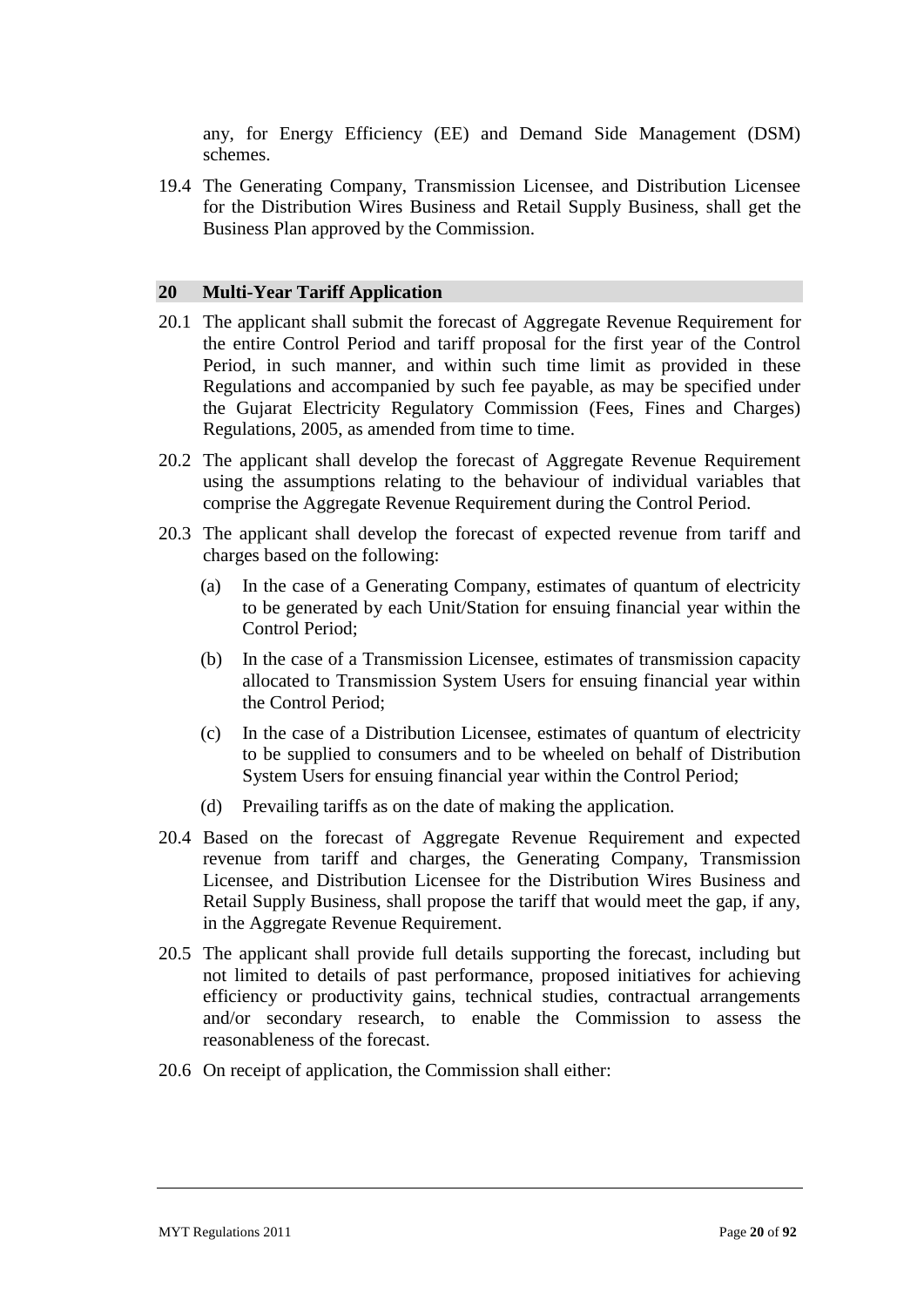- (a) issue an Order approving the ARR for the entire Control Period and the tariff for the first year of the Control Period, subject to such modifications and conditions as it may specify in the said Order; or
- (b) reject the application for reasons to be recorded in writing, as the Commission may deem appropriate:

Provided that the applicant shall be given a reasonable opportunity of being heard before rejecting his application.

### **21 Specific trajectory for certain variables**

21.1 While approving the Business Plan/MYT Petition, the Commission shall stipulate a trajectory for the variables, which shall include, but not be limited to Operation & Maintenance expenses, target plant load factor and distribution losses:

Provided that the Generating Company, Transmission Licensee and Distribution Licensee may seek a review of the trajectory at the time of midterm review of Business Plan.

### **22 Truing Up**

- 22.1 Where the Aggregate Revenue Requirement and expected revenue from tariff and charges of a Generating Company or Transmission Licensee or Distribution Licensee is covered under a Multi-Year Tariff framework, then such Generating Company or Transmission Licensee or Distribution Licensee, as the case may be, shall be subject to truing up of expenses and revenue during the Control Period in accordance with these Regulations.
- 22.2 The Generating Company or Transmission Licensee or Distribution Licensee shall file an Application for Truing up of the previous year and determination of tariff for the ensuing year, within the time limit specified in these Regulations:

Provided that the Generating Company or Transmission Licensee or Distribution Licensee, as the case may be, shall submit to the Commission information in such form as may be prescribed by the Commission, together with the Audited Accounts, extracts of books of account and such other details as the Commission may require to assess the reasons for and extent of any variation in financial performance from the approved forecast of Aggregate Revenue Requirement and expected revenue from tariff and charges:

Provided further that once the Commission notifies the Regulations for submission of Regulatory Accounts, the applications for tariff determination and truing up shall be based on the Regulatory Accounts.

22.3 The scope of the truing up shall be a comparison of the performance of the Generating Company or Transmission Licensee or Distribution Licensee with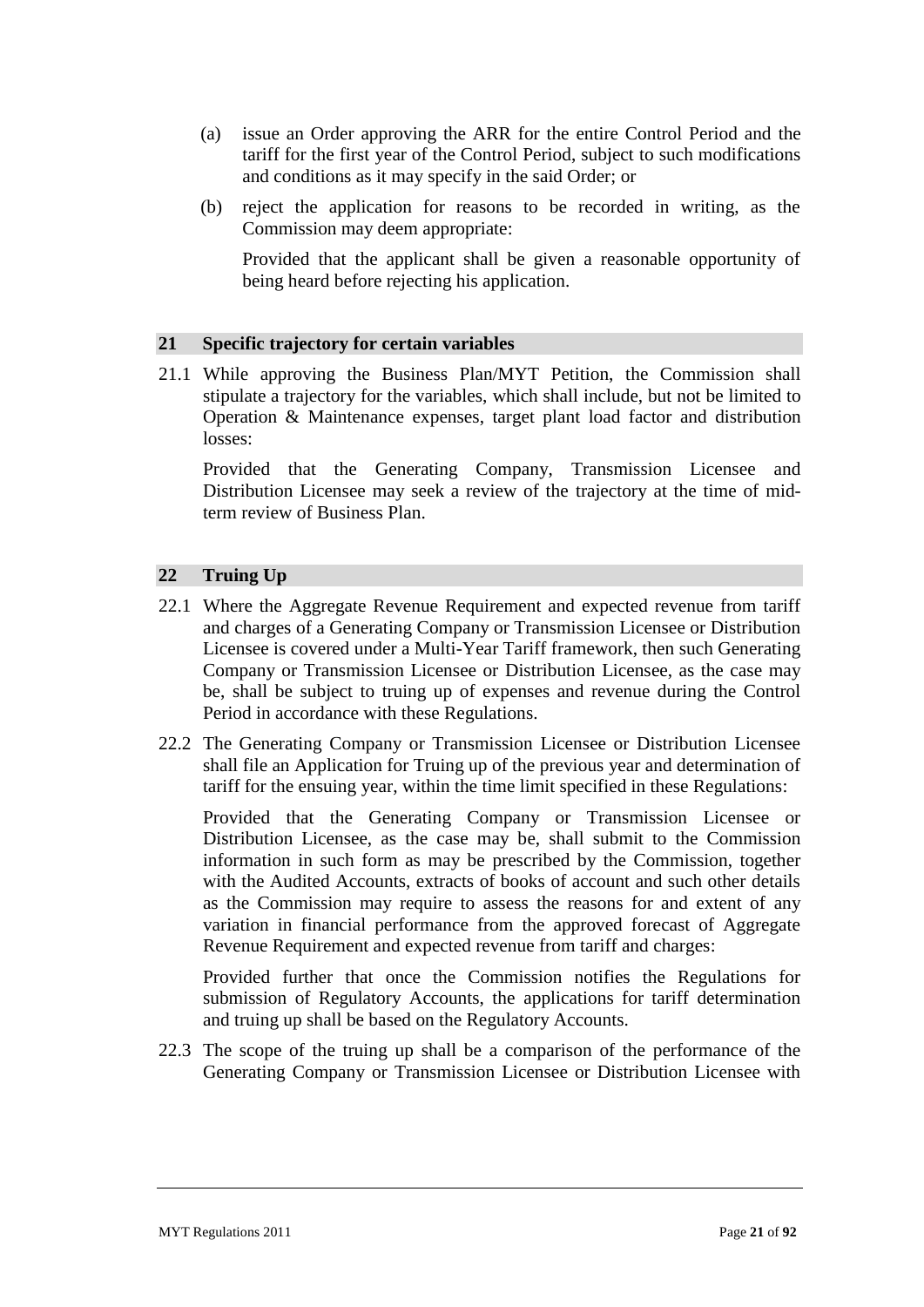the approved forecast of Aggregate Revenue Requirement and expected revenue from tariff and charges and shall comprise of the following:

- (a) a comparison of the audited performance of the applicant for the previous financial year with the approved forecast for such previous financial year, subject to the prudence check including pass-through of impact of uncontrollable factors;
- (b) Review of compliance with directives issued by the Commission from time to time;
- (c) Other relevant details, if any.
- 22.4 In respect of the expenses incurred by the Generating Company, Transmission Licensee and Distribution Licensee during the year for controllable and uncontrollable parameters, the Commission shall carry out a detailed review of performance of an applicant vis-a-vis the approved forecast as part of the truing up.
- 22.5 Upon completion of the truing up under Regulation 22.4 above, the Commission shall attribute any variations or expected variations in performance for variables specified under Regulation 23 below, to factors within the control of the applicant (controllable factors) or to factors beyond the control of the applicant (uncontrollable factors):

Provided that any variations or expected variations in performance, for variables other than those specified under Regulation 23.1 below shall be attributed entirely to controllable factors.

- 22.6 Upon completion of the Truing Up, the Commission shall pass an order recording:
	- (a) the approved aggregate gain or loss to the Generating Company or Transmission Licensee or Distribution Licensee on account of controllable factors, and the amount of such gains or such losses that may be shared in accordance with Regulation 25 of these Regulations;
	- (b) Components of approved cost pertaining to the uncontrollable factors, which were not recovered during the previous year, shall be pass through as per Regulation 24 of these Regulations;
	- (c) Tariff determined for the ensuing year.

### **23 Controllable and uncontrollable factors**

- 23.1 For the purpose of these Regulations, the term "uncontrollable factors" shall comprise of the following factors, which were beyond the control of the applicant, and could not be mitigated by the applicant:
	- (a) Force Majeure events;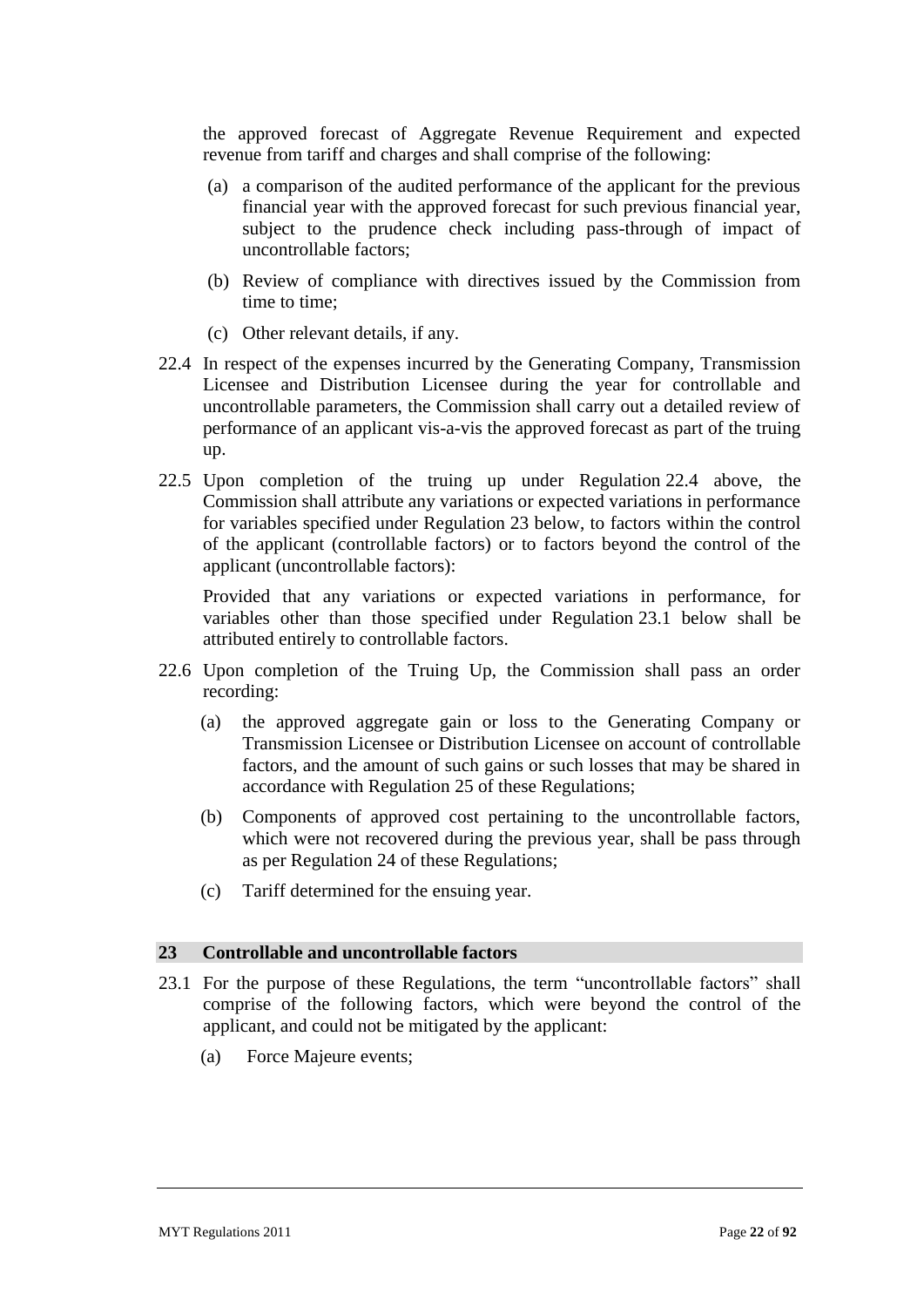- (b) Change in law, judicial pronouncements and Orders of the Central Government, State Government or Commission;
- (c) Variation in the price of fuel and/ or price of power purchase according to the FPPPA formula approved by the Commission from time to time;
- (d) Variation in the number or mix of consumers or quantities of electricity supplied to consumers:

Provided that where there is more than one Distribution Licensee within the area of supply of the applicant, any variation in the number or mix of consumers or in the quantities of electricity supplied to consumers within the area served by two or more such Distribution Licensees, on account of migration from one Distribution Licensee to another, shall be attributable to controllable factors:

Provided further that if any consumer or category of consumers within the area of supply of the applicant is eligible for open access under subsection (3) of Section 42 of the Act, then any variation in the number or mix of such consumers or quantities of electricity supplied to such eligible consumers shall be attributable to controllable factors;

- (e) Transmission Loss;
- (f) Variation in market interest rates;
- (g) Taxes and Statutory levies;
- (h) Taxes on Income:

Provided that where the applicant or any interested or affected party believes, for any variable not specified above, that there is a material variation or expected variation in performance for any financial year on account of uncontrollable factors, such applicant or interested or affected party may apply to the Commission for inclusion of such variable at the Commission"s discretion, under this Regulation for such financial year.

- 23.2 Some illustrative variations or expected variations in the performance of the applicant, which may be attributed by the Commission to controllable factors include, but are not limited to, the following:
	- (a) Variations in capitalisation on account of time and/or cost overruns/ efficiencies in the implementation of a capital expenditure project not attributable to an approved change in scope of such project, change in statutory levies or force majeure events;
	- (b) Variation in Interest and Finance Charges, Return on Equity, and Depreciation on account of variation in capitalisation, as specified in clause (a) above;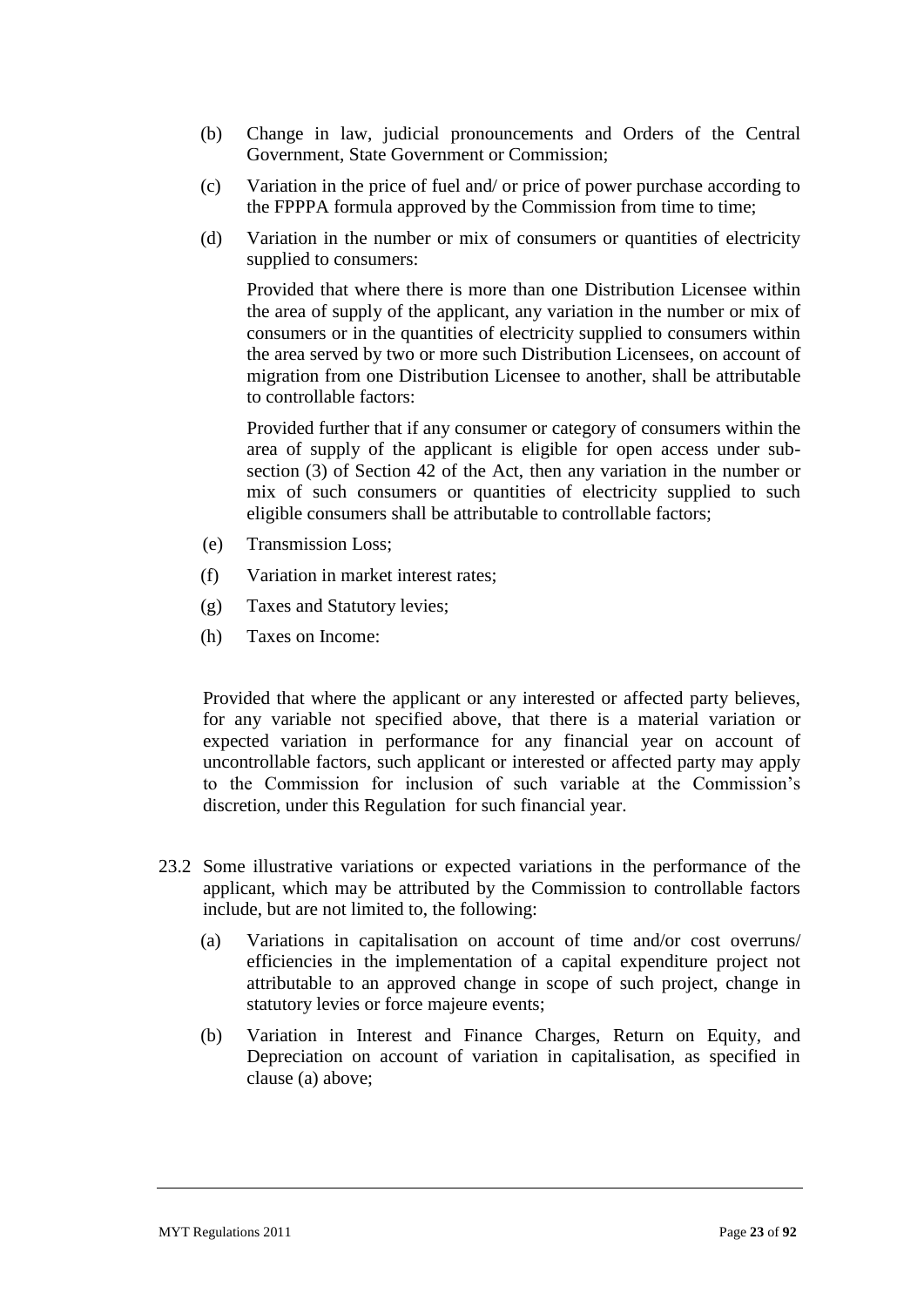- (c) Variations in technical and commercial losses of Distribution Licensee;
- (d) Variations in performance parameters;
- (e) Variations in working capital requirements;
- (f) Failure to meet the standards specified in the Gujarat Electricity Regulatory Commission (Standard of Performance of Distribution Licensee) Regulations, 2005, except where exempted in accordance with those Regulations;
- (g) Variations in labour productivity;
- (h) Variation in operation & maintenance expenses;
- (i) Variation in Wires Availability.

### **24 Mechanism for pass through of gains or losses on account of uncontrollable factors**

- 24.1 The approved aggregate gain or loss to the Generating Company or Transmission Licensee or Distribution Licensee on account of uncontrollable factors shall be passed through as an adjustment in the tariff of the Generating Company or Transmission Licensee or Distribution Licensee over such period as may be specified in the Order of the Commission passed under these Regulations.
- 24.2 The Generating Company or Transmission Licensee or Distribution Licensee shall submit such details of the variation between expenses incurred and revenue earned and the figures approved by the Commission, in the prescribed format to the Commission, along with the detailed computations and supporting documents as may be required for verification by the Commission.
- 24.3 Nothing contained in this Regulation 24 shall apply in respect of any gain or loss arising out of variations in the price of fuel and power purchase, which shall be dealt with as specified by the Commission from time to time.

#### **25 Mechanism for sharing of gains or losses on account of controllable factors**

- 25.1 The approved aggregate gain to the Generating Company or Transmission Licensee or Distribution Licensee on account of controllable factors shall be dealt with in the following manner:
	- (a) One-third of the amount of such gain shall be passed on as a rebate in tariffs over such period as may be stipulated in the Order of the Commission under Regulation 22.6;
	- (b) The balance amount, which will amount to two-thirds of such gain, may be utilised at the discretion of the Generating Company or Transmission Licensee or Distribution Licensee.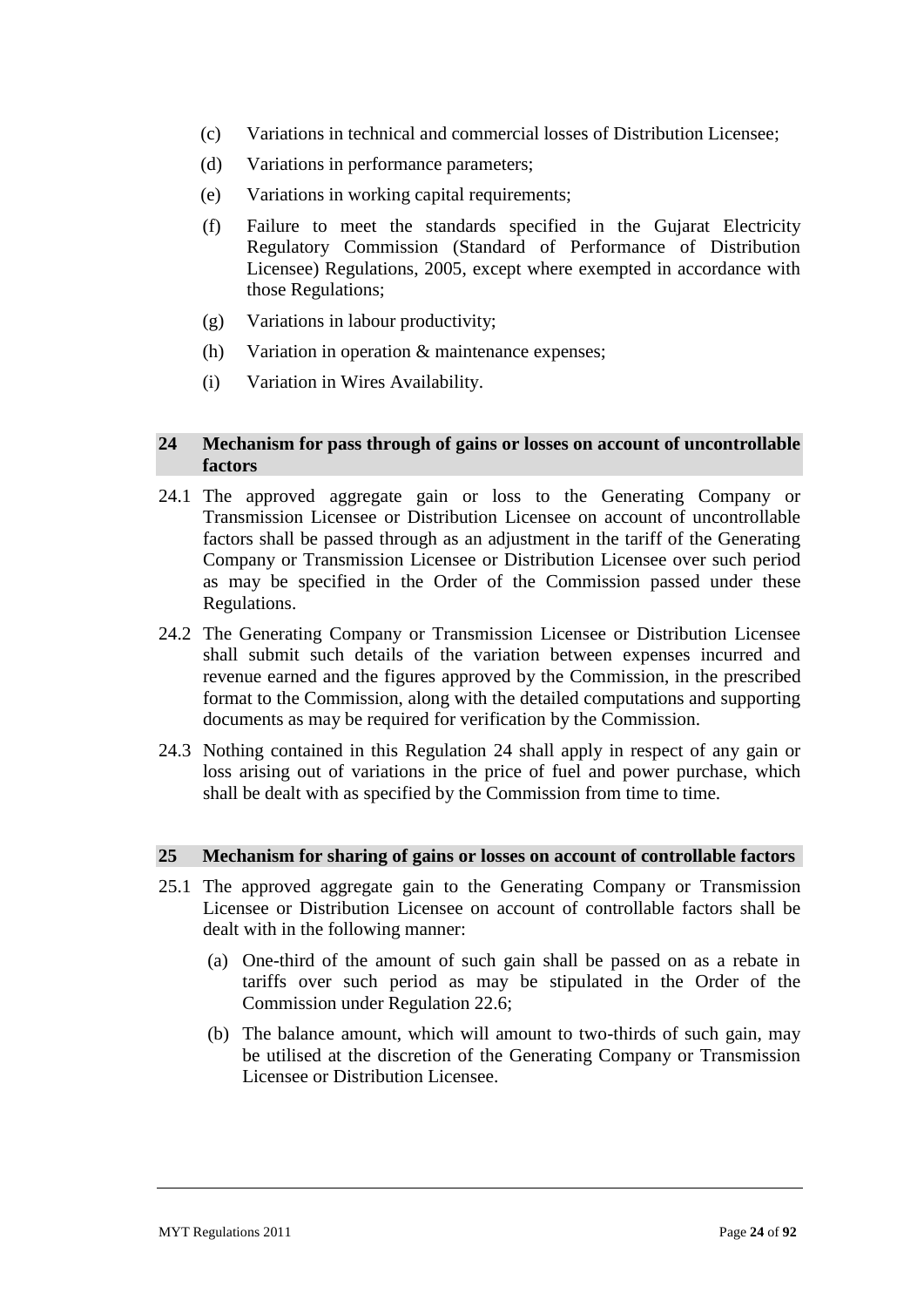- 25.2 The approved aggregate loss to the Generating Company or Transmission Licensee or Distribution Licensee on account of controllable factors shall be dealt with in the following manner:
	- (a) One-third of the amount of such loss may be passed on as an additional charge in tariffs over such period as may be stipulated in the Order of the Commission under Regulation 22.6; and
	- (b) The balance amount of loss, which will amount to two-thirds of such loss, shall be absorbed by the Generating Company or Transmission Licensee or Distribution Licensee.

#### **26 Determination of Tariff**

- 26.1 The proceedings to be held by the Commission for determination of tariff shall be in accordance with the GERC (Conduct of Business) Regulations, 2004, as amended from time to time.
- 26.2 Notwithstanding anything contained in these Regulations, the Commission shall at all times have the authority, either on *suo motu* basis or on a Petition filed by any interested or affected Party, to determine the tariff, including terms and conditions thereof, of any Generating Company or Transmission Licensee or Distribution Licensee:

Provided that such determination of tariff may be pursuant to an agreement or arrangement or otherwise whether or not previously approved by the Commission and entered into at any time before or after the applicability of these Regulations.

26.3 Notwithstanding anything contained in these Regulations, the Commission shall adopt the tariff, if such tariff has been determined through a transparent process of bidding in accordance with the guidelines issued by the Central Government:

Provided that the applicant shall provide such information as the Commission may require to satisfy itself that the guidelines issued by the Central Government have been duly followed.

### **27 Determination of Generation Tariff**

- 27.1 The Commission shall determine the tariff for generation of electricity, in accordance with the terms and conditions contained in **Chapter-4** of these Regulations.
- 27.2 Existing generating station:
- 27.2.1 Where the Commission has, at any time prior to the date of effectiveness of these Regulations, approved a power purchase agreement or arrangement between a Generating Company and a Distribution Licensee or has adopted the tariff contained therein for supply of electricity from an existing generating Unit/Station, the tariff for supply of electricity by the Generating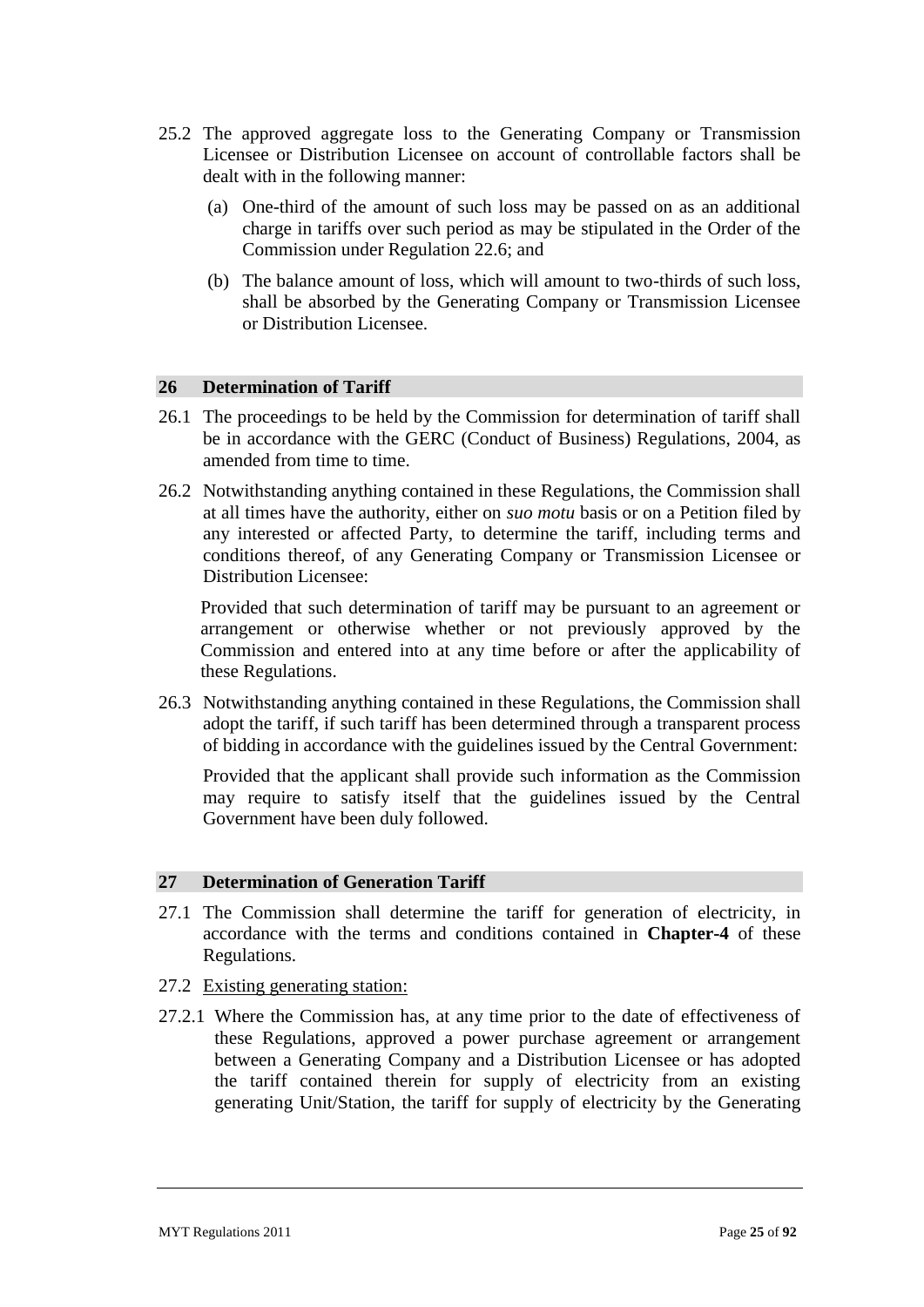Company to the Distribution Licensee shall be in accordance with tariff mentioned in such power purchase agreement or arrangement for such period as may be so approved or adopted by the Commission.

27.2.2 Where, as on the date of effectiveness of these Regulations, the power purchase agreement or arrangement between a Generating Company and a Distribution Licensee for supply of electricity from an existing generating station has not been approved by the Commission or the tariff contained therein has not been adopted by the Commission or where there is no power purchase agreement or arrangement, the supply of electricity by such Generating Company to such Distribution Licensee after the date of effectiveness of these Regulations shall be in accordance with a power purchase agreement approved by the Commission:

Provided that an application for approval of such power purchase agreement or arrangement shall be made by the Distribution Licensee to the Commission within a period of three (3) months from the date of notification of these Regulations:

Provided further that the supply of electricity shall be allowed to continue under the present agreement or arrangement, as the case may be, until such time as the Commission approves of such power purchase agreement and shall be discontinued forthwith if the Commission rejects, for reasons recorded in writing, such power purchase agreement or arrangement.

- 27.3 New generating stations:
- 27.3.1 The tariff for the supply of electricity by a Generating Company to a Distribution Licensee from a new generating Unit/Station shall be in accordance with tariff as per power purchase agreement approved by the Commission.
- 27.4 Own generating stations:
- 27.4.1 Where the Distribution Licensee also undertakes the business of generation of electricity, the transfer price at which electricity is supplied by the Generation Business of the Distribution Licensee to his Retail Supply Business shall be determined by the Commission.
- 27.4.2 The Distribution Licensee shall maintain separate records for the Generation Business and shall maintain an Allocation Statement so as to enable the Commission to clearly identify the direct and indirect costs relating to such business and return on equity accruing to such business:

Provided that once the Commission notifies the Regulations for submission of Regulatory Accounts, the applications for tariff determination and truing up shall be based on the Regulatory Accounts.

27.5 The Distribution Licensee shall submit, along with the separate application for determination of tariff for retail supply of electricity, the information required under Chapter-4 of these Regulations relating to the Generation Business.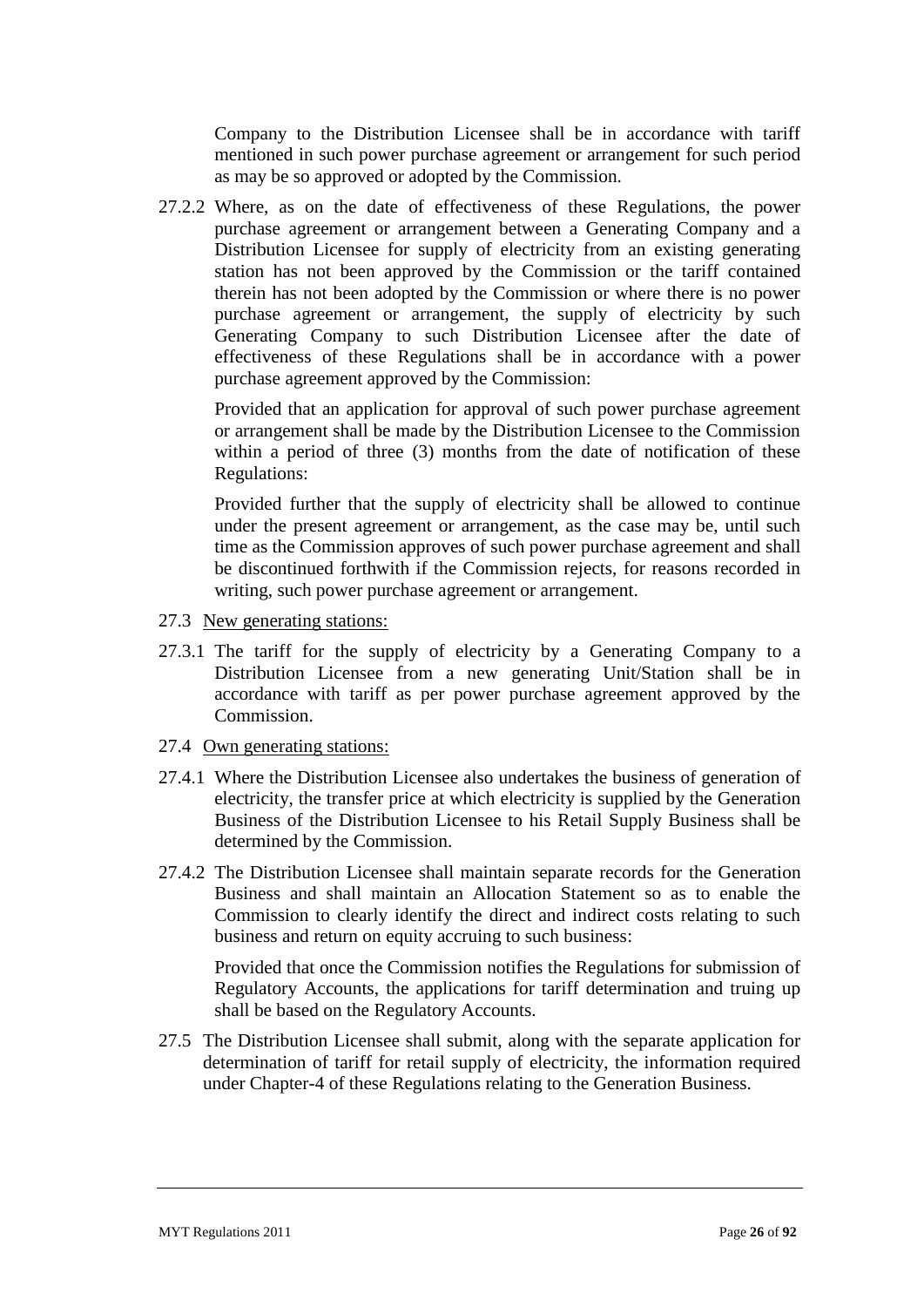# **28 Determination of Tariff for Transmission, Distribution Wires Business and Retail Supply Business**

- 28.1 The Commission shall determine the tariff for Transmission Business, Distribution Wires Business and Retail Supply Business based on an application made by the Licensee in accordance with the procedure contained in these Regulations.
- 28.2 The Commission shall determine the tariff for:
	- (a) Transmission of electricity, in accordance with the terms and conditions contained in **Chapter-5** of these Regulations;
	- (b) Distribution Wires Business, in accordance with the terms and conditions contained in **Chapter-6** of these Regulations; and
	- (c) Retail Supply Business, in accordance with the terms and conditions contained in **Chapter-7** of these Regulations.

#### **29 Filing Procedure**

29.1 The applicant shall provide, based on the approved Business Plan, as part of his application to the Commission, in such form as may be prescribed by the Commission from time to time, full details of his calculation of the Aggregate Revenue Requirement and expected revenue from tariff and charges, and thereafter, he shall furnish such further information or particulars or documents as the Commission or the Secretary or any Officer designated for the purpose by the Commission may reasonably require to assess such calculation:

Provided that the application shall be accompanied where relevant, by a detailed tariff revision proposal showing category-wise tariff and how such revision would meet the gap, if any, in Aggregate Revenue Requirement for the respective year of the Control Period:

Provided further that the Commission may specify additional/alternative formats for details to be submitted by the applicant, from time to time, as it may reasonably require for assessing the Aggregate Revenue Requirement and for determining the tariff.

- 29.2 Upon receipt of a complete application accompanied by all requisite information, particulars and documents in compliance with all the requirements specified in these Regulations, the application shall be deemed to be received and the Commission or the Secretary or the designated Officer shall intimate to the applicant that the application is registered and ready for publication.
- 29.3 The application made shall be supported by affidavit of the person acquainted with the facts stated in the application.
- 29.4 The applicant shall, within 7 days after registration of the application, publish a notice of his application in at least two daily newspapers, one in English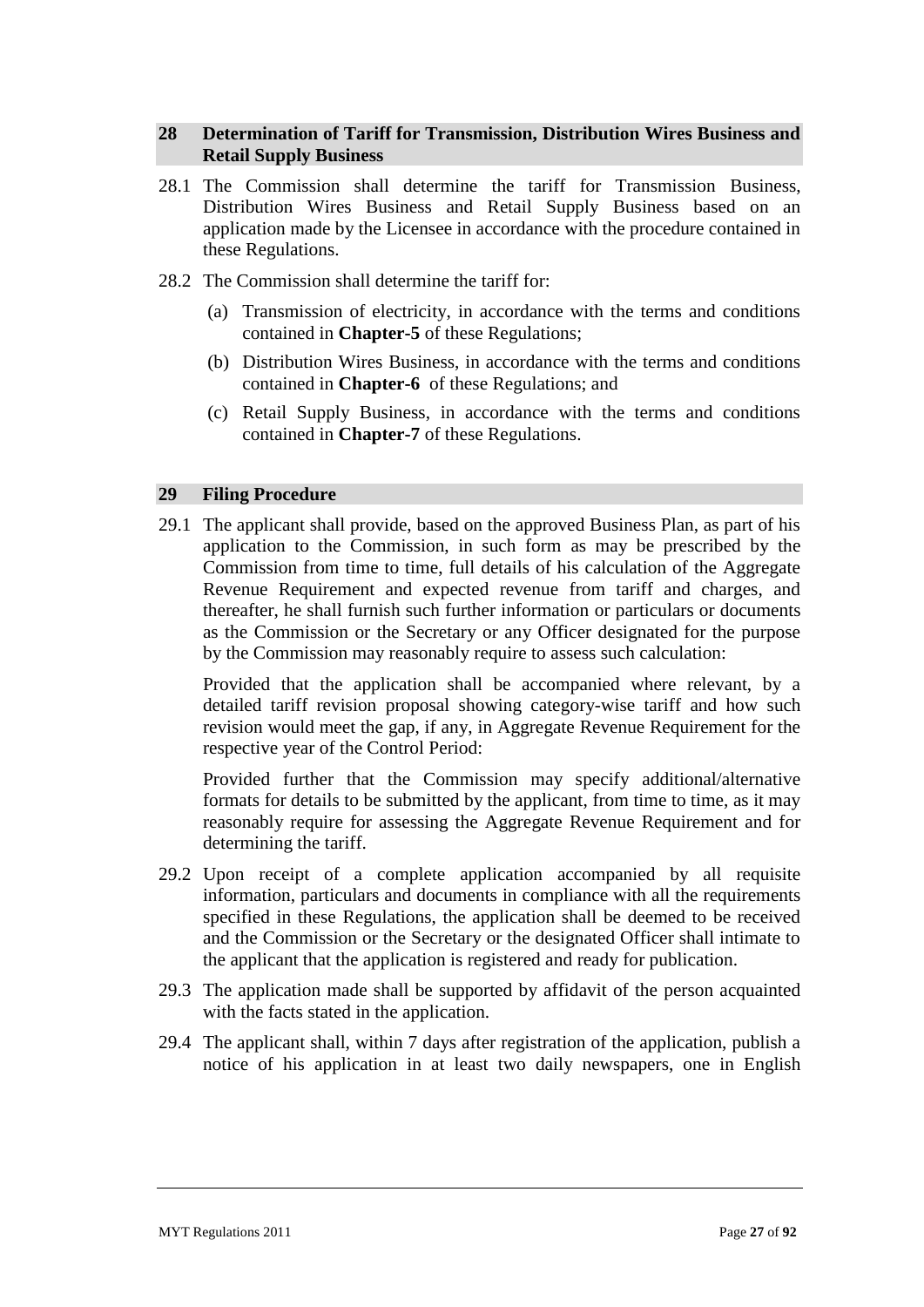language and one in vernacular language, having wide circulation in relevant area.

- 29.5 The suggestions and objections, if any, on the proposal for determination of tariff, may be filed before the Secretary, Gujarat Electricity Regulatory Commission, by any person within 30 days of publication of this notice with a copy to the applicant.
- 29.6 The applicant shall within 7 days from the date of publication of the notice as aforesaid submit to the Commission on affidavit the details of the notice published and shall also file copies of the newspapers wherein the notice has been published.
- 29.7 The applicant shall file his comments on the suggestions and objections, if any, received in response within the time limit specified in Gujarat Electricity Regulatory Commission (Conduct of Business) Regulations, 2004, as amended from time to time.
- 29.8 The applicant shall file his Petition for approval of truing up of previous year and tariff for ensuing financial year by  $30<sup>th</sup>$  November of the current financial year:

Provided that the MYT Petition for FY 2011-12 to FY 2015-16 shall be filed along-with the Business Plan.

### **30 Tariff Order**

- 30.1 The Commission shall, within one hundred and twenty (120) days from the date of registration of a complete application and after considering all suggestions and objections received from the public:
	- (a) issue a Tariff Order accepting the application with such modifications or such conditions as may be specified in that Order; or
	- (b) reject the application for reasons to be recorded in writing if such application is not in accordance with the provisions of the Act and the rules and Regulations made thereunder or the provisions of any other law for the time being in force:

Provided that an applicant shall be given a reasonable opportunity of being heard before rejecting his application.

30.2 The tariffs so published shall be in force from the date specified in the said Order and shall, unless amended or revoked, continue to be in force for such period as may be stipulated therein.

#### **31 Adherence to Tariff Order**

31.1 No tariff or part of any tariff may be ordinarily amended, more frequently than once in any Financial year, except FPPPA based on FPPPA formulae approved by the Commission from time to time.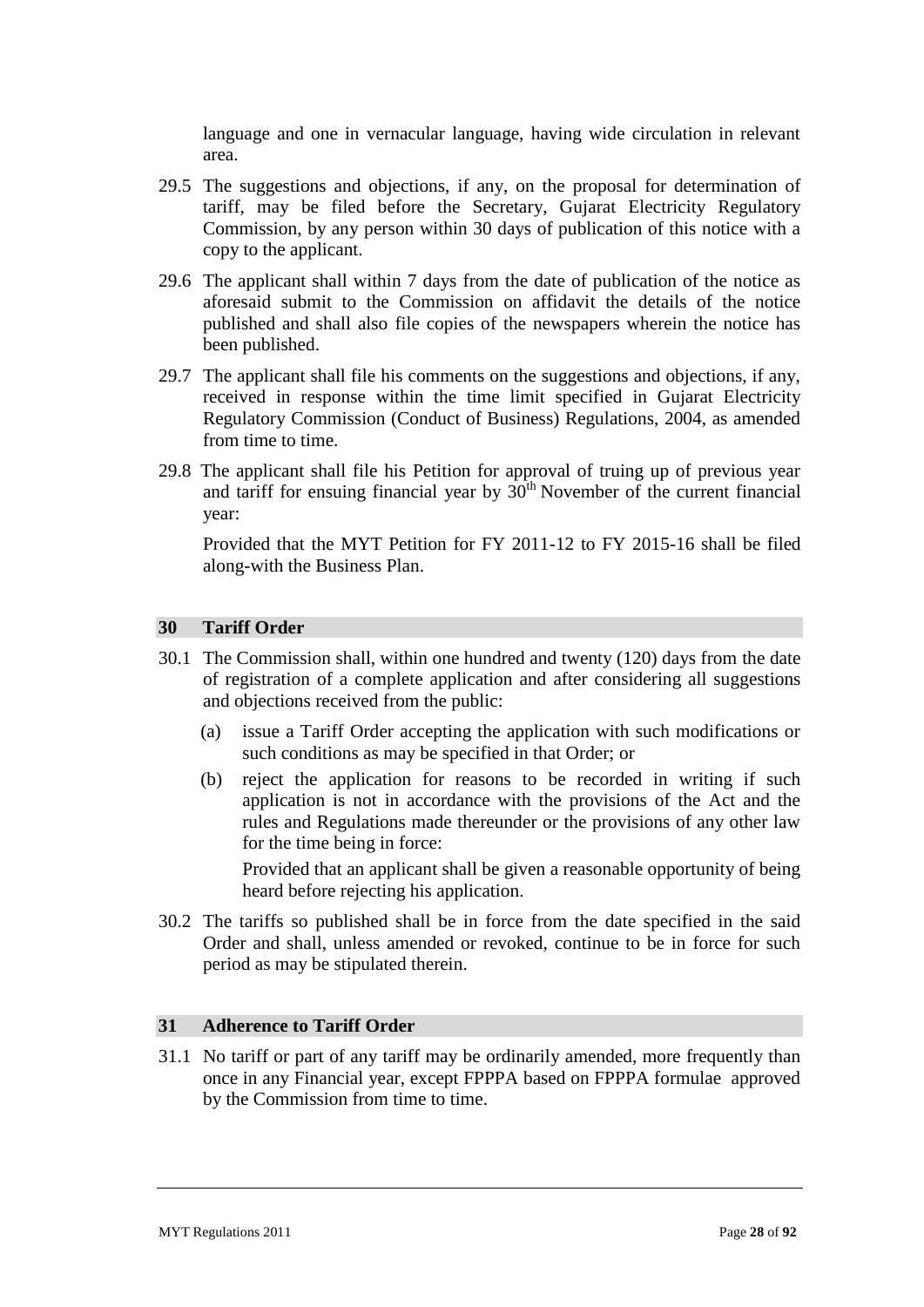- 31.2 The Commission, may, after satisfying itself for reasons to be recorded in writing, allow revision of tariff.
- 31.3 If any Generating Company or Transmission Licensee or Distribution Licensee recovers a price or charge exceeding the tariff determined under Section 62 of the Act and in accordance with these Regulations, the excess amount shall be payable to the person who has paid such price or charge, along with interest equivalent to the Bank Rate of the Reserve Bank of India without prejudice to any other liability incurred by such Generating Company or Transmission Licensee or Distribution Licensee.
- 31.4 The Transmission Licensee or Distribution Licensee shall submit periodic returns as may be required by the Commission, containing operational and cost data to enable the Commission to monitor the implementation of its Order.

#### **32 Annual determination of tariff**

- 32.1 The Commission shall determine the tariff of a Generating Company or Transmission Licensee or Distribution Licensee covered under a Multi-Year Tariff framework for each financial year during the Control Period, at the commencement of such financial year, having regard to the following:
	- (a) The approved forecast of Aggregate Revenue Requirement including the incentive available for the Generating Company or Transmission Licensee or Distribution Licensee and expected revenue from tariff and charges for such financial year, including modifications approved at the time of midterm review, if any; and
	- (b) Approved gains and losses to be passed through in tariffs, following the Truing Up of previous year.

#### **33 Subsidy Mechanism**

33.1 With effect from the first day of April 2011, if the State Government requires the grant of any subsidy to any consumer or class of consumers in the tariff determined by the Commission, the State Government shall, notwithstanding any direction which may be given under Section 108 of the Act, pay in advance the amount to compensate the Distribution Licensee/person affected by the grant of subsidy, as a condition for the Licensee or any other person concerned to implement the subsidy provided for by the State Government, in the manner specified in these Regulations:

Provided that no such direction of the State Government shall be operative if the payment is not made in accordance with the provisions contained in these Regulations and the tariff fixed by the Commission shall be applicable from the date of issue of orders by the Commission in this regard.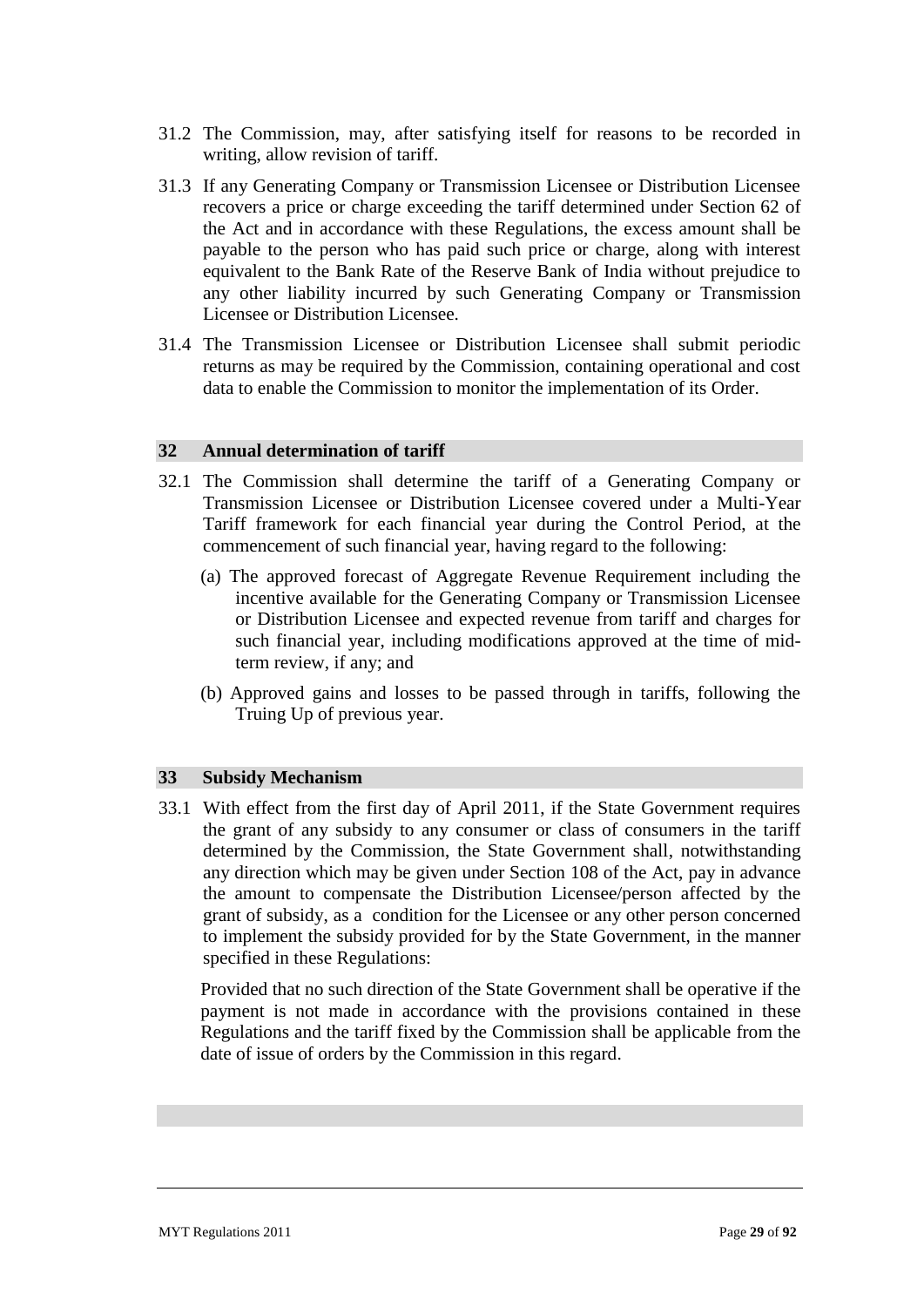# **CHAPTER 3: FINANCIAL PRINCIPLES**

### **34 Debt-equity ratio**

34.1 For the purpose of determination of tariff, debt-equity ratio as on the date of commercial operation in case of a new generating station, transmission or distribution line or substation commissioned or capacity expanded after 1.4.2011, shall be 70:30. Where equity employed is more than 30%, the amount of equity for the purpose of tariff shall be limited to 30% and the balance amount shall be considered as loan. Where actual equity employed is less than 30%, the actual equity shall be considered:

Provided that in case of the Generating Company, Transmission Licensee and Distribution Licensee, if any fixed asset is capitalised on account of capital expenditure project prior to April 1, 2011, debt-equity ratio allowed by the Commission for determination of tariff for the period ending March 31, 2011 shall be considered:

Provided further that in case of retirement or replacement of assets, the equity capital approved as mentioned above, shall be reduced to the extent of 30% (or actual equity component based on documentary evidence, if it is lower than 30%) of the original cost of the retired or replaced asset:

Provided further that for the Generating Company or the Transmission Licensee or the Distribution Licensee formed as a result of a transfer scheme, the date of the transfer scheme shall be the effective date for the determination of equity capital.

# **35 Capital Cost and capital structure**

- 35.1 Capital cost for a project shall include:
	- (a) the expenditure incurred or projected to be incurred, including interest during construction and financing charges, any gain or loss on account of foreign exchange rate variation on the loan during construction up to the date of commercial operation of the project, as admitted by the Commission after prudence check;
	- (b) capitalised initial spares subject to the ceiling rates specified in these Regulations; and
	- (c) additional capitalisation determined under Regulation 36:

Provided that the assets forming part of the project but not put to use or not in use, shall be taken out of the capital cost.

35.2 The capital cost admitted by the Commission after prudence check shall form the basis for determination of tariff:

Provided that prudence check may include scrutiny of the reasonableness of the capital expenditure, financing plan, interest during construction, use of efficient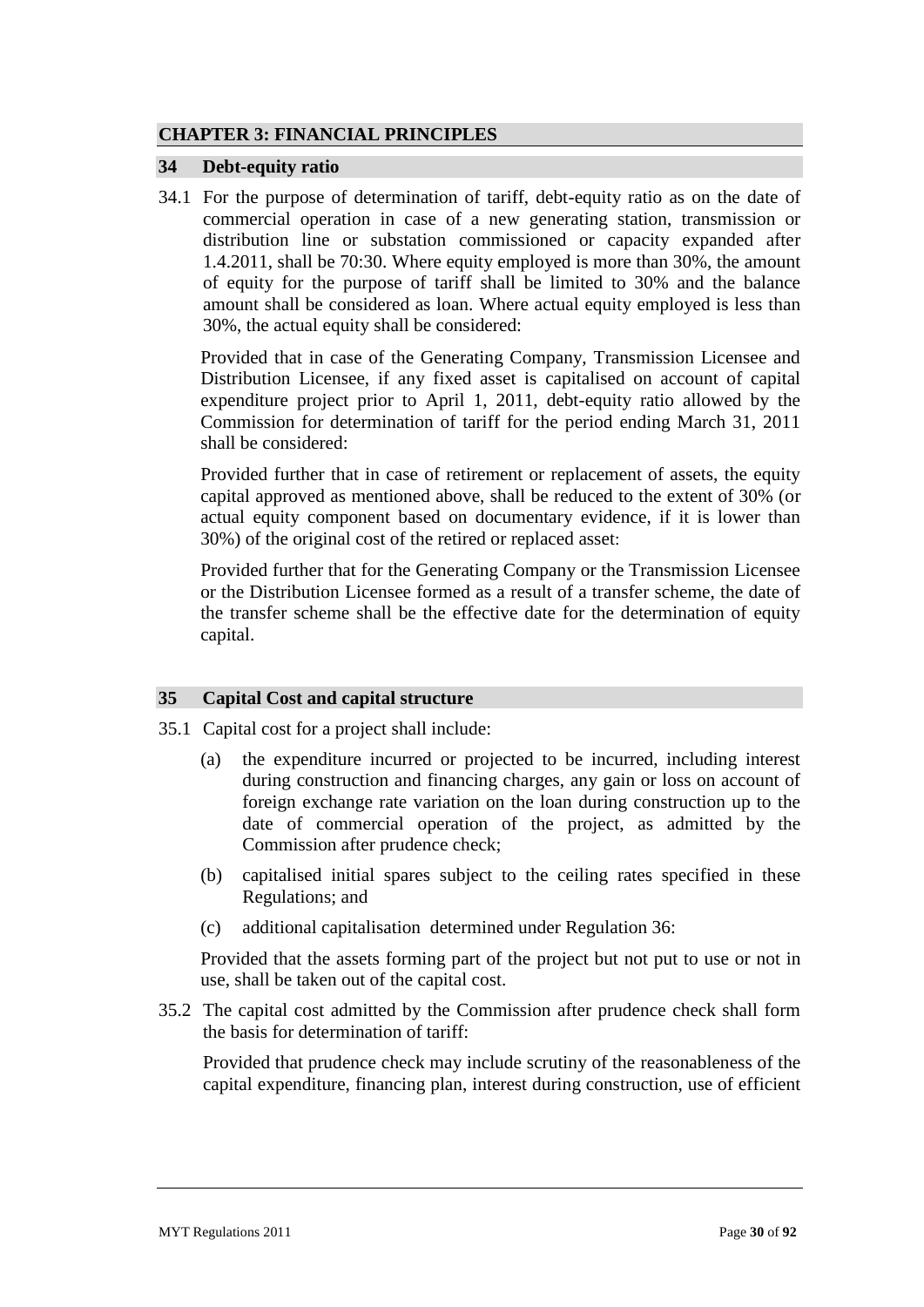technology, cost over-run and time over-run, and such other matters as may be considered appropriate by the Commission for determination of tariff.

35.3 The approved Capital Cost shall be considered for determination of tariff and if sufficient justification is provided for any escalation in the Capital Cost, the same may be considered by the Commission subject to the prudence check:

Provided that in case the actual capital cost is lower than the approved capital cost, then the actual capital cost will be considered for determination of tariff of the Generating Company or Transmission Licensee or Distribution Licensee.

- 35.4 The actual capital expenditure on COD for the original scope of work based on audited accounts of the Company limited to original cost may be considered subject to the prudence check by the Commission.
- 35.5 Where the power purchase agreement or bulk power transmission agreement provides for a ceiling of capital cost, the capital cost to be considered shall not exceed such ceiling.
- 35.6 The capital cost may include capitalised initial spares:
	- (a) upto 2.5% of original capital cost in case of coal based/lignite fired generating stations;
	- (b) upto 4.0% of original capital cost in case of gas turbine/combined cycle generating stations;
	- (c) upto 1.5% of original capital cost in case of hydro-generating stations; and
	- (d) upto 1.5% of original capital cost in case of Transmission Licensee and Distribution Licensee.
- 35.7 Impact of revaluation of assets shall be permitted during the Control Period, provided it does not result in increase in tariff of Generating Company, Transmission Licensee and Distribution Licensee. Any benefit from such revaluation shall be passed on to persons sharing the capacity charge in case of a Generating Company and to long-term intra-State open access customers of transmission licensee or distribution licensee, or retail supply consumers in case of distribution licensees, at the time of annual truing up.
- 35.8 Any expenditure on replacement, renovation and modernization or extension of life of old fixed assets, as applicable to Generating Company, Transmission Licensee and Distribution Licensee, shall be considered after writing off the net value of such replaced assets from the original capital cost and will be calculated as follows:

Net Value of Replaced Assets =  $OCFA - AD - CC$ ;

Where;

OCFA: Original Capital Cost of Replaced Assets;

AD: Accumulated depreciation pertaining to the Replaced Assets;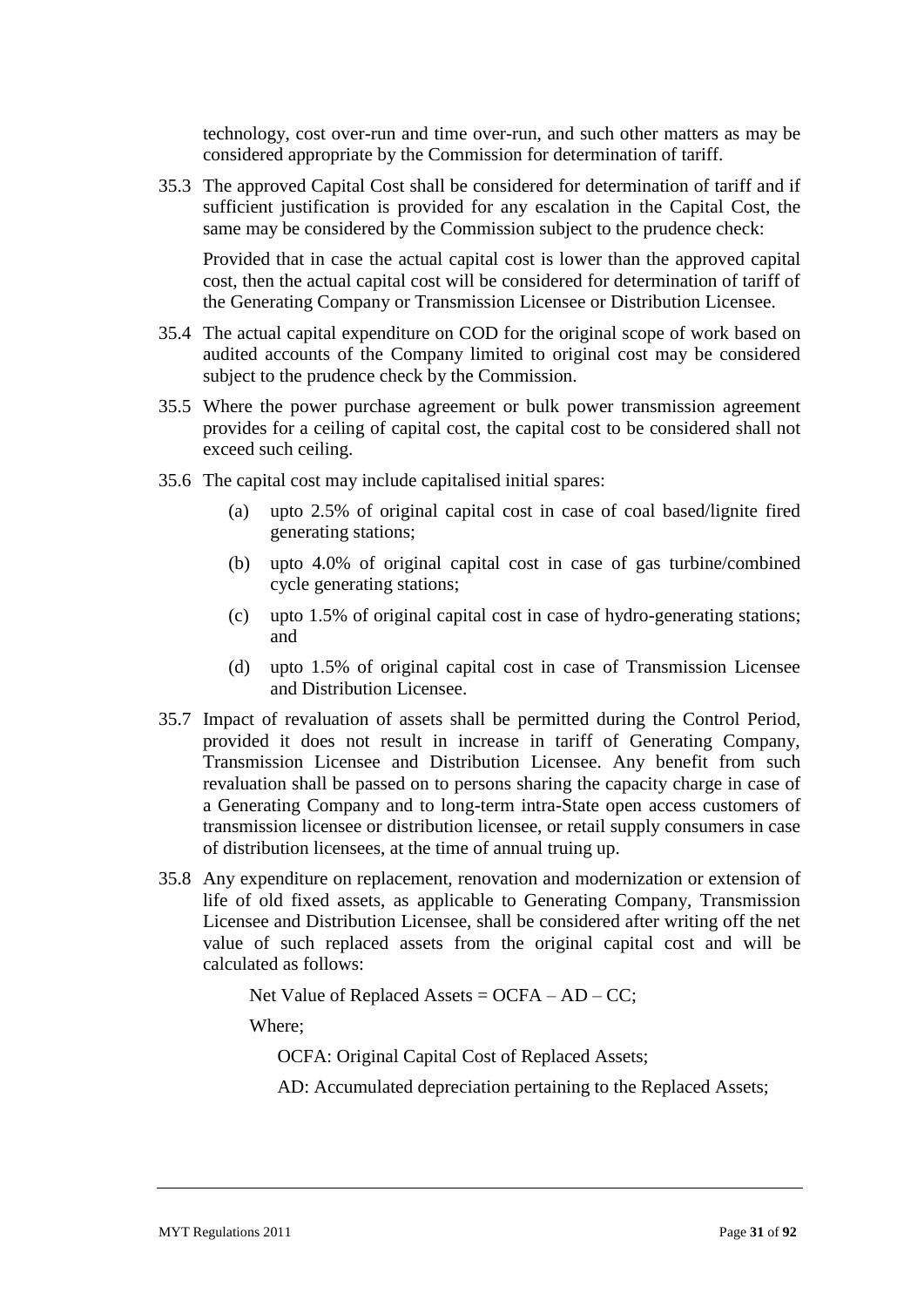CC: Total Consumer Contribution pertaining to the Replaced Assets.

### **36 Additional capitalisation**

- 36.1 The following capital expenditure, actually incurred or projected to be incurred, on the following counts within the original scope of work, after the date of commercial operation and up to the cut-off date may be admitted by the Commission, subject to the prudence check:
	- (a) Due to Un-discharged liabilities within the original scope of work;
	- (b) On works within the original scope of work, deferred for execution;
	- (c) To meet award of arbitration and compliance of final and unappealable order or decree of a court arising out of original scope of works;
	- (d) On account of change in law;
	- (e) On procurement of initial spares included in the original project costs subject to the ceiling norm laid down in Regulation 35.6;
	- (f) Any additional works/services, which have become necessary for efficient and successful operation of a generating station or a transmission system or a distribution system but not included in the original capital cost:

Provided that original scope of work along with estimates of expenditure shall be submitted as a part of Business Plan:

Provided further that a list of the deferred liabilities and works deferred for execution shall be submitted along with the application for final tariff after the date of commercial operation of the generating Unit/Station or transmission system or distribution system.

Provided further that the assets forming part of the project but not put to use, shall not be considered.

36.2 Impact of additional capitalization on tariff, as the case may be, shall be considered during Truing Up of each financial year of the Control Period.

#### **37 Consumer contribution, Deposit Work and Grant**

- 37.1 The following nature of work carried out by the Transmission Licensee and Distribution Licensee shall be classified under this category:
	- (a) Works after obtaining a part or all of the funds from the users in the context of deposit works;
	- (b) Capital works undertaken by utilising grants received from the State and Central Governments, including funds under RGGVY, APDRP, etc;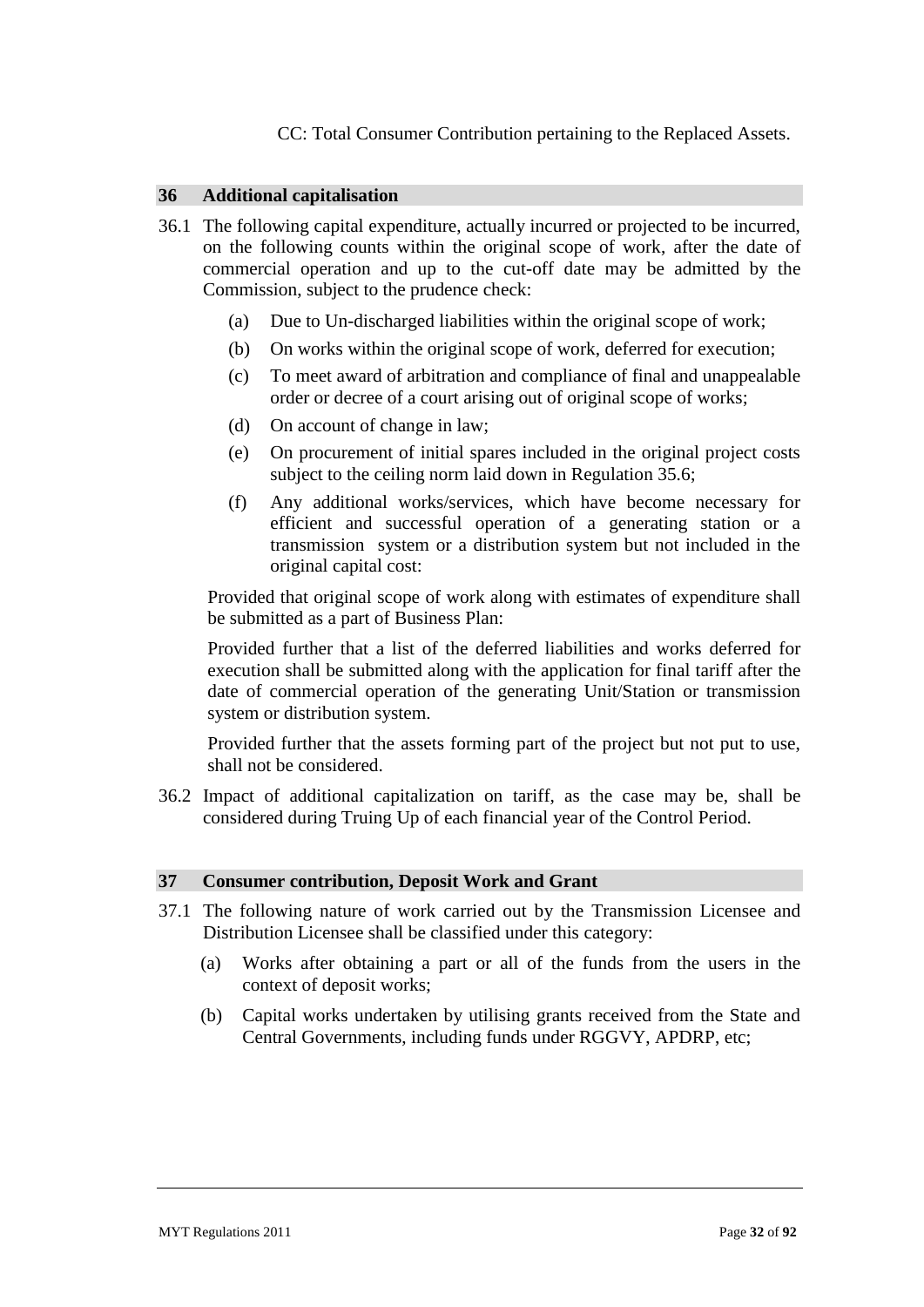(c) Any other grant of similar nature and such amount received without any obligation to return the same and with no interest costs attached to such subvention.

### **38 Return on Equity**

38.1 Return on equity shall be computed on the paid up equity capital determined in accordance with Regulation 34 relatable to the Generating Company or Transmission Licensee or Distribution Licensee as the case may be and shall be allowed at the rate of 14% for Generating Companies, including hydro generation stations above 25 MW, Transmission Licensee, and Distribution Licensee:

Provided that for Generating Company, Transmission Licensee and Distribution Licensee, Return on Equity shall be allowed on the amount of allowed equity capital for the assets put to use at the commencement of each financial year and on 50% of equity capital portion of the allowable capital cost for the investments put to use during the financial year:

Provided further that for the purpose of truing up for the Generating Company, Transmission Licensee and Distribution Licensee, return on equity shall be allowed on pro-rata basis based on documentary evidence provided for the assets put to use during the year.

- 38.2 The premium raised by the Generating Company or the Transmission Licensee or Distribution Licensee while issuing share capital and investment of internal resources created out of free reserve, if any, shall also be reckoned as paid up capital for the purpose of computing return on equity, provided such premium amount and internal resources are actually utilised for meeting capital expenditure.
- 38.3 Equity invested in foreign currency shall be converted to rupee currency based on the exchange rate prevailing on the date(s) it is subscribed.

#### **39 Interest and finance charges on loan capital**

39.1 The loans arrived at in the manner indicated in Regulation 34 shall be considered as gross normative loan for calculation of interest on loan:

Provided that interest and finance charges on capital works in progress shall be excluded:

Provided further that in case of retirement or replacement of assets, the loan capital approved as mentioned above, shall be reduced to the extent of outstanding loan component of the original cost of the retired or replaced assets, based on documentary evidence.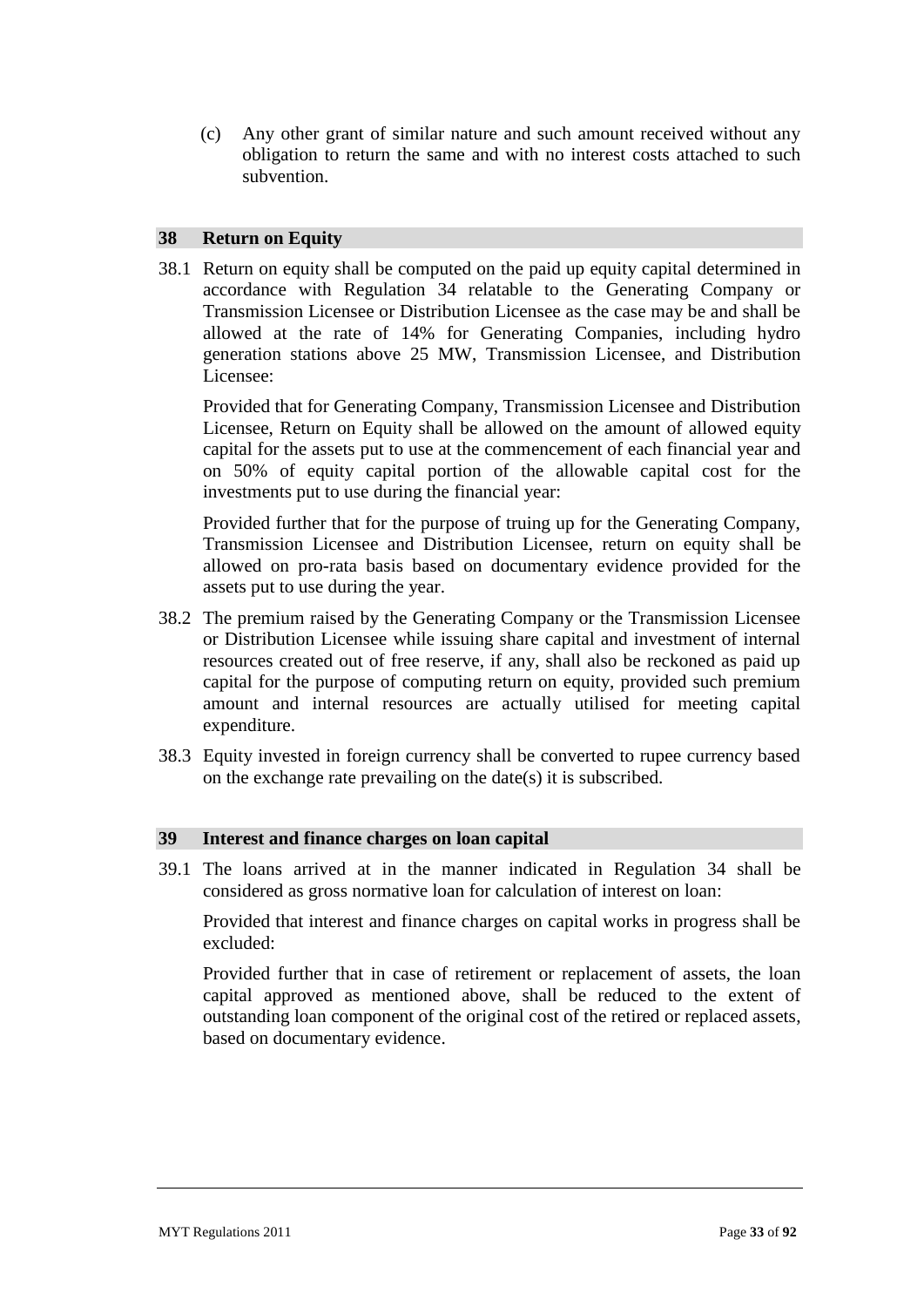- 39.2 The normative loan outstanding as on April 1, 2011, shall be worked out by deducting the cumulative repayment as admitted by the Commission up to March 31, 2011, from the gross normative loan.
- 39.3 The repayment for the year during the tariff period from FY 2011-12 to FY 2015-16 shall be deemed to be equal to the depreciation allowed for that year.
- 39.4 Notwithstanding any moratorium period availed by the Generating Company or the Transmission Licensee or the Distribution Licensee, as the case may be, the repayment of loan shall be considered from the first year of commercial operation of the project and shall be equal to the annual depreciation allowed.
- 39.5 The rate of interest shall be the weighted average rate of interest calculated on the basis of the actual loan portfolio at the beginning of each year applicable to the Generating Company or the Transmission Licensee or the Distribution Licensee:

Provided that if there is no actual loan for a particular year but normative loan is still outstanding, the last available weighted average rate of interest shall be considered:

Provided further that if the Generating Company or the Transmission Licensee or the Distribution Licensee, as the case may be, does not have actual loan, then the weighted average rate of interest of the Generating Company or the Transmission Licensee or the Distribution Licensee as a whole shall be considered.

- 39.6 The interest on loan shall be calculated on the normative average loan of the year by applying the weighted average rate of interest.
- 39.7 The above interest computation shall exclude interest on loan amount, normative or otherwise, to the extent of capital cost funded by Consumer Contribution, Grants or Deposit Works carried out by Transmission Licensee or Distribution Licensee or Generating Company, as the case may be.
- 39.8 The Generating Company or the Transmission Licensee or the Distribution Licensee, as the case may be, shall make every effort to re-finance the loan as long as it results in net savings on interest and in that event the costs associated with such re-financing shall be borne by the beneficiaries and the net savings shall be shared between the beneficiaries and the Generating Company or the Transmission Licensee or the Distribution Licensee, as the case may be, in the ratio of 2:1.
- 39.9 Interest shall be allowed on the amount held as security deposit held in cash from Transmission System Users, Distribution System Users and Retail consumers at the Bank Rate as on  $1<sup>st</sup>$ April of the financial year in which the Petition is filed.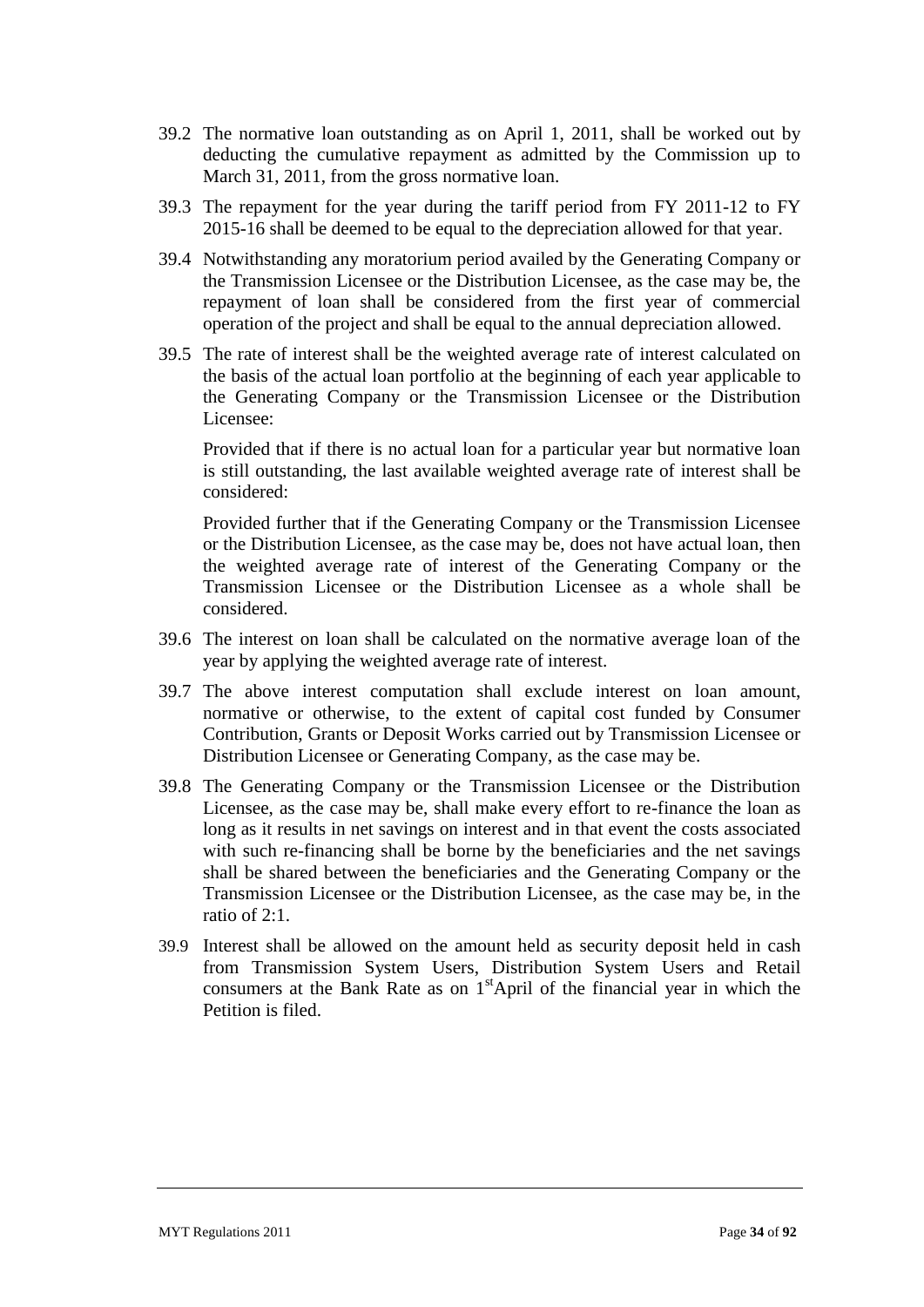### **40 Depreciation**

- 40.1 The value base for the purpose of depreciation shall be the Capital Cost of the asset admitted by the Commission.
- 40.2 The Generation Company or Transmission Licensee or Distribution Licensee shall be permitted to recover depreciation on the value of fixed assets used in their respective Business computed in the following manner:
	- (a) The approved original cost of the project/fixed assets shall be the value base for calculation of depreciation;
	- (b) Depreciation shall be computed annually based on the straight line method at the rates specified in the **Annexure I** to these Regulations:

Provided that the remaining depreciable value as on 31st March of the year closing after a period of 12 years from date of commercial operation shall be spread over the balance useful life of the assets:

Provided further that for a Generating Company or a Transmission Licensee or a Distribution Licensee formed as a result of a Transfer Scheme, the depreciation on assets transferred under the Transfer Scheme shall be charged as per rates specified in these Regulations for a period of 12 years from the date of the Transfer Scheme, and thereafter depreciation will be spread over the balance useful life of the assets:

Provided further that the depreciation already charged after the date of the Transfer Scheme, shall not be restated:

Provided further that the Generating Company or Transmission Licensee or Distribution Licensee, shall submit all such details or documentary evidence, as may be required under these Regulations and as stipulated by the Commission, from time to time, to substantiate the above claims;

(c) The salvage value of the asset shall be considered at 10 per cent of the allowable capital cost and depreciation shall be allowed upto a maximum of 90 per cent of the allowable capital cost of the asset:

Provided that in the case of hydro generating station, the salvage value shall be as provided in the agreement, if any, signed by the developers with the State Government.

- 40.3 Land other than the land held under lease and the land for reservoir in case of hydro generating station shall not be a depreciable asset and its cost shall be excluded from the capital cost while computing depreciable value of the asset.
- 40.4 In case of the existing projects, the balance depreciable value as on April 1, 2011, shall be worked out by deducting the cumulative depreciation as admitted by the Commission upto March 31, 2011, from the gross value of the assets.
- 40.5 In case of projected commercial operation of the asset for part of the year, depreciation shall be calculated based on the average of opening and closing value of asset, approved by the Commission: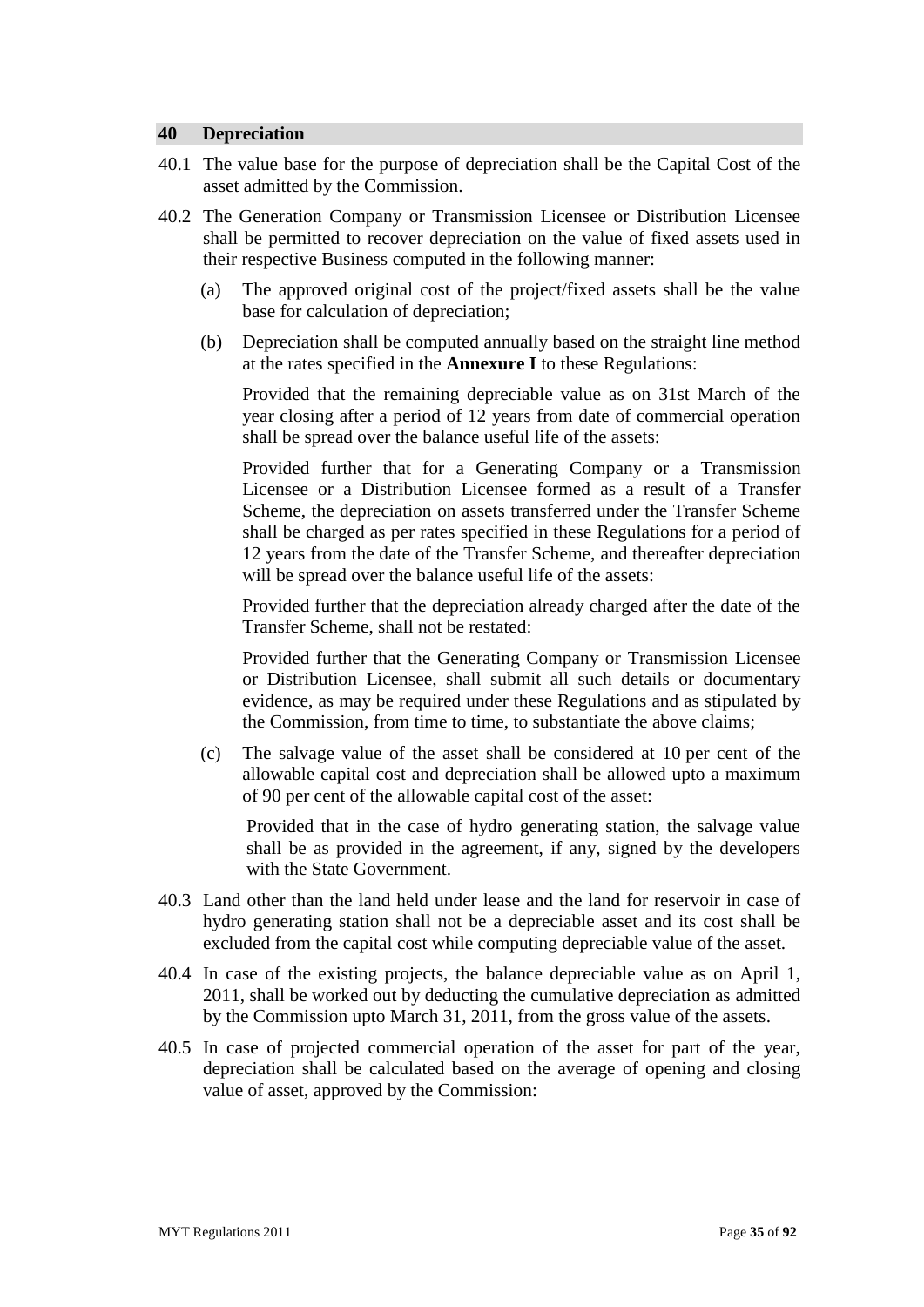Provided that depreciation will be re-calculated during truing-up for assets capitalised at the time of Truing Up of each year of the Control Period, based on documentary evidence of asset capitalised by the applicant, subject to the prudence check of the Commission, such that the depreciation is calculated proportionately from the date of capitalisation.

# **41 Interest on Working Capital**

- 41.1 Generation:
	- (a) In case of coal based/oil-based/lignite-fired generating stations, working capital shall cover:
		- (i) Cost of coal or lignite for one (1) month for pit-head generating stations and one and a half (1½) months for non-pit-head generating stations, corresponding to target availability; plus
		- (ii) Cost of oil for one (1) month corresponding to target availability; plus
		- (iii) Cost of secondary fuel oil for two (2) months corresponding to target availability; plus
		- (iv) Operation and Maintenance expenses for one (1) month; plus
		- (v) Maintenance spares at one (1) per cent of the historical cost escalated at 6% from the date of commercial operation; plus
		- (vi) Receivables for sale of electricity equivalent to one (1) month of the sum of annual fixed charges and energy charges calculated on target availability:

Provided that in case of own generating stations, no amount shall be allowed towards receivables, to the extent of supply of power by the Generation Business to the Retail Supply Business, in the computation of working capital in accordance with these Regulations.

- (b) In case of Gas Turbine/Combined Cycle generating stations, working capital shall cover:
	- (i) Fuel cost for one (1) month corresponding to target availability factor, duly taking into account the mode of operation of the generating station on gas fuel and /or liquid fuel; plus
	- (ii) Liquid fuel stock for fifteen (15) days corresponding to target availability; plus
	- (iii) Operation and maintenance expenses for one (1) month; plus
	- (iv) Maintenance spares at one (1) per cent of the historical cost escalated at 6% from the date of commercial operation; plus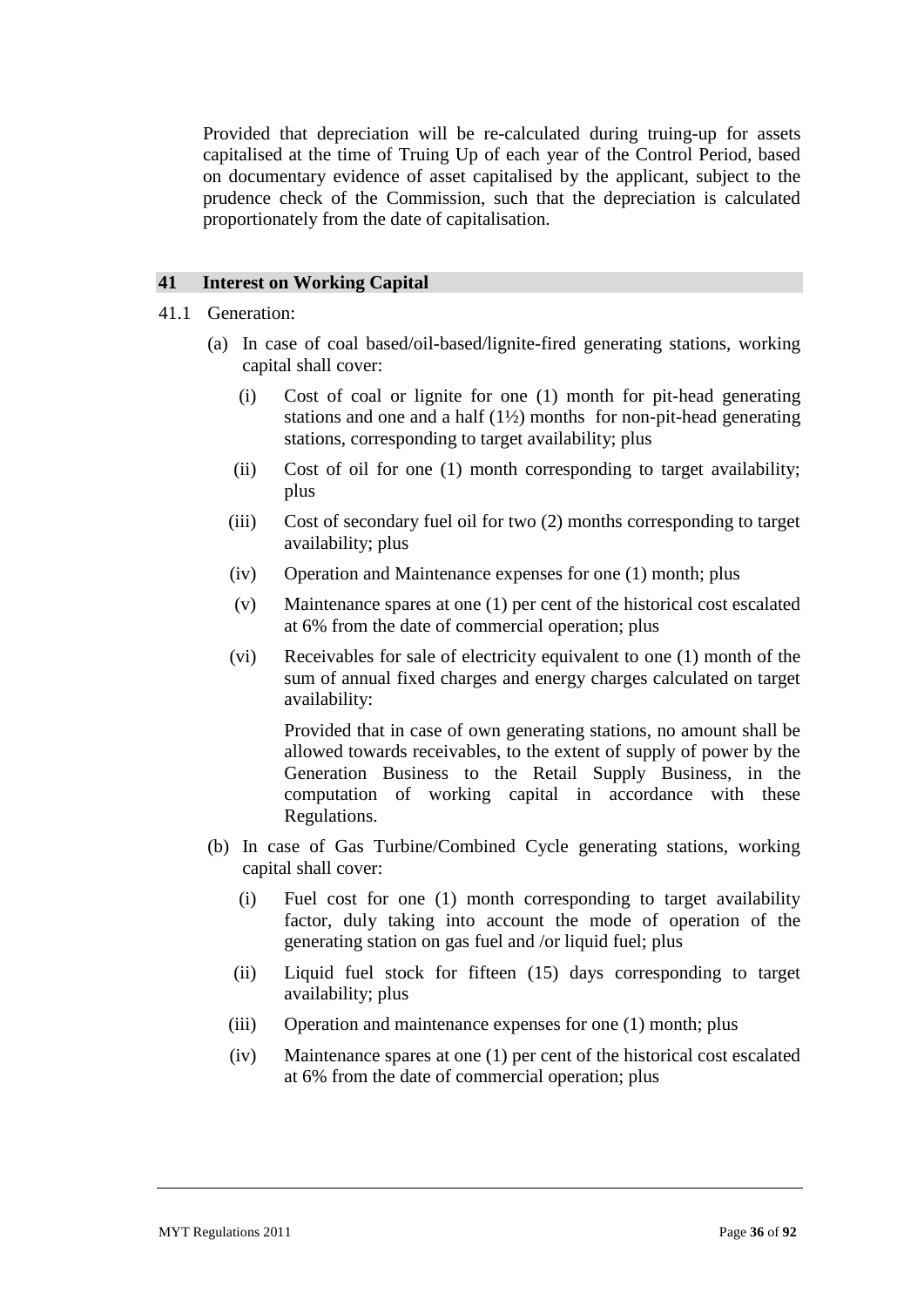(v) Receivables equivalent to one (1) month of capacity charge and energy charge for sale of electricity equivalent calculated on normative plant availability factor, duly taking into account mode of operation of the generating station on gas fuel and liquid fuel:

Provided that in case of own generating stations, no amount shall be allowed towards receivables, to the extent of supply of power by the Generation Business to the Retail Supply Business, in the computation of working capital in accordance with these Regulations.

- (c) In case of hydro power generating stations, working capital shall cover:
	- (i) Operation and maintenance expenses for one (1) month;
	- (ii) Maintenance spares at one (1) per cent of the historical cost escalated at 6% from the date of commercial operation; and
	- (iii) Receivables equivalent to one (1) month of fixed cost:

Provided that in case of own generating stations, no amount shall be allowed towards receivables, to the extent of supply of power by the Generation Business to the Retail Supply Business, in the computation of working capital in accordance with these Regulations.

(d) Interest on working capital shall be allowed at a rate equal to the State Bank Advance Rate (SBAR) as on 1<sup>st</sup>April of the financial year in which the Petition is filed.

# 41.2 Transmission:

- (a) The Transmission Licensee shall be allowed interest on the estimated level of working capital for the financial year, computed as follows:
	- (i) Operation and maintenance expenses for one month; plus
	- (ii) Maintenance spares at one (1) per cent of the historical cost escalated at 6% from the date of commercial operation; plus
	- (iii) Receivables equivalent to one (1) month of transmission charges calculated on target availability level;

minus

- (iv) Amount, if any, held as security deposits except the security deposits held in the form of Bank Guarantee from Transmission System Users.
- (b) Interest shall be allowed at a rate equal to the State Bank Advance Rate (SBAR) as on  $1<sup>st</sup>$ April of the financial year in which the Petition is filed.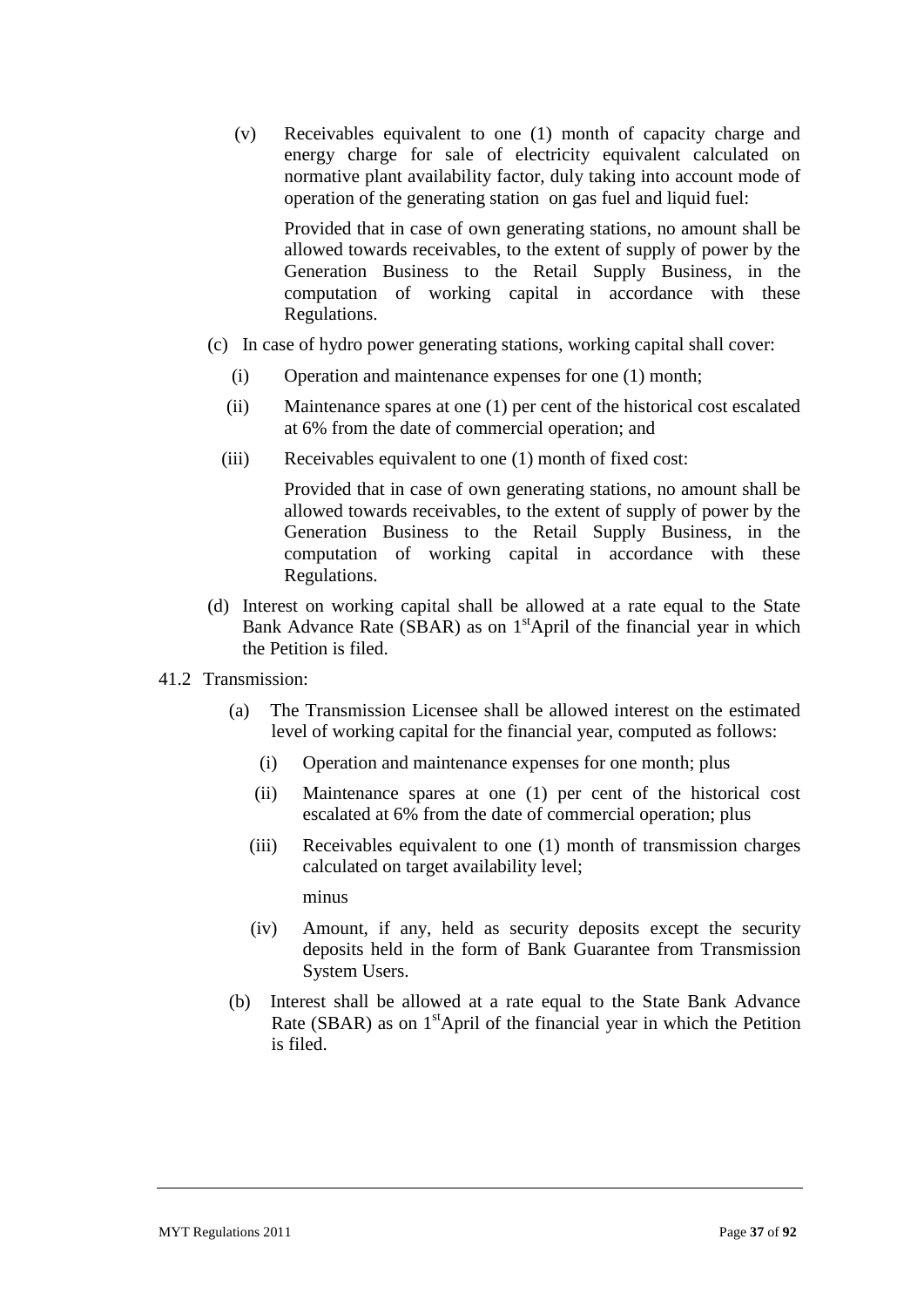### 41.3 Distribution Wires Business

- (a) The Distribution Licensee shall be allowed interest on the estimated level of working capital for the Distribution Wires Business for the financial year, computed as follows:
	- (i) Operation and maintenance expenses for one month; plus
	- (ii) Maintenance spares at one (1) per cent of the historical cost escalated at 6% from the date of commercial operation; plus
	- (iii) Receivables equivalent to one (1) month of the expected revenue from charges for use of Distribution Wires at the prevailing tariffs; minus
	- (iv) Amount, if any, held as security deposits under clause (b) of subsection (1) of Section 47 of the Act from Distribution System Users except the security deposits held in the form of Bank Guarantees.
- (b) Interest shall be allowed at a rate equal to the State Bank Advance Rate (SBAR) as on  $1<sup>st</sup>$ April of the financial year in which the Petition is filed.
- 41.4 Retail Supply of Electricity
	- (a) The Distribution Licensee shall be allowed interest on the estimated level of working capital for the financial year, computed as follows:
		- (i) Operation and maintenance expenses for one month; plus
		- (ii) Maintenance spares at one (1) per cent of the historical cost escalated at 6% from the date of commercial operation; plus
		- (iii) Receivables equivalent to one (1) month of the expected revenue from sale of electricity at the prevailing tariffs;

minus

Amount held as security deposits under clause (a) and clause (b) of sub-section (1) of Section 47 of the Act from consumers except the security deposits held in the form of Bank Guarantees;

(b) Interest shall be allowed at a rate equal to the State Bank Advance Rate (SBAR) as on  $1<sup>st</sup>$ April of the financial year in which the Petition is filed.

## **42 Tax on income**

42.1 The Commission in its MYT Order shall provisionally approve Income Tax payable for each year of the Control Period, if any, based on the actual income tax paid as per latest Audited Accounts available for the applicant, subject to prudence check.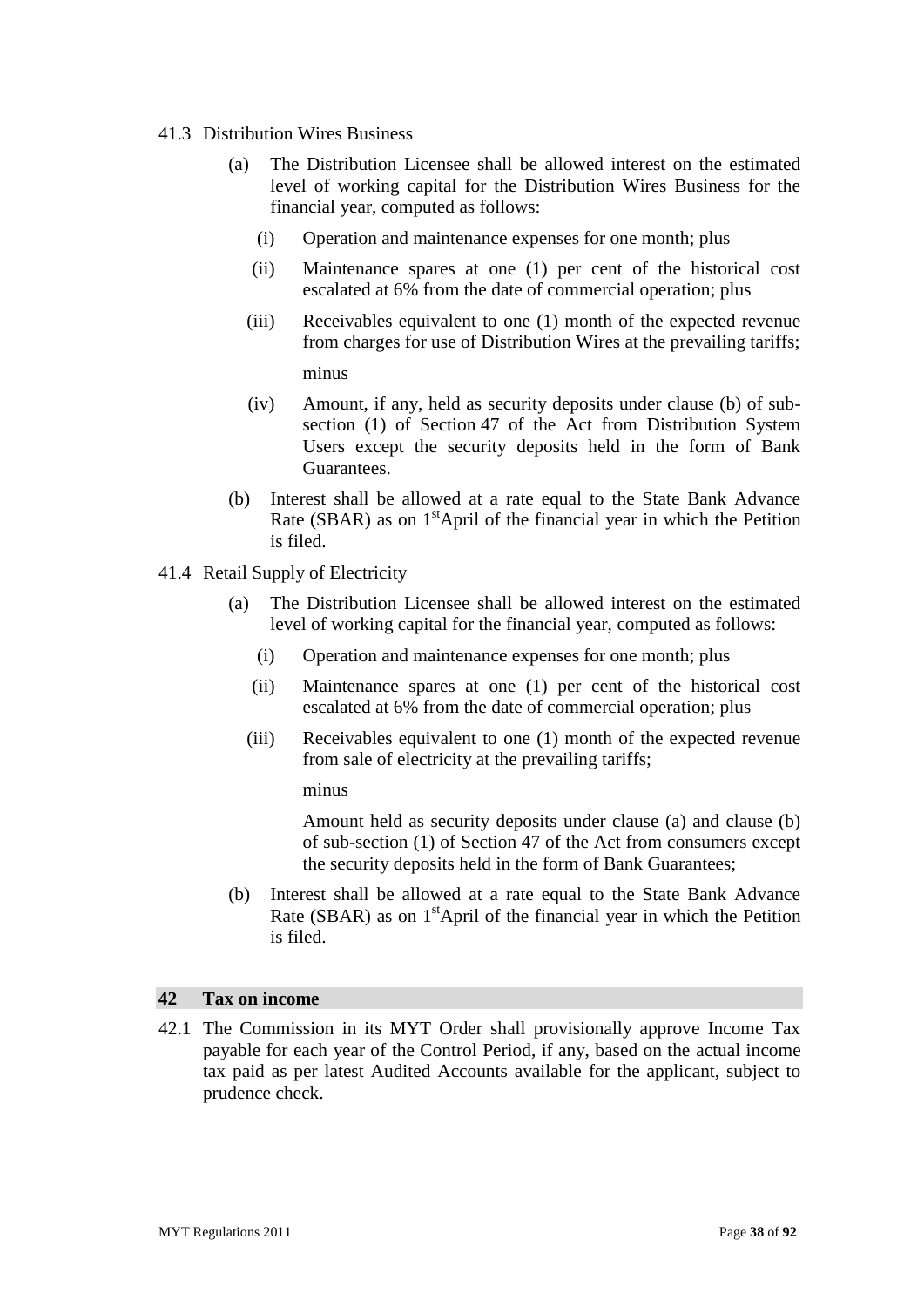- 42.2 Variation between Income Tax actually paid and approved, if any, on the income stream of the regulated business of Generating Companies, Transmission Licensees and Distribution Licensees shall be reimbursed to/recovered from the Generating Companies, Transmission Licensees and Distribution Licensees, based on the documentary evidence submitted at the time of truing up of each year of the Control Period, subject to prudence check.
- 42.3 Under-recovery or over-recovery of any amount from the beneficiaries or the consumers on account of such tax having been passed on to them shall be adjusted every year on the basis of income-tax assessment under the Income-Tax Act, 1961, as certified by the statutory auditors. The Generating Company, or the Transmission Licensee or Distribution Licensee, as the case may be, may include this variation in its truing up Petition:

Provided that tax on any income stream other than the core business shall not be a pass through component in tariff and tax on such other income shall be borne by the Generating Company or Transmission Licensee or the Distribution Licensee, as the case may be.

## **43 Rebate**

43.1 For payment of bills of generation tariff or transmission charges through Letter of Credit or otherwise, within 7 days of presentation of bills, by the Generating Company or the Transmission Licensee, as the case may be, a rebate of 2% on billed amount, excluding the taxes, cess, duties, etc., shall be allowed. Where payments are made subsequently through opening of Letter of Credit or otherwise, but within a period of one month of presentation of bills by the Generating Company or the Transmission Licensee, as the case may be, a rebate of 1% on billed amount, excluding the taxes, cess, duties, etc., shall be allowed.

## **44 Delayed Payment Surcharge**

44.1 In case the payment of bills of generation tariff or transmission charges by the beneficiary or beneficiaries is delayed beyond a period of 30 days from the date of billing, late payment surcharge at the rate of 1.25% per month on billed amount shall be levied for the period of delay by the Generating Company or the Transmission Licensee, as the case may be.

## **45 Foreign Exchange Rate Variation**

45.1 The Generating Company or the Transmission Licensee or the Distribution Licensee, as the case may be, may hedge foreign exchange exposure in respect of the interest on foreign currency loan and repayment of foreign loan acquired for the generating station or the transmission system or distribution system, in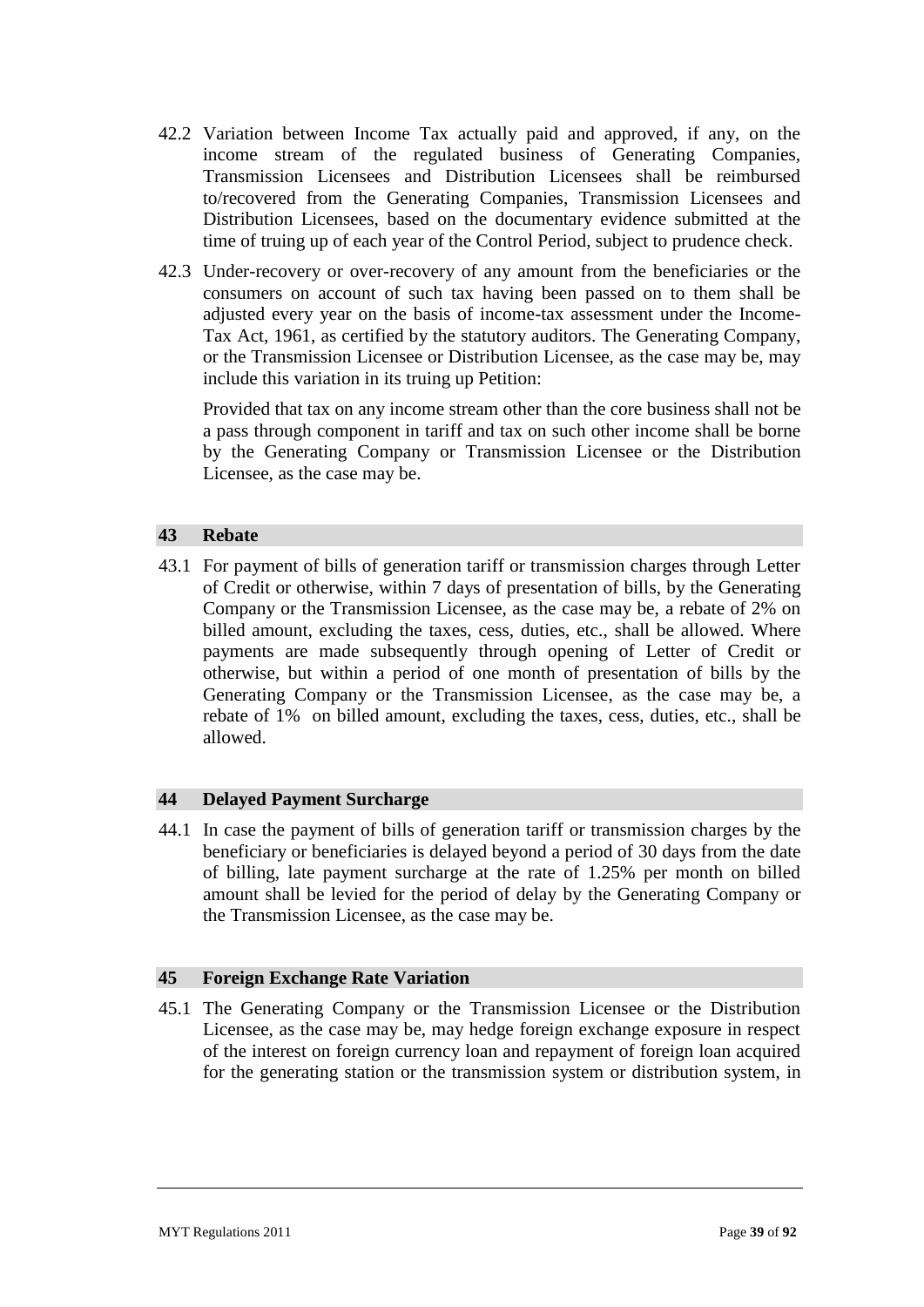part or full, at the discretion of the Generating Company or the Transmission Licensee or the Distribution Licensee.

- 45.2 Every Generating Company and Transmission Licensee and Distribution Licensee shall recover the cost of hedging of foreign exchange rate variation corresponding to the normative foreign debt, in the relevant year on year-toyear basis as expense in the period in which it arises and extra rupee liability corresponding to such foreign exchange rate variation shall not be allowed against the hedged foreign debt.
- 45.3 To the extent the Generating Company or the Transmission Licensee or the Distribution Licensee is not able to hedge the foreign exchange exposure, the extra rupee liability towards interest payment and loan repayment corresponding to the normative foreign currency loan in the relevant year shall be permissible provided it is not attributable to the Generating Company or the Transmission Licensee or the Distribution Licensee or its suppliers or contractors.

#### **46 Recovery of cost of hedging Foreign Exchange Rate Variation**

46.1 Every Generating Company and the Transmission Licensee and the Distribution Licensee shall recover the cost of hedging and foreign exchange rate variation on year-to-year basis as income or expense in the period in which it arises.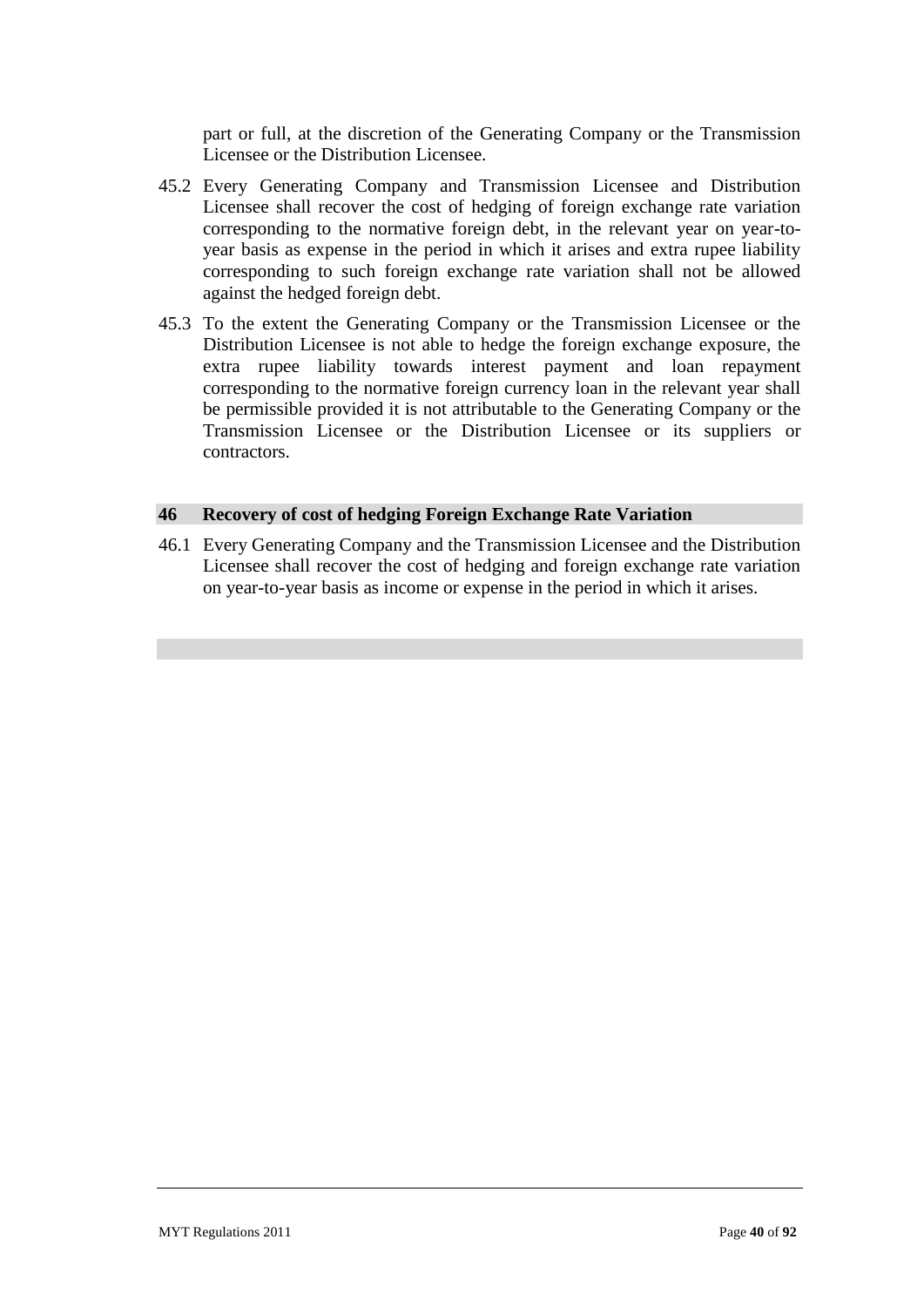# **CHAPTER 4: GENERATION**

### **47 Applicability**

47.1 The Regulations specified in this Chapter shall apply for determining the tariff for supply of electricity to a Distribution Licensee from conventional sources of generation and hydro generation stations of capacity more than 25 MW:

Provided that determination of tariff for supply of electricity to a Distribution Licensee from Renewable Energy sources of generation shall be in accordance with terms and conditions as stipulated in the relevant Regulations/Orders of the Commission.

- 47.2 The Commission shall be guided by the Regulations contained in this Chapter in determining the tariff for supply of electricity by a Generating Company to a Distribution Licensee in the following cases:
	- a) where such tariff is pursuant to a power purchase agreement or arrangement entered into subsequent to the date of effectiveness of these Regulations; or
	- b) where such tariff is pursuant to a power purchase agreement or arrangement entered into prior to the date of effectiveness of these Regulations and either the Commission has not previously approved such agreement/arrangement or the agreement/arrangement envisages that the tariff shall be based on the GERC Tariff Regulations; or
	- c) where the Distribution Licensee is engaged in the business of generation of electricity, in determining the transfer price at which electricity is supplied by the Generation Business of the Distribution Licensee to its Retail Supply Business:

Provided that the Commission may deviate from the norms contained in this Chapter or specify alternative norms for particular cases, where it so deems appropriate, having regard to the circumstances of the case:

Provided further that the reasons for such deviation(s) shall be recorded in writing.

47.3 Notwithstanding anything contained in this Chapter 4, the Commission shall adopt the tariff if such tariff has been determined through a transparent process of bidding in accordance with the guidelines issued by the Central Government.

#### **48 Petition for determination of generation tariff**

48.1 A Generating Company is required to file a Petition for determination of tariff for supply of electricity to Distribution Licensees in accordance with the provisions of Chapter 2 of these Regulations.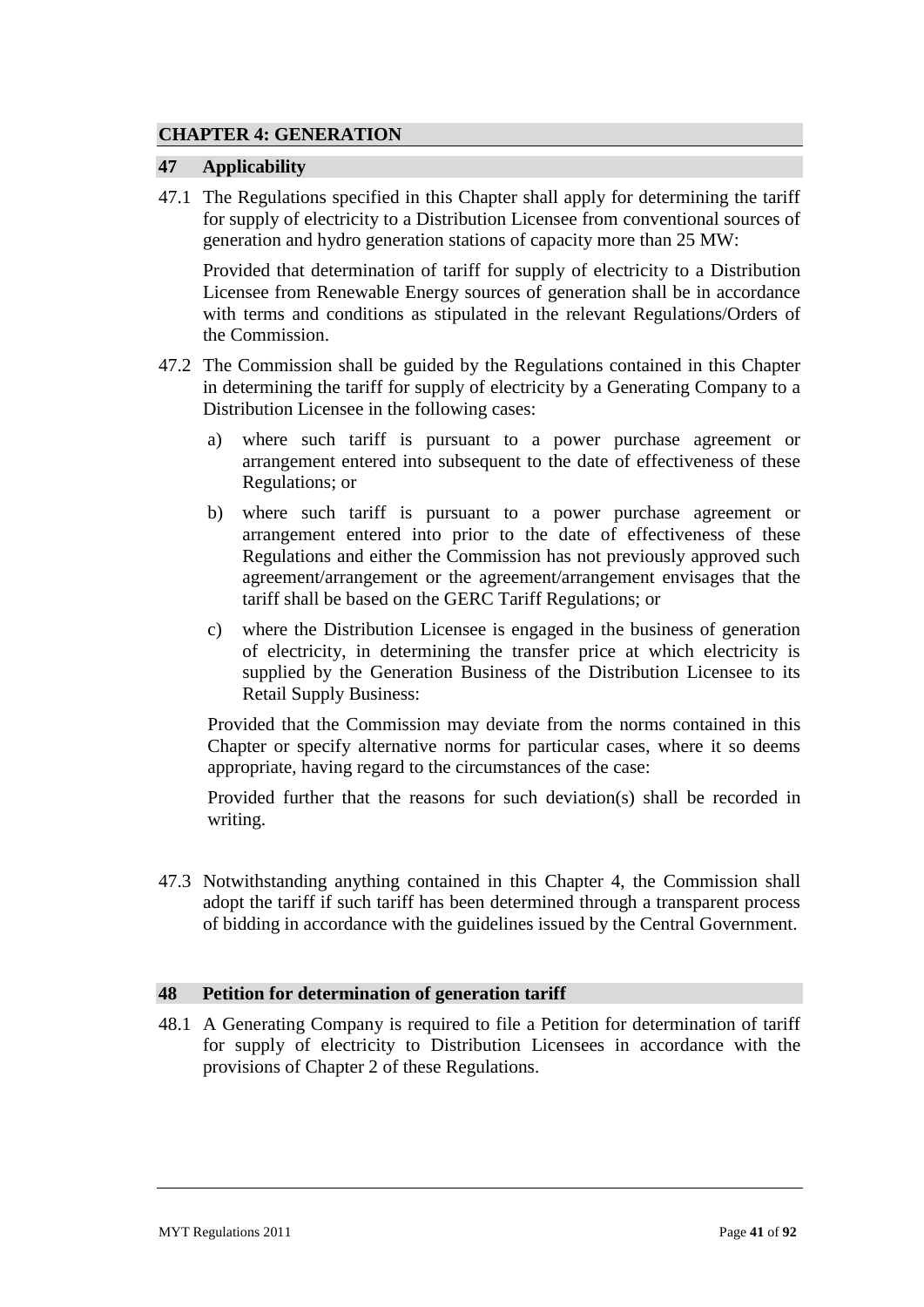- 48.2 Tariff in respect of a Generating Station under these Regulations may be determined Stage-wise, Unit-wise or for the whole Generating Station. The terms and conditions for determination of tariff for Generating Stations specified in this Part shall apply in like manner to Stages or Units, as the case may be, as to Generating Stations.
- 48.3 Where the tariff is being determined for a Stage or Unit of a Generating Station, the Generating Company shall adopt a reasonable basis for allocation of capital cost relating to common facilities and allocation of joint and common costs across all Stages or Units, as the case may be:

Provided that the Generating Company shall maintain an Allocation Statement providing the basis for allocation of such costs, which shall be duly audited and certified by the statutory auditors, and submit such audited and certified statement to the Commission along with the application for determination of tariff.

- 48.4 A Generating Company may file a Petition for determination of provisional tariff in advance of the anticipated Date of Commercial Operation of the Unit or Stage or Generating Station as a whole, as the case may be, based on the capital expenditure actually incurred up to the date of making the Petition or a date prior to making of the Petition, duly audited and certified by the statutory auditors and the provisional tariff shall be charged from the date of commercial operation of such Unit or Stage or Generating Station, as the case may be.
- 48.5 A Generating Company shall file a fresh Petition in accordance with these Regulations, for determination of final tariff based on actual capital expenditure incurred up to the date of commercial operation of the Generating Station duly certified by the statutory auditors based on Annual Audited Accounts.
- 48.6 Any difference in provisional tariff and the final tariff determined by the Commission and not attributable to the Generating Company may be adjusted at the time of determination of final tariff for the following year as directed by the Commission.
- 48.7 In relation to multi-purpose hydroelectric Projects, with irrigation, flood control and power components, the capital cost chargeable to the power component of the Project only shall be considered for determination of tariff.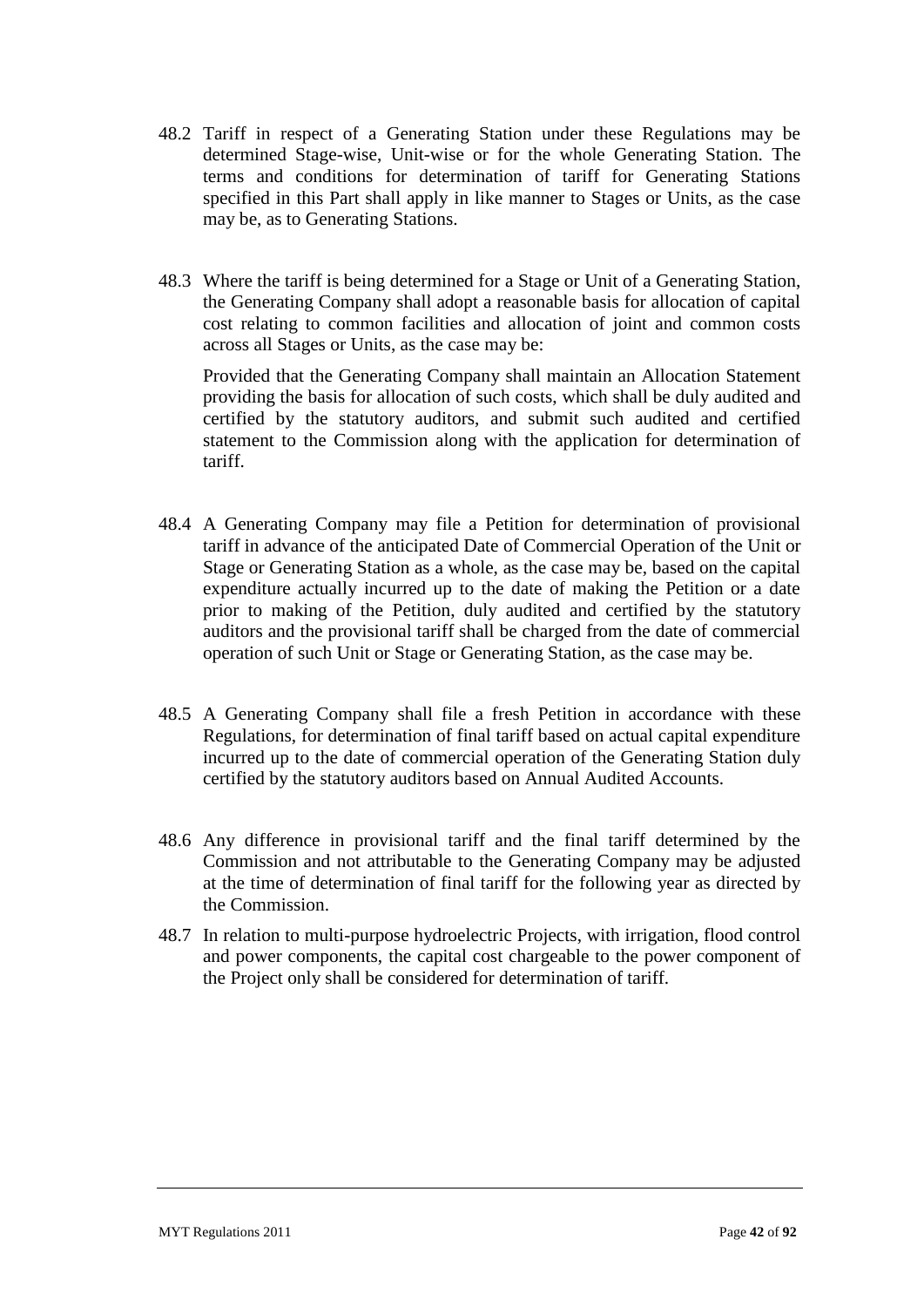### **49 Components of Tariff**

- 49.1 The tariff for sale of electricity from a thermal Power Generating Station shall comprise of two parts, namely, the Annual Fixed Charges and Energy (variable) Charges (for recovery of primary and secondary fuel cost).
- 49.2 The tariff for sale of electricity from a Hydro Generating Station shall comprise of two parts, namely, the Capacity Charge and Energy Charge.

#### **50 Annual Fixed Charges**

50.1 Components of Annual Fixed charges:

The Annual Fixed Charges shall comprise of the following elements:

- (a) Depreciation;
- (b) Operation & Maintenance Expenses;
- (c) Return on Equity;
- (d) Interest and Finance Charges on Loan Capital;
- (e) Interest on Working Capital;

minus:

(f) Non-Tariff Income:

Provided that Depreciation, Interest and finance charges on Loan Capital, Interest on Working Capital and Return on Equity for Thermal and Hydro Generating Stations shall be allowed in accordance with the provisions specified in Chapter 3 of these Regulations.

#### **51 Capital cost**

- 51.1 Capital Cost for a project shall include:
	- a. The expenditure incurred including interest during construction and financing charges, as admitted by the Commission after prudence check;
	- b. Capitalised initial spares subject to the ceiling rates; and
	- c. Additional capital expenditure determined under these Regulations:

Provided that the cost of the common assets forming part of the project, should be considered based on suitable allocation, duly audited and certified by the statutory auditors, and such allocated cost shall form part of the capital cost:

Provided further that the assets forming part of the project, but not in use, shall be taken out of the capital cost.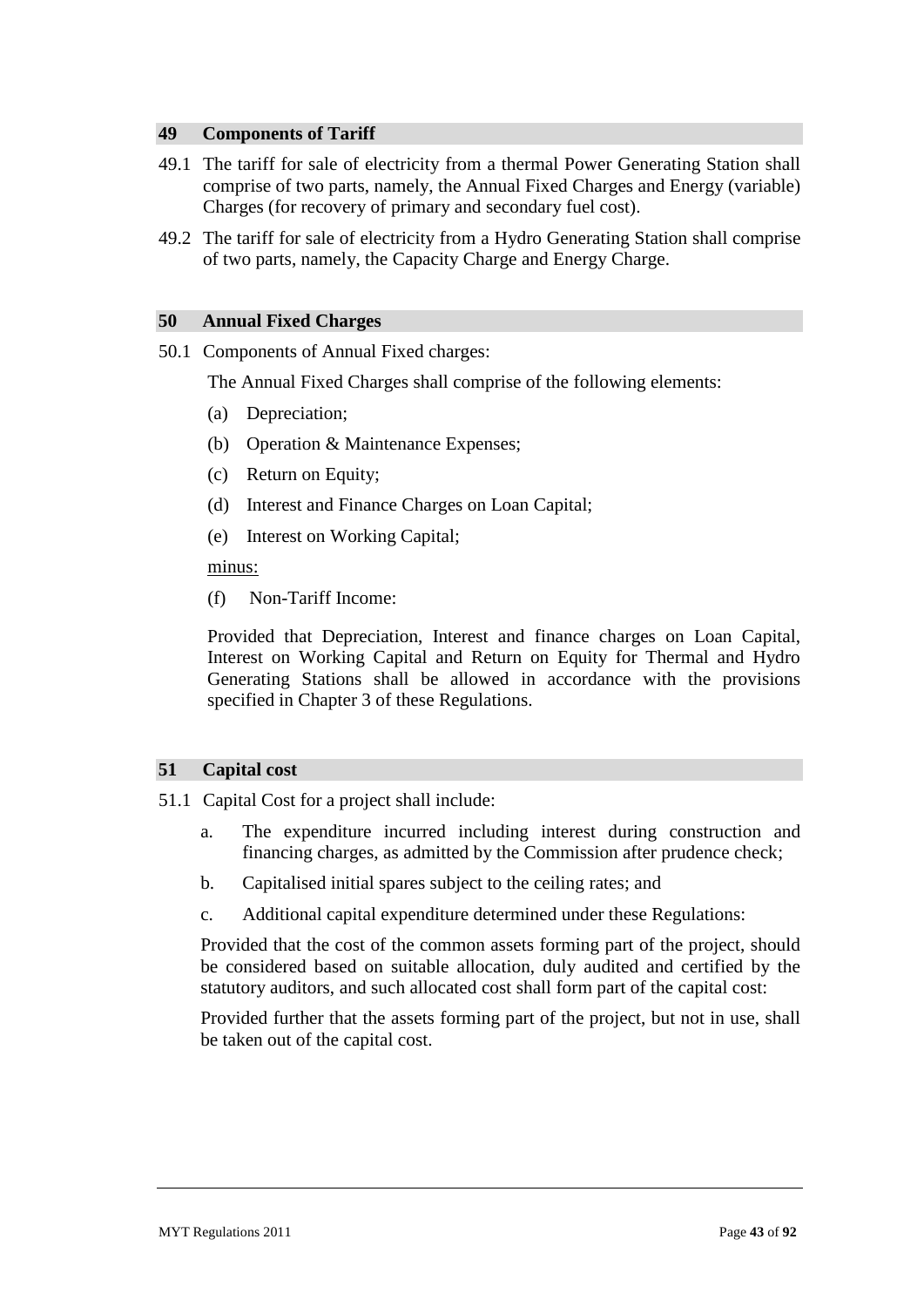51.2 The Capital Cost admitted by the Commission after prudence check shall form the basis for determination of tariff:

Provided that where the Power Purchase Agreement entered into between the Generating Company and the Distribution Licensee provides a ceiling of actual expenditure, the original cost of project shall not exceed such ceiling for the purpose of these Regulations:

Provided further that prudence check may include scrutiny of the reasonableness of the capital expenditure, financing plan, interest during construction, use of efficient technology, cost over-run and time over-run and such other matters as may be considered appropriate by the Commission for determination of tariff:

Provided further that in case of the existing Generating Stations, the capital cost of the project as admitted by the Commission prior to the date of effectiveness of these Regulations and the additional capital expenditure projected to be incurred and capitalised for the respective year of the Control Period, as may be admitted by the Commission, shall form the basis for determination of tariff:

Provided further that in case the site of a Hydro Generating Station is awarded to a developer (not being a State controlled or owned company) by the State Government by following a transparent process of bidding or otherwise, any expenditure incurred or committed to be incurred including the premium payable to the State Government by the project developer for getting the project site allotted, shall not be included in the capital cost.

- 51.3 **Additional Capitalisation:** The following capital expenditure within the original scope of work actually incurred after the date of commercial operation and up to the cut off date may be allowed by the Commission for inclusion in the original cost of project, subject to prudence check:
	- (i) Deferred/un-discharged liabilities;
	- (ii) Works deferred for execution;
	- (iii) Procurement of initial capital spares in the original scope of work, subject to ceiling specified in Regulation 35.6;
	- (iv) Liabilities to meet award of arbitration or for compliance of the order or decree of a court; and
	- (v) On account of change in law.

Provided that the details of works included in the original scope of work along with estimates of expenditure, un-discharged liabilities and the works deferred for execution shall be submitted along with the application for determination of tariff.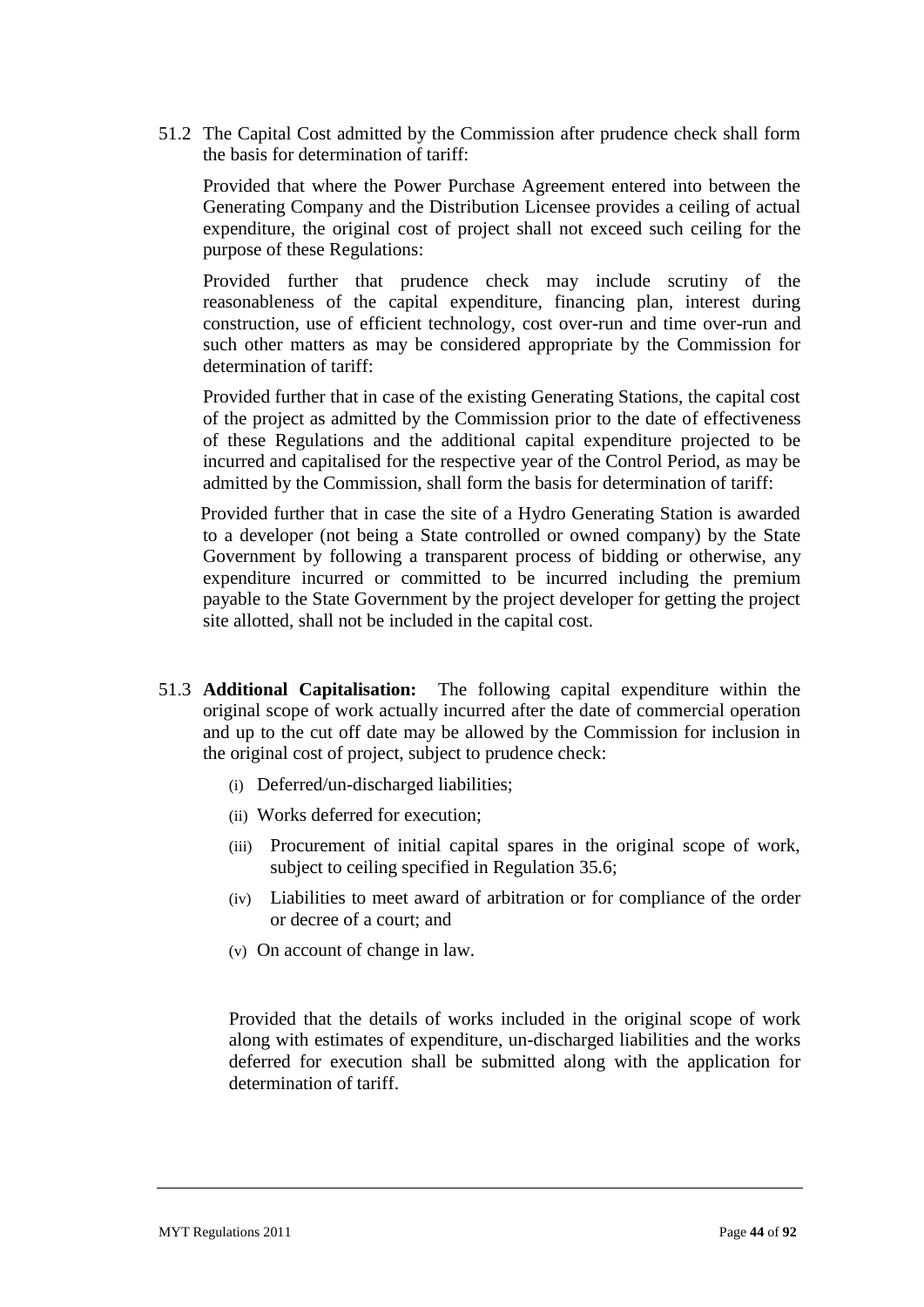- 51.4 The capital expenditure of the following nature actually incurred after the cutoff date may be allowed by the Commission for inclusion in the original cost of project, subject to prudence check:
	- (i) Liabilities to meet award of arbitration and for compliance of an unappealable order or decree of a court;
	- (ii) On account of change in law;
	- (iii) Deferred works relating to ash pond or ash handling system in the original scope of work; and
	- (iv) In case of hydro generating station, any expenditure which has become necessary on account of damage caused by natural calamities (but not due to flooding of power house attributable to the negligence of the Generating Company) including due to geological reasons after adjusting for proceeds from any insurance scheme, and expenditure incurred due to any additional work, which has become necessary for successful and efficient plant operation.
- 51.5 Any expenditure on other items/assets, not being generating assets, including, but not limited to, normal tools and tackles, personal computers, furniture, airconditioners, voltage stabilizers, refrigerators, fans, coolers, heat-convectors, etc., bought after the cut-off date may be capitalised, with the prior approval of the Commission.
- 51.6 Renovation & Modernisation:
	- (i) The Generating Company, for meeting the expenditure on Renovation and Modernization for the purpose of extension of life beyond the useful life of the generating station or a unit thereof, shall file an application before the Commission for approval of the proposal with a Detailed Project Report giving complete scope, justification, costbenefit analysis, estimated life extension from a reference date, financial package, phasing of expenditure, schedule of completion, reference price level, estimated completion cost, record of consultation with beneficiaries and any other information considered to be relevant by the Generating Company:

Provided that in case of coal-based/lignite fired thermal generating station, the Generating Company, may, at its discretion, avail of a 'special allowance' in accordance with the norms specified in Clause (iv), as compensation for meeting the requirement of expenses including Renovation and Modernisation beyond the useful life of the generating station or a unit thereof, and in such an event, revision of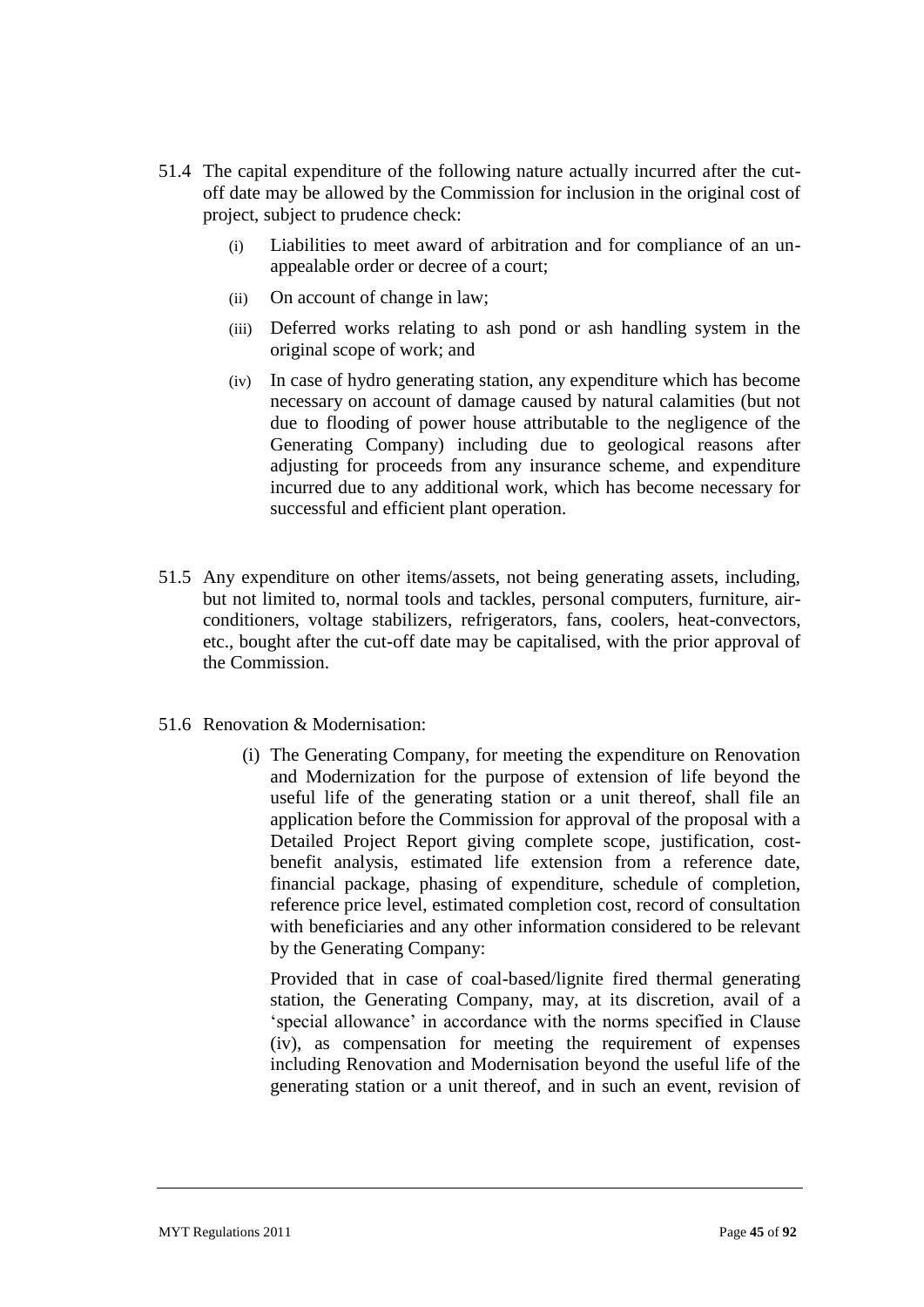the capital cost shall not be considered and the applicable operational norms shall not be relaxed but the special allowance shall be included in the Annual Fixed Cost:

Provided also that such option shall not be available for a generating station or Unit for which Renovation and Modernization has been undertaken and the expenditure has been admitted by the Commission before the date of effectiveness of these Regulations.

- (ii) Where the Generating Company files an application for approval of its proposal for Renovation and Modernisation, the approval shall be granted after due consideration of reasonableness of the cost estimates, schedule of completion, use of efficient technology, cost-benefit analysis, and such other factors as may be considered relevant by the Commission.
- (iii)Any expenditure incurred or projected to be incurred and admitted by the Commission after prudence check based on the estimates of Renovation and Modernization expenditure and life extension, and after deducting the accumulated depreciation and corresponding equity contribution, already recovered from the original project cost, shall be considered for determination of tariff.
- (iv)A Generating Company, on opting for the alternative in the first proviso to clause (i) of this Regulation, for a coal-based/lignite fired thermal generating station, shall be allowed special allowance @ Rs. 5 lakh/MW/year in FY 2011-12 and thereafter escalated @ 5.72 % every year during the Control Period, Unit-wise from the next financial year from the respective date of the completion of useful life with reference to the date of commercial operation of the respective unit of generating station:

Provided that in respect of a Unit in commercial operation for more than 25 years as on 1.4.2011, this allowance shall be admissible from FY 2011-12.

#### **52 Sale of Infirm Power**

52.1 The tariff for sale of infirm power from a thermal generating station to the Distribution Licensee shall be equivalent to the actual fuel cost, including the secondary fuel cost, as the case may be, incurred during that period subject to prudence check:

Provided that any revenue other than the recovery of fuel cost earned by the Generating Company from sale of infirm power shall be used for reduction in capital cost and shall not be treated as revenue.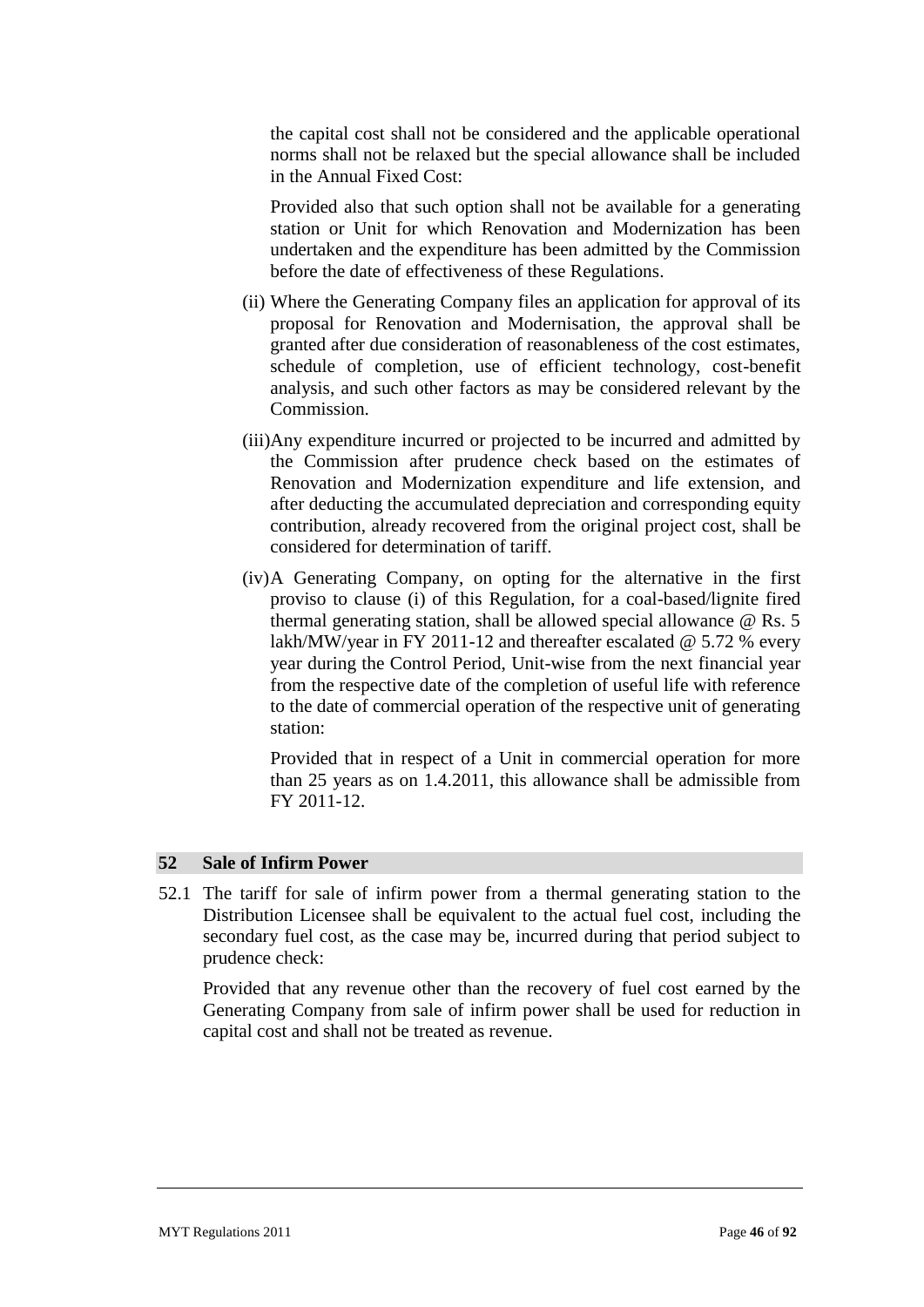### **53 Non-Tariff Income**

53.1 The amount of Non-Tariff Income relating to the Generation Business as approved by the Commission shall be deducted from the Annual Fixed Cost in determining the Annual Fixed Charge of the Generation Company:

Provided that the Generation Company shall submit full details of its forecast of Non-Tariff Income to the Commission in such form as may be stipulated by the Commission from time to time.

The indicative list of various heads to be considered for Non-Tariff Income shall be as under:

- a) Income from rent of land or buildings;
- b) Income from sale of scrap;
- c) Income from statutory investments;
- d) Income from sale of Ash/rejected coal;
- e) Interest on delayed or deferred payment on bills;
- f) Interest on advances to suppliers/contractors;
- g) Rental from staff quarters;
- h) Rental from contractors;
- i) Income from hire charges from contactors and others;
- j) Income from advertisements, etc.:

Provided that the interest earned from investments made out of Return on Equity corresponding to the regulated business of the Generating Company shall not be included in Non-Tariff Income.

#### **54 Norms of operation for Thermal Generating Stations**

The norms of operation as given hereunder shall apply:

- 54.1 Normative Annual Plant Availability Factor for recovery of full Capacity (Fixed) charges for thermal generating stations:
	- (a) Normative Annual Plant Availability Factor for full recovery of annual fixed charges shall be 85 per cent for all thermal generating stations, except those covered under clause (b);
	- (b) Normative Annual Plant Availability Factor for full recovery of annual fixed charges for the following stations shall be: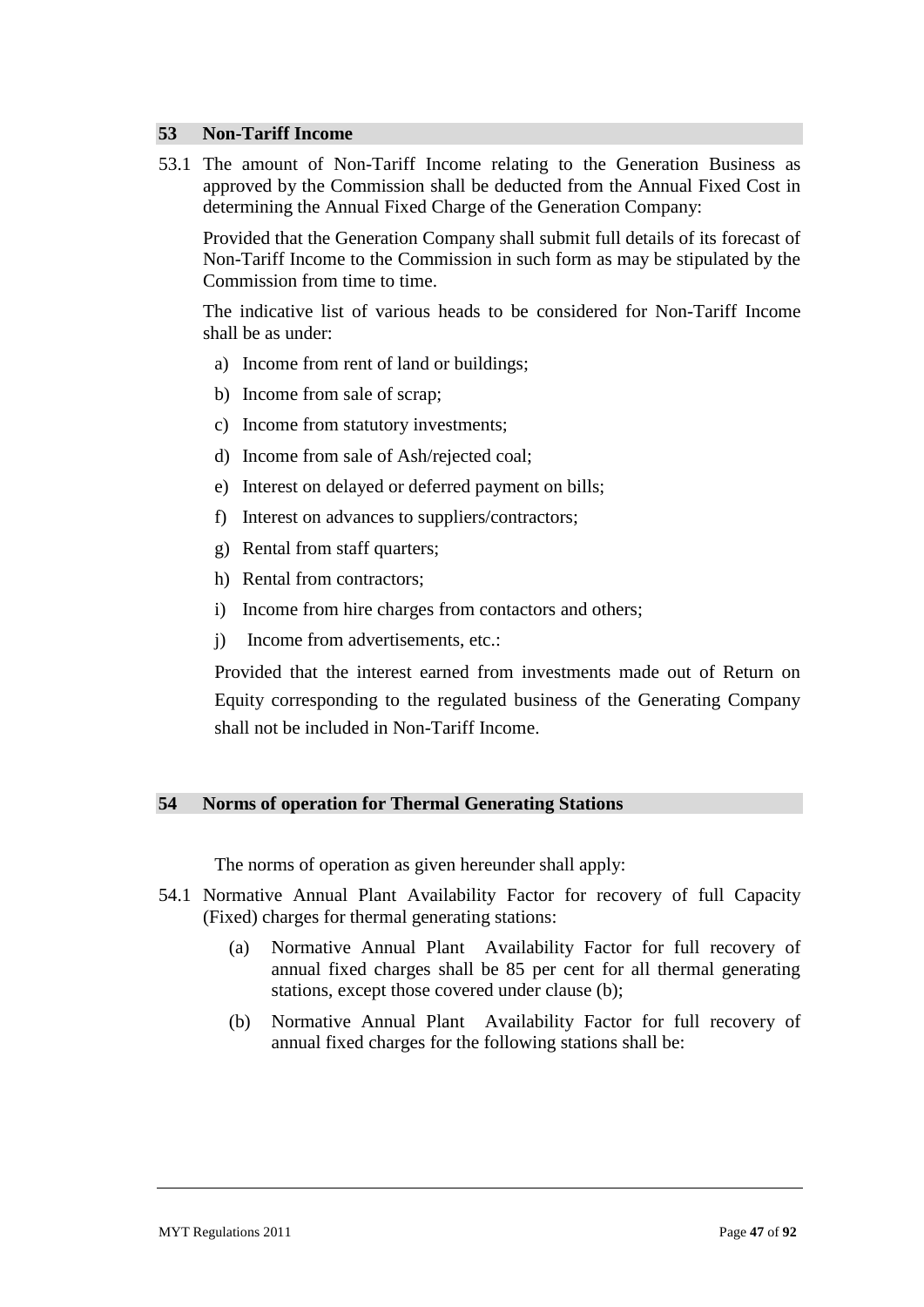| <b>Station Name</b>        | <b>Target</b><br><b>Availability</b><br>(%) |
|----------------------------|---------------------------------------------|
| Ukai TPS (Unit 1-5)        | 75                                          |
| Gandhinagar TPS (Unit 1-4) | 79                                          |
| Sikka TPS                  | 75                                          |
| Kutch Lignite (Unit 1-3)   | 75                                          |
| Kutch Lignite (Unit 4)     |                                             |

*Table 1: Normative Annual Plant Availability Factor for GSECL Generating Stations under Regulation 54.1 (b)*

Provided that the Commission may revise the norms for Availability for the above mentioned Generating Stations in case of Renovation & Modernisation undertaken by the Generating Station.

- 54.2 Gross Station Heat Rate For existing Generating Stations:
	- a) Thermal Generating Stations of Gujarat State Electricity Generation Company Limited. (GSECL):

# *Table 2: Station Heat Rate for GSECL Stations for the Control Period*

|                        |                |                |                |                | $(in$ kcal/kWh $))$   |
|------------------------|----------------|----------------|----------------|----------------|-----------------------|
| <b>Stations</b>        | FY 2011-<br>12 | FY 2012-<br>13 | FY 2013-<br>14 | FY 2014-<br>15 | FY 2015-<br><b>16</b> |
| Ukai TPS               |                |                |                |                |                       |
| (Unit $1 - 5$ )        | 2770           | 2765           | 2760           | 2755           | 2750                  |
| <b>Gandhinagar TPS</b> |                |                |                |                |                       |
| $(Unit 1 - 4)$         | 2782           | 2782           | 2782           | 2782           | 2782                  |
| Wanakbori TPS          |                |                |                |                |                       |
| (Unit $1-6$ )          | 2625           | 2625           | 2625           | 2625           | 2625                  |
| Sikka TPS              | 3040           | 3035           | 3030           | 3025           | 3020                  |
| Kutch Lignite TPS      |                |                |                |                |                       |
| $(Unit 1 - 3)$         | 3300           | 3300           | 3300           | 3300           | 3300                  |
| Kutch Lignite TPS      |                |                |                |                |                       |
| (Unit 4)               | 3000           | 3000           | 3000           | 3000           | 3000                  |
| Dhuvaran CCPP - 2      | 1950           | 1950           | 1950           | 1950           | 1950                  |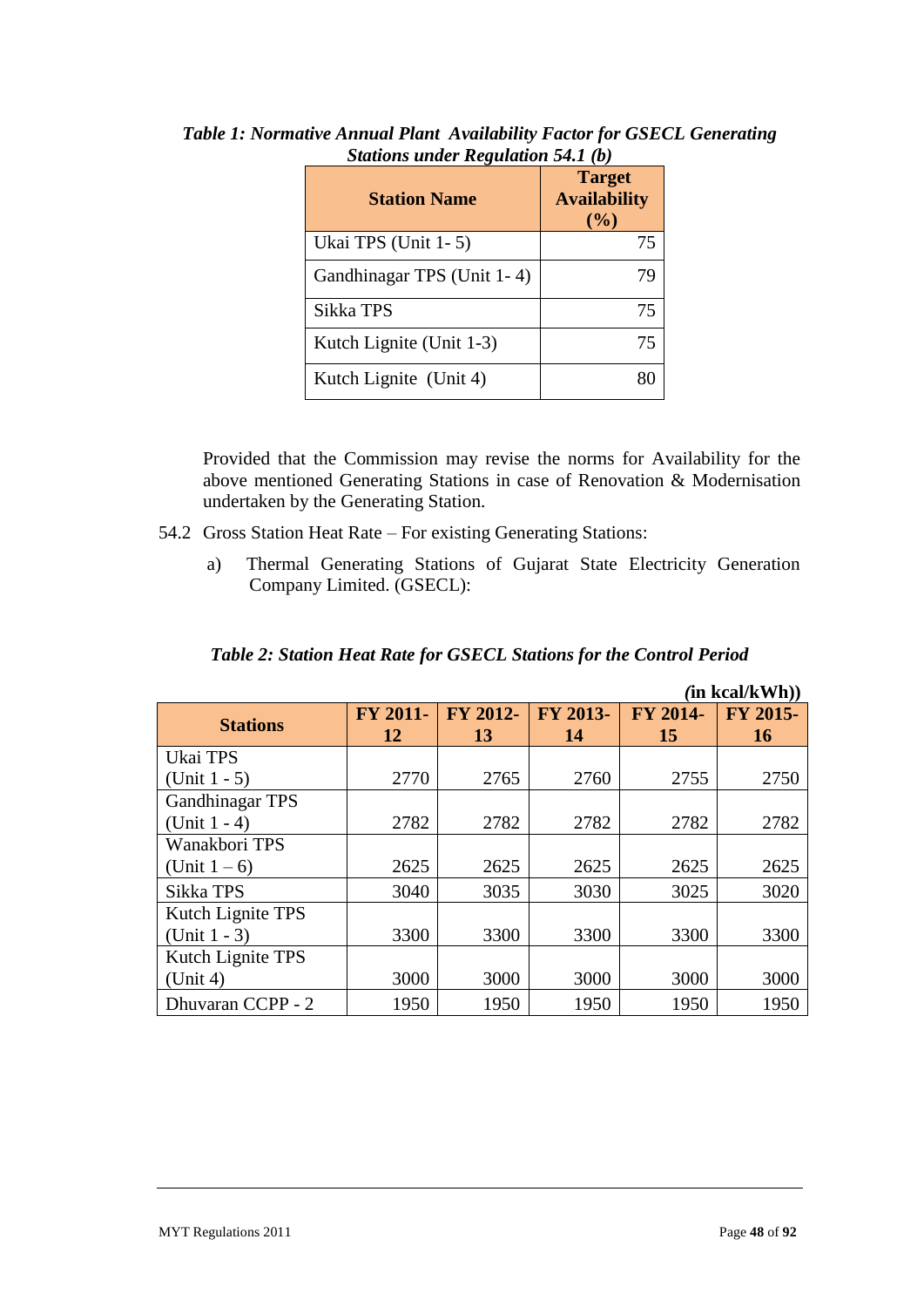Provided that the Commission may revise the norms for the heat rate for the above mentioned Generating Stations in case of Renovation & Modernisation undertaken by the Generating Station;

b) Thermal Generating Units of Torrent Power Limited - Generation Business (TPL-G):

*Table 3: SHR for TPL-G generating stations for the Control Period* **(in kcal/kWh)**

| <b>Station Name</b> | <b>FY</b><br>2011-12 | <b>FY</b><br>2012-13 | $\mathbf{F}\mathbf{Y}$<br>2013-14 | $\bf F\bf Y$<br>2014-15 | $\bf F\bf Y$<br>2015-16 |
|---------------------|----------------------|----------------------|-----------------------------------|-------------------------|-------------------------|
| Sabarmati 'C'       | 3150                 | 3150                 | 3150                              | 3150                    | 3150                    |
| Sabarmati 'D'       | 2450                 | 2450                 | 2450                              | 2450                    | 2450                    |
| Sabarmati 'E' & 'F' | 2725                 | 2725                 | 2725                              | 2725                    | 2725                    |
| Vatva CCPP          | 2165                 | 2165                 | 2165                              | 2165                    | 2165                    |

Provided that the Commission may revise the norms for the heat rate for the above mentioned Generating Stations in case of Renovation & Modernisation undertaken by the Generating Station;

54.3 Gross Station Heat Rate – For new Generating Units or stations achieving COD after the effectiveness of these Regulations:

a) Coal and lignite based thermal power Generating Units or Stations

 $= 1.065$  x Design Heat Rate (kcal/kWh);

Where the Design Heat Rate of a Unit means the Unit heat rate guaranteed by the supplier at conditions of 100% Maximum Continuous Rating (MCR), zero percent make up, design coal and design cooling water temperature/back pressure:

Provided that the design heat rate shall not exceed the following maximum design Unit heat rates depending upon the pressure and temperature ratings of the Units:

|  |  | Table 4: SHR for New Generating Stations for the Control Period |
|--|--|-----------------------------------------------------------------|
|--|--|-----------------------------------------------------------------|

| <b>Pressure Rating</b><br>$\frac{kg/cm2}{}$ | <b>150</b> | <b>170</b> | <b>170</b> | 247     | 247     |
|---------------------------------------------|------------|------------|------------|---------|---------|
| $SHT/RHT$ ( ${}^{0}C$ )                     | 535/535    | 537/537    | 537/565    | 537/565 | 565/593 |
|                                             | Electrical | Turbine    | Turbine    | Turbine | Turbine |
| Type of BFP                                 | Driven     | driven     | driven     | driven  | driven  |
| Max Turbine Cycle                           |            |            |            |         |         |
| Heat rate                                   |            |            |            |         |         |
| (kcal/kWh)                                  | 1955       | 1950       | 1935       | 1900    | 1850    |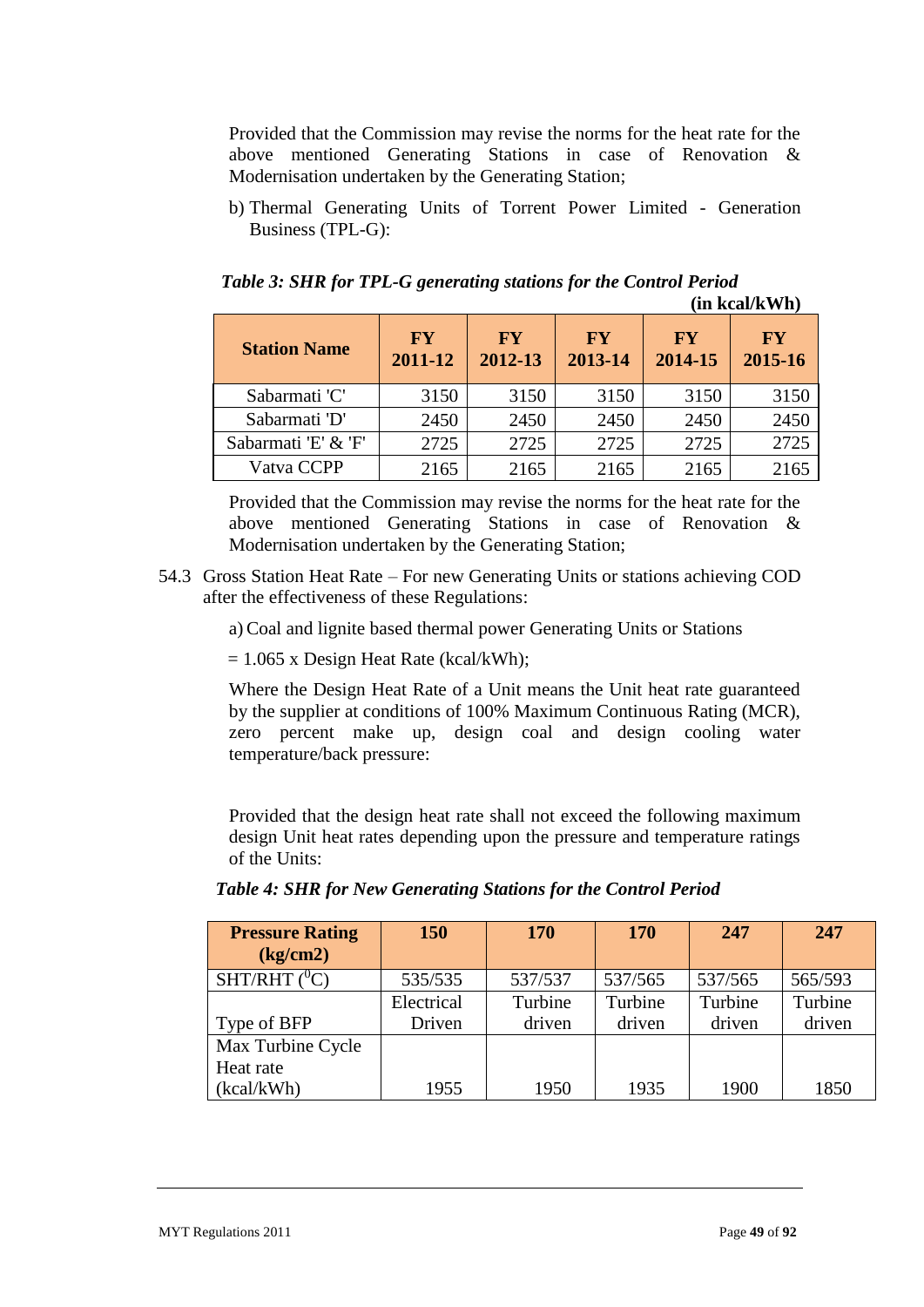| <b>Pressure Rating</b><br>(kg/cm2) | 150  | 170  | 170  | 247  | 247  |
|------------------------------------|------|------|------|------|------|
| Min. Boiler                        |      |      |      |      |      |
| <b>Efficiency</b>                  |      |      |      |      |      |
| Sub-Bituminous                     |      |      |      |      |      |
| <b>Indian Coal</b>                 | 0.85 | 0.85 | 0.85 | 0.85 | 0.85 |
| <b>Bituminous</b>                  |      |      |      |      |      |
| <b>Imported Coal</b>               | 0.89 | 0.89 | 0.89 | 0.89 | 0.89 |
| <b>Max Design Unit</b>             |      |      |      |      |      |
| <b>Heat rate</b>                   |      |      |      |      |      |
| (kcal/kWh)                         |      |      |      |      |      |
| Sub-Bituminous                     |      |      |      |      |      |
| Indian Coal                        | 2300 | 2294 | 2276 | 2235 | 2176 |
| <b>Bituminous</b>                  |      |      |      |      |      |
| <b>Imported Coal</b>               | 2197 | 2191 | 2174 | 2135 | 2079 |

Provided further that in case pressure and temperature parameters of a Unit are different from the above ratings, the maximum design Unit heat rate of the nearest class shall be taken:

Provided further that where Unit heat rate has not been guaranteed but turbine cycle heat rate and boiler efficiency are guaranteed separately by the same supplier or different suppliers, the Unit design heat rate shall be arrived at by using guaranteed turbine cycle heat rate and boiler efficiency:

Provided further that if one or more Units are declared under commercial operation prior to the date of effectiveness of these Regulations, the heat rate norms for those Units as well as Units declared under commercial operation on or after the effectiveness of these Regulations shall be lower of the heat rate norms arrived at by the above methodology and the norms in accordance with these Regulations:

Provided also that in case of lignite-fired generating stations (including stations based on Circulating Fluidised Bed Combustion [CFBC] technology), maximum design heat rates shall be increased using factor for moisture content given below:

For lignite fired power plants, the multiplying factors, depending upon the moisture content in the lignite, for deriving the gross Station Heat Rate from that applicable for coal based thermal power plants, are as under:

- (i) For lignite having 50% moisture: Multiplying factor of 1.10;
- (ii) For lignite having 40% moisture: Multiplying factor of 1.07;
- (iii) For lignite having 30% moisture: Multiplying factor of 1.04;
- (iv) For other values of moisture content, multiplying factor shall be prorated for moisture content between 30-40% and 40-50%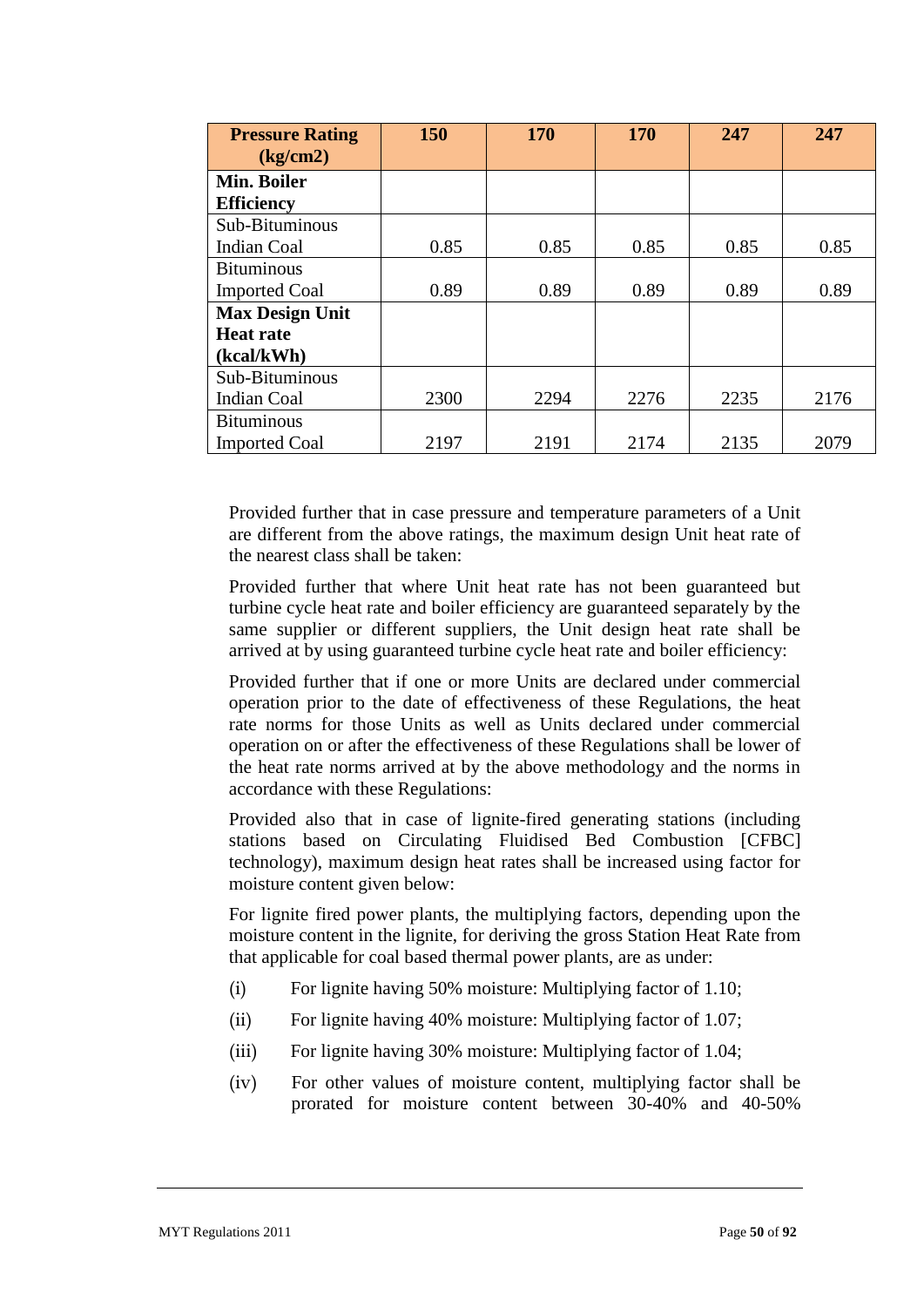depending upon the rated values of multiplying factor for the respective range given under sub-clauses (i) to (iii) above.

Note: In respect of Units where the boiler feed pumps are electrically operated, the maximum design Unit heat rate shall be 40 kcal/kWh lower than the maximum design Unit heat rate specified above with turbine driven boiler feed pumps.

- b) Gas-based/Liquid-based Thermal Generating Unit(s):
	- = 1.05 x Design Heat Rate of the Unit for Natural Gas and RLNG (kcal/kWh);
	- = 1.071 x Design Heat Rate of the Unit for Liquid Fuel (kcal/kWh);

Where the Design Heat Rate of a Unit shall mean the guaranteed heat rate for a Unit at 100% MCR, site ambient conditions, zero percent make up, and design cooling water temperature/back pressure.

54.4 Secondary fuel oil consumption:

## **For Existing Stations:**

- a) Secondary fuel oil consumption (SFC) for all thermal generating Units/Stations, except those covered under clause (b) and clause (c) shall be as under:
	- i. Coal-based generating stations: 1.00 ml/kWh;
	- ii. Lignite-Fired generating stations except stations based on CFBC technology: 2.00 ml/kWh;
	- iii. Lignite-Fired generating stations based on CFBC technology: 1.25 ml/kWh;
- b) SFC norm for following GSECL stations, shall be as under:

*Table 5: SFC for GSECL generating stations under Regulation 54.4 (b) for the Control Period*

| Condition Lord                    |                  |                    |                     |                     |                     |
|-----------------------------------|------------------|--------------------|---------------------|---------------------|---------------------|
| <b>Stations</b>                   | 2011-12<br>m/kWh | 2012-13<br>ml/kWh) | 2013-14<br>(ml/kWh) | 2014-15<br>(ml/kWh) | 2015-16<br>(ml/kWh) |
| Ukai TPS (Unit 1-5)               | 2.00             | 2.00               | 2.00                | 2.00                | 2.00                |
| Gandhinagar TPS<br>(Unit 1-4)     | 1.50             | 1.50               | 1.50                | 1.50                | 1.50                |
| Sikka TPS                         | 4.00             | 4.00               | 4.00                | 4.00                | 4.00                |
| Kutch Lignite TPS<br>$(Unit 1-4)$ | 3.00             | 3.00               | 3.00                | 3.00                | 3.00                |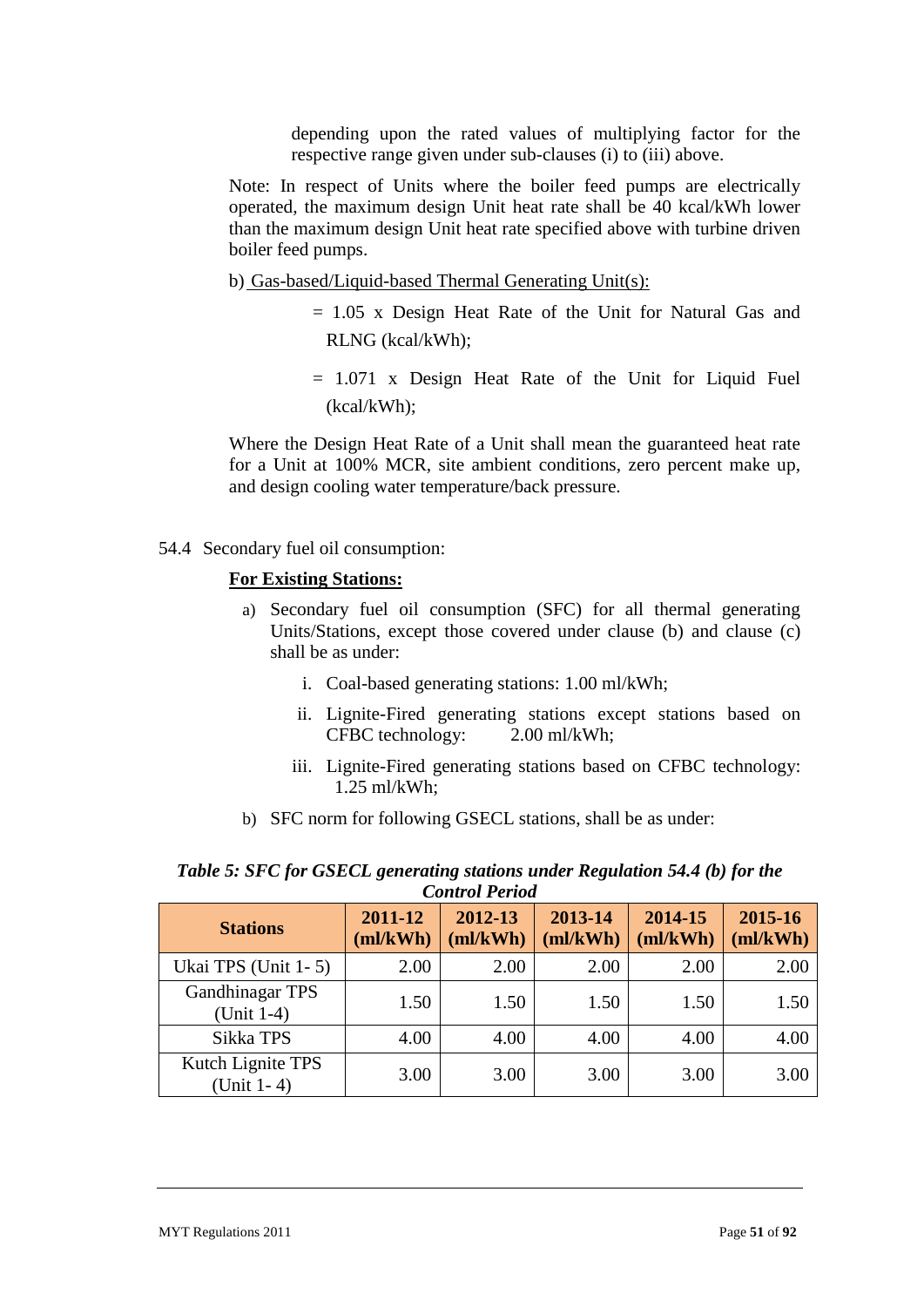c) SFC norm for following TPL-G station, shall be as under:

| <b>Stations</b> | $2011 - 12$ | $2012 - 13$<br>$\lfloor$ (ml/kWh) $\rfloor$ (ml/kWh) $\lfloor$ (ml/kWh) $\lfloor$ (ml/kWh) $\lfloor$ (ml/kWh) | 2013-14 | 2014-15 | 2015-16 |
|-----------------|-------------|---------------------------------------------------------------------------------------------------------------|---------|---------|---------|
| Sabarmati 'C'   | 2.00        | 2.00                                                                                                          | 2.00    | 2.00    | 2.00    |

|  | Table 6: SFC for the Control Period for TPL-G Stations |  |  |  |  |  |
|--|--------------------------------------------------------|--|--|--|--|--|
|--|--------------------------------------------------------|--|--|--|--|--|

Provided that the Commission may revise the norms for the secondary fuel oil consumption for the above mentioned Generating Stations in case of Renovation & Modernisation undertaken by the Generating Station.

# **For New Generating Stations:**

- a) Coal-based Generating Stations : 1.0 ml/kWh;
- b) Lignite-Fired Generating Stations except stations based on CFBC technology : 2.0 ml/kWh;
- c) Lignite-Fired Generating Stations based on CFBC technology : 1.25 ml/kWh.

# 54.5 Lime Stone consumption

Lime Stone consumption for Lignite based stations using CFBC Technology: 0.05 kg/ kWh.

# 54.6 Auxiliary Energy Consumption:

(a) Existing generating stations of GSECL:

# *Table 7: Auxiliary Consumption for GSECL Stations for the Control Period:*

| <b>Stations</b>                        | 2011-12<br>(%) | 2012-13<br>$($ %) | 2013-14<br>(%) | 2014-15<br>$($ %) | 2015-16<br>(%) |
|----------------------------------------|----------------|-------------------|----------------|-------------------|----------------|
| Ukai TPS<br>$(Unit 1-5)$               | 9.00           | 9.00              | 9.00           | 9.00              | 9.00           |
| <b>Gandhinagar TPS</b><br>$(Unit 1-4)$ | 10.00          | 10.00             | 10.00          | 10.00             | 10.00          |
| Wanakbori TPS<br>$(Unit 1-6)$          | 9.00           | 9.00              | 9.00           | 9.00              | 9.00           |
| Sikka TPS                              | 11.00          | 11.00             | 11.00          | 11.00             | 11.00          |
| Kutch Lignite TPS<br>(Unit 1-4)        | 12.00          | 12.00             | 12.00          | 12.00             | 12.00          |

(b) Existing generating stations of TPL-G: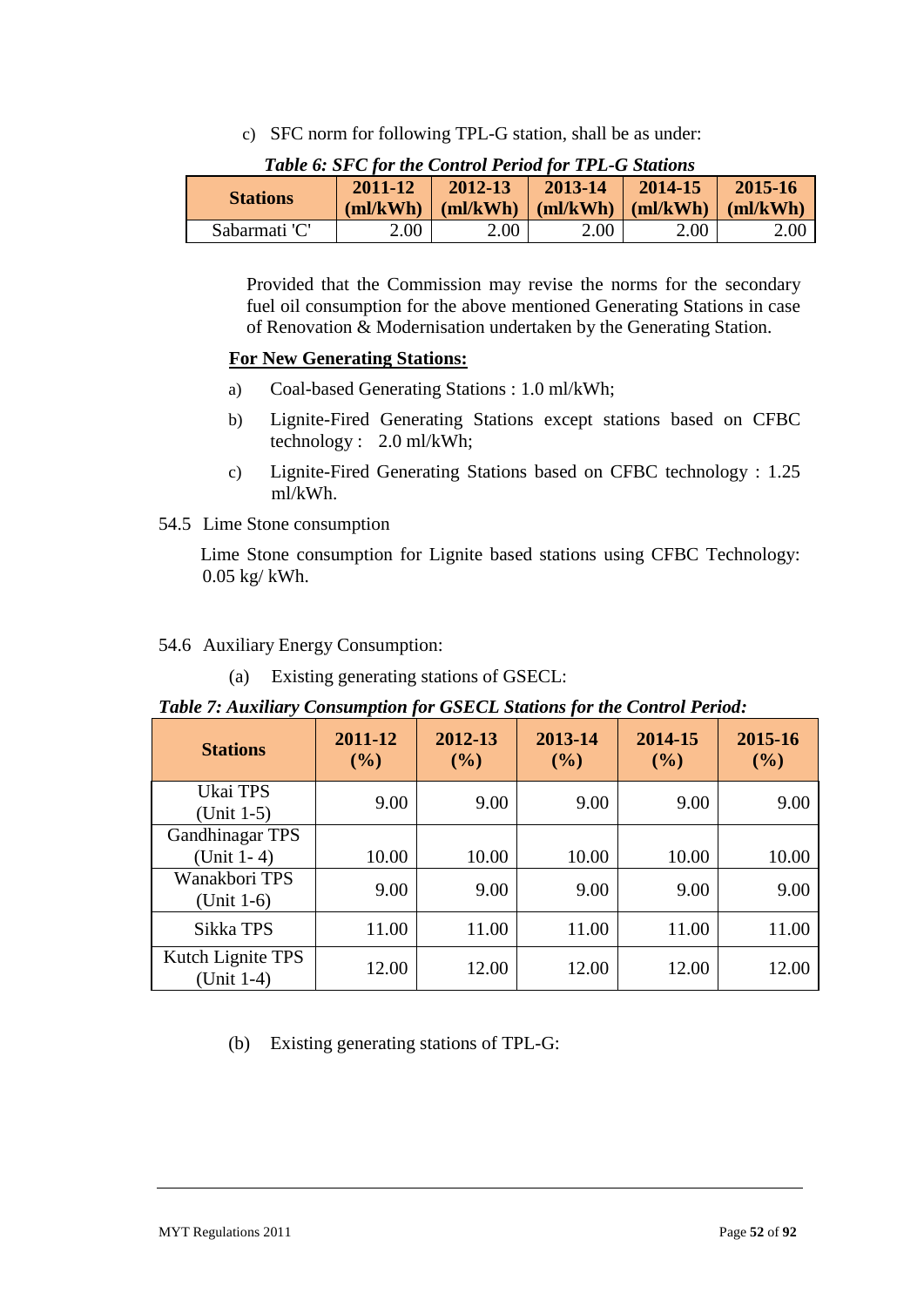| <b>Stations</b> | 2011-12<br>$(\%)$ | 2012-13<br>$($ %) | 2013-14<br>$(\%)$ | 2014-15<br>(%) | 2015-16<br>(%) |
|-----------------|-------------------|-------------------|-------------------|----------------|----------------|
| Sabarmati 'C'   | 9.50              | 9.50              | 9.50              | 9.50           | 9.50           |
| Sabarmati 'D'   | 9.00              | 9.00              | 9.00              | 9.00           | 9.00           |
| Sabarmati 'E'   | 9.00              | 9.00              | 9.00              | 9.00           | 9.00           |
| Sabarmati 'F'   | 9.00              | 9.00              | 9.00              | 9.00           | 9.00           |

*Table 8: Auxiliary Energy consumption for TPL-G Station for the Control Period*

Provided that the Commission may revise the norms for the auxiliary energy consumption for the above mentioned Generating Stations in case of Renovation & Modernisation undertaken by the Generating Station.

(c) New Coal-based Generating Stations:

*Table 9: Auxiliary Energy Consumption for the Control Period* 

| <b>Auxiliary Energy Consumption</b>   | <b>With Natural Draft cooling</b><br>tower or without cooling tower |
|---------------------------------------|---------------------------------------------------------------------|
| (i) 200 MW series                     | 8.50%                                                               |
| $(ii)$ 500 MW $\&$ above              |                                                                     |
| Steam driven boiler feed pumps        | 6.00%                                                               |
| Electrically driven boiler feed pumps | 8.50%                                                               |

Provided further that for the thermal generating stations with induced draft cooling towers, the norms shall be higher by 0.50%, as compared to the above norms.

(d) Gas Turbine/Combined Cycle generating stations (Existing and New):

| (i) Combined cycle : | $3.00\%$ ; |
|----------------------|------------|
|----------------------|------------|

- (ii) Open cycle  $\qquad \qquad$  :  $\qquad 1.00\%$ .
- (e) New lignite-fired thermal generating stations:
	- (i) All generating stations with below 200 MW sets: 12%;
	- (ii) All generating stations with 200 MW sets and above: 0.50% percentage point more than that allowed for coal based generating stations under Table 9 above:

Provided that for the lignite fired stations using CFBC technology, the auxiliary energy consumption norms shall be 1.50 percentage point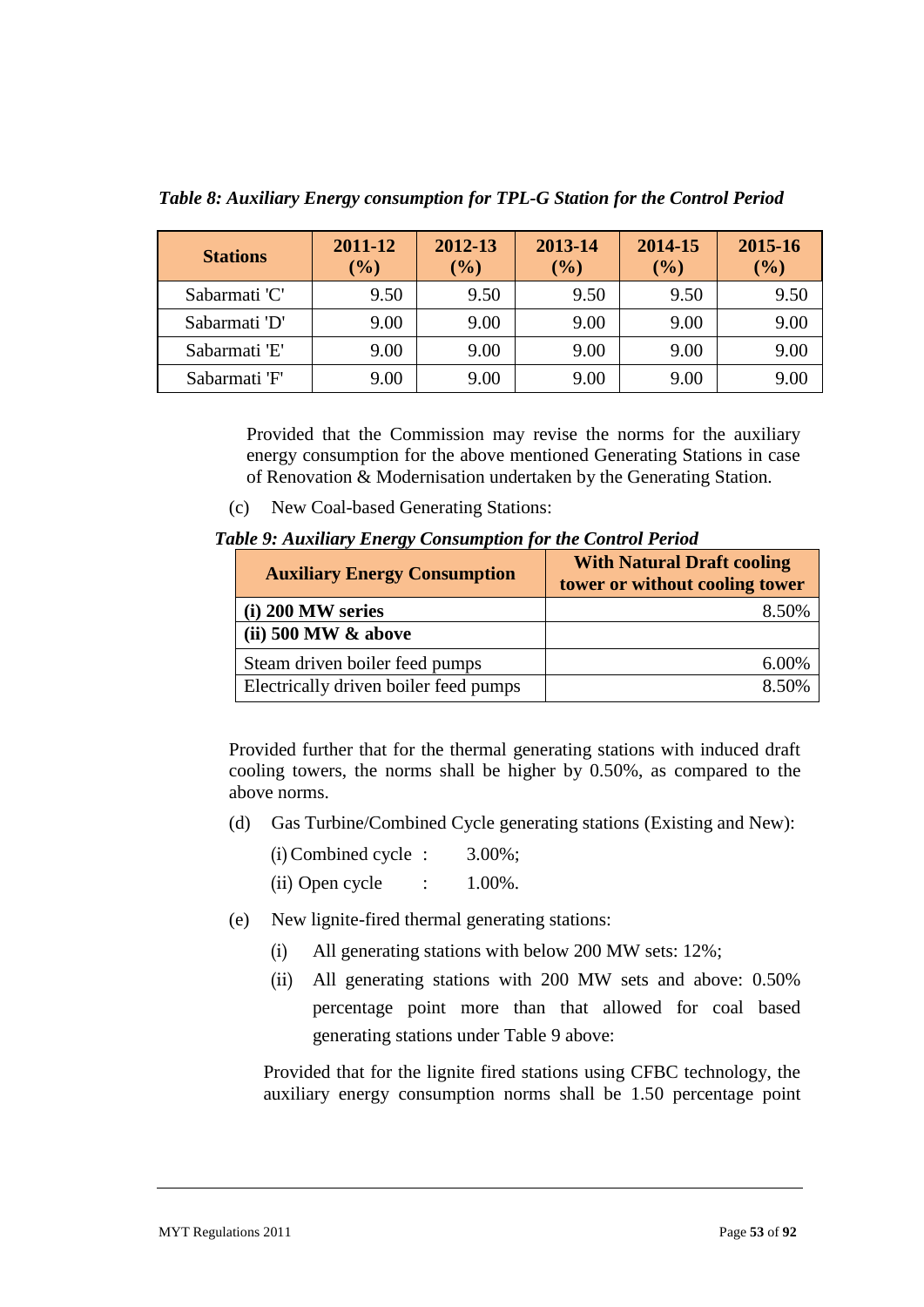more than the auxiliary energy consumption norms of coal based generating stations as specified above.

#### **54.7 Transit and handling Losses:**

Transit and handling losses for coal or lignite based generating stations, as a percentage of quantity of indigenous coal or lignite dispatched by the coal or lignite supply company during the month shall be as given below:

- (a) Coal or lignite-based Generating Stations, other than those covered under Clause (b):
	- i. Pit head generating stations : 0.20%;
	- ii. Non-pit head generating stations : 0.80%;
- (b) Coal-based Generating Stations for TPL-G Stations:

|  |  | Table 10: Transit Loss for TPL-G Stations for the Control Period |
|--|--|------------------------------------------------------------------|
|--|--|------------------------------------------------------------------|

| <b>Stations</b> | <b>Transit Loss</b> $(\% )$ |     |                                                                |      |            |
|-----------------|-----------------------------|-----|----------------------------------------------------------------|------|------------|
|                 |                             |     | FY 2011-12   FY 2012-13   FY 2013-14   FY 2014-15   FY 2015-16 |      |            |
| TPL-G           | .40                         | .20 | 00.1                                                           | 0.90 | $\rm 0.80$ |

#### **55 Operation and Maintenance expenses for thermal Generating Stations**

#### **55.1 Existing Generating Stations**

- a) The Operation and Maintenance expenses excluding water charges and including insurance, shall be derived on the basis of the average of the actual Operation and Maintenance expenses excluding water charges and including insurance for the three (3) years ending March 31, 2010, subject to prudence check by the Commission.
- b) The average of such operation and maintenance expenses excluding water charges and including insurance shall be considered as operation and maintenance expenses excluding water charges and including insurance for the financial year ended March 31, 2009 and shall be escalated at the escalation factor of 4 % to arrive at operation and maintenance expenses excluding water charges and including insurance for FY 2011-12.
- c) The O&M expenses excluding water charges and including insurance for each subsequent year will be determined by escalating the base expenses determined above for FY 2011-12, at the escalation factor of 5.72 % to arrive at permissible O&M expenses excluding water charges and including insurance for each year of the Control Period: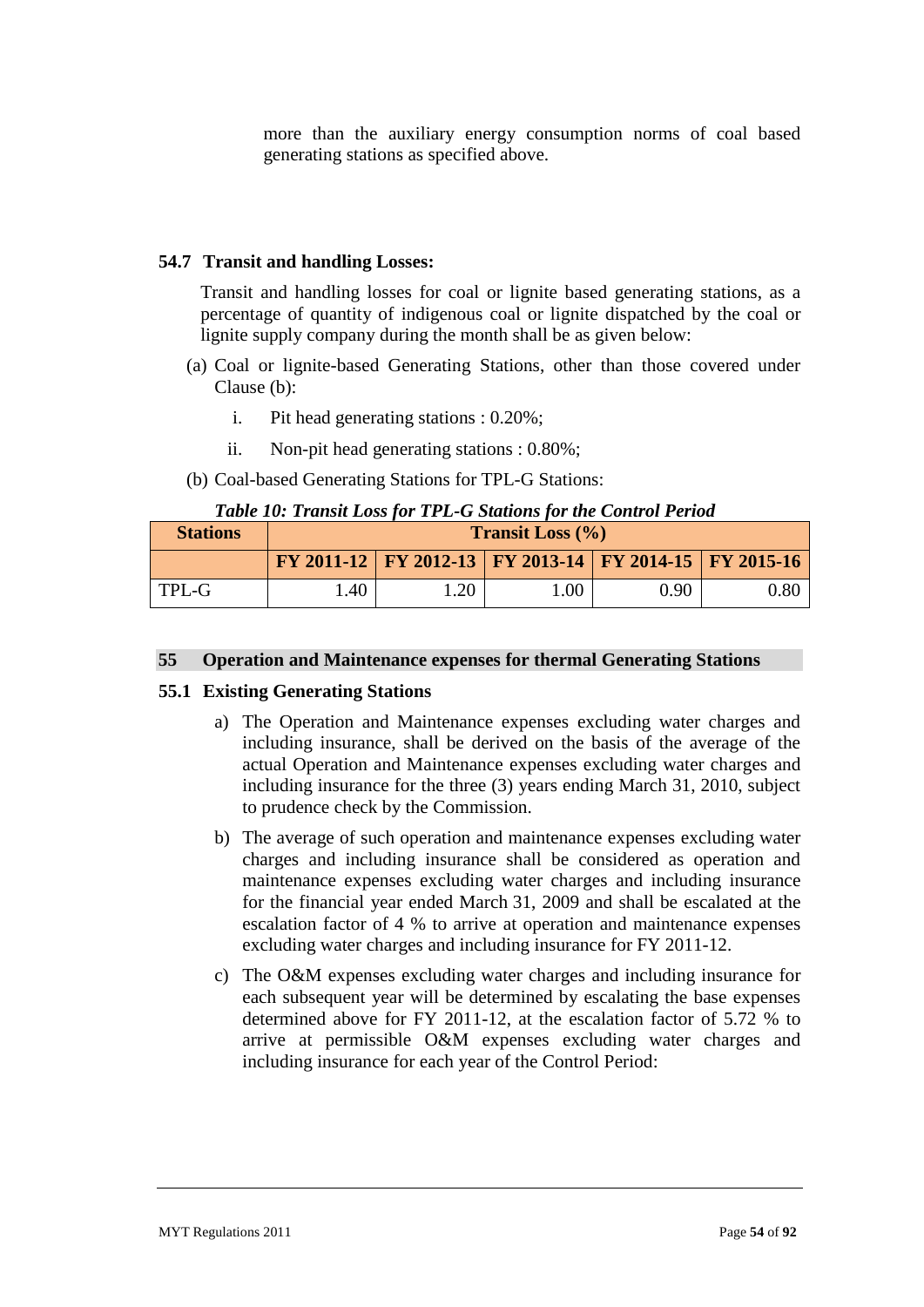Provided that water charges shall be allowed separately as per actuals, subject to prudence check.

Provided further that in case an existing generating station has been in operation for less than three (3) years as on the date of effectiveness of these Regulations, the O&M Expenses shall be as specified by Regulation 56 for New Generating Stations.

#### **56 New Generating Stations**

a) For coal based generating Units/Stations:

## *Table 11: O&M Expense Norms of New Coal based Generating Stations for the Control Period*

|                    | Rs. Lakh/MW                            |
|--------------------|----------------------------------------|
| <b>Particulars</b> | <b>O&amp;M Expense</b><br><b>Norms</b> |
| FY 2011-12         | 14.53                                  |
| FY 2012-13         | 15.36                                  |
| FY 2013-14         | 16.24                                  |
| FY 2014-15         | 17.17                                  |
| FY 2015-16         | 18.15                                  |

Provided that the above norms shall be multiplied by the following factors for the additional Units whose COD occurs on or after 1.4.2011 in the same Station:

| Additional $4th \& 5th$ Units  | : 0.90 |
|--------------------------------|--------|
| Additional $6th \&$ more Units | : 0.85 |

b) For lignite based generating stations:

*Table 12: O&M Expense Norms of New Lignite based Generating Stations for the Control Period*

|                    | Rs. Lakh/MW                  |
|--------------------|------------------------------|
| <b>Particulars</b> | <b>O&amp;M Expense Norms</b> |
| FY 2011-12         | 21.63                        |
| FY 2012-13         | 22.87                        |
| FY 2013-14         | 24.18                        |
| FY 2014-15         | 25.56                        |
| FY 2015-16         | 27.02                        |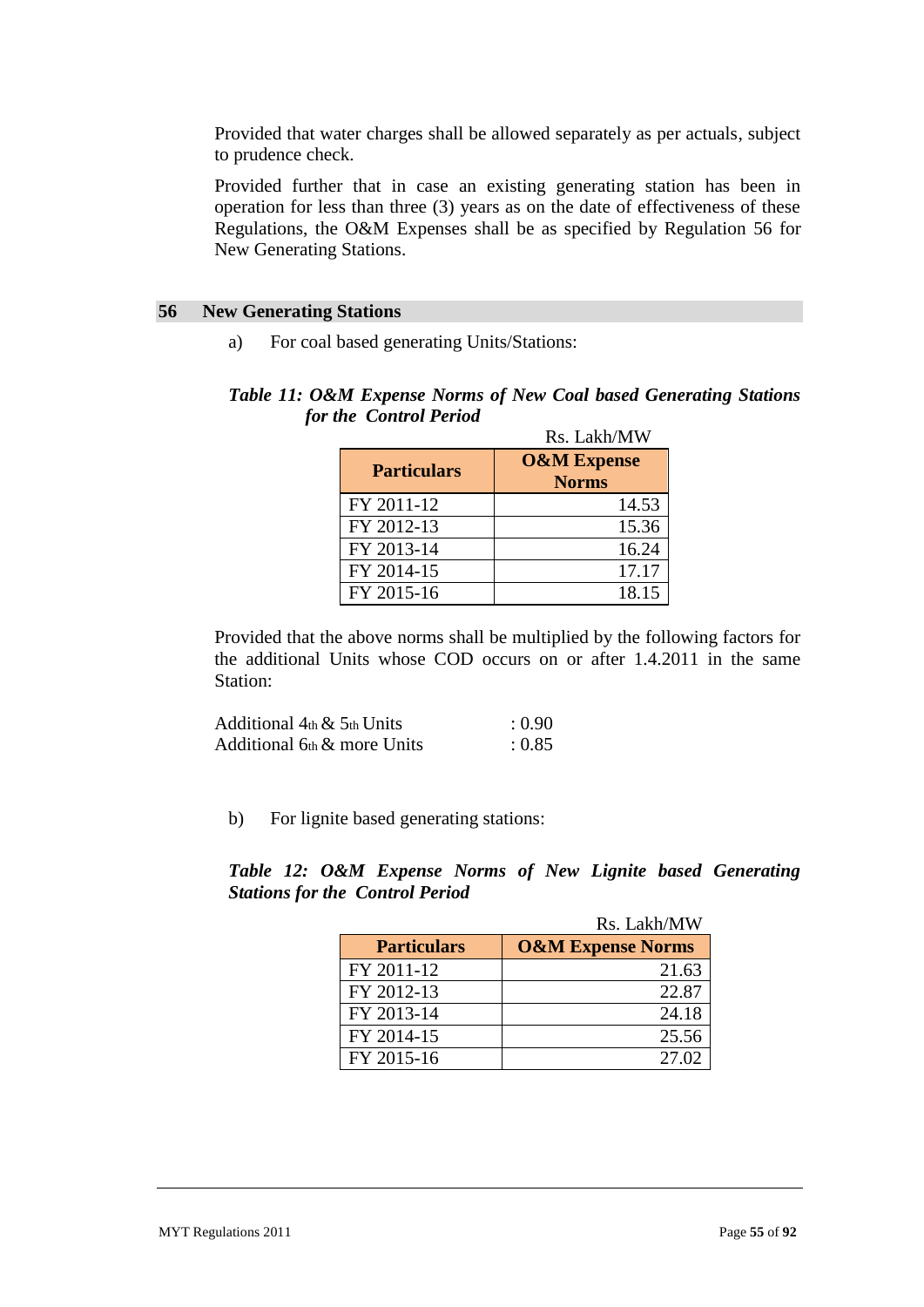c) Gas Turbine/Combined Cycle generating stations:

|            | Rs. Lakh/MW                                                         |  |
|------------|---------------------------------------------------------------------|--|
| Year       | <b>Gas Turbine/ Combined</b><br><b>Cycle</b><br>generating stations |  |
| FY 2011-12 | 16.54                                                               |  |
| FY 2012-13 | 17.49                                                               |  |
| FY 2013-14 | 18.49                                                               |  |
| FY 2014-15 | 19.55                                                               |  |
| FY 2015-16 | 20.67                                                               |  |

*Table 13: O&M Expense Norms of New Gas Turbine/Combined Cycle generating stations for the Control Period*

# **57 Norms of operation for Hydro Generating Stations**

57.1 The norms of operation for existing GSECL hydro generating stations for recovery of annual fixed charges, shall be as under:

| Table 14: Normative Annual Plant Availability Factor and Auxiliary |  |
|--------------------------------------------------------------------|--|
| <b>Consumption for GSECL existing Hydro Generating Stations</b>    |  |

| <b>Station</b> | Normative Annual Plant   Aux. Consumption incl.<br><b>Availability</b><br>(NAPAF) | <b>Factor   Transformer Losses</b> |
|----------------|-----------------------------------------------------------------------------------|------------------------------------|
| Ukai Hydro     | 80 %                                                                              | $0.7\%$                            |
| Kadana Hydro   | 80 %                                                                              | $1.19\%$                           |

57.2 The norms of operation for other hydro generating stations for recovery of annual fixed charges, shall be as under: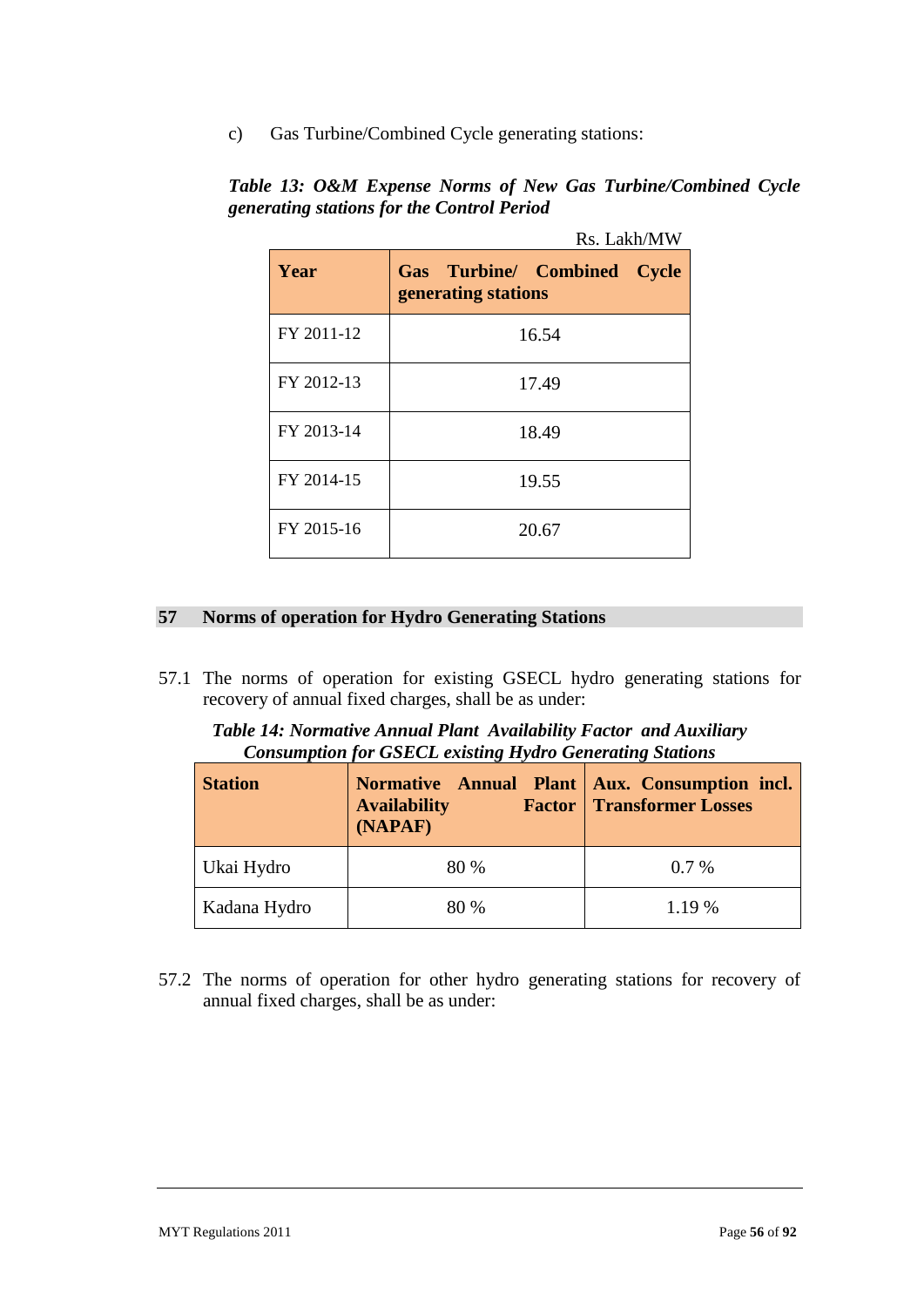| Stations                                                                                                                                                                                                |                                                                                                                                                                                                                                                                                                                                                                                                                                                                                                                                                                                                |  |  |
|---------------------------------------------------------------------------------------------------------------------------------------------------------------------------------------------------------|------------------------------------------------------------------------------------------------------------------------------------------------------------------------------------------------------------------------------------------------------------------------------------------------------------------------------------------------------------------------------------------------------------------------------------------------------------------------------------------------------------------------------------------------------------------------------------------------|--|--|
| <b>Particulars</b>                                                                                                                                                                                      | <b>Normative Annual Plant</b><br><b>Availability Factor</b>                                                                                                                                                                                                                                                                                                                                                                                                                                                                                                                                    |  |  |
| Storage and Pondage type plants with head<br>variation between Full Reservoir Level (FRL)<br>and Minimum Draw Down Level (MDDL) of<br>up to 8%, and where plant availability is not<br>affected by silt | 90%                                                                                                                                                                                                                                                                                                                                                                                                                                                                                                                                                                                            |  |  |
| Storage and Pondage type plants with head<br>variation between FRL and MDDL of more<br>than 8%, where plant availability is not affected<br>by silt                                                     | Plant-specific allowance<br>be<br>to<br>provided in NAPAF for reduction in<br>MW output capability as reservoir<br>level falls over the months. As a<br>general guideline the allowance on<br>this<br>in<br>of<br>account<br>terms<br>a<br>multiplying factor may be worked<br>out from the projection of annual<br>average of net head, applying the<br>formula:<br>(Average head / Rated head) $+0.02$<br>Alternatively, in case of a difficulty<br>in making such projection,<br>the<br>multiplying<br>factor<br>be<br>may<br>determined as:<br>(Head at MDDL/Rated head) $x$ 0.5 +<br>0.52 |  |  |
| Pondage type plants where plant availability is<br>significantly affected by silt                                                                                                                       | 85%                                                                                                                                                                                                                                                                                                                                                                                                                                                                                                                                                                                            |  |  |
| Run-of-river type plants                                                                                                                                                                                | To be determined plant-wise, based<br>on 10-day design energy data,<br>moderated by past experience where<br>available/relevant                                                                                                                                                                                                                                                                                                                                                                                                                                                                |  |  |

*Table 15: Normative Annual Plant Availability Factor for new Hydro Generating Stations*

## **57.3 Auxiliary Energy Consumption:**

- (a) Surface hydro electric power generating stations:
	- i.With rotating exciters mounted on the generator shaft: 0.70%;
	- ii.With static excitation system: 1.00%;
- (b) Underground hydro generating station:
	- i. With rotating exciters mounted on the generator shaft**:** 0.90%;
	- ii. With static excitation system: 1.20%.

## **57.4 Transformation losses:**

From generation voltage to transmission voltage: 0.50% of energy generated.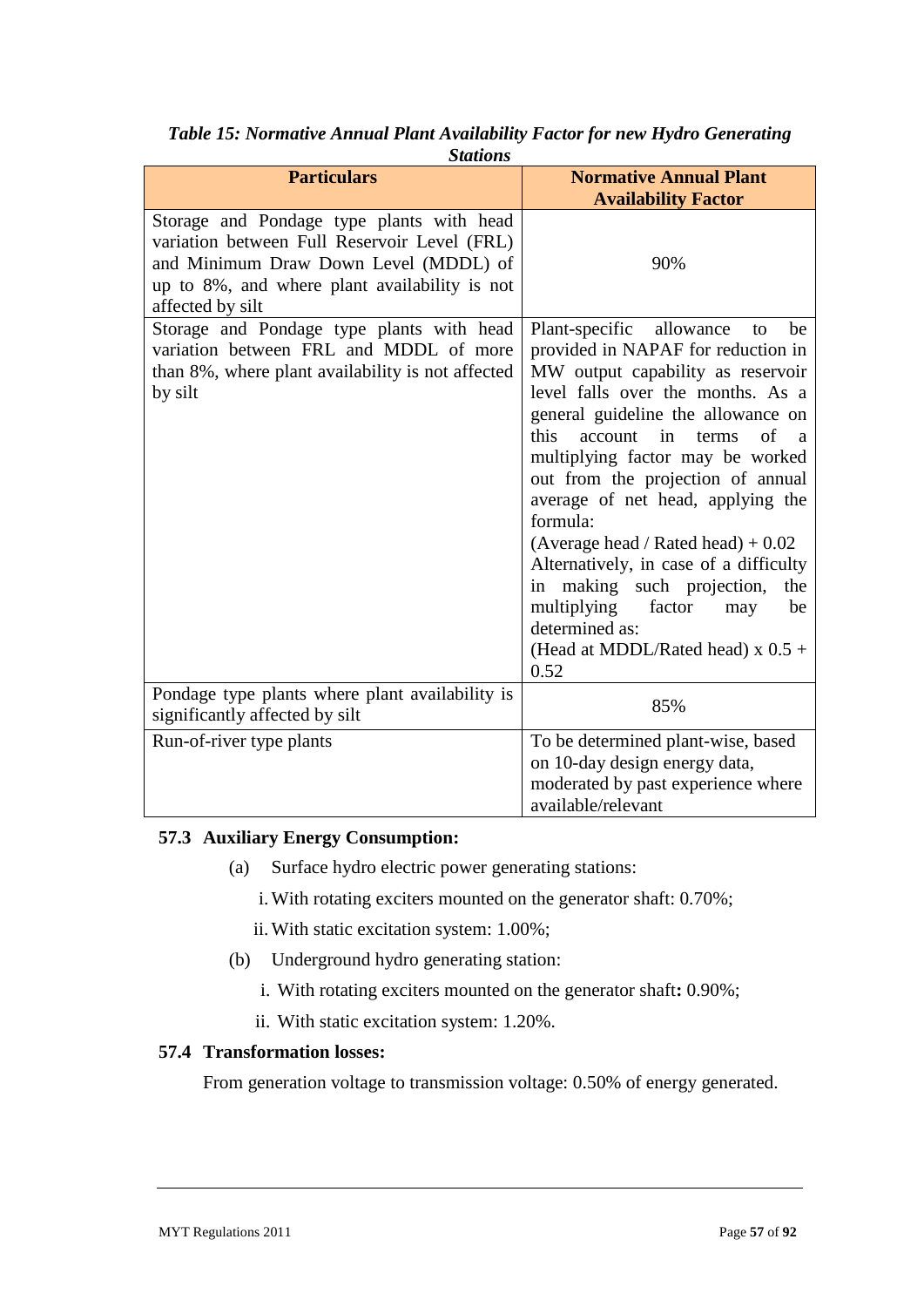### **58 Operation and Maintenance Expenses for Hydro Generating Stations**

### **58.1 For Existing Stations:**

- a) The Operation and Maintenance expenses including insurance shall be derived on the basis of the average of the actual Operation and Maintenance expenses for the three (3) years ending March 31, 2010, subject to prudence check by the Commission.
- b) The average of such operation and maintenance expenses shall be considered as operation and maintenance expenses for the financial year ended March 31, 2009 and shall be escalated at the escalation factor of 4 % to arrive at operation and maintenance expenses for FY 2011-12.
- c) The O&M expenses for each subsequent year will be determined by escalating the base expenses determined above for FY 2011-12, at the escalation factor of 5.72% to arrive at permissible O&M expenses for each year of the Control Period.

### **58.2 For New Stations:**

- (1) O&M expenses for the first year of operation will be 2% of the original project cost (excluding cost of rehabilitation and resettlement works).
- (2) The O&M expenses for each subsequent year will be determined by escalating the base expenses determined above, at the escalation factor of 5.72%.

## **59 Computation and Payment of Annual Fixed Charges and Energy Charges for Thermal Generating Stations**

#### **A. Annual Fixed Charges:**

- 59.1 The total Annual Fixed Charges shall be computed based on the norms specified under these Regulations and recovered on monthly basis under capacity charge. The total capacity charge payable for a generating station shall be shared by its beneficiaries as per their respective percentage share / allocation in the capacity of the generating station.
- 59.2 The capacity charge (inclusive of incentive) payable to a thermal generating station for a calendar month shall be calculated in accordance with the following formulae:
	- (a) Generating stations in commercial operation for less than ten (10) years on 1st April of the financial year :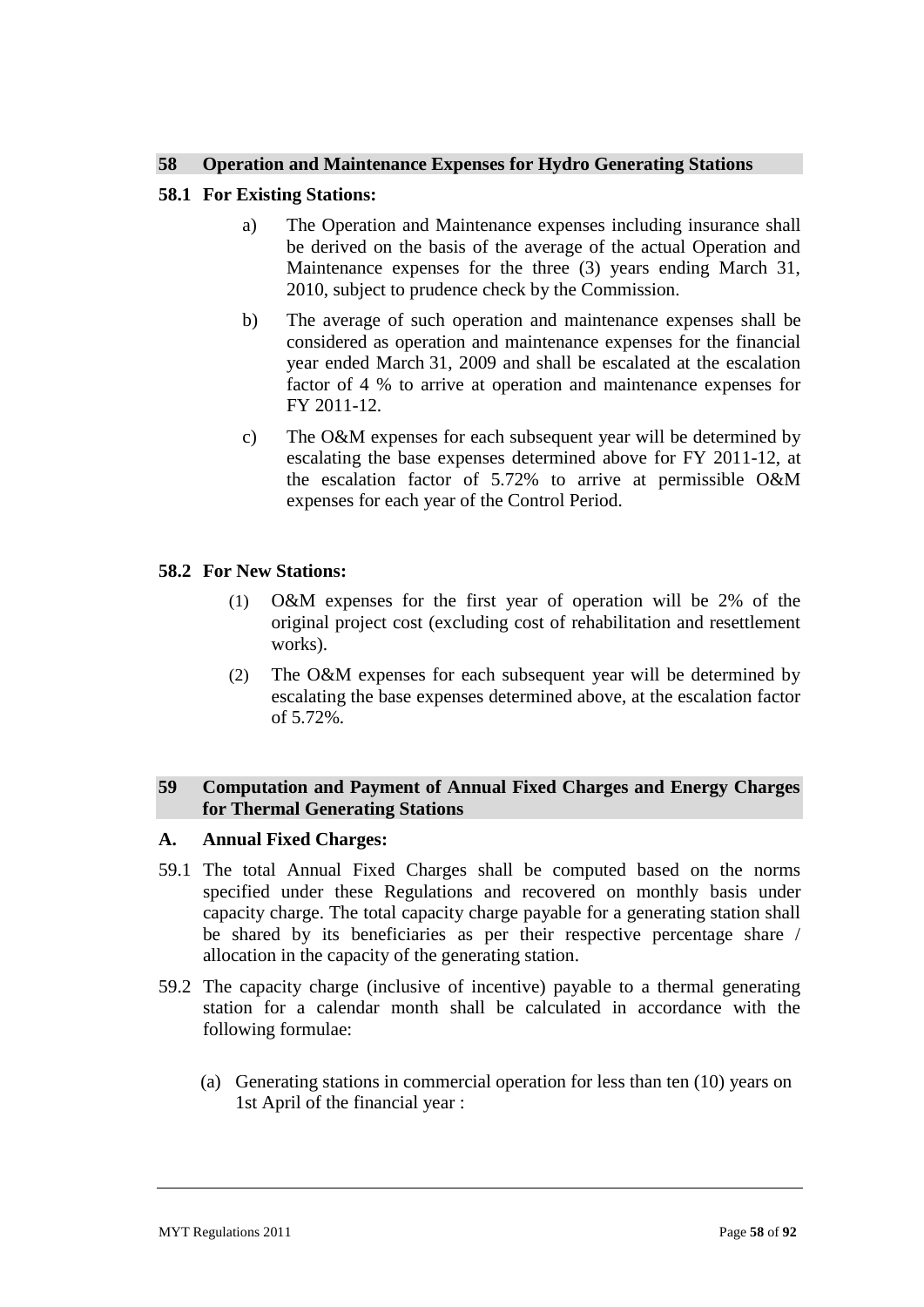AFC x (NDM / NDY) x ( $0.5 + 0.5$  x PAFM / NAPAF) (in Rupees);

Provided further that in case the plant availability factor achieved during a financial year (PAFY) is less than 70%, the total capacity charge for the year shall be:

AFC x ( $0.5 + 35$  / NAPAF) x (PAFY / 70) (in Rupees).

(b) For generating stations in commercial operation for ten (10) years or more on 1st April of the year:

AFC x (NDM / NDY ) x ( PAFM / NAPAF ) (in Rupees).

Where,

AFC = Annual fixed cost specified for the year, in Rupees;

NAPAF = Normative annual plant availability factor in percentage;

NDM = Number of days in the month;

 $NDY = Number of days in the year;$ 

PAFM = Plant availability factor achieved during the month, in percent;

PAFY = Plant availability factor achieved during the year, in percent.

59.3 The PAFM and PAFY shall be computed in accordance with the following formula:

**PAFM** or **PAFY** = 
$$
10000 \times \sum_{i=1}^{N} DC_i / \{ N \times IC \times (100 - AUX) \}
$$
 %

Where,

 $AUX = \text{Normative auxiliary energy consumption in percentage};$ 

 $DC_i$  = Average declared capacity (in ex-bus MW), subject to Regulation 59.4 below, for the  $i<sup>th</sup>$  day of the period, i.e., the month or the year as the case may be, as certified by the concerned load dispatch centre after the day is over;

 $IC =$  Installed Capacity (in MW) of the generating station;

 $N =$  Number of days during the period i.e. the month or the year as the case may be.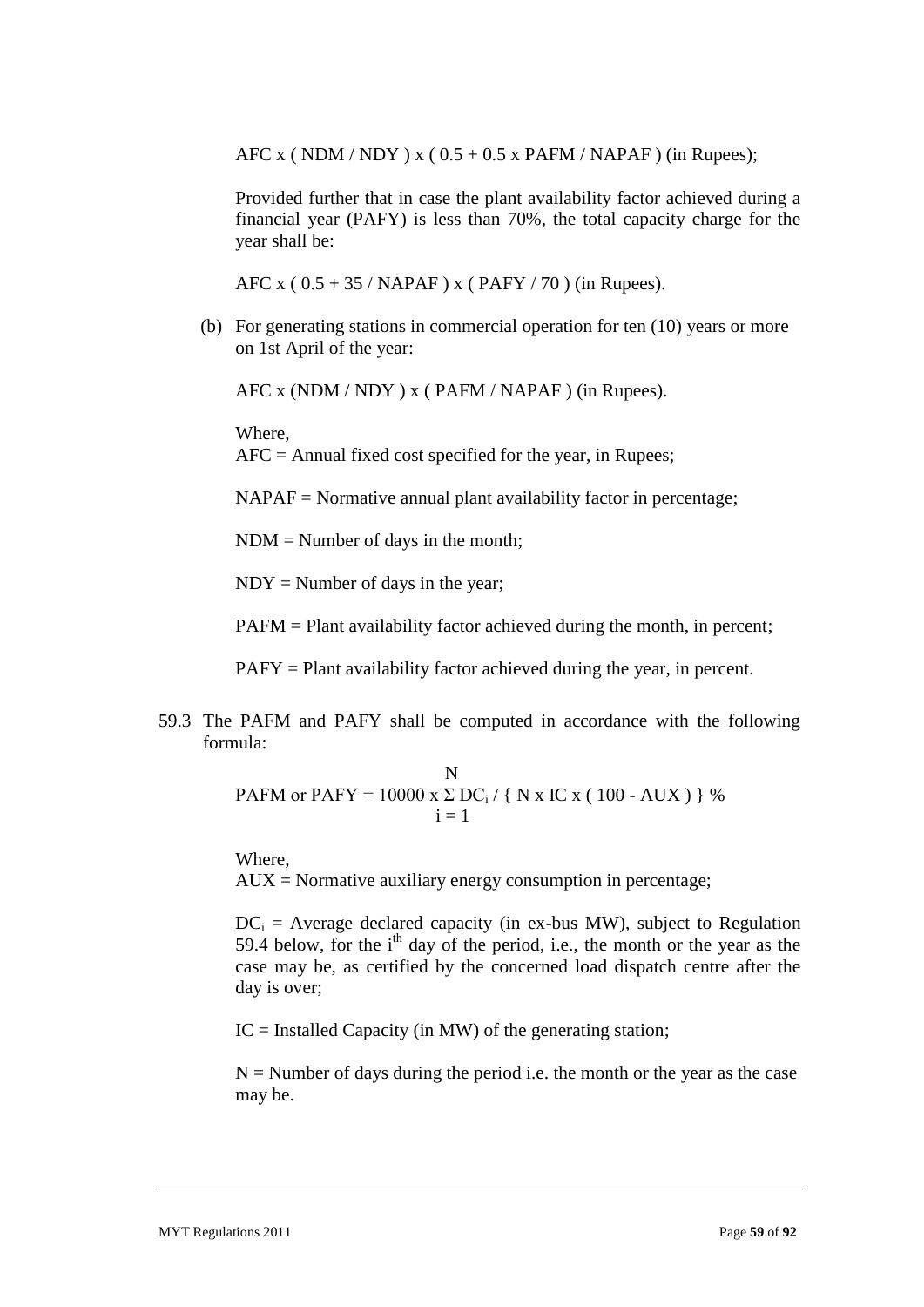Note:  $DC_i$  and IC shall exclude the capacity of generating units not declared under commercial operation. In case of a change in IC during the concerned period, its average value shall be taken.

59.4 In case of fuel shortage in a thermal generating station, the generating company may propose to deliver a higher MW during peak-load hours by saving fuel during off-peak hours. The State Load Despatch Centre may then specify a pragmatic day-ahead schedule for the generating station to optimally utilize its MW and energy capability, in consultation with the beneficiaries.  $DC<sub>i</sub>$  in such an event shall be taken to be equal to the maximum peak-hour ex-power plant MW schedule specified by the concerned Load Despatch Centre for that day.

## **B. Energy Charges:**

59.5 The Energy (variable) Charges shall cover landed fuel costs and shall be computed as follows:

Energy (variable) Charges shall cover fuel costs and shall be worked out on the basis of ex-bus energy sent out from the generating station as per the following formula:

Energy Charges  $(Rs)$  = Energy Charge Rate in Rs/kWh x Energy (ex-bus) for the month in kWh corresponding to scheduled generation.

59.6 Energy Charge Rate (ECR) in Rs/kWh shall be the sum of the cost of normative quantities of primary fuel, secondary fuel, and limestone consumption, if any, for delivering ex-bus one kWh of electricity and shall be computed as under:

$$
100\{P_p \times (Q_p)_n + P_s \times (Q_s)_n\}
$$
  
ECR = (Rs/kWh);

 $(100-(AUX_n))$ 

Where;

- $P_p$  = Price of primary fuel namely coal or lignite or gas or liquid fuel and lime stone, if applicable, in Rs/kg or Rs/cum or Rs/litre, as the case may be;
- $(Q_p)_n =$  Quantity of primary fuel required for generation of one kWh of electricity at generator terminals in kg or litre or cum, as the case may be, and shall be computed on the basis of normative Gross Station Heat Rate (less heat contributed by secondary fuel oil and limestone for coal/lignite based generating stations) and gross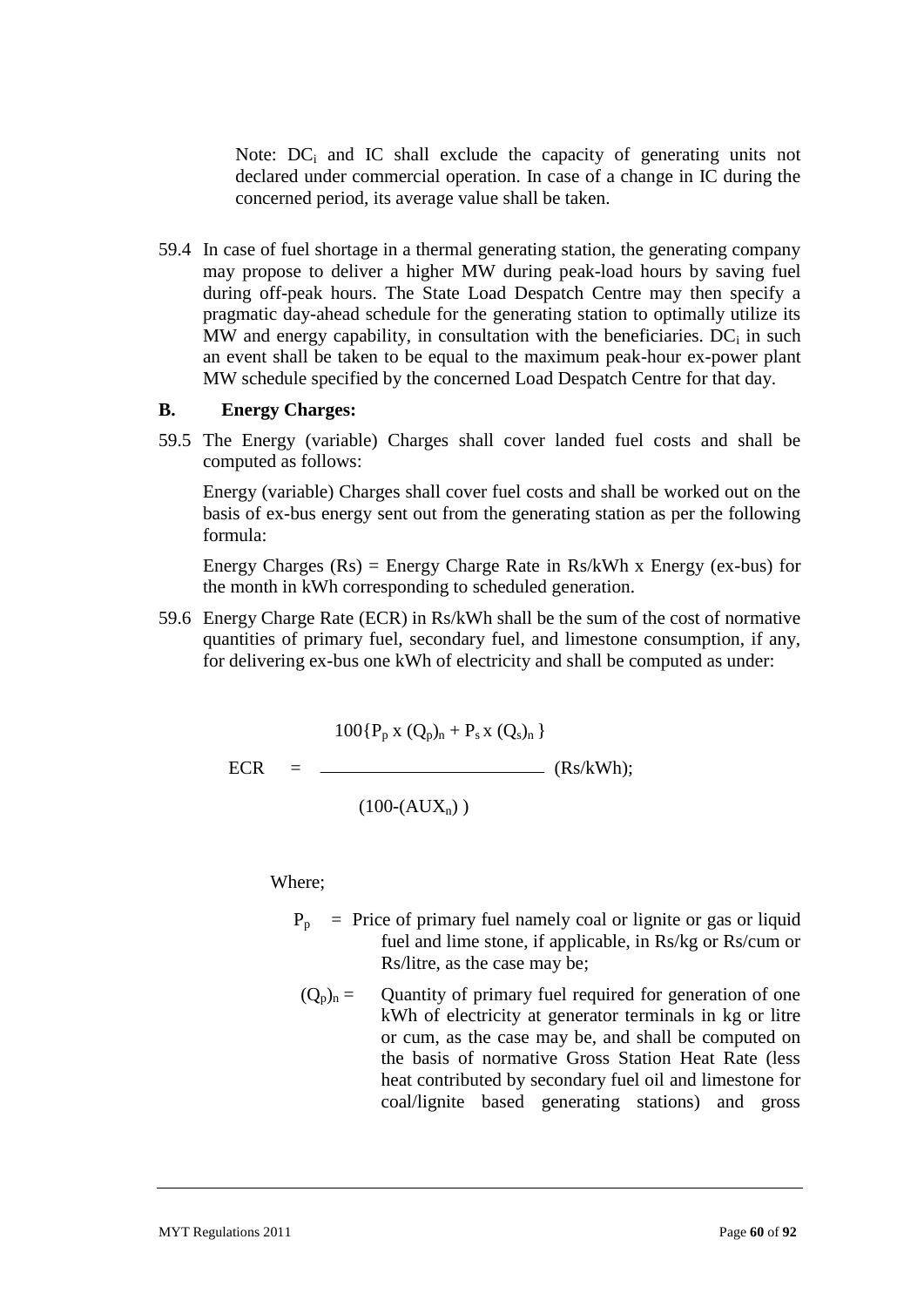calorific value of coal/lignite or gas or liquid fuel or limestone as fired;

- $P_s$  = Price of Secondary fuel oil in Rs./ml or limestone in Rs/kg;
- $(Q_s)_n$  = Normative Quantity of Secondary fuel oil in ml/kWh or limestone in kg/kWh as specified in these Regulations; and
- $AUX_n =$  Normative Auxiliary Energy Consumption as % of gross generation as specified in these Regulations).

Energy Charges, for the purpose of billing/Fuel Surcharge will be worked out station-wise based on weighted average rate for scheduled generation from the Units of each Station.

59.7 Fuel Price Adjustment:

Adjustment of Energy Charge Rate (ECR) [Fuel Price Adjustment] on account of variation in price or heat value of fuels shall be computed and charged as stipulated by the Commission from time to time.

59.8 Landed Cost of fuel:

The landed cost of fuel shall include price of fuel corresponding to the grade/quality/calorific value of fuel inclusive of royalty, taxes and duties as applicable, transportation cost by rail/road/gas pipe line or any other means, and, for the purpose of computation of energy charges, shall be arrived at after considering normative transit and handling losses as percentage of the quantity of fuel dispatched by the fuel supply company during the month as specified in these Regulations.

### **60 Computation and Payment of Capacity Charges and Energy Charges for Hydro Generating Stations**

- 60.1 The Annual Fixed Charges of a Hydro Generating Station shall be computed on annual basis, based on norms specified under these Regulations, and recovered on monthly basis under capacity charge (inclusive of incentive) and Energy Charge, which shall be payable by the beneficiaries in proportion to their respective share in the capacity of the generating station.
- 60.2 The capacity charge (inclusive of incentive) payable to a hydro generating station for a calendar month shall be:

AFC x 0.5 x NDM / NDY x (PAFM / NAPAF) (in Rupees);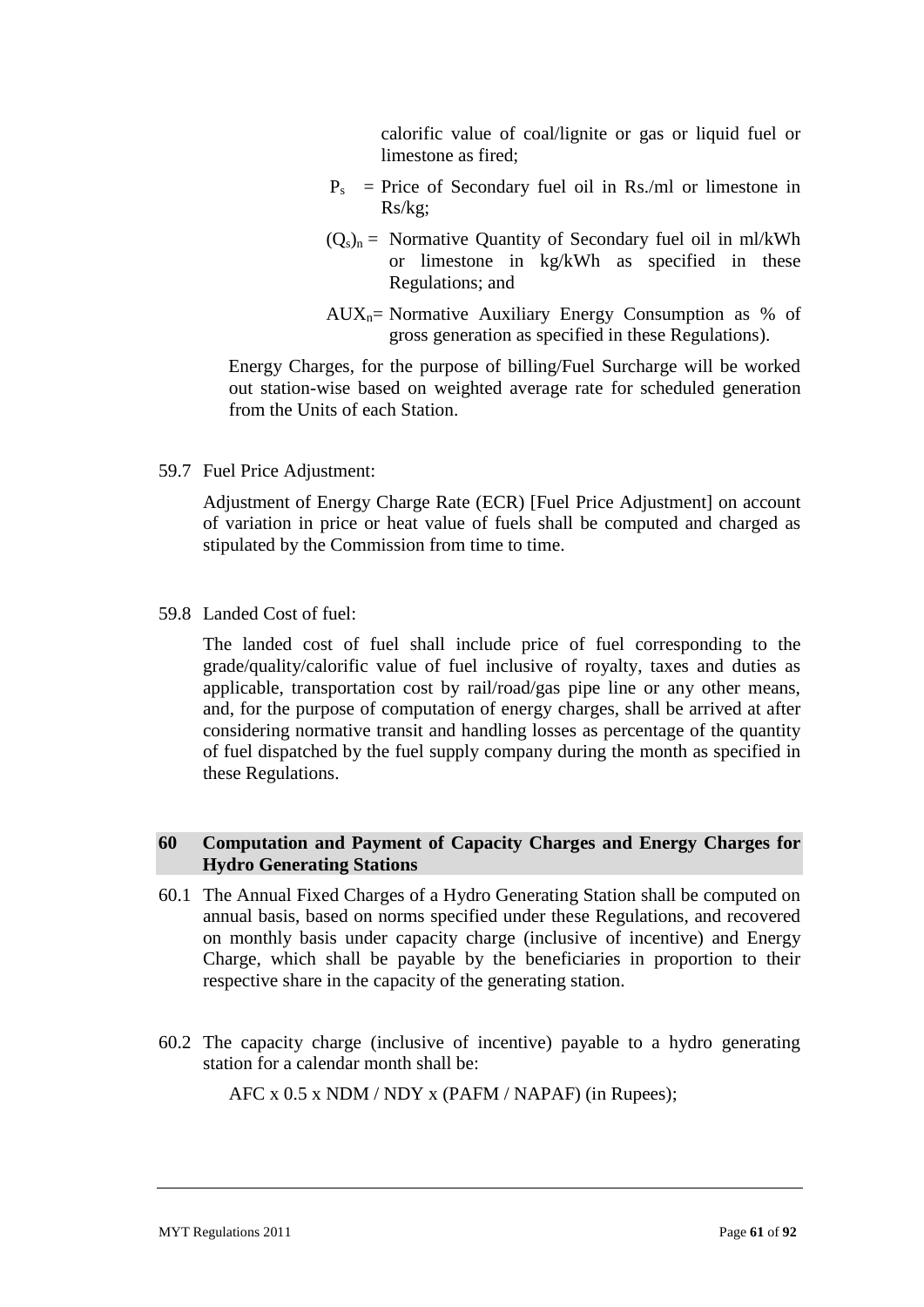| Where;       |                                                                            |
|--------------|----------------------------------------------------------------------------|
| AFC          | $=$ Annual fixed cost specified for the year, in Rupees;                   |
| <b>NAPAF</b> | $=$ Normative plant availability factor in percentage;                     |
| <b>NDM</b>   | $=$ Number of days in the month;                                           |
| <b>NDY</b>   | $=$ Number of days in the year;                                            |
| <b>PAFM</b>  | $=$ Plant availability factor achieved during the month, in<br>Percentage. |

60.3 The PAFM shall be computed in accordance with the following formula :

**PAFM** =10000 x 
$$
\sum_{i=1}^{N} DC_i / \{ N x IC x (100 - AUX) \}
$$
 %

Where;

AUX = Normative auxiliary energy consumption in percentage;

- $DC_i$  = Declared capacity (in ex-bus MW) for the i<sup>th</sup> day of the month which the station can deliver for at least three (3) hours; as certified by the Gujarat State Load Despatch Centre after the day is over.
- $IC =$  Installed capacity (in MW) of the complete generating station;

 $N =$  Number of days in the month.

60.4 The Energy Charge shall be payable by every beneficiary for the total energy supplied to the beneficiary during the calendar month on ex-power plant basis, at the computed Energy Charge rate. Total Energy Charge payable to the Generating Company for a month shall be :

(Energy Charge Rate in Rs. / kWh) x { Energy (ex-bus)} for the month in kWh

60.5 Energy Charge Rate (ECR) in Rupees per kWh on ex-power plant basis, for a Hydro Generating Station, shall be determined up to three decimal places based on the following formula:

ECR = AFC x 0.5 x 10 / { DE x (  $100 - AUX$  ) };

Where;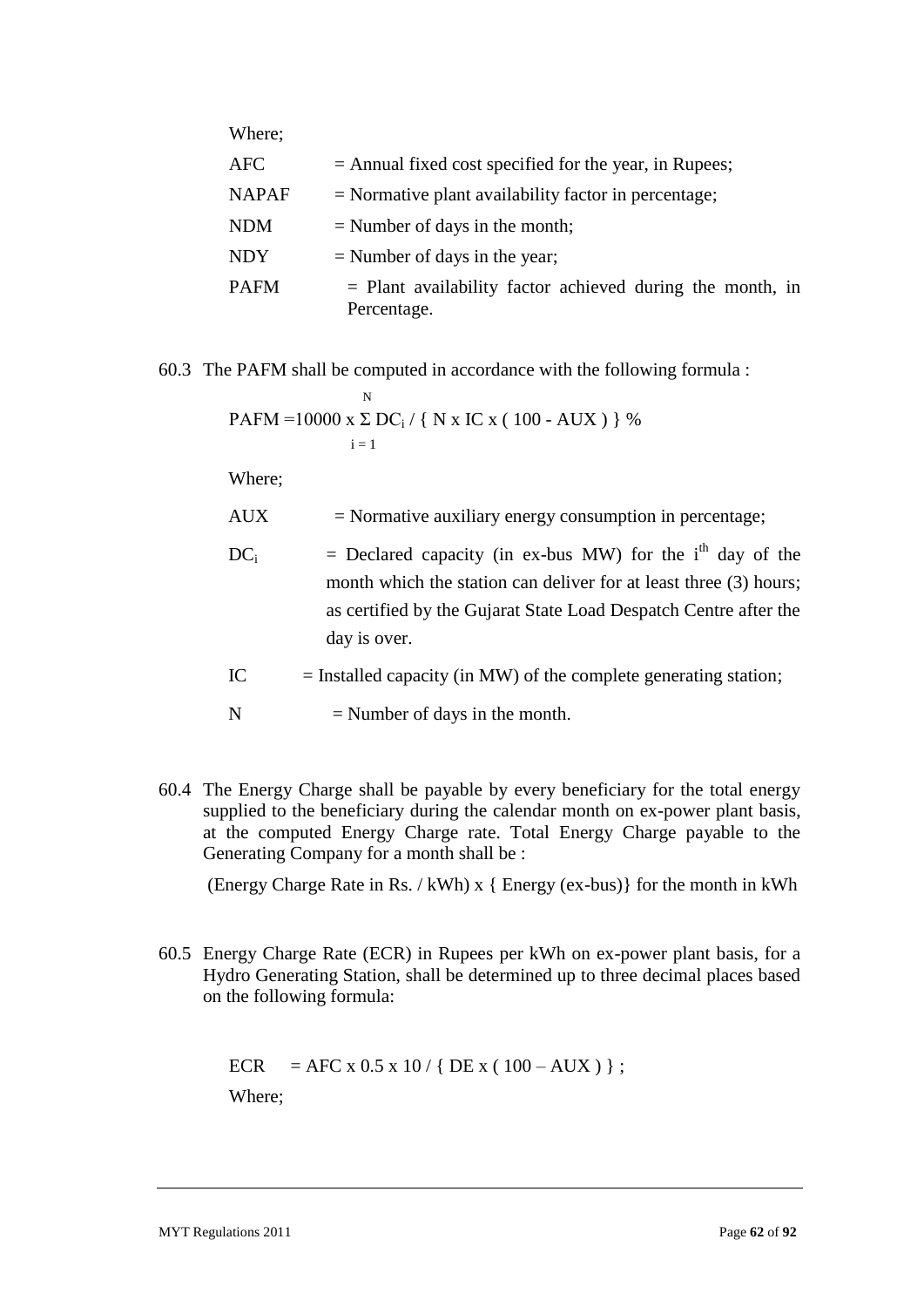- $DE =$  Annual Design Energy specified for the hydro generating station, in MWh, subject to the provision in Regulation 60.6 below.
- 60.6 In case actual total energy generated by a Hydro Generating Station during a year is less than the Design Energy for reasons beyond the control of the Generating Company, the following treatment shall be applied on a rolling basis:
	- (i) in case the energy shortfall occurs within ten years from the date of commercial operation of a generating station, the ECR for the year following the year of energy shortfall shall be computed based on the formula specified in these Regulations with the modification that the DE for the year shall be considered as equal to the actual energy generated during the year of the shortfall, till the Energy Charge shortfall of the previous year has been made up, after which normal ECR shall be applicable;
	- (ii) in case the energy shortfall occurs after ten years from the date of commercial operation of a generating station, the following shall apply:

Suppose the specified annual Design Energy (DE) for the station is DE MWh, and the actual energy generated during the relevant (first) and the following (second) financial years are A1 and A2 MWh, respectively, A1 being less than DE. Then, the Design Energy to be considered in the formula in these Regulations for calculating the ECR for the third financial year shall be moderated as  $(A1 + A2 - DE)$  MWh, subject to a maximum of DE MWh and a minimum of A1 MWh;

- (iii)Actual energy generated (e.g., A1, A2) shall be arrived at by multiplying the net metered energy sent out from the station by  $100 / (100 - AUX)$ .
- 60.7 In case the Energy Charge Rate (ECR) for a hydro generating station, as computed in Regulation 60.5 above, exceeds eighty paise per kWh, and the actual saleable energy in a year exceeds { $DE x ( 100 - AUX ) / 10000$  } MWh, the Energy Charge for the energy in excess of the above shall be billed at eighty paise per kWh only:

Provided that in a year following a year in which the total energy generated was less than the design energy for reasons beyond the control of the Generating Company, the Energy Charge Rate shall be reduced to eighty paise per kWh after the energy charge shortfall of the previous year has been made up.

60.8 The Gujarat State Load Despatch Centre shall finalise the schedules for the hydro generating stations, in consultation with the beneficiaries, for optimal utilization of all the energy declared to be available, which shall be scheduled for all beneficiaries in proportion to their respective allocations in the generating station.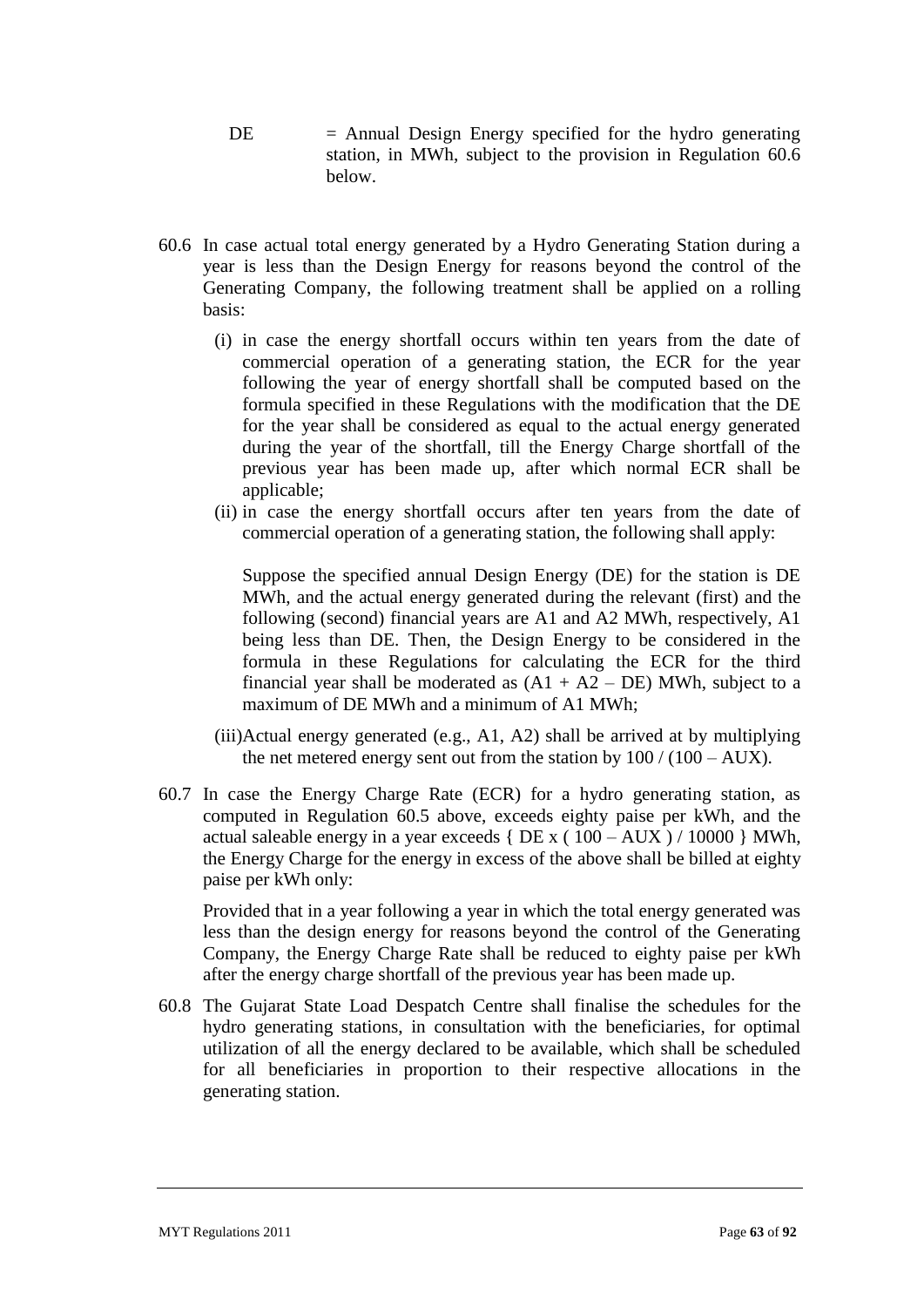## **61 Demonstration of declared capacity**

- 61.1 The Generating Company may be required to demonstrate the declared capacity of its generating station as and when asked by the Gujarat State Load Despatch Centre. In the event of the Generating Company failing to demonstrate the declared capacity, the capacity charges due to the Generating Company shall be reduced as a measure of penalty.
- 61.2 The quantum of penalty for the first mis-declaration for any duration/block in a day shall be the charges corresponding to two days" fixed charges. For the second mis-declaration, the penalty shall be equivalent to fixed charges for four days and for subsequent mis-declarations in the year, the penalty shall be multiplied in the geometrical progression.
- 61.3 The operating logbooks of the generating station shall be available for review by the Gujarat State Load Despatch Centre. These books shall keep record of machine operation and maintenance.

## **62 Billing and Payment of Charges**

- 62.1 The Billing and Payment of Annual Fixed Charges, Energy Charges and Fuel Surcharge Adjustments shall be done on a monthly basis subject to adjustments at the end of the year.
- 62.2 The Billing and Payment of Capacity Charges and Energy Charges for Hydro Generating Stations shall be done on a monthly basis.

## **63 Reactive Energy Charges**

63.1 A generating station shall inject/absorb the reactive energy into the grid as per the directions of State Load Despatch Centre. Such injection/absorption may be undertaken on the basis of machine capability and in accordance with the directions issued by SLDC. Reactive energy exchange, only if made as per the directions of State Load Despatch Centre, for the applicable duration (injection or absorption) shall be compensated to the generating station at the rate of 10.00 paise/kVArh for FY 2011-12 escalated at 0.5 paise/kVArh annually in subsequent years of the Control Period, unless otherwise revised by Commission.

## **64 Sharing of CDM Benefits**

64.1 The proceeds of carbon credits from approved Clean Development Mechanism (CDM) projects shall be shared between Generating Company and the beneficiaries concerned in the following manner, namely: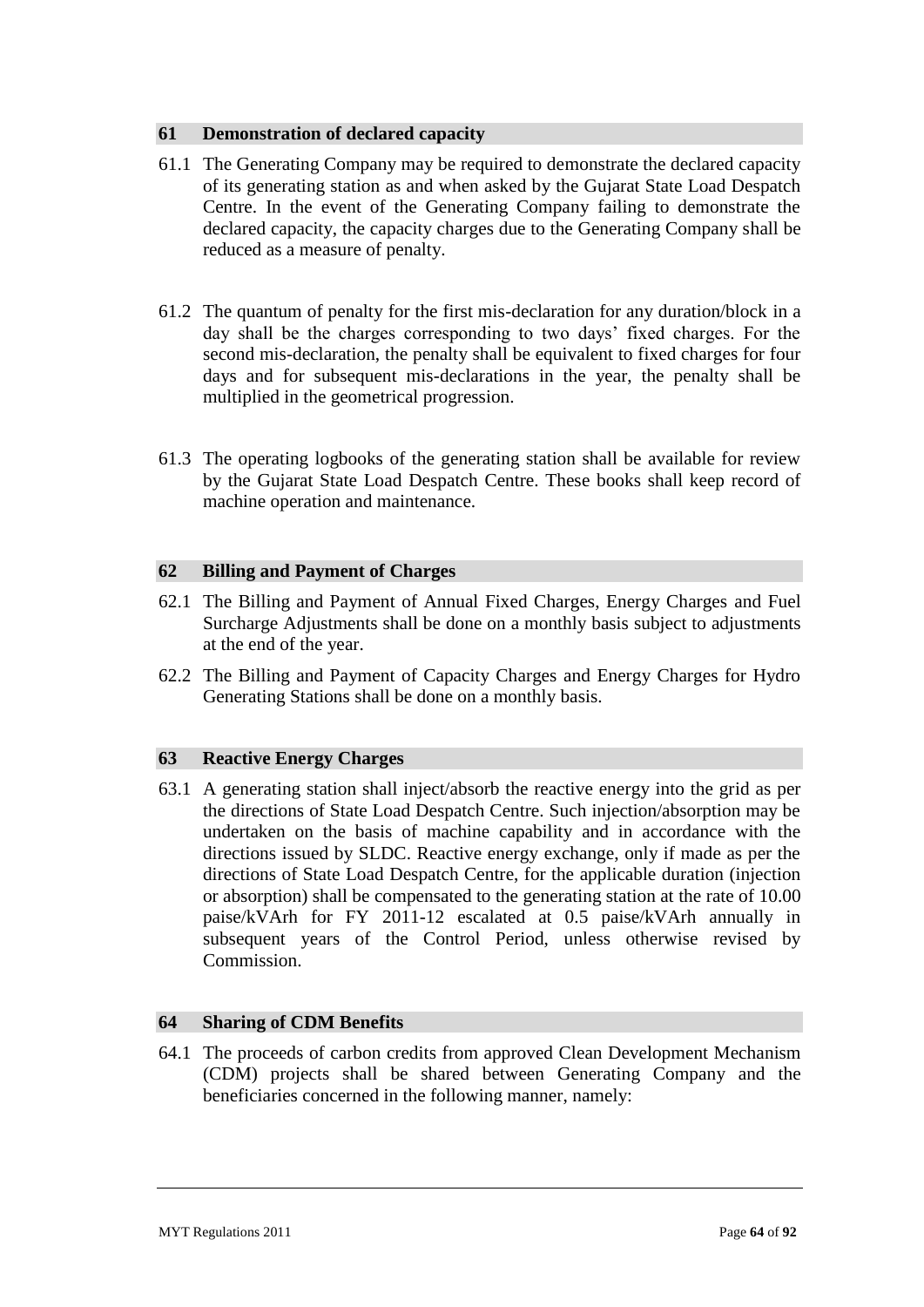- 64.1.1 100% of the gross proceeds on account of CDM benefit to be retained by the project developer in the first year after the date of commercial operation of the generating station;
- 64.1.2 In the second year, the share of the beneficiaries shall be 10% which shall be progressively increased by 10% every year till it reaches 50%, whereafter the proceeds shall be shared in equal proportion, by the Generating Company and the beneficiaries.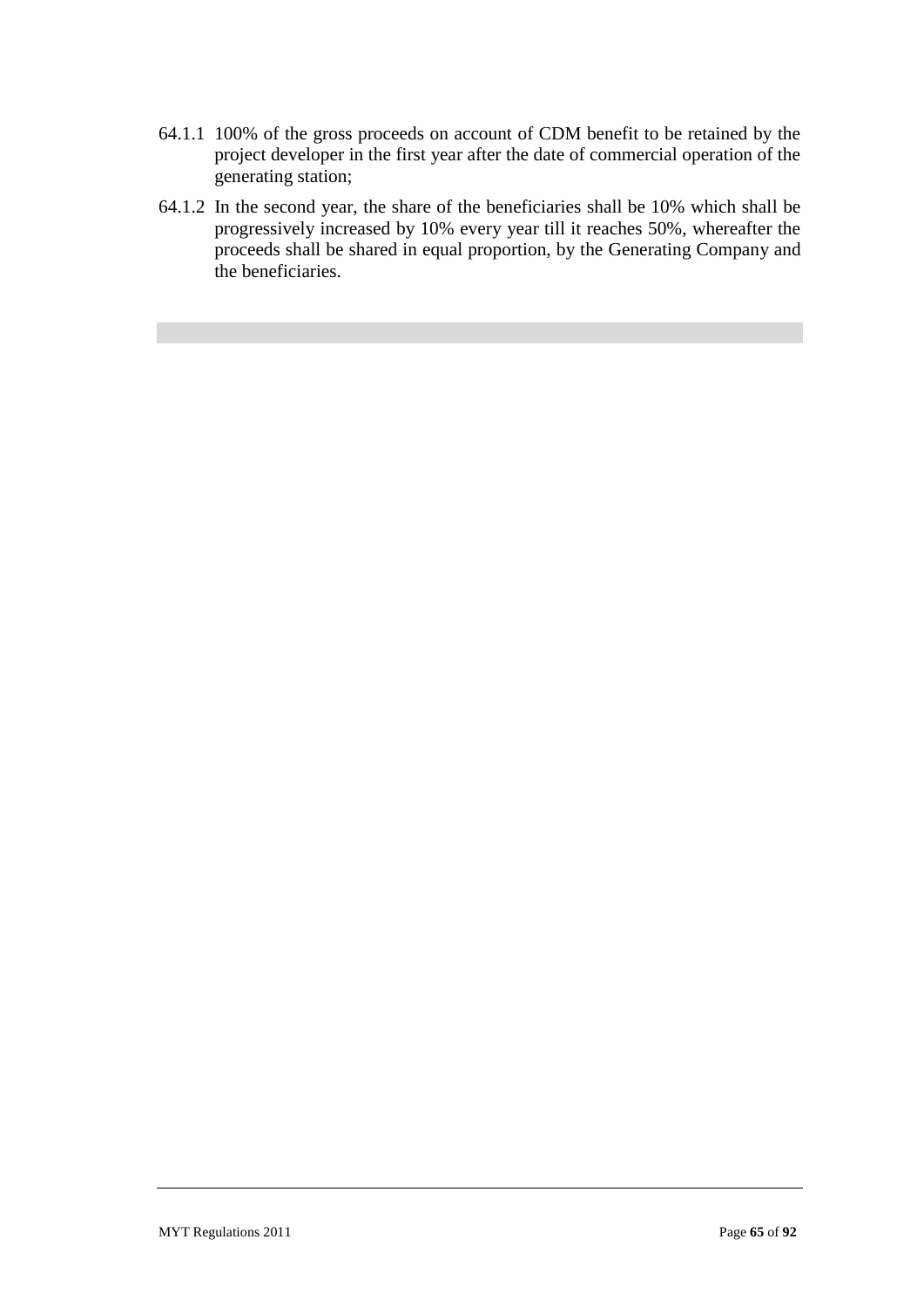# **CHAPTER 5: INTRA-STATE TRANSMISSION**

### **65 Applicability**

65.1 The Regulations contained in this Chapter shall apply to determination of tariff for access and use of the intra-State transmission system in the State of Gujarat:

Provided that the Commission may deviate from the norms contained in this Part or stipulate alternative norms for particular cases, where it so deems appropriate, having regard to the circumstances of the case:

Provided further that the reasons for such deviation shall be recorded in writing.

65.2 The Commission shall be guided by the Regulations contained in this Chapter in specifying the rates, charges, terms and conditions for use of intervening transmission facilities pursuant to an application made in this regard by a Licensee under the proviso to Section 36 of the Act.

### **66 Components of tariff**

Annual Transmission Charges for each year of the Control Period:

66.1 The Annual Transmission Charges for each financial year of the Control Period shall provide for the recovery of the Aggregate Revenue Requirement of the Transmission Licensee for the respective financial year of the Control Period, as reduced by the amount of Non-Tariff Income, income from Other Business and short-term transmission charges of the previous year, as approved by the Commission:

Provided that in case of competitively awarded transmission system projects in pursuance of Section 63 of the Act and in accordance with guidelines for competitive bidding for transmission, the annual transmission charges shall be as per the annual Transmission Service Charges (TSC) quoted by such competitively awarded transmission projects.

66.2 The Annual Transmission Charges of the Transmission Licensee shall be determined by the Commission on the basis of an application for determination of Aggregate Revenue Requirement made by the Transmission Licensee in accordance with Chapter-2 of these Regulations.

## **67 Business Plan**

67.1 Each Transmission Licensee shall submit a Business Plan in the manner specified in Chapter-2 of these Regulations.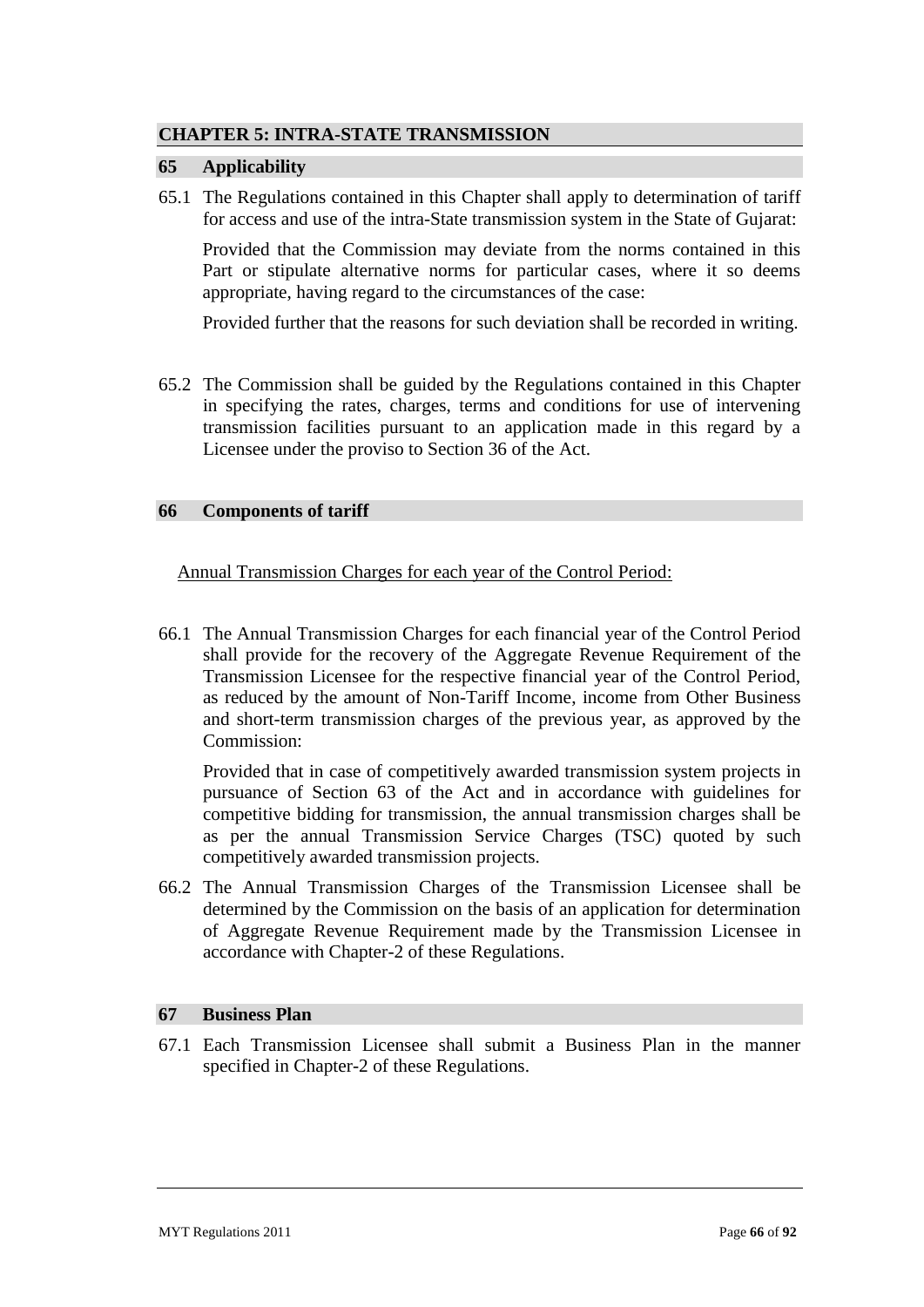### **68 Capital Investment Plan**

68.1 The Transmission Licensee shall submit a detailed capital investment plan, financing plan and physical targets for each year of the Control Period for meeting the requirement of load growth, improvement in quality of supply, reliability, metering, reduction in congestion, etc., to the Commission for approval, as a part of the Business Plan:

Provided that the Capital Investment Plan shall be submitted for each year of the Control Period:

Provided further that the Capital Investment Plan shall be accompanied by such information, particulars and documents as may be required including but not limited to the information such as number of bays, name, configuration and location of grid substations, substation capacity (MVA), transmission line length (ckt-km) showing the need for the proposed investments, alternatives considered, cost/benefit analysis and other aspects that may have a bearing on the transmission charges.

68.2 The Capital Investment Plan of the Transmission Licensee shall be consistent with the transmission system plan for the intra-State transmission system.

### **69 Capital Cost**

69.1 For the purpose of determination of tariff, the Capital Cost for a Transmission Project and additional capitalisation thereof, shall be allowed in accordance with the provisions outlined under Regulation 35 and Regulation 36, respectively.

#### **70 Norms for operation**

70.1 Target availability for full recovery of annual transmission charges:

| (a) AC system                  | : 98 per cent; |
|--------------------------------|----------------|
| (b) HVDC bi-pole links         | : 92 per cent; |
| (c) HVDC back-to-back stations | : 95 per cent; |

## **Note 1:**

Recovery of annual transmission charges below the level of target availability shall be on pro rata basis. At zero availability, no transmission charges shall be payable.

#### **Note 2:**

The actual availability shall be calculated in accordance with the procedure provided in **Annexure-II** to these Regulations and shall be certified by the Gujarat State Load Despatch Centre.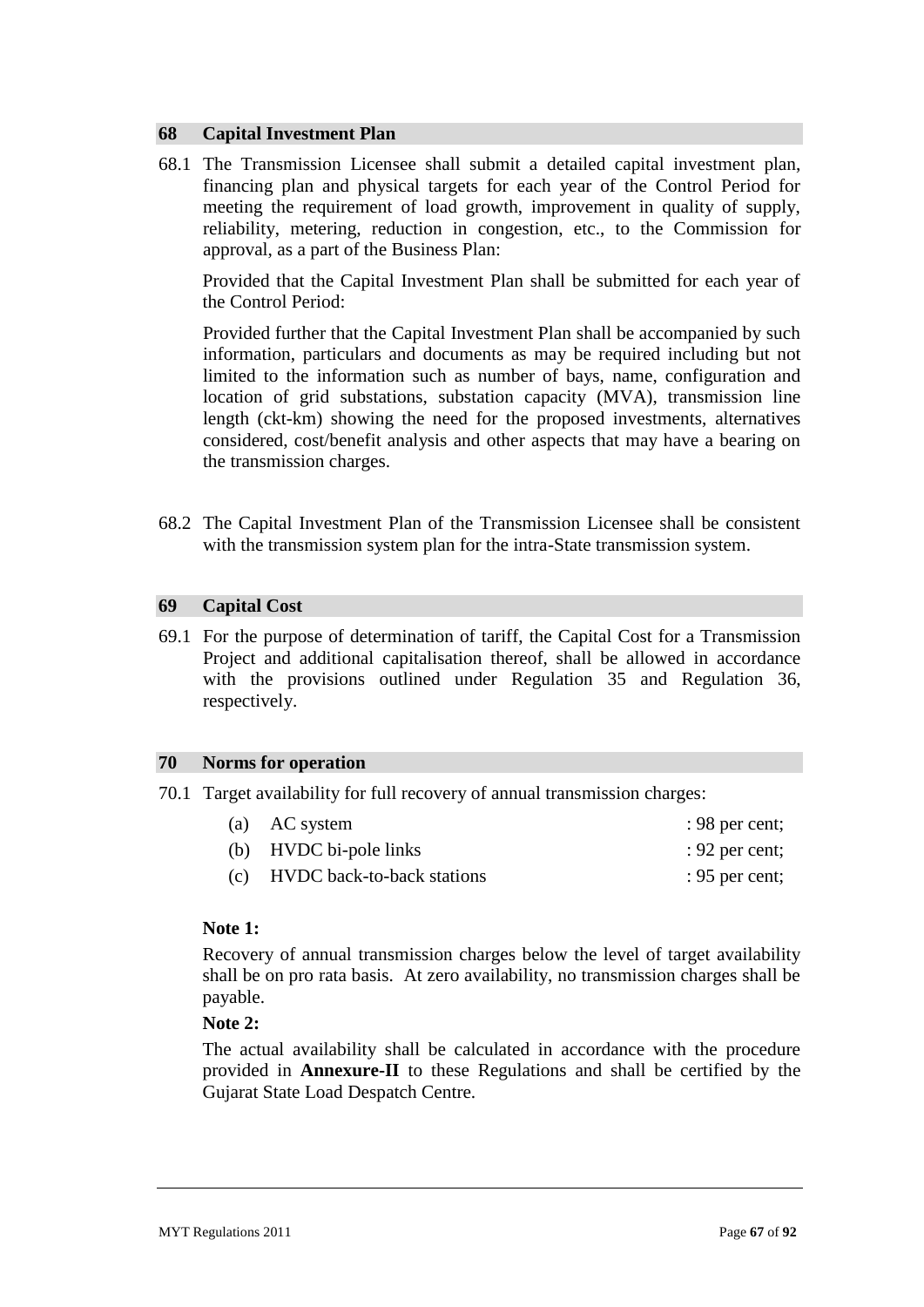## **71 Calculation of Aggregate Revenue Requirement**

- 71.1 Aggregate Revenue Requirement of transmission licensee shall comprise the following components, viz.
	- (a) Return on Equity (ROE);
	- (b) Interest and Finance Charges on Loan Capital;
	- (c) Depreciation;
	- (d) Operation and maintenance expenses;
	- (e) Interest on working capital and deposits from Transmission System Users;
	- (f) Contribution to contingency reserves, if any;

minus:

- (g) Non-Tariff Income;
- (h) Revenue from short-term transmission charges projected on the basis of latest audited figures; and
- (i) Income from Other Business, to the extent specified in these Regulations.
- 71.2 Return on Equity:
- 71.2.1 The Transmission Licensee shall be allowed a return on equity as specified in Regulation 38 of these Regulations.
- 71.3 Interest and Finance Charges on Loan Capital:
- 71.3.1 The Transmission Licensee shall be allowed Interest and Finance Charges on loan capital as specified in Regulation 39 of these Regulations.
- 71.4 Depreciation:
- 71.4.1 The Transmission Licensee shall be permitted to recover depreciation on the value of fixed assets as specified in Regulation 40 of these Regulations.
- 71.5 Operation and Maintenance expenses:
- 71.5.1 Existing Transmission Licensee:

# **Gujarat Electricity Transmission Company Ltd. (GETCO)**

# **Table 16: O&M Expense norms from FY 2011-12 to FY 2015-16 in Rs. Lakh/Bay and Rs. Lakh/ckt km**

| <b>Particulars</b>          | FY 2011-12 | <b>FY 2012-13</b> | FY 2013-14 | <b>FY 2014-15</b> | <b>FY 2015-</b><br>16 |
|-----------------------------|------------|-------------------|------------|-------------------|-----------------------|
| O&M Expenses/Bay            | 5.76       | 6.09              | 6.44       | 6.81              | 7.19                  |
| <b>O&amp;M</b> Expenses/ckt |            |                   |            |                   |                       |
| km                          | 0.49       | 0.52              | 0.55       | 0.58              | 0.61                  |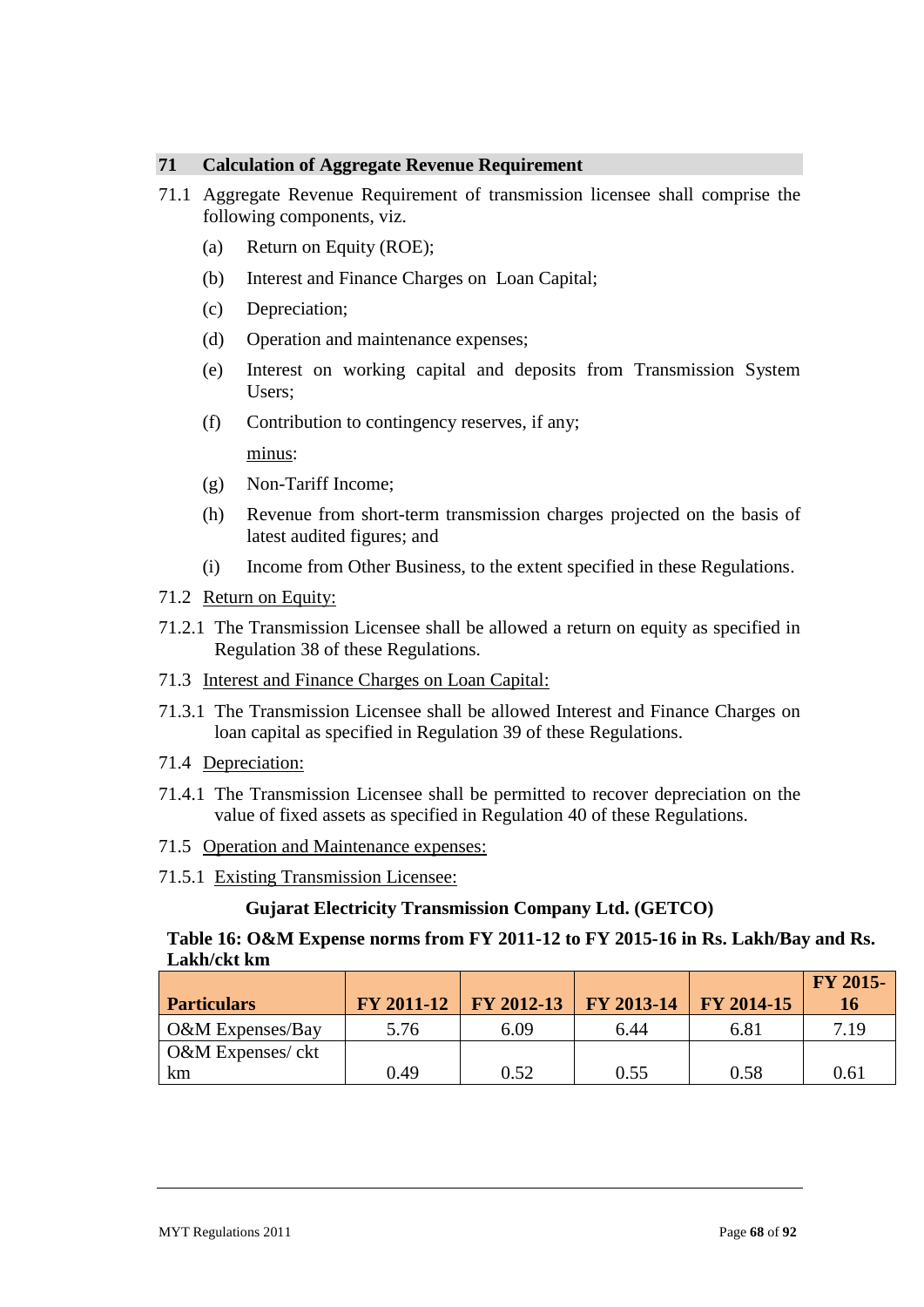## 71.5.2 For New Transmission Licensee:

For the New transmission licensees, the year-wise O&M norms shall be determined on case to case basis:

Provided that the same shall not be applicable to those new projects, which are awarded on a competitive bidding basis.

**Explanation 1**: The term "New Transmission Licensee" shall mean the transmission licensee(s) for which transmission licence is granted by the Commission after the date of effectiveness of these Regulations, and whose transmission project assets are commissioned after 31<sup>st</sup> March 2011.

**Explanation 2**: For the purpose of deriving normative O&M expenses under Regulations 71.5.1, "Bay" shall mean a set of accessories that are required to connect an electrical equipment such as Transmission Line, Bus Section Breakers, Potential Transformers, Power Transformers, Capacitors and Transfer Breaker and the feeders emanating from the bus at Sub-station of Transmission Licensee. Further, the Bays referred herein shall include only the Bays at the Transmission substation and shall exclude any bays of the Generating Station switchyard whose maintenance is usually the responsibility of the Generating Company.

# 71.6 Interest on working capital:

71.6.1 The Transmission Licensee shall be allowed interest on the estimated level of working capital, as specified in Regulation 41 of these Regulations.

## 71.7 Contribution to contingency reserve:

71.7.1 Where the Transmission Licensee has made an appropriation to the Contingency Reserve, a sum not more than 0.5 per cent of the original cost of fixed assets shall be allowed annually towards such appropriation in the calculation of aggregate revenue requirement:

Provided that where the amount of such Contingency Reserve exceeds five (5) per cent of the original cost of fixed assets, no such appropriation shall be allowed, which would have the effect of increasing the reserve beyond the said maximum:

Provided further that the amount so appropriated shall be invested in securities authorised under the Indian Trusts Act, 1882 within a period of six months of the close of the financial year.

71.7.2 The Contingency Reserve shall not be drawn upon during the term of the licence except to meet such charges as may be approved by the Commission as being: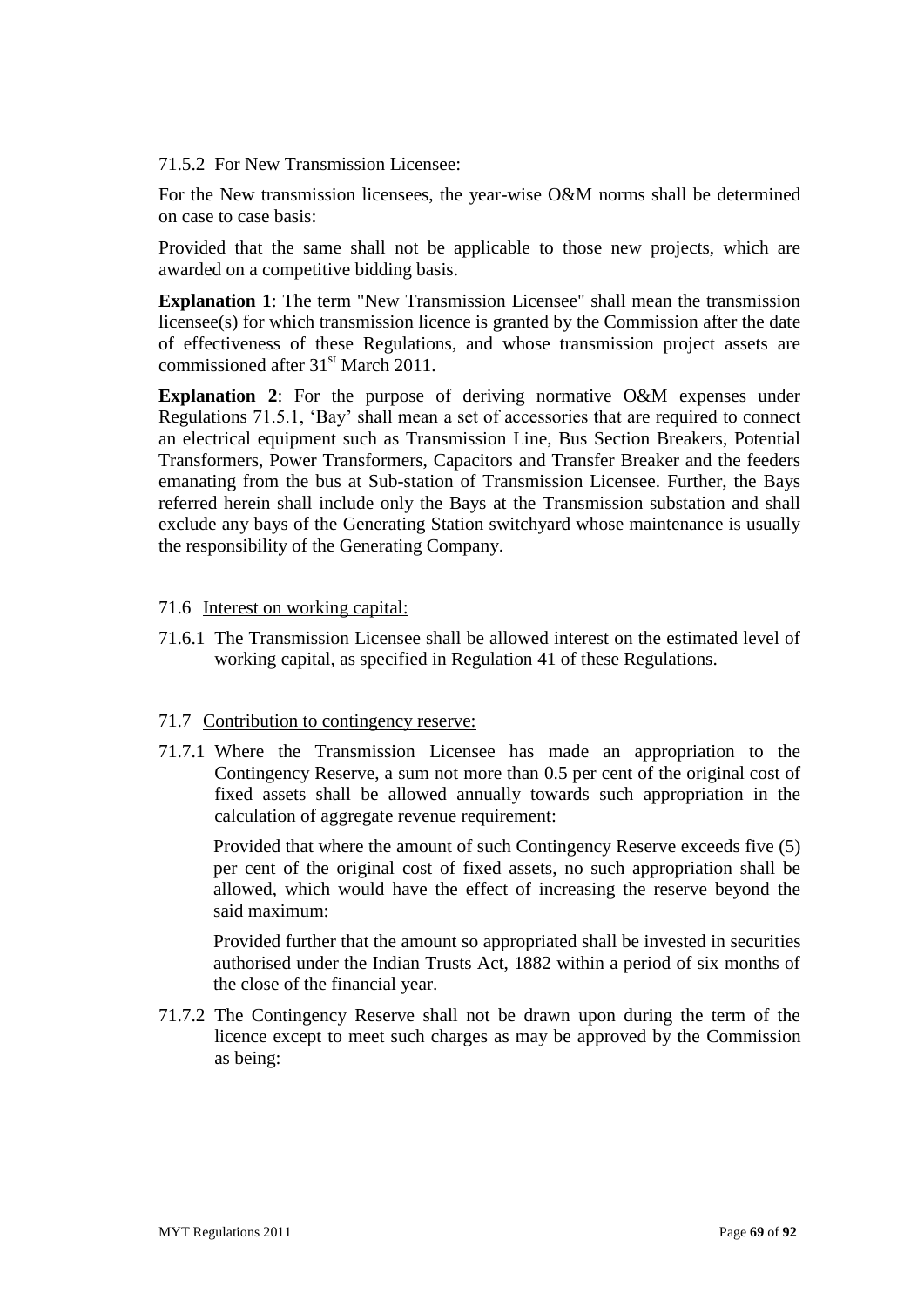- (a) Expenses or loss of profits arising out of accidents, natural calamities or circumstances which the management could not have prevented;
- (b) Expenses on replacement or removal of plant or works other than expenses requisite for normal maintenance or renewal;
- (c) Compensation payable under any law for the time being in force and for which no other provision is made:

Provided that such drawal from Contingency Reserve shall be computed after making due adjustments for any other compensation that may have been received by the Licensee as part of an insurance cover.

71.7.3 No diminution in the value of contingency reserve as mentioned above shall be allowed to be adjusted as a part of tariff.

#### **72 Non-Tariff Income**

72.1 The amount of Non-Tariff Income relating to the Transmission Business as approved by the Commission shall be deducted from the Aggregate Revenue Requirement in determining annual transmission charges of the Transmission Licensee:

Provided that the Transmission Licensee shall submit full details of his forecast of Non-Tariff Income to the Commission along with its application for determination of Aggregate Revenue Requirement.

The indicative list of various heads to be considered for Non-Tariff Income shall be as under:

- a) Income from rent on land or buildings;
- b) Income from sale of scrap;
- c) Income from statutory investments;
- d) Interest on delayed or deferred payment on bills;
- e) Interest on advances to suppliers/contractors;
- f) Rental from staff quarters;
- g) Rental from contractors;
- h) Income from hire charges from contactors and others;
- i) Income from advertisements, etc.;
- j) Miscellaneous receipts;
- k) Excess found on physical verification;
- l) Interest on investments, fixed and call deposits and bank balances;
- m) Prior period income.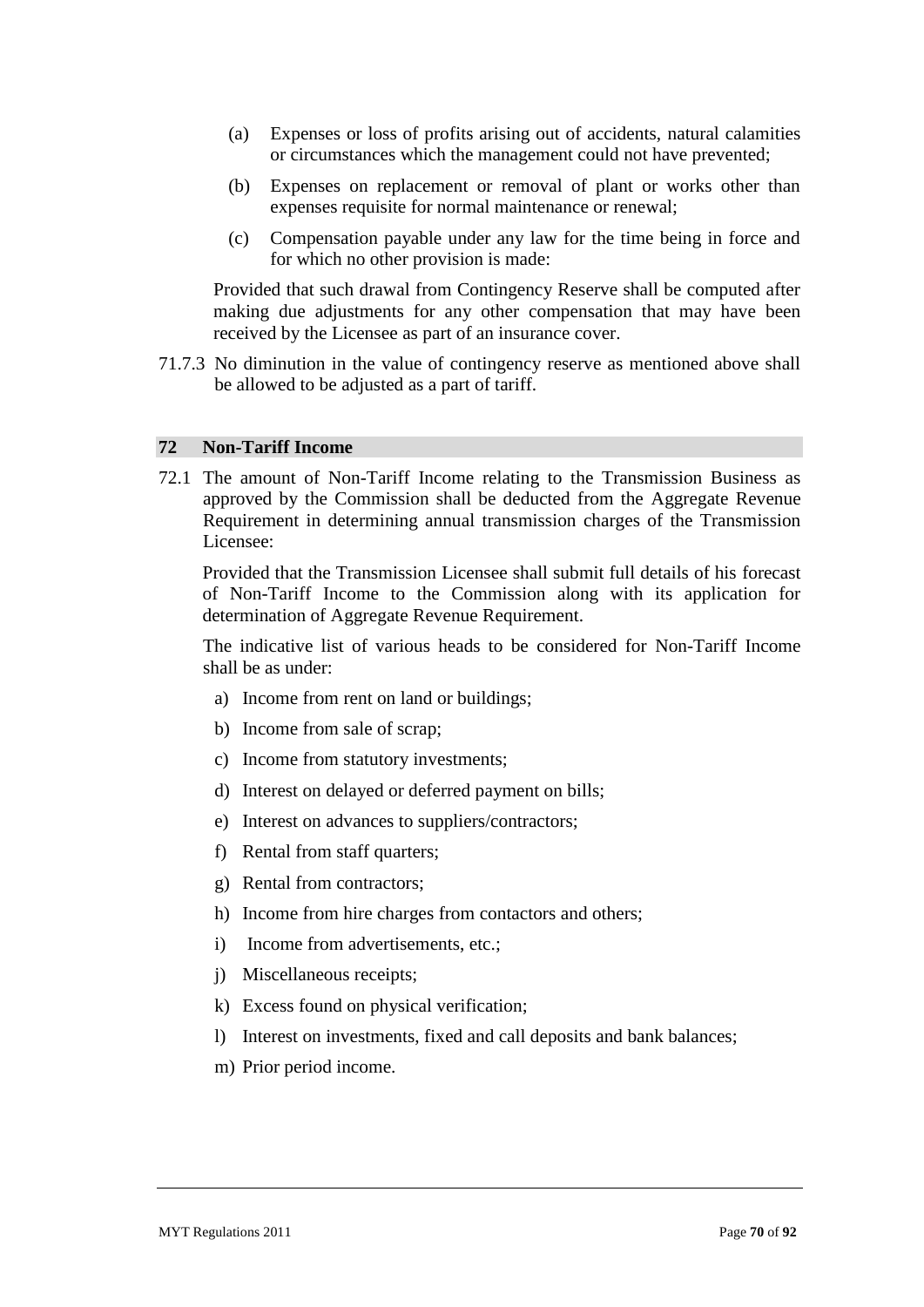Provided that the interest earned from investments made out of Return on Equity corresponding to the regulated business of the Transmission Licensee shall not be included in Non-Tariff Income.

### **73 Income from Other Business**

73.1 Where the Transmission Licensee has engaged in any Other Business, an amount equal to one-third of the revenues from such Other Business after deduction of all direct and indirect costs attributed to such Other Business shall be deducted from the Aggregate Revenue Requirement in calculating the annual transmission charges of the Transmission Licensee:

Provided that the Transmission Licensee shall follow a reasonable basis for allocation of all joint and common costs between the Transmission Business and the Other Business and shall submit the Allocation Statement, duly audited and certified by the Statutory Auditor, to the Commission along with his application for determination of tariff:

Provided further that where the sum total of the direct and indirect costs of such Other Business exceed the revenues from such Other Business, no amount shall be allowed to be added to the Aggregate Revenue Requirement of the Transmission Licensee on account of such Other Business.

### **74 Sharing of charges for intra-State Transmission Network**

#### 74.1 Determination of Monthly Transmission Tariff (MTT):

74.1.1 The aggregate of the yearly revenue requirement for all Transmission Licensees, less the deductions, as approved by the Commission over the Control Period, shall form the "Total Transmission Cost" (TTC) of the Intra-State transmission system, to be recovered from the Long term and Medium term Transmission System Users (TSUs) for the respective year of the Control Period, in accordance with the following Formula:

$$
TTC_{(t)} = \sum_{i=1}^{n} (ARR_i - NT_i - O_i) - STR_{(t-2)}
$$

Where,

 $TTC_{(t)} = Total Transmission Cost of year (t) of the Control Period$ 

 $n =$  Number of Transmission Licensee(s)

 $ARR<sub>i</sub> = Aggregate Revenue Required.$  Revenue Requirement approved by the Commission for  $i<sup>th</sup>$ Transmission Licensee for the yearly period (t) of the Control Period

 $NT_i$  = Approved level of non-tariff income for i<sup>th</sup> Transmission Licensee for the yearly period (t) of the Control Period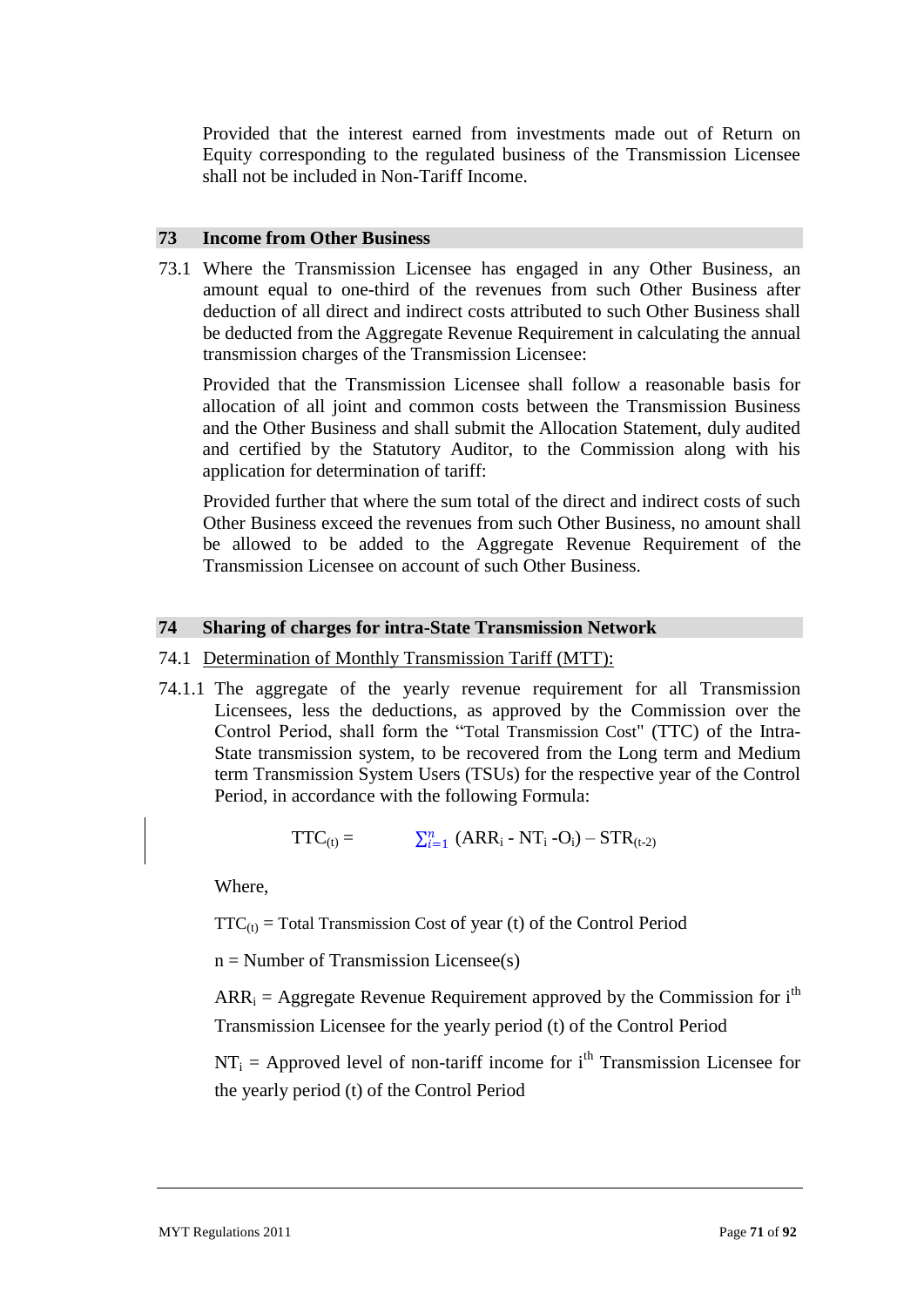$O_i$  = Approved level of income from other business of the i<sup>th</sup> Transmission Licensee for the yearly period (t) of the Control Period

 $STR_{(t-2)}$  = Revenue from short term open access charges earned during previous yearly period (t-2):

Provided that the revenue from short-term open access charges for each yearly period (t) of Control Period shall be taken to be same as that prevalent during the yearly period one year before the commencement of the Control Period. However, the adjustments due to variation in actual revenue from short term open access charges shall be undertaken during annual truing up:

Provided further that ARR of the Transmission Licensee in case of competitively bid transmission projects shall be Transmission Service Charge (TSC) for relevant yearly period as adopted by the Commission in accordance with Section 63 of the Act.

74.1.2 The Total Transmission Cost (TTC) as determined by the Commission as per Regulation 74.1.1 above, shall be shared by all long-term and medium-term open access customers on monthly basis (including existing Distribution Licensees) in the ratio of their allotted capacities, in accordance with the following formula:

Monthly Transmission Tariff  $(MTT) = TTC/(ACs x 12)$  (in Rs./MW/month);

Where;

TTC = Total Transmission Cost determined by the Commission for the transmission system for the relevant year (in Rs), and

 $ACs$  = sum of capacities allocated to all long-term and medium-term open access customers in MW.

Provided that Monthly Transmission Tariff shall also be shared by a Generating Company if power from such Generating Company is sold to a consumer outside the State of Gujarat, to the extent of capacity contracted outside the State:

Provided further that the transmission tariff payable by any long-term or medium-term open access customer utilizing the transmission system for part of a month shall be determined as under:

Transmission Tariff =  $TTC/(ACs \times 8760)$  (in Rs./MWh);

Where;

TTC = Total Transmission Cost determined by the Commission for the transmission system for the relevant year (in Rs), and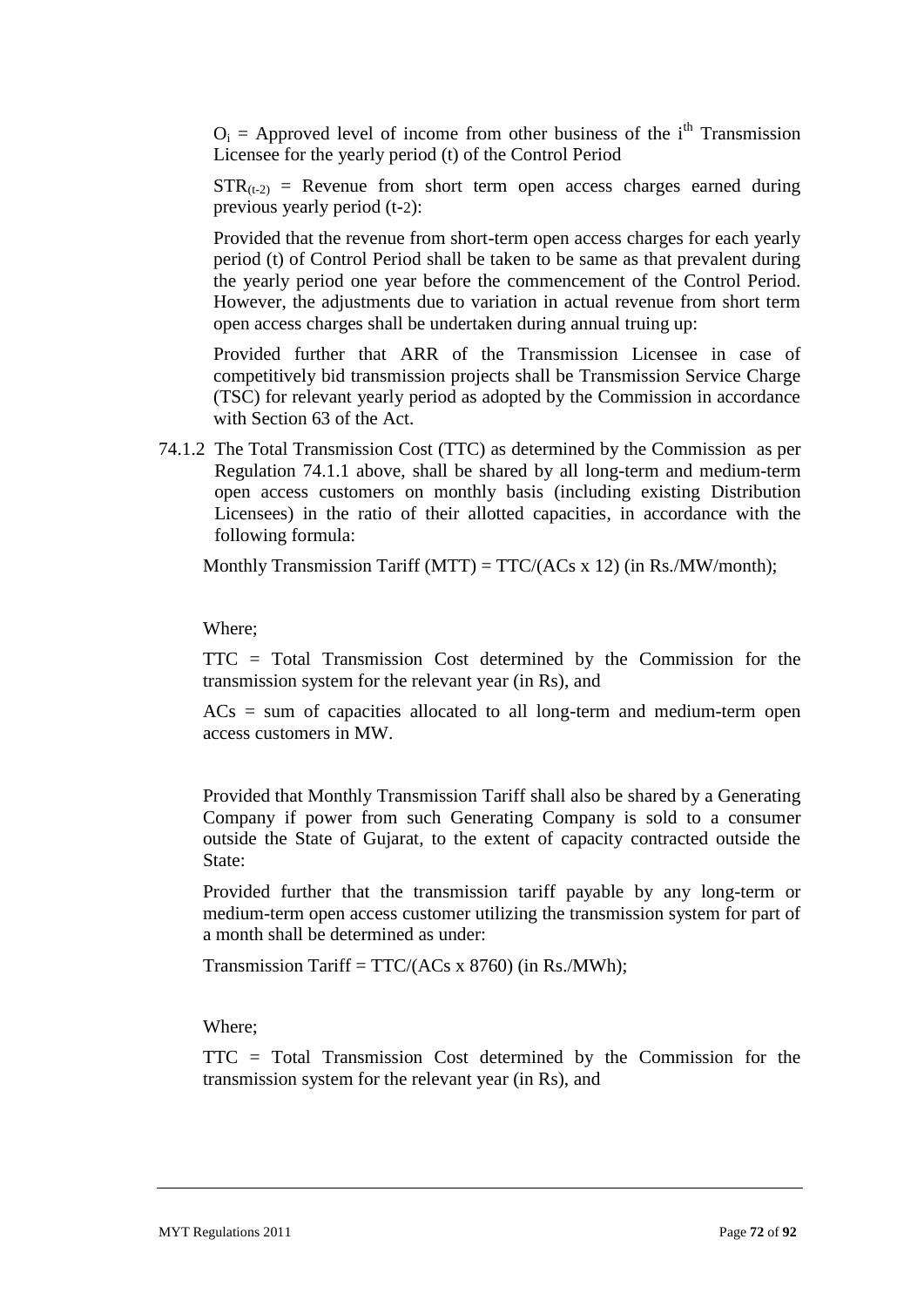$ACs$  = sum of capacities allocated to all long-term and medium-term open access customers in MW.

#### **75 Incentive**

75.1 The Transmission Licensee shall be entitled to incentive for increase in annual availability beyond the target availability prescribed under Regulation 70, in accordance with the following formula:

Incentive  $= ATC x$  [Annual availability achieved – Target Availability] Target Availability

Where;

ATC= Annual Transmission Charges determined by the Commission for the transmission system of the Transmission Licensee for the concerned year.

75.2 Incentive shall be shared by the long-term and medium-term customers in the ratio of their average allotted transmission capacity for the year.

#### **76 Usage of Intra-State Transmission System**

- 76.1 All the matters related to Open Access Transactions shall be dealt in accordance with Gujarat Electricity Regulatory Commission (Open Access in Intra-State Transmission and Distribution) Regulations, 2005 as applicable and as amended from time to time.
- 76.2 The charges for intra-State transmission usage shall be shared among various TSUs as specified in these Regulations.

#### **77 Transmission losses**

77.1 The energy losses in the transmission system of the Transmission Licensee, as determined by the State Load Despatch Centre, shall be borne by the Transmission System Users in proportion to their usage of the intra-State transmission system.

#### **78 Scheduling and Metering**

78.1 All the provisions, including the methodology for scheduling, dispatch and metering for the generating station shall be as specified in the Commission"s Order issued from time to time.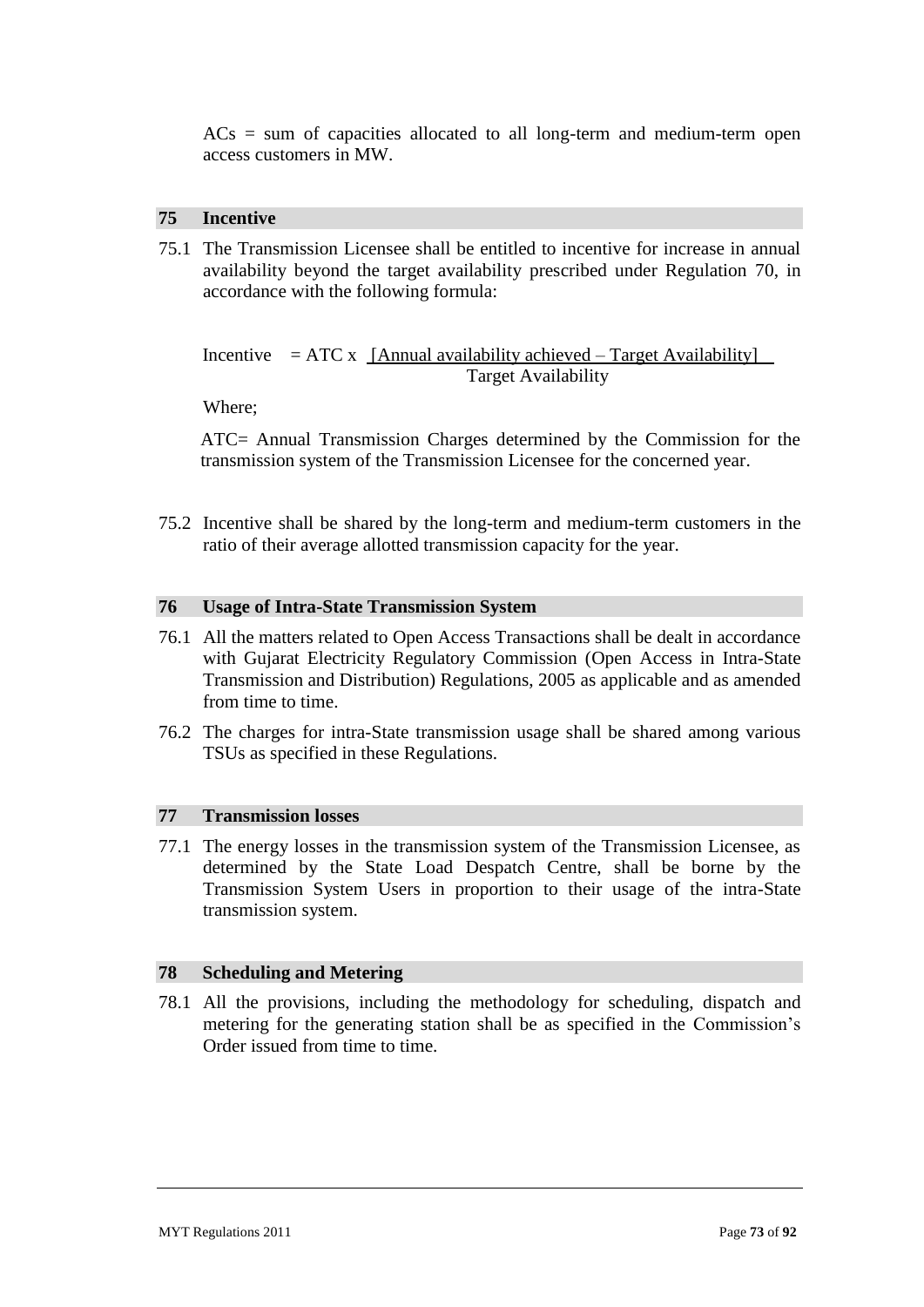# **CHAPTER 6: DISTRIBUTION WIRES BUSINESS**

## **79 Applicability**

79.1 The Regulations contained in this Chapter shall apply to the determination of tariff payable for usage of distribution wires of a Distribution Licensee by a Distribution System User.

# **80 Components of Aggregate Revenue Requirement for Distribution Wires Business**

- 80.1 The wheeling charges for Distribution Wires Business of the Distribution Licensee shall provide for the recovery of the Aggregate Revenue Requirement, as provided in Regulation 85 of these Regulations: and shall comprise the following:
	- (a) Return on Equity;
	- (b) Interest and Finance Charges on Loan Capital;
	- (c) Depreciation;
	- (d) Operation and maintenance expenses;
	- (e) Interest on working capital and deposits from Distribution System Users;
	- (f) Contribution to contingency reserves, if any;

## minus:

- (g) Non-Tariff Income; and
- (h) Income from Other Business, to the extent specified in these Regulations; and
- (i) Receipts on account of additional surcharge on charges for wheeling:

Provided that the wheeling charges of the Distribution Licensee shall be determined by the Commission on the basis of an application for determination of tariff made by the Distribution Licensee in accordance with **Chapter-2** of these Regulations:

Provided further that the Wheeling Charges may be denominated in terms of Rupees/kWh, for the purpose of recovery from the Distribution System User, or any such denomination, as stipulated by the Commission from time to time.

## **81 Allocation Matrix**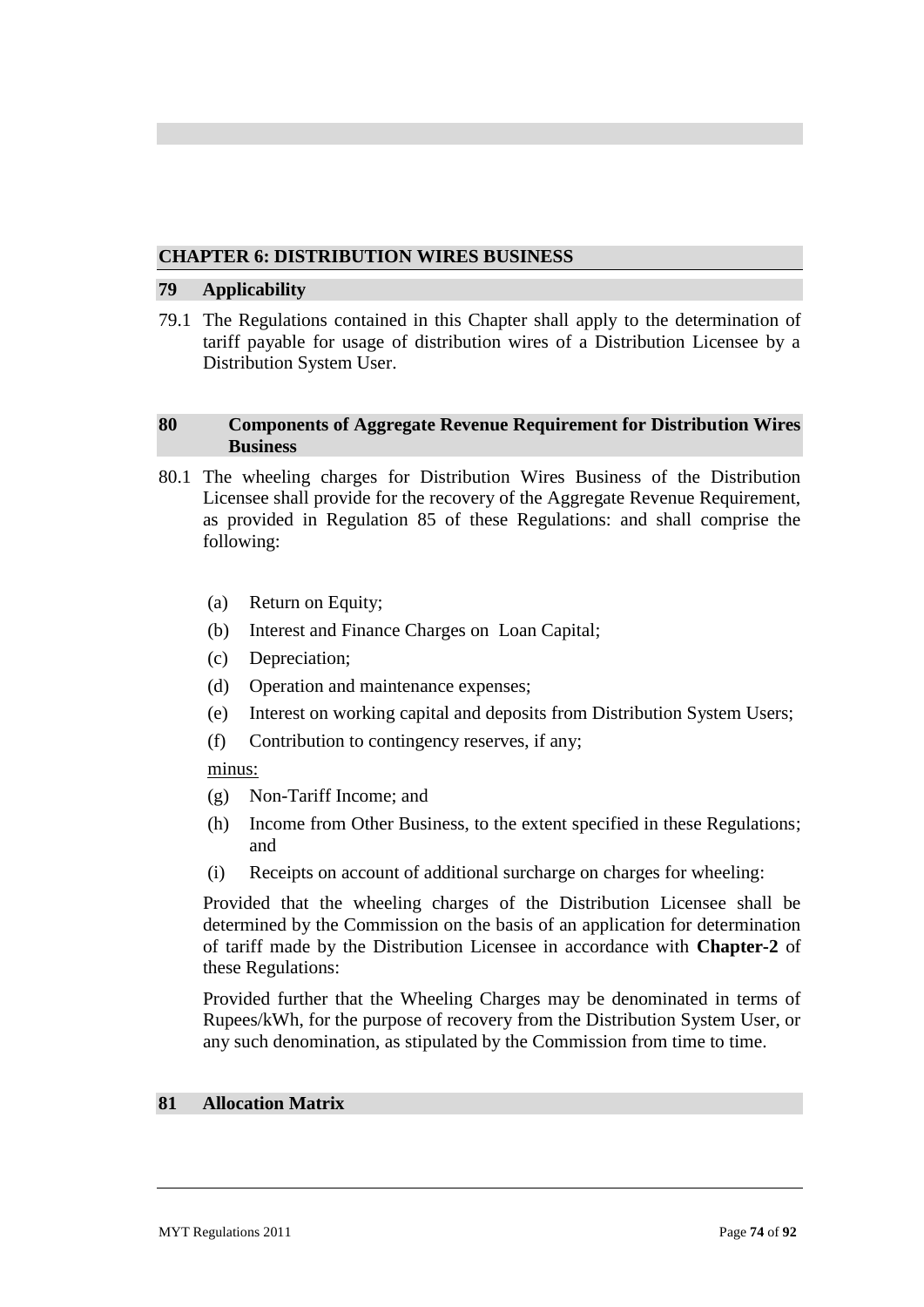81.1 The Wheeling Charges of the Distribution Licensee shall be determined by the Commission on the basis of segregated accounts of Distribution Wires Business:

Provided that where the Distribution Licensee is not able to submit audited and certified separate accounts for Distribution Wires Business and Retail Supply Business, the following allocation matrix shall be applicable:

# **Table 17: Allocation matrix for segregation of expenses between Distribution Wires Business and Retail Supply Business**

| <b>Particulars</b>                                            | <b>Wires</b><br><b>Business</b><br>$($ %) | <b>Retail</b><br><b>Supply</b><br><b>Business</b><br>$($ %) |
|---------------------------------------------------------------|-------------------------------------------|-------------------------------------------------------------|
| <b>Power Purchase Expenses</b>                                | 0%                                        | 100%                                                        |
| <b>Standby Charges</b>                                        | 0%                                        | 100%                                                        |
| <b>Employee Expenses</b>                                      | 60%                                       | 40%                                                         |
| Administration & General Expenses                             | 50%                                       | 50%                                                         |
| Repair & Maintenance Expenses                                 | 90%                                       | 10%                                                         |
| Depreciation                                                  | 90%                                       | 10%                                                         |
| Interest on Long-term Loan Capital                            | 90%                                       | 10%                                                         |
| Interest on Working Capital and on consumer security deposits |                                           | 90%                                                         |
| <b>Bad Debts Written off</b>                                  |                                           | 100%                                                        |
| <b>Income Tax</b>                                             | 90%                                       | 10%                                                         |
| <b>Transmission Charges intra-State</b>                       | 0%                                        | 100%                                                        |
| Contribution to contingency reserves, if any                  | 100%                                      | 0%                                                          |
| Return on Equity                                              | 90%                                       | 10%                                                         |
| Non-Tariff Income                                             | 10%                                       | 90%                                                         |

Provided further that the operation and maintenance expenses shall be allocated between the Distribution Wires Business and Retail Supply Business, by considering the above-specified percentages for employee expenses, administration and general expenses, and repair and maintenance expenses, as weights for determining the weighted average allocation percentage for operation and maintenance expenses:

Provided further that once the Commission notifies the Regulations for submission of Regulatory Accounts, the wheeling charges of the Distribution Licensee shall be determined by the Commission on the basis of segregated accounts of Distribution Wires Business.

# **82 Business Plan**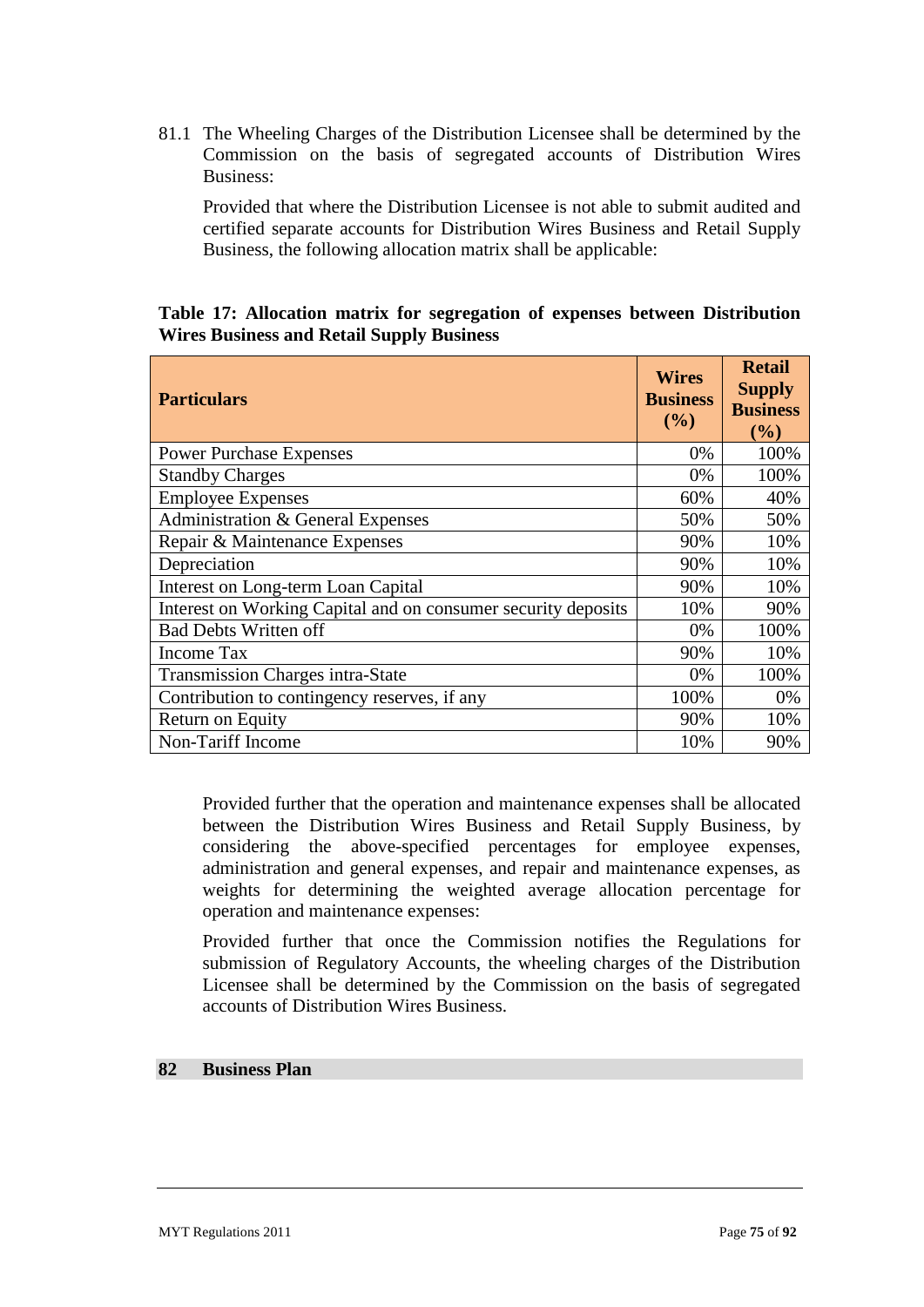82.1 The Distribution Licensee shall submit a Business Plan in the manner as specified in **Chapter-2** of these Regulations.

## **83 Capital Investment Plan**

- 83.1 The Distribution Licensee shall submit detailed capital investment plan, financing plan and physical targets for each year of the Control Period for meeting the requirement of load growth, reduction in distribution losses, improvement in quality of supply, reliability, metering, consumer services, etc., to the Commission for approval, as a part of the Business Plan:
- 83.2 The Distribution Licensee shall be required to ensure optimum investments to enhance efficiency, productivity and meet performance standards prescribed by the Commission.

## **84 Capital cost**

- 84.1 The approved Business Plan of the Distribution Licensee shall be the basis for determining the annual allowable capital cost for each financial year for any capital expenditure project initiated on or after April 1, 2011.
- 84.2 For each capital expenditure project, the sum total of annual allowable capital cost from the date of commencement of such project till the date of commissioning shall be the original cost of such project.
- 84.3 The capital cost shall be allowed as specified in Regulation 35.

## **85 Calculation of Aggregate Revenue Requirement**

- 85.1 Return on Equity:
- 85.1.1 The Distribution Licensee shall be allowed a return on equity for Distribution Wires Business, as specified in Regulation 38 of these Regulations.
- 85.2 Interest and Finance Charges on Loan Capital:
- 85.2.1 The Distribution Licensee shall be allowed Interest and Finance Charges on loan capital for Distribution Wires Business, as specified in Regulation 39 of these Regulations.
- 85.3 Depreciation:
- 85.3.1 The Distribution Licensee shall be permitted to recover depreciation on the value of fixed assets used in the Distribution Wires Business as specified in Regulation 40 of these Regulations.
- 85.4 Operation and Maintenance expenses: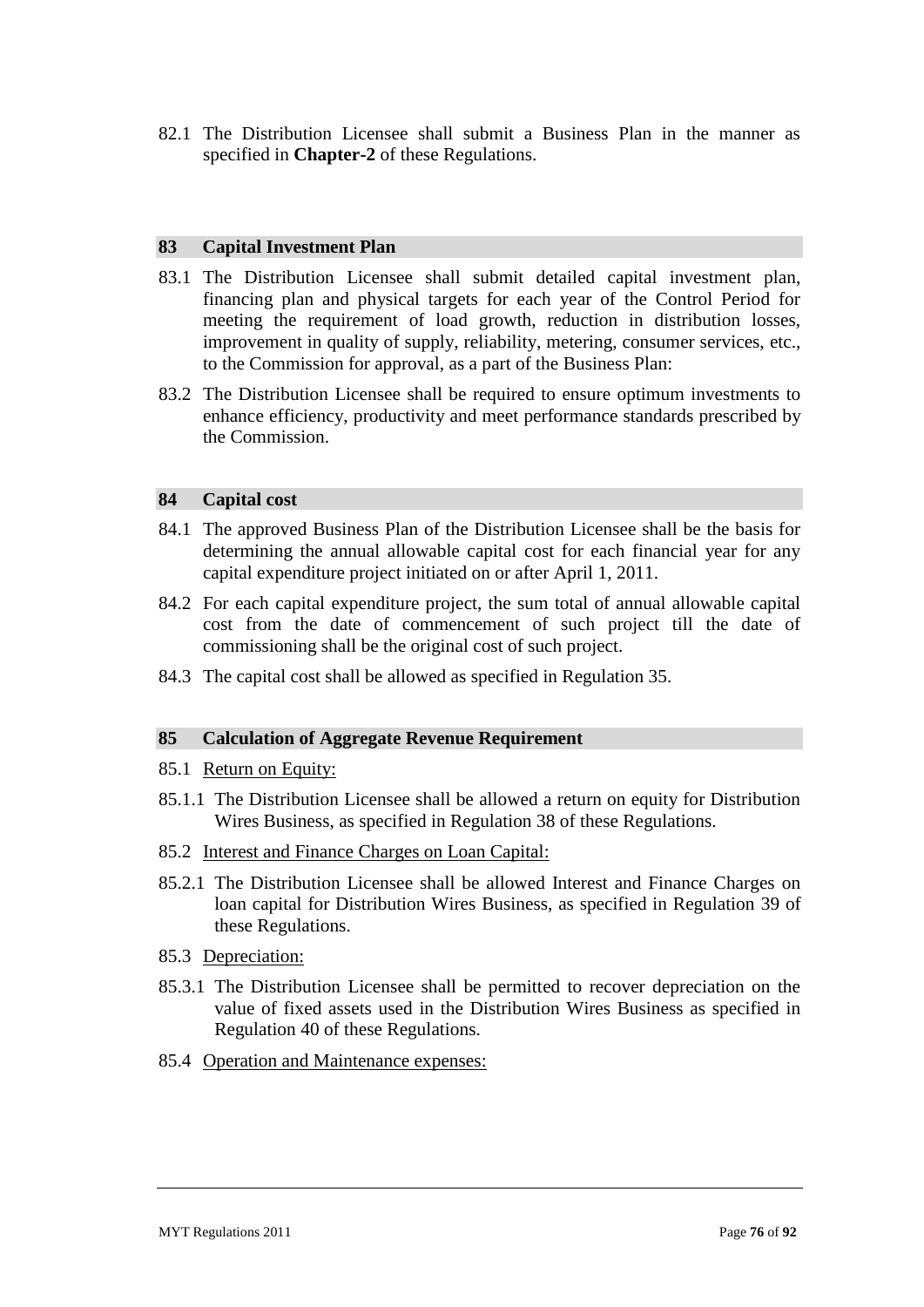- a) The Operation and Maintenance expenses shall be derived on the basis of the average of the actual Operation and Maintenance expenses for the three (3) years ending March 31, 2010, subject to prudence check by the Commission.
- b) The average of such operation and maintenance expenses shall be considered as operation and maintenance expenses for the financial year ended March 31, 2009 and shall be escalated at the escalation factor of 4% to arrive at operation and maintenance expenses for FY 2011-12.
- c) The O&M expenses for each subsequent year will be determined by escalating the base expenses determined above for FY 2011-12, at the escalation factor of 5.72 % to arrive at permissible O&M expenses for each year of the Control Period:

Provided that in case, the Distribution Licensee has been in operation for less than three (3) years as on the date of effectiveness of these Regulations, the O&M Expenses shall be determined on case to case basis.

## 85.5 Interest on working capital:

85.5.1 The Distribution Licensee shall be allowed interest on the estimated level of working capital for the Distribution Wires Business, as specified in Regulation 41 of these Regulations.

#### 85.6 Contribution to contingency reserves:

85.6.1 Where the Distribution Licensee has made an appropriation to the Contingency Reserve, a sum not more than 0.5 per cent of the original cost of fixed assets shall be allowed annually towards such appropriation in the calculation of aggregate revenue requirement:

Provided that where the amount of such Contingency Reserve exceeds five (5) per cent of the original cost of fixed assets, no such appropriation shall be allowed, which would have the effect of increasing the reserve beyond the said maximum:

Provided further that the amount so appropriated shall be invested in securities authorised under the Indian Trusts Act, 1882 within a period of six months of the close of the financial year.

- 85.6.2 The Contingency Reserve shall not be drawn upon during the term of the licence except to meet such charges as may be approved by the Commission as being:
	- (a) Expenses or loss of profits arising out of accidents, natural calamities or circumstances which the management could not have prevented;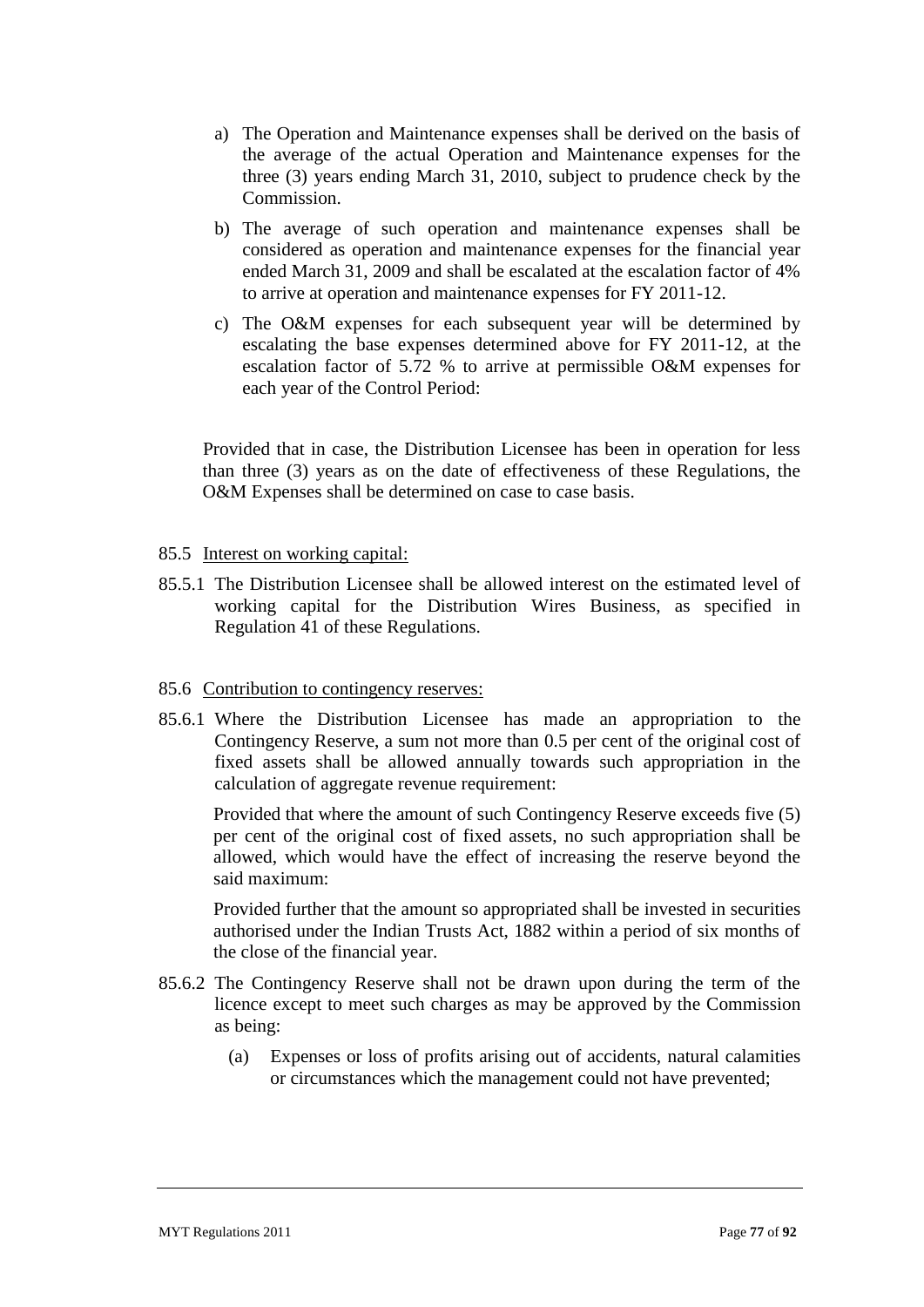- (b) Expenses on replacement or removal of plant or works other than expenses requisite for normal maintenance or renewal;
- (c) Compensation payable under any law for the time being in force and for which no other provision is made:

Provided that such drawal from Contingency Reserve shall be computed after making due adjustments for any other compensation that may have been received by the Licensee as part of an insurance cover.

85.6.3 No diminution in the value of contingency reserve as mentioned above shall be allowed to be adjusted as a part of tariff.

#### **86 Non-Tariff Income**

86.1 The amount of Non-Tariff Income relating to the Distribution Wires Business as approved by the Commission shall be deducted from the Aggregate Revenue Requirement in determining the wheeling charges of Distribution Wires Business of the Distribution Licensee:

Provided that the Distribution Licensee shall submit full details of its forecast of Non-Tariff Income to the Commission along with its application for determination of wheeling charges.

The indicative list of various heads to be considered for Non-Tariff Income shall be as under:

- a) Income from rent of land or buildings;
- b) Income from sale of scrap;
- c) Income from statutory investments;
- d) Interest on delayed or deferred payment on bills;
- e) Interest on advances to suppliers/contractors;
- f) Rental from staff quarters;
- g) Rental from contractors;
- h) Income from hire charges from contactors and others;
- i) Income from advertisements, etc.;
- j) Miscellaneous receipts;
- k) Interest on advances to suppliers;
- l) Excess found on physical verification;
- m) Prior period income.

Provided that the interest earned from investments made out of Return on Equity corresponding to the Distribution Wires Business of the Distribution Licensee shall not be included in Non-Tariff Income.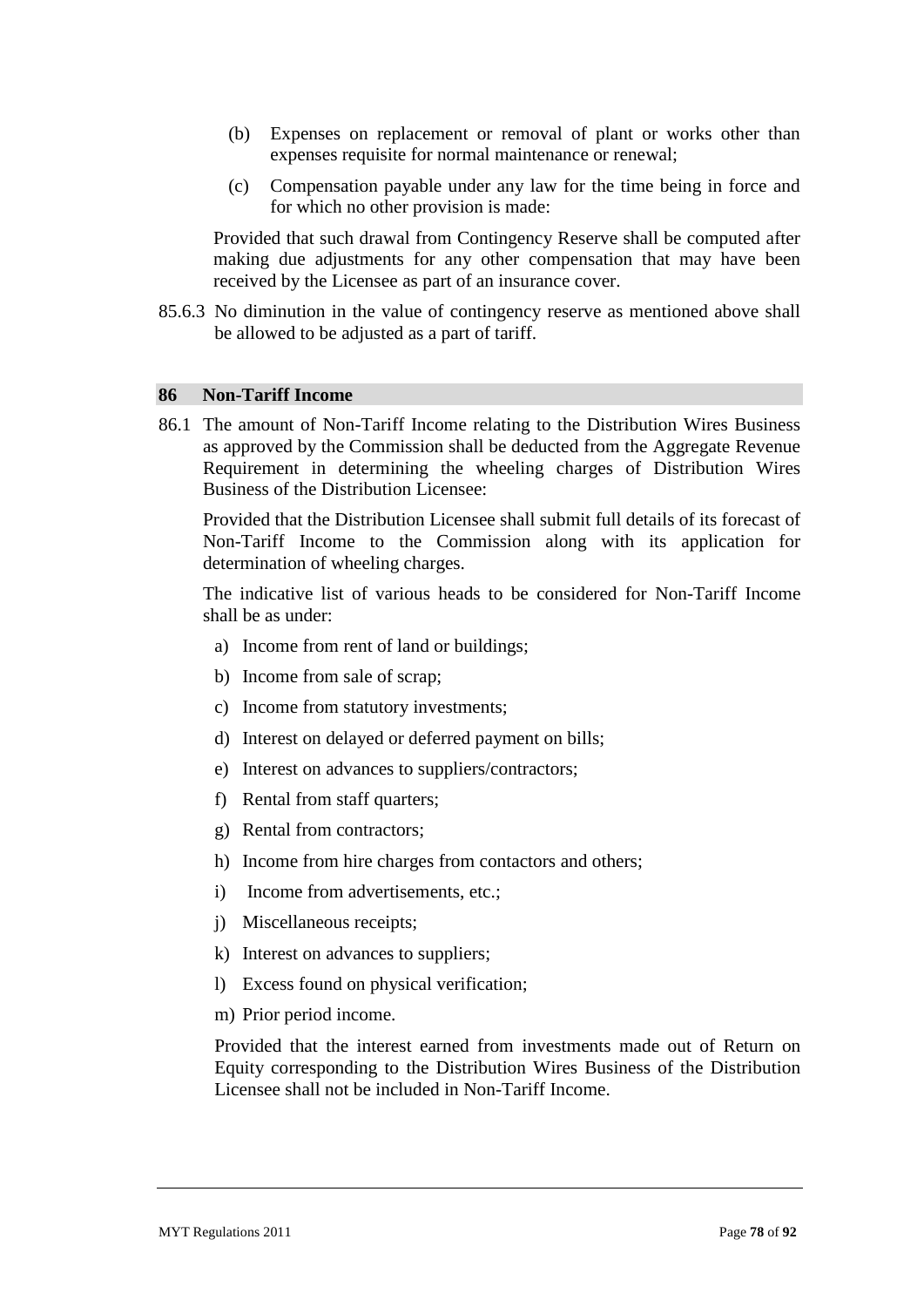## **87 Income from Other Business**

87.1 Where the Distribution Licensee has engaged in any Other Business, an amount equal to one-third of the revenues from such Other Business after deduction of all direct and indirect costs attributed to such Other Business shall be deducted from the Aggregate Revenue Requirement in determining the wheeling charges of Distribution Wires Business of the Distribution Licensee:

Provided that the Distribution Licensee shall follow a reasonable basis for allocation of all joint and common costs between the Distribution Wires Business and the Other Business and shall submit the Allocation Statement to the Commission, duly audited and certified by the statutory auditors, along with his application for determination of wheeling charges:

Provided further that once the Commission notifies the Regulations for submission of Regulatory Accounts, the applications for tariff determination and truing up shall be based on the Regulatory Accounts:

Provided further that where the sum total of the direct and indirect costs of such Other Business exceed the revenues from such Other Business, no amount shall be allowed to be added to the Aggregate Revenue Requirement of the Distribution Licensee on account of such Other Business:

Provided further that nothing contained in these Regulations shall apply to a local authority engaged, before the commencement of the Act, in the business of distribution of electricity.

#### **88 Determination of Wheeling Charges**

88.1 The Commission shall specify the wheeling charge of Distribution Wires Business of the Distribution Licensee in its Order passed under sub-section (3) of Section 64 of the Act:

Provided that the wheeling charges payable by a Distribution System User, other than the retail consumers getting electricity supply from the same Distribution Licensee, may comprise any combination of fixed/demand charges, and variable charges, as may be stipulated by the Commission in such Order.

Provided further that the revenue from wheeling charges paid by the Distribution System Users under the above proviso shall be used to reduce the Aggregate Revenue Requirement of the Wire Business to be recovered from the retail consumers of the concerned Distribution Licensee, in accordance with the Regulations in Chapter 7.

## **89 Receipts on account of Additional surcharge**

89.1 The amount received by the Distribution Licensee by way of additional surcharge on charges of Distribution Wires Business, as approved by the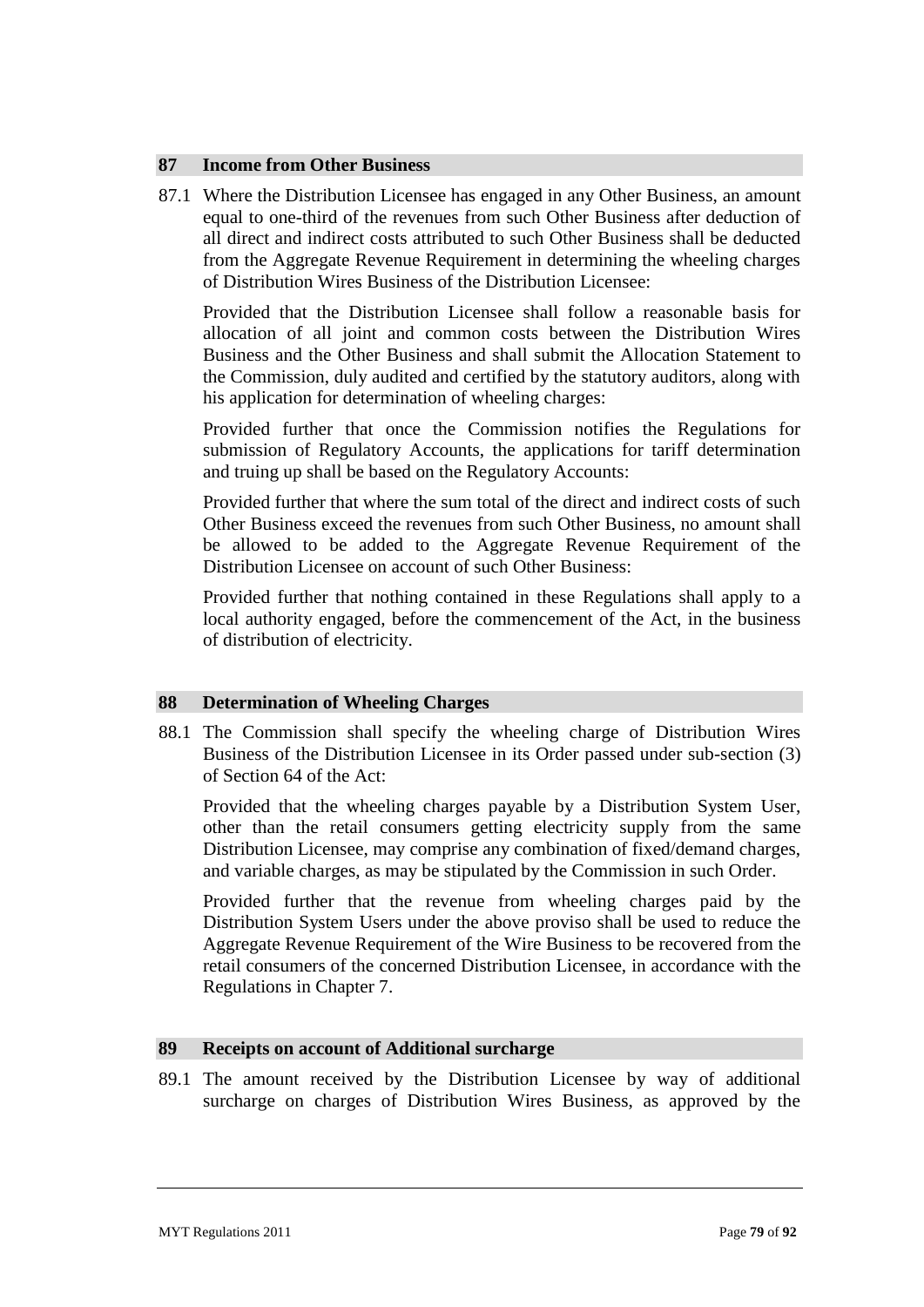Commission in accordance with the Gujarat Electricity Regulatory Commission (Open Access in Intra-state Transmission and Distribution) Regulations, 2005, as applicable and as amended from time to time, from consumers connected to wires of the Distribution Licensee, shall be deducted from the Aggregate Revenue Requirement in calculating the wheeling charges of such Distribution Licensee.

#### **90 Wheeling Losses**

90.1 The Distribution Licensee shall be allowed to recover, in kind, the approved level of wheeling losses arising from the operation of the distribution system:

Provided that the Commission may stipulate a trajectory for wheeling losses in accordance with these Regulations, as part of the Order on the Business Plan filed by the Distribution Licensee:

Provided further that any variation between the actual level of wheeling losses and the approved level shall be dealt with, as part of the Truing Up of each year of the Control Period, in accordance with the mechanisms provided in these Regulations.

#### **91 Wires Availability**

91.1 The target Wires Availability for full recovery of Return on Equity for Wires Business shall be as under:

| (a) Rural Areas      | 90 percent; |
|----------------------|-------------|
| (b) Towns and cities | 95 percent; |

Provided that the Commission may stipulate a trajectory for achieving the target Availability for Wires Business of the Distribution licensee as part of the Order on the Business Plan filed by the Distribution Licensee:

Provided further that for every 1 percent under-achievement in Wires Availability vis-a-vis target availability, Rate of Return on Equity shall be reduced by 0.1%:

Provided further that for every 1 percent over-achievement in Wires Availability vis-a-vis target availability, Rate of Return on Equity shall be increased by 0.1%.

91.2 Wires Availability shall be computed for the year in accordance with the following formula:

Wires Availability =  $(1 - (SAlDI / 8760)) \times 100$ ;

Where;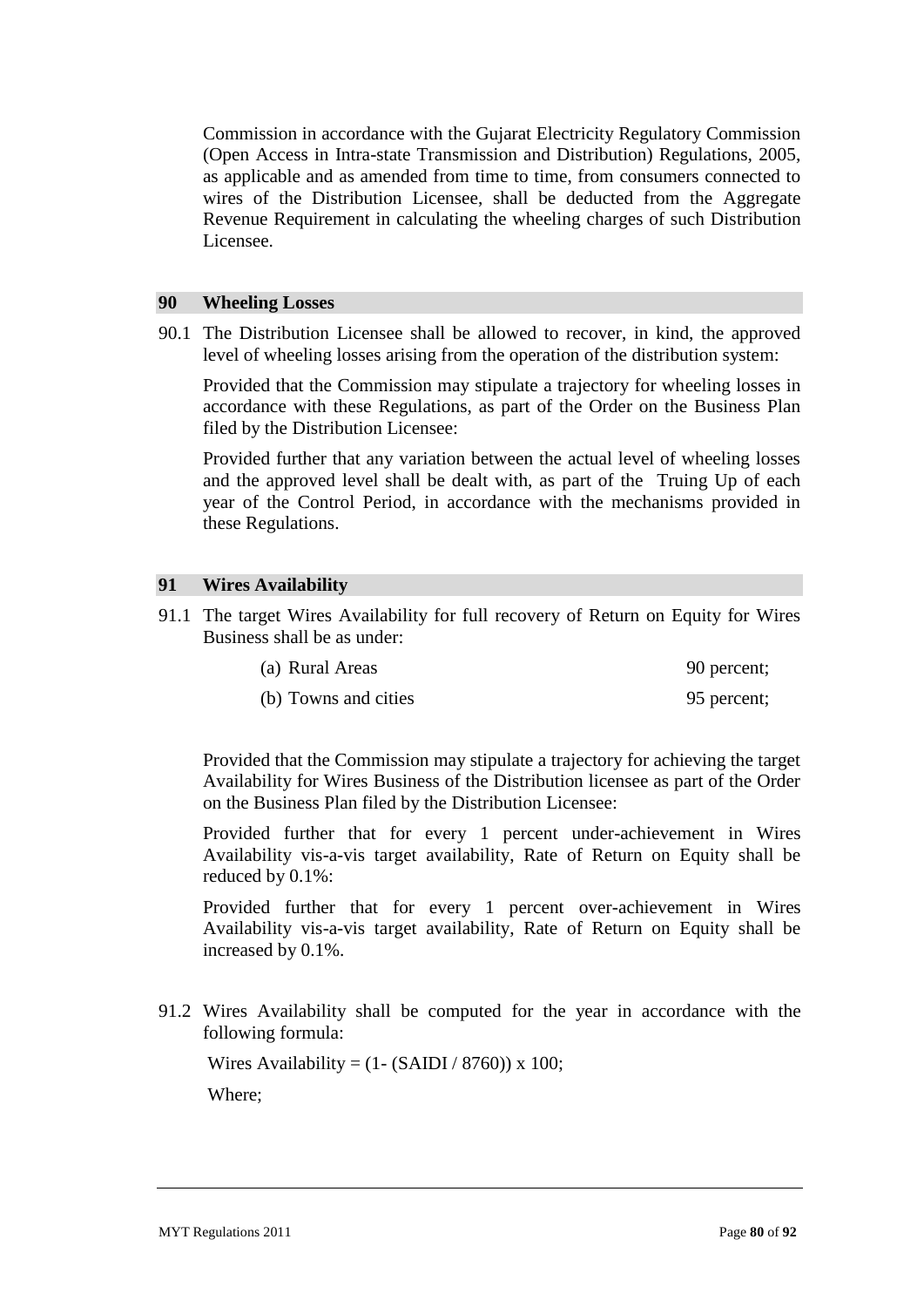SAIDI will be calculated as per formulae specified in Gujarat Electricity Regulatory Commission (Standards of Performance of Distribution Licensee) Regulations, 2005 as amended from time to time.

## **CHAPTER 7: RETAIL SUPPLY BUSINESS**

#### **92 Applicability**

92.1 These Regulations shall apply to determination of tariff for retail supply of electricity by a Distribution Licensee to its consumers.

# **93 Components of Tariff**

- 93.1 The tariff for retail supply by a Distribution Licensee shall provide for recovery of the Aggregate Revenue Requirement of the Distribution Licensee for the financial year, as approved by the Commission and comprising the following:
	- (a) Return on Equity;
	- (b) Interest and Finance Charges on Loan Capital;
	- (c) Depreciation;
	- (d) Cost of own power generation /power purchase expenses;
	- (e) Transmission charges;
	- (f) Operation and Maintenance expenses;
	- (g) Interest on working capital and on consumer security deposits;
	- (h) Bad debts written off, if any;
	- (i) Balance Aggregate Revenue Requirement for Distribution Wires Business, as determined under Chapter 6 of these Regulations, after deducting income from wheeling charges payable by Distribution System Users other than the retail consumers getting electricity supply from the same Distribution Licensee in accordance with the Regulation 88;

minus:

- (j) Non-Tariff Income;
- (k) Income from Other Business, to the extent specified in these Regulations;
- (l) Receipts on account of cross-subsidy surcharge:

Provided that the receipt of revenue on account of cross-subsidy surcharge shall be considered only at the time of truing up exercise, based on actual receipts as per Audited Accounts.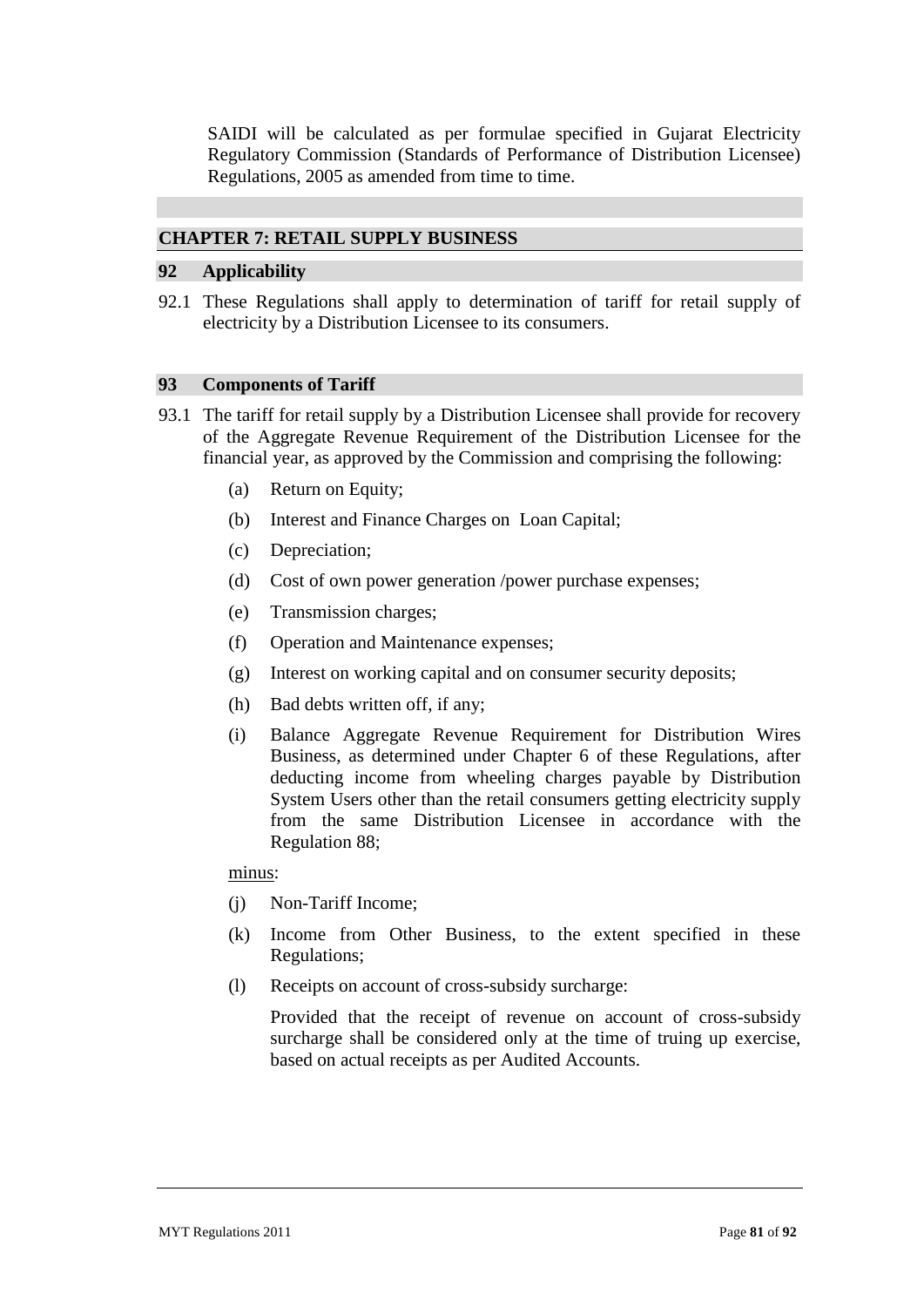93.2 The tariff for retail supply by a Distribution Licensee shall be determined by the Commission on the basis of segregated accounts of Distribution Retail Supply Business:

Provided that where the Distribution Licensee is not able to submit audited and certified separate accounts for Distribution Wires Business and Retail Supply Business, the allocation matrix as given in Table-17 shall be applicable:

Provided further that the operation and maintenance expenses shall be allocated between the Distribution Wires Business and Retail Supply Business, by considering the percentages specified in the allocation matrix for employee expenses, administration and general expenses, and repair and maintenance expenses, as weights for determining the weighted average allocation percentage for operation and maintenance expenses:

Provided further that once the Commission notifies the Regulations for submission of Regulatory Accounts, the retail supply tariff of the Distribution Licensee shall be determined by the Commission on the basis of segregated accounts of Distribution Retail Supply Business.

- 93.3 The tariff for retail supply by the Distribution Licensee shall be determined by the Commission on the basis of an application for determination of tariff made by the Distribution Licensee in accordance with Chapter-2 of these Regulations.
- 93.4 The Distribution Licensee shall be allowed to offer a rebate to the consumers on tariff and charges determined by the Commission:

Provided that the Distribution licensee shall submit details of such rebates to the Commission every quarter, in the manner and format, as stipulated by the Commission from time to time:

Provided further that the impact of such rebates given by the Distribution licensee shall be borne entirely by the Distribution Licensee and impact of such rebate will not be allowed to be passed through to the consumers, in any form:

Provided further that such rebates shall not be offered selectively to any consumer/s, and shall have to be offered to the entire consumer category/subcategory/consumption slab in a non-discriminatory manner.

#### **94 Business Plan**

94.1 The Distribution Licensee shall submit a Business Plan with full details as stipulated by the Commission from time to time, in the manner as specified in Chapter-2 of these Regulations.

## **95 Capital Investment Plan**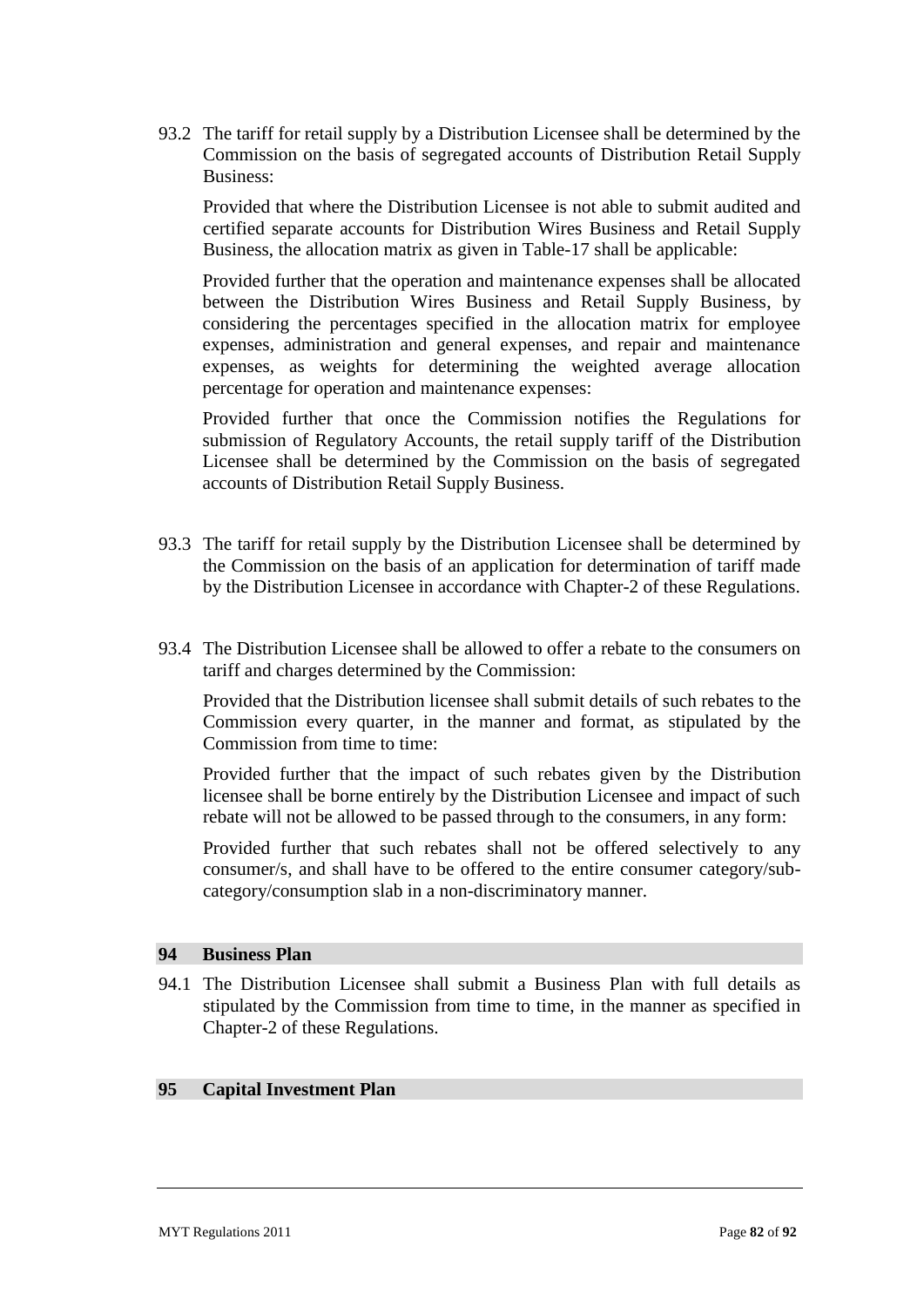- 95.1 The Distribution Licensee shall submit a detailed capital investment plan, financing plan and physical targets for each year of the Control Period for meeting the requirement of load growth, reduction in distribution losses, increase in collection efficiency, metering, consumer services, etc., to the Commission for approval, as a part of the Business Plan.
- 95.2 The Distribution Licensee shall be required to ensure optimum investments to enhance efficiency, productivity and meet performance standards prescribed by the Commission.
- 95.3 The Distribution licensee shall submit the Capital Investment Plan as specified in Chapter-2 of these Regulations.

## **96 Capital Cost**

- 96.1 The approved Business Plan of the Distribution Licensee shall be the basis for determining the annual allowable capital cost for each financial year for any capital expenditure project initiated on or after April 1, 2011.
- 96.2 For each capital expenditure project, the sum total of allowable capital cost from the date of commencement of such project till the date of commissioning shall be the original cost of such project.
- 96.3 The capital cost shall be allowed as provided in Regulation 35.

# **97 Sales forecast**

- 97.1 The Distribution Licensee shall submit a forecast of the expected sales of electricity to each tariff category/sub-category and to each tariff slab within such tariff category/sub-category to the Commission for approval along with the Business Plan, as specified in these Regulations.
- 97.2 The Distribution Licensee shall submit the application for determination of tariff, based on the approved sales forecast in the Order on Business Plan.
- 97.3 The sales forecast shall be consistent with the load forecast prepared as part of the long-term power procurement plan submitted as a part of Business Plan under these Regulations and shall be based on past data and reasonable assumptions regarding the future:

Provided that where the Commission has stipulated a methodology for forecasting sales to any particular tariff category, the Distribution Licensee shall incorporate such methodology in developing the sales forecast for such tariff category.

#### **98 Calculation of Aggregate Revenue Requirement**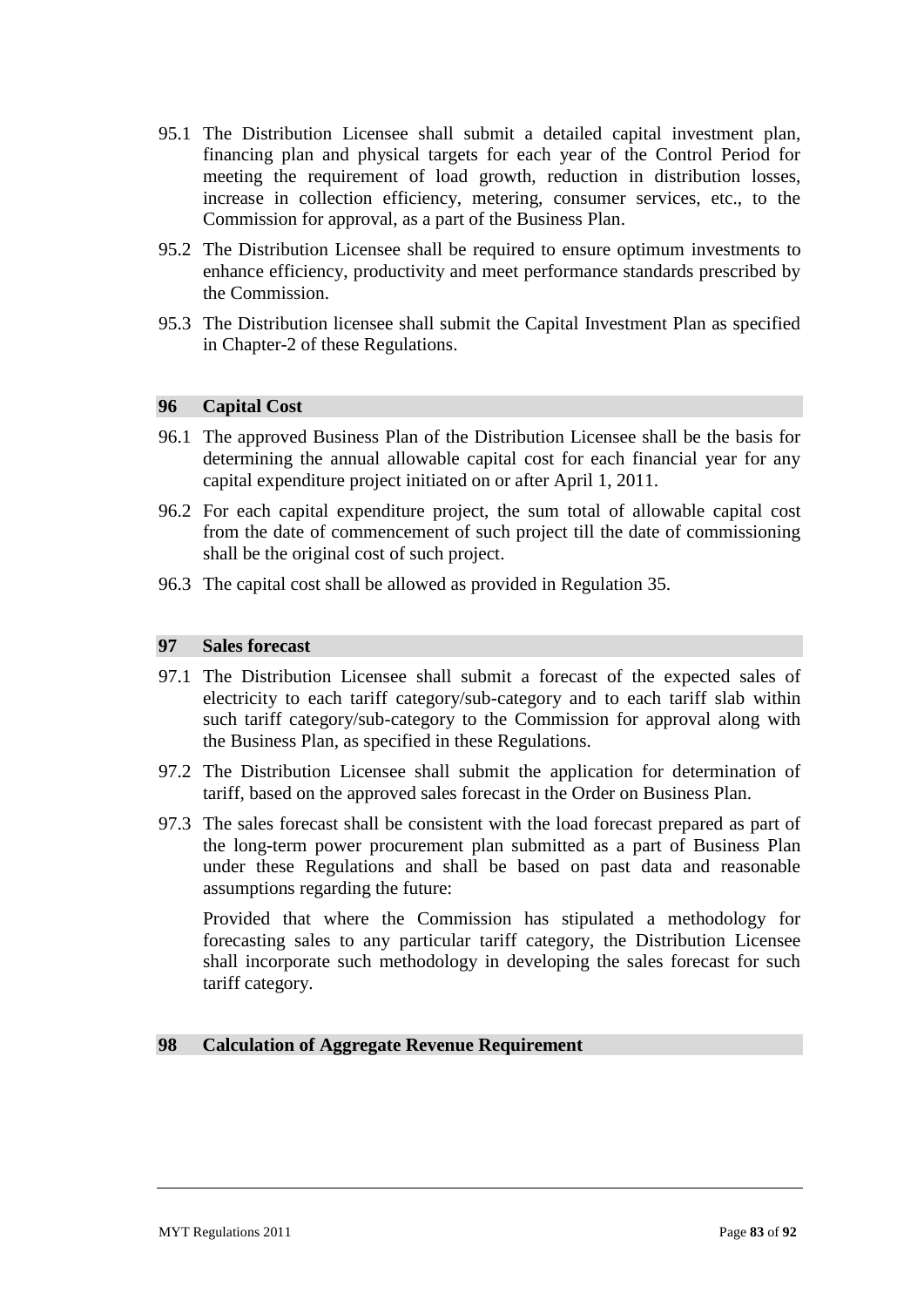- 98.1 Return on Equity:
- 98.1.1 The Distribution Licensee shall be allowed a return on equity for Retail Supply Business, as specified in Regulation 38 of these Regulations.
- 98.2 Interest and Finance Charges on Loan Capital:
- 98.2.1 The Distribution Licensee shall be allowed Interest and Finance Charges on loan capital for Retail Supply Business, as specified in Regulation 39 of these Regulations.
- 98.3 Depreciation:
- 98.3.1 The Distribution Licensee shall be permitted to recover depreciation on the value of fixed assets used in the Retail Supply Business, as specified in Regulation 40 of these Regulations.
- 98.4 Cost of power generation/power purchase:
- 98.4.1 The Distribution Licensee shall be allowed to recover the cost of power generated by the Generation Business or purchased from approved sources for supply to consumers based on the power procurement plan of the Distribution Licensee, approved by the Commission.
- 98.5 Transmission charges:
- 98.5.1 The Distribution Licensee shall be allowed to recover transmission charges payable for access to and use of the intra-State transmission system in accordance with the tariff approved by the Commission under Chapter-5 of these Regulations.
- 98.6 Operation and Maintenance expenses:
	- a) The Operation and Maintenance expenses shall be derived on the basis of the average of the actual Operation and Maintenance expenses for the three (3) years ending March 31, 2010, subject to prudence check by the Commission.
	- b) The average of such operation and maintenance expenses shall be considered as operation and maintenance expenses for the financial year ended March 31, 2009 and shall be escalated at the escalation factor of 4% to arrive at operation and maintenance expenses for FY 2011-12.
	- c) The O&M expenses for each subsequent year will be determined by escalating the base expenses determined above for FY 2011-12, at the escalation factor of 5.72 % to arrive at permissible O&M expenses for each year of the Control Period: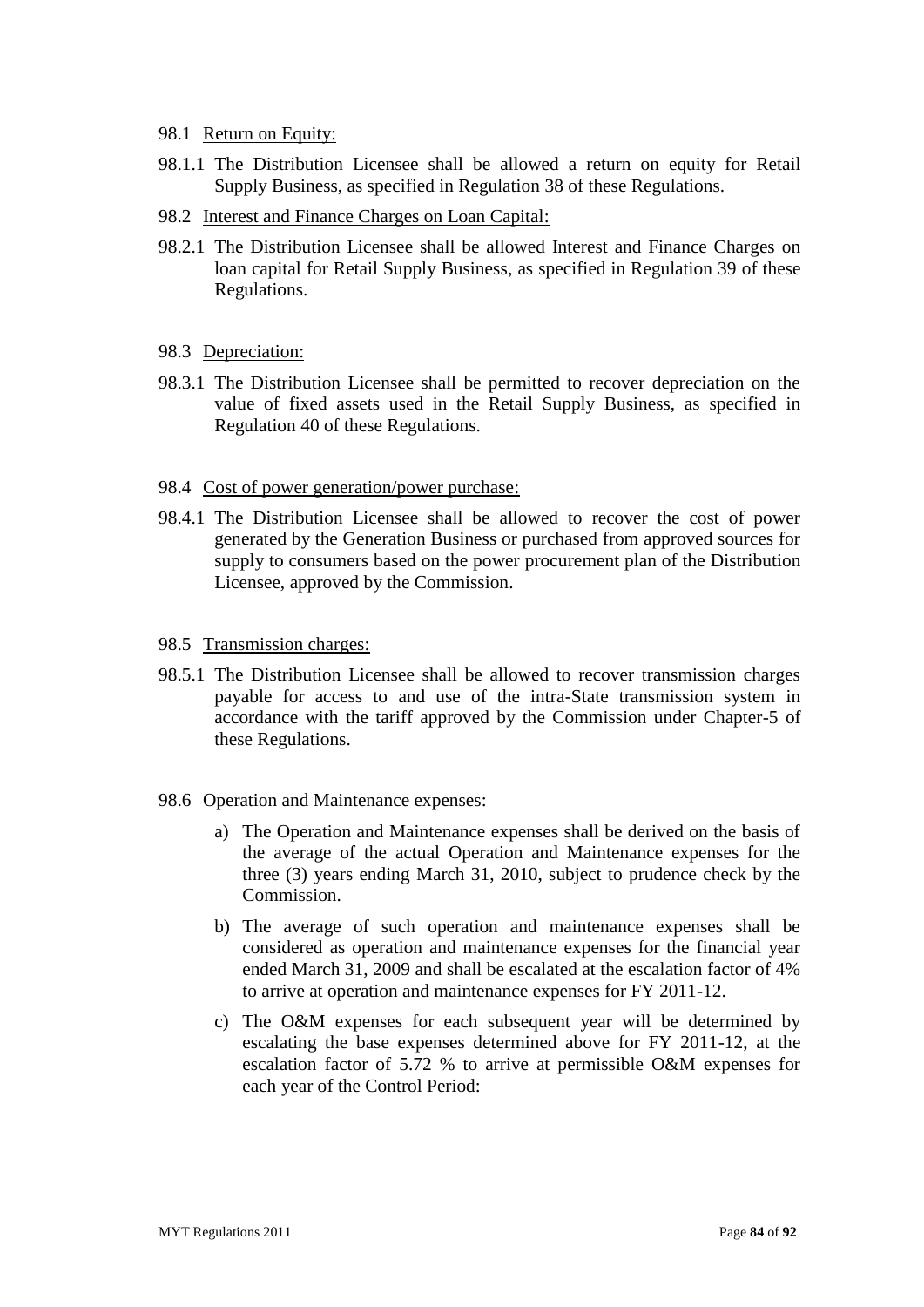Provided that in case, the Distribution Licensee has been in operation for less than three (3) years as on the date of effectiveness of these Regulations, the O&M Expenses shall be determined on case to case basis.

- 98.7 Interest on Working Capital:
- 98.7.1 The Distribution Licensee shall be allowed interest on the estimated level of working capital for the Retail Supply Business, as specified in Regulation 41 of these Regulations.

#### 98.8 <u>Bad debts written off:</u>

98.8.1 The Commission may allow bad debts written off as a pass through in the aggregate revenue requirement, subject to prudence check.

#### **99 Non-Tariff Income**

99.1 The amount of Non-Tariff Income relating to the Retail Supply of electricity as approved by the Commission shall be deducted from the Aggregate Revenue Requirement in calculating the tariff for retail supply of electricity by the Distribution Licensee:

Provided that the Distribution Licensee shall submit full details of his forecast of Non-Tariff Income to the Commission along with his application for determination of tariff.

The indicative list of various heads to be considered for Non-Tariff Income shall be as under:

- a) Income from rent of land or buildings;
- b) Income from sale of scrap;
- c) Income from statutory investments;
- d) Interest on delayed or deferred payment on bills;
- e) Interest on advances to suppliers/contractors;
- f) Rental from staff quarters;
- g) Rental from contractors;
- h) Income from hire charges from contactors and others;
- i) Income from advertisements, etc.;
- j) Meter/metering equipment/service line rentals;
- k) Service charges;
- l) Customer charges;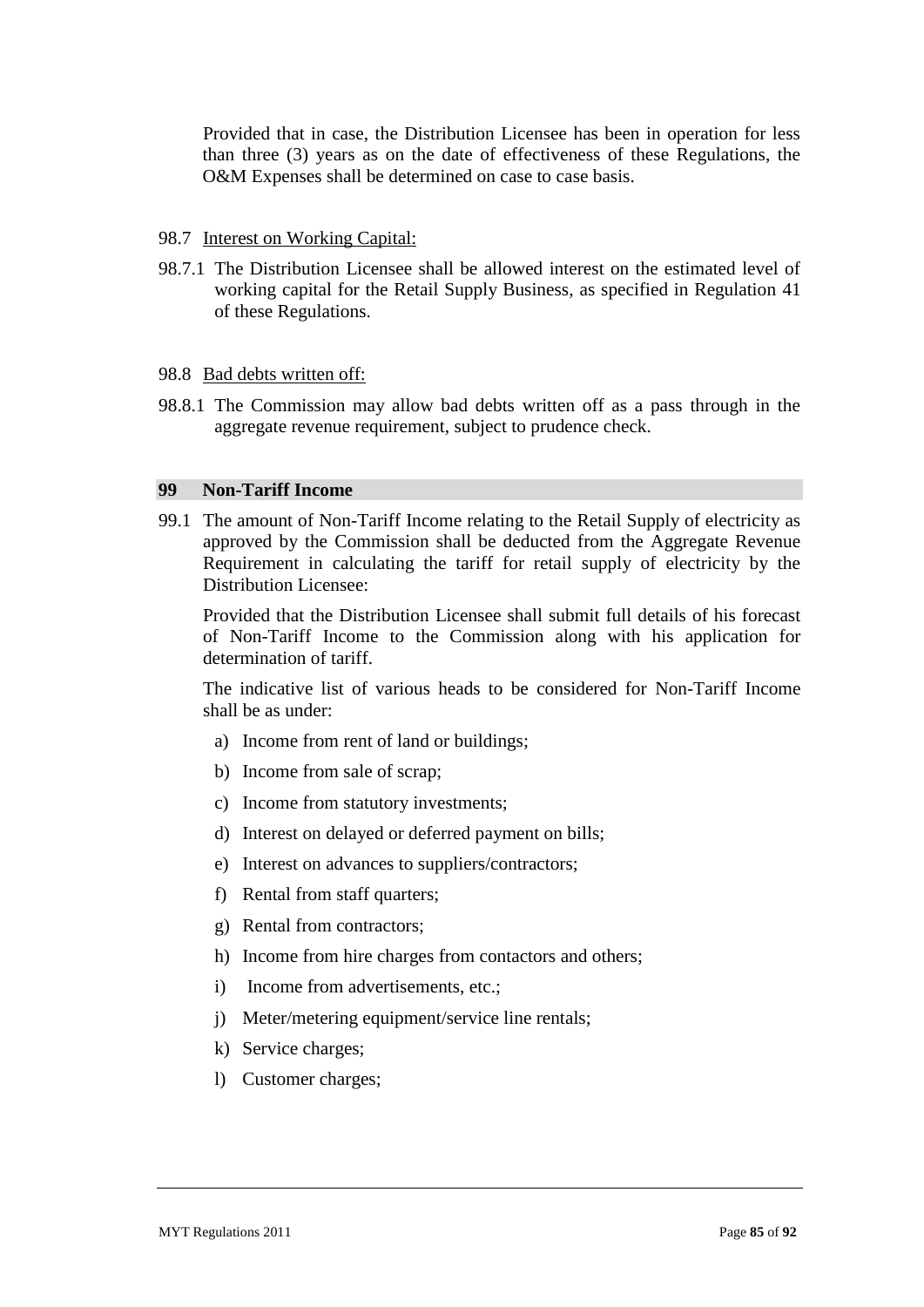- m) Revenue from late payment surcharge;
- n) Recovery for theft and pilferage of energy;
- o) Miscellaneous receipts;
- p) Prior period income:

Provided that the interest earned from investments made out of Return on Equity corresponding to the Retail Supply Business of the Distribution Licensee shall not be included in Non-Tariff Income:

Provided further that any income earned by a Distribution Licensee by sale of power to other Distribution Licensees or to consumers as per Section 49 of the Act using the existing power purchase agreements or bulk supply capacity allocated to the Distribution Licensee"s area of supply shall be reduced from the Aggregate Revenue Requirement of the Distribution Licensee for the purpose of determination of tariff.

#### **100 Income from Other Business**

100.1Where the Distribution Licensee has engaged in any Other Business, an amount equal to one-third of the revenues from such Other Business after deduction of all direct and indirect costs attributed to such Other Business shall be deducted from the Aggregate Revenue Requirement in calculating the tariff from retail supply of electricity by the Distribution Licensee:

Provided that the Distribution Licensee shall follow a reasonable basis for allocation of all joint and common costs between the Distribution Business and the Other Business and shall submit the Allocation Statement, duly audited and certified by the statutory auditors, to the Commission along with his application for determination of tariff;

Provided further that once the Commission notifies the Regulations for submission of Regulatory Accounts, the applications for tariff determination and truing up shall be based on the Regulatory Accounts;

Provided further that where the sum total of the direct and indirect costs of such Other Business exceed the revenues from such Other Business, no amount shall be allowed to be added to the Aggregate Revenue Requirement of the Distribution Licensee on account of such Other Business:

Provided further that nothing contained in these Regulations shall apply to a local authority engaged, before the commencement of the Act, in the business of distribution of electricity.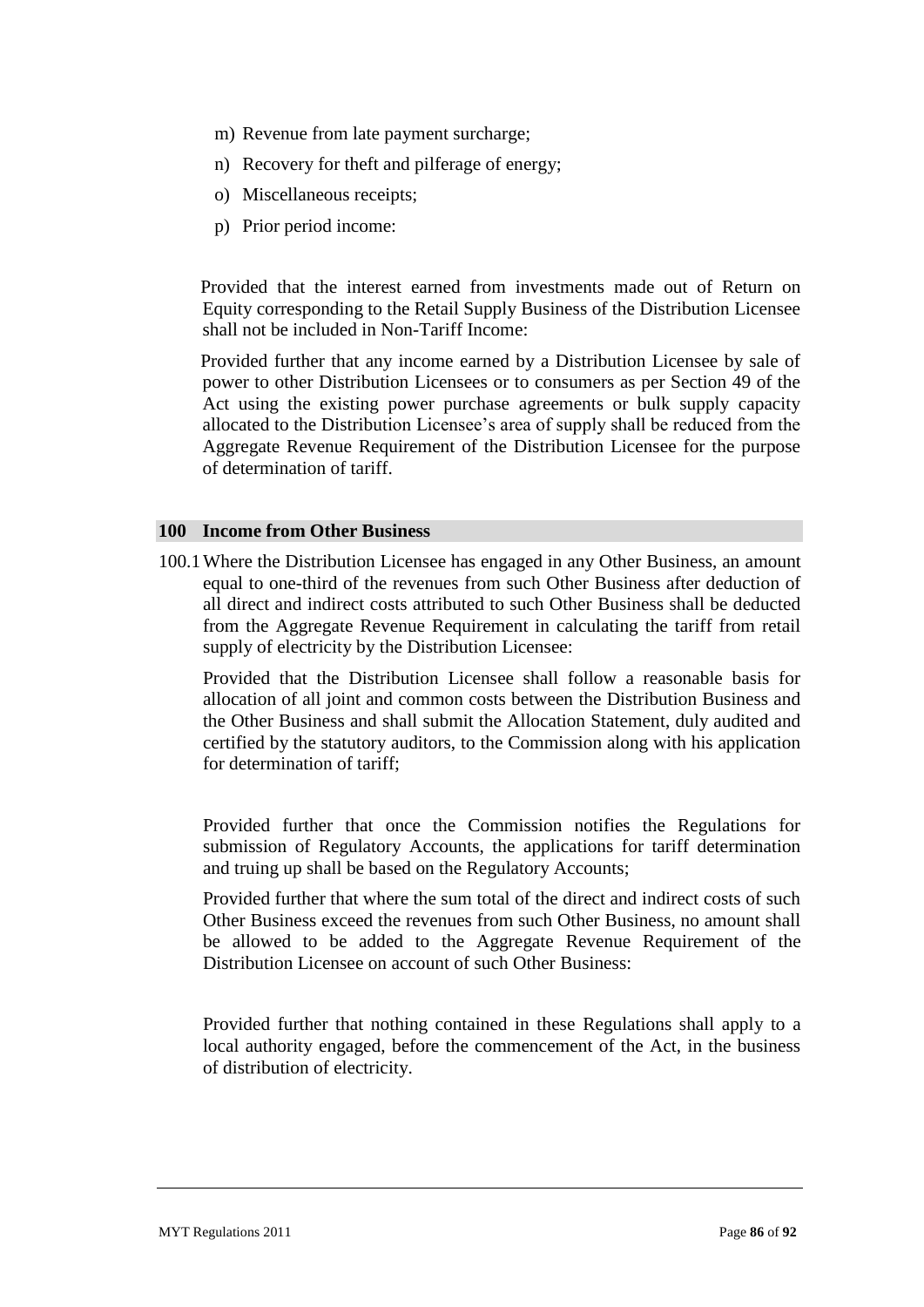## **101 Receipts on account of cross-subsidy surcharge**

101.1The amount received by the Distribution Licensee by way of cross-subsidy surcharge, as approved by the Commission in accordance with the Gujarat Electricity Regulatory Commission (Open Access in Intra-state Transmission and Distribution) Regulations, 2005, as applicable and as amended from time to time, shall be deducted from the Aggregate Revenue Requirement in calculating the tariff for retail supply of electricity by such Distribution Licensee, at the time of truing up.

## **102 Distribution Losses**

102.1The Distribution Licensee shall recover the approved level of distribution losses arising from the Retail Supply of electricity:

Provided that the Commission may stipulate a trajectory for distribution losses for Retail Supply of electricity in accordance with these Regulations as part of the Order on the Business Plan filed by the Distribution Licensee:

Provided further that any variation between the actual level of distribution losses and the approved level shall be dealt with, as part of the Truing up exercise.

**AHMEDABAD** (**Dr. Ketan Shukla) Date: 22<sup>nd</sup> March, 2011** SECRETARY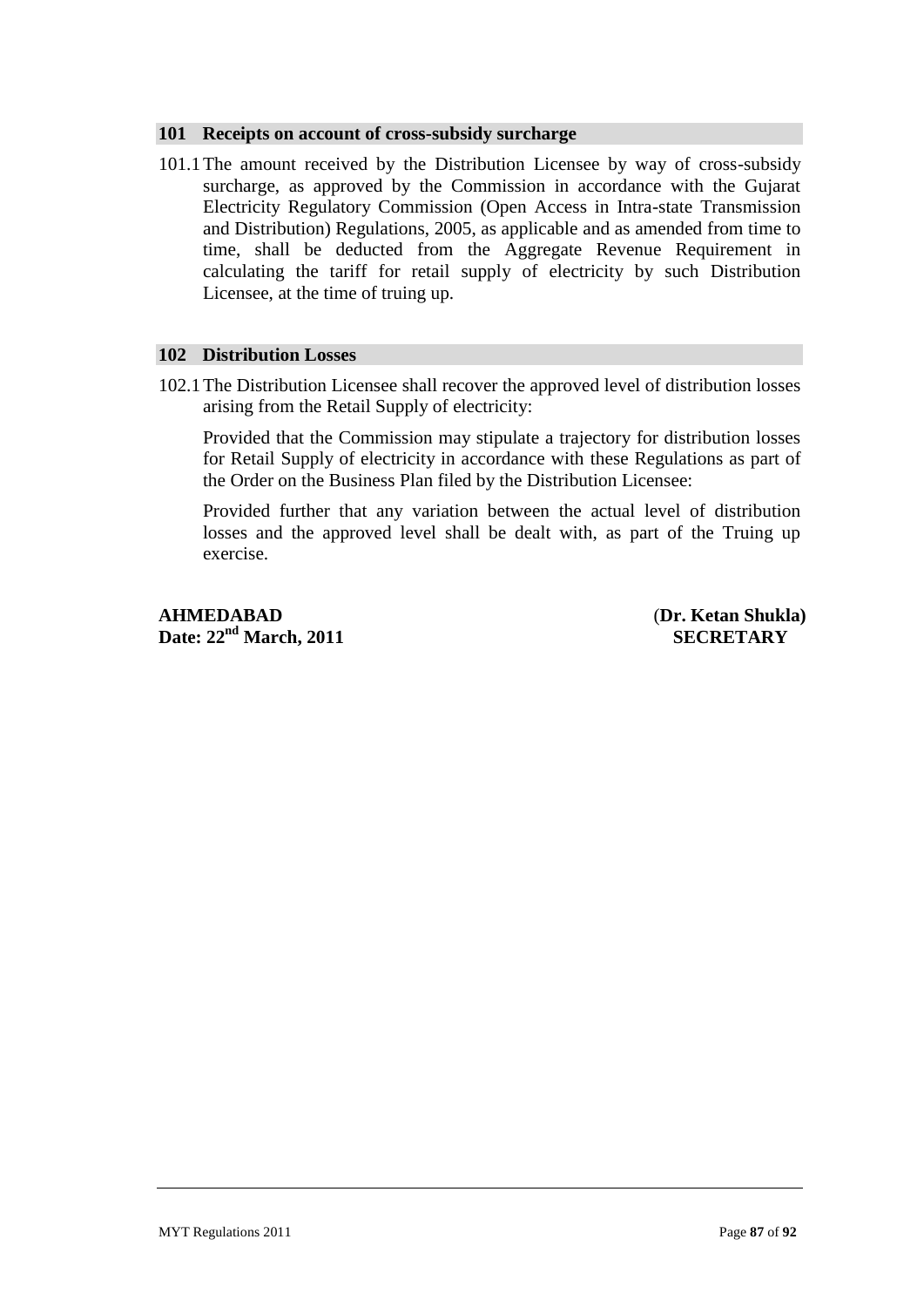# **Annexure I**

# **Depreciation Schedule**

|           |               |                                                                           | <b>Description of Assets</b>                                                                                                                               | <b>Depreciation</b><br>(Straight line)<br>(%) |  |
|-----------|---------------|---------------------------------------------------------------------------|------------------------------------------------------------------------------------------------------------------------------------------------------------|-----------------------------------------------|--|
| A.        |               |                                                                           | Land owned under full title                                                                                                                                |                                               |  |
| <b>B.</b> |               |                                                                           | Land held under lease                                                                                                                                      |                                               |  |
|           | a)            |                                                                           | for investment in the land                                                                                                                                 | 3.34                                          |  |
|           | b)            | for cost of clearing the site                                             |                                                                                                                                                            |                                               |  |
|           | c)            | Land for reservoir in case of Hydro generating station                    | 3.34                                                                                                                                                       |                                               |  |
| C.        |               | <b>Assets Purchased New:</b>                                              |                                                                                                                                                            |                                               |  |
|           | a.            | Plant and machinery in generating stations including plant<br>foundations |                                                                                                                                                            |                                               |  |
|           |               | $\mathbf{i}$                                                              | Hydro-electric                                                                                                                                             | 5.28                                          |  |
|           |               | $\rm ii)$                                                                 | Steam electric                                                                                                                                             | 5.28                                          |  |
|           |               | NHRS & Waste Heat Recovery Boilers/Plants                                 |                                                                                                                                                            |                                               |  |
|           |               | $\overline{iii}$                                                          | Diesel-electric and gas plant                                                                                                                              | 5.28                                          |  |
|           | $\mathbf b$ . | Cooling towers and circulating water systems                              | 5.28                                                                                                                                                       |                                               |  |
|           | $C_{\bullet}$ | Hydraulic works forming part of Hydro-electric systems<br>including:-     |                                                                                                                                                            |                                               |  |
|           |               | $\mathbf{i}$                                                              | Dams, Spillways, weirs, canals, reinforced concrete<br>Flumes and siphons                                                                                  | 5.28                                          |  |
|           |               | $\rm ii)$                                                                 | Reinforced concrete pipelines and surge tanks, steel<br>pipelines, sluice gates, steel surge (tanks) hydraulic<br>control valves and other hydraulic works | 5.28                                          |  |
|           | d.            | Building & civil engineering works of permanent character                 |                                                                                                                                                            |                                               |  |
|           |               | $\mathbf{i}$                                                              | Offices & showrooms                                                                                                                                        | 3.34                                          |  |
|           |               | $\rm ii)$                                                                 | Containing thermo-electric generating plant                                                                                                                | 3.34                                          |  |
|           |               | $\overline{\text{iii}}$                                                   | Containing hydro-electric generating plant                                                                                                                 | 3.34                                          |  |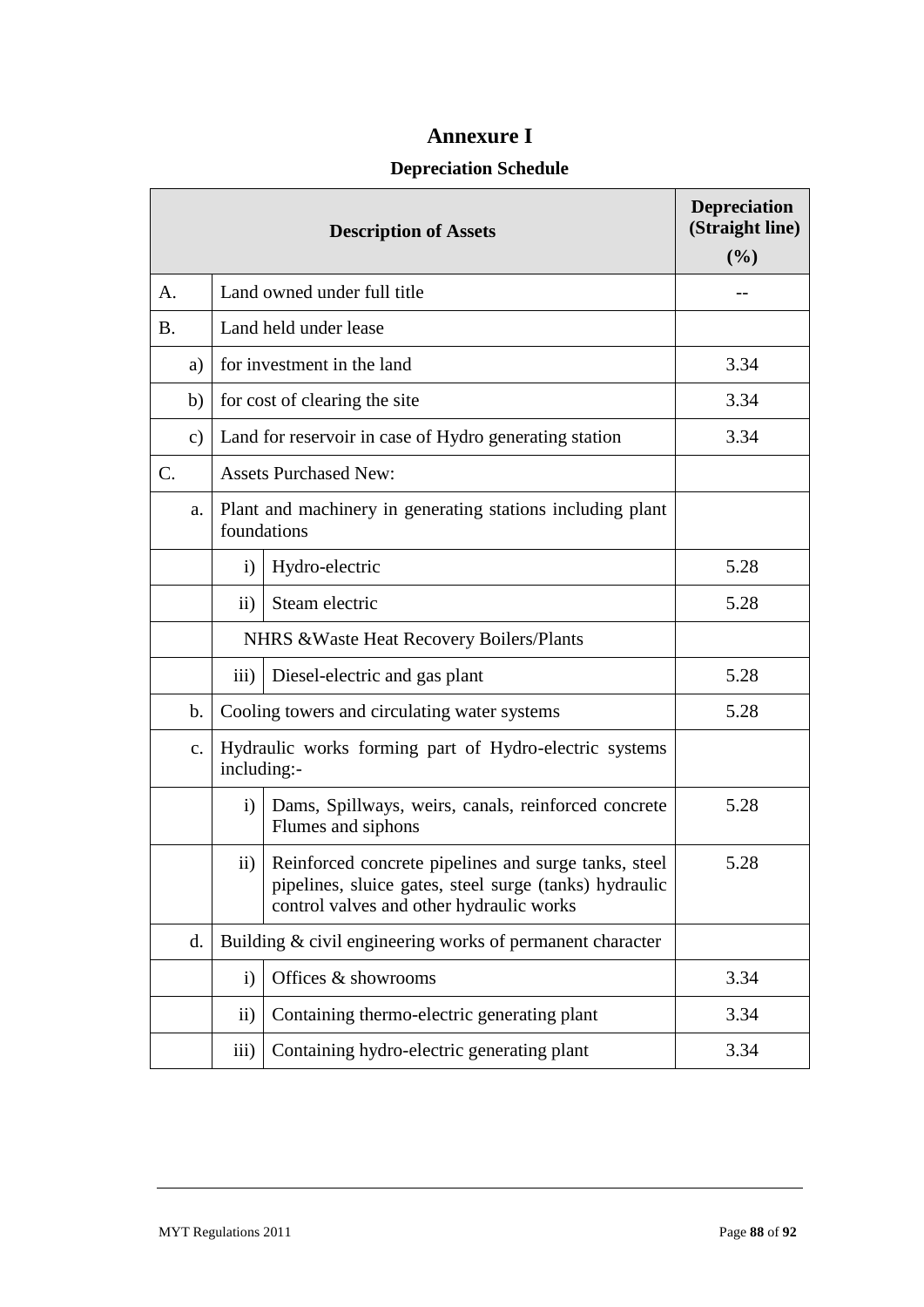|    | <b>Depreciation</b><br>(Straight line)<br>(%) |                                                                                                                        |      |
|----|-----------------------------------------------|------------------------------------------------------------------------------------------------------------------------|------|
|    | iv)                                           | Temporary erection such as wooden structures                                                                           | 100  |
|    | V)                                            | Roads other than kutcha roads                                                                                          | 3.34 |
|    | $\mathbf{v}$ i)                               | Others                                                                                                                 | 3.34 |
| e. |                                               | transformer (Kiosk) sub-station<br>Transformers,<br>equipment & other fixed apparatus (including plant<br>foundations) |      |
|    | $\mathbf{i}$                                  | Transformers (including foundations)<br>having<br>a<br>rating of 100 kilo volt amperes and over                        | 5.28 |
|    | $\mathbf{ii}$                                 | Others                                                                                                                 | 5.28 |
| f. |                                               | Switchgear including cable connections                                                                                 | 5.28 |
| g. |                                               | Lightning arrestors                                                                                                    |      |
|    | $\mathbf{i}$                                  | Station type                                                                                                           | 5.28 |
|    | $\rm ii)$                                     | Pole type                                                                                                              | 5.28 |
|    | $\overline{iii}$                              | Synchronous condensor                                                                                                  | 5.28 |
| h. |                                               | <b>Batteries</b>                                                                                                       | 5.28 |
|    | $\mathbf{i}$                                  | Underground Cable including joint boxes<br>and<br>disconnected boxes                                                   | 5.28 |
|    | $\mathbf{ii}$ )                               | Cable duct system                                                                                                      | 5.28 |
| i. |                                               | Overhead lines including supports:                                                                                     |      |
|    | $\mathbf{i}$                                  | Lines on fabricated steel operating at nominal<br>voltages higher than 66 kV                                           | 5.28 |
|    | $\rm ii)$                                     | Lines on steel supports operating at nominal<br>voltages higher than 13.2 kilovolts but not exceeding<br>66 kilovolts  | 5.28 |
|    | $\overline{iii}$                              | Lines on steel or reinforced concrete supports                                                                         | 5.28 |
|    | iv)                                           | Lines on treated wood supports                                                                                         | 5.28 |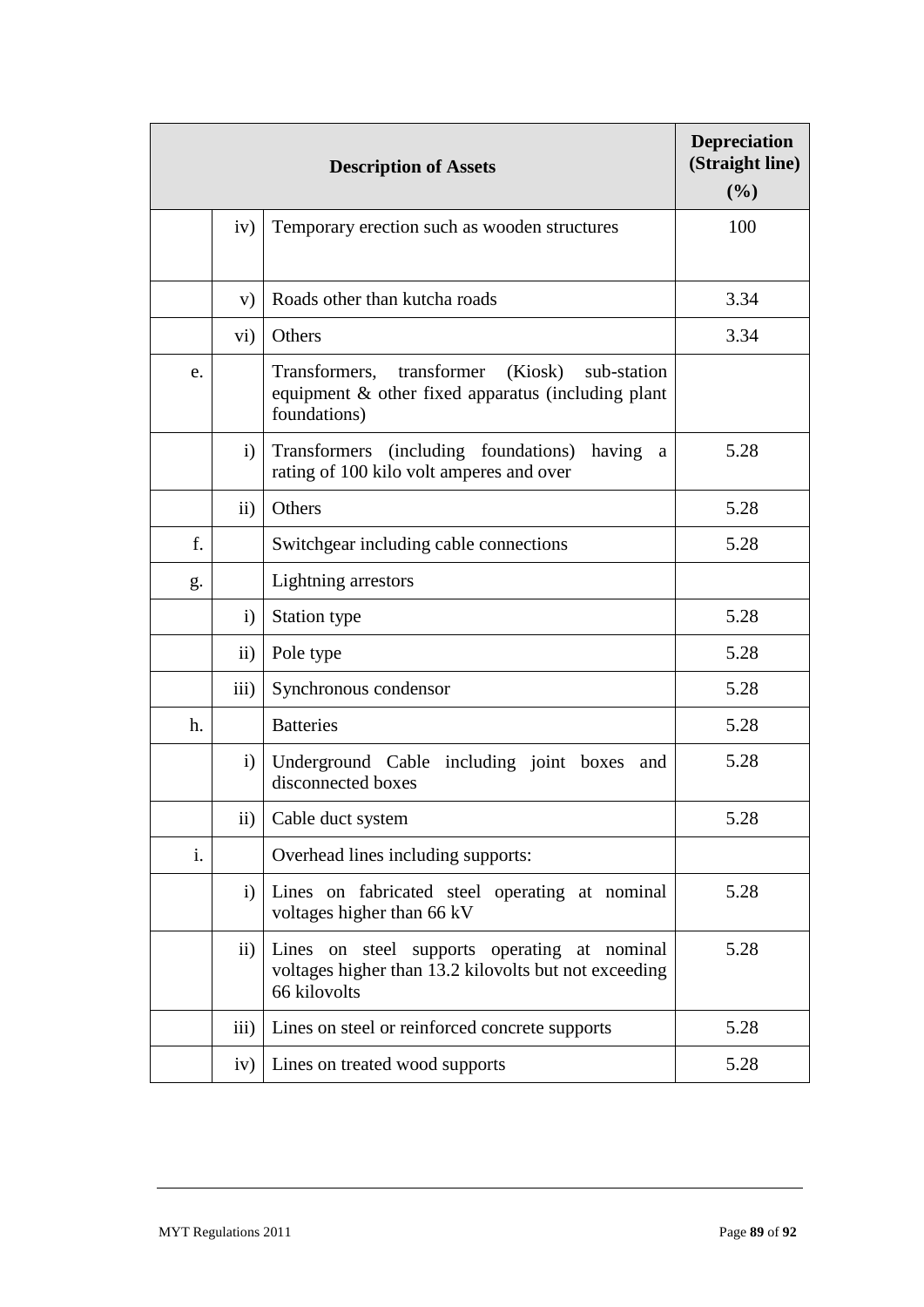|                |               | <b>Description of Assets</b>                                                                | <b>Depreciation</b><br>(Straight line)<br>(%) |
|----------------|---------------|---------------------------------------------------------------------------------------------|-----------------------------------------------|
| j.             |               | <b>Meters</b>                                                                               | 5.28                                          |
| k.             |               | Self propelled vehicles                                                                     | 9.50                                          |
| $\mathbf{l}$ . |               | Air conditioning plants:                                                                    |                                               |
|                | $\mathbf{i}$  | Static                                                                                      | 5.28                                          |
|                | $\mathbf{ii}$ | Portable                                                                                    | 9.50                                          |
| m.             | $\mathbf{i}$  | Office furniture and fittings                                                               | 6.33                                          |
|                | $\rm ii)$     | Office equipments                                                                           | 6.33                                          |
|                | iii)          | Internal wiring including fittings and apparatus                                            | 6.33                                          |
|                | iv)           | Street light fittings                                                                       | 5.28                                          |
| n.             |               | Apparatus let on hire                                                                       |                                               |
|                | $\mathbf{i}$  | Other than motors                                                                           | 9.50                                          |
|                | $\rm ii)$     | <b>Motors</b>                                                                               | 6.33                                          |
| Ο.             |               | Communication equipment:                                                                    |                                               |
|                | $\mathbf{i}$  | Radio and high frequency carrier system                                                     | 6.33                                          |
|                | $\mathbf{ii}$ | Telephone lines and telephones                                                              | 6.33                                          |
| p.             |               | I.T. equipments                                                                             | 15                                            |
| q.             |               | Assets purchased second hand and<br>assets<br>not<br>otherwise provided for in the Schedule | 5.28                                          |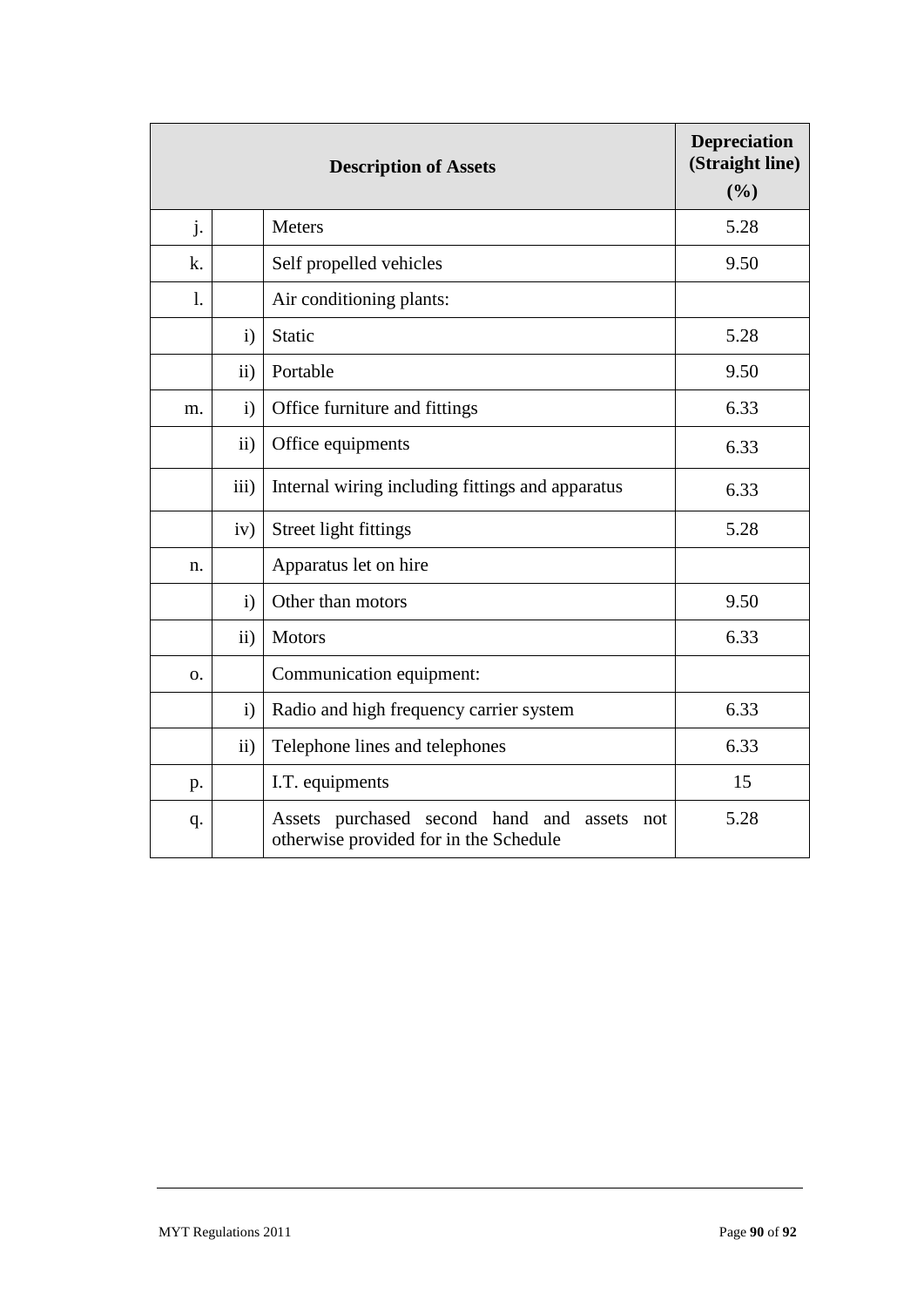# **Annexure II**

# **Procedure for calculation of Transmission System Availability**

- 1. Transmission system availability factor for a calendar month (TAFM) shall be calculated by the respective Transmission Licensee certified by the SLDC, separately for each AC and HVDC transmission system and grouped according to sharing of transmission charges.
- 2. TAFM, in percent, shall be equal to  $(100 100 \text{ x } \text{NAFM})$ , where NAFM is the non- availability factor in per unit for the month, for the transmission system / subsystem.
- 3. NAFM for A.C. systems / sub-systems shall be calculated as follows :

 $NAFM =$ 

$$
\begin{array}{ll}\n & \text{I} & \text{T} \\
\text{NAFM} & = [\sum_{l=1}^{n} (\text{OH}_1 \text{x Cktkm}_1 \text{x NSC}_1) + \sum_{t=1}^{n} (\text{OH}_1 \text{x MVA}_t \text{x2.5}) \\
 & \text{I} & \text{I} & \text{I} \\
 & \text{R} & \text{L} \\
 & \text{I} & \text{I} & \text{I} \\
 & \text{I} & \text{I} & \text{I} \\
 & \text{I} & \text{I} & \text{I} \\
 & \text{I} & \text{I} & \text{I}\n\end{array}
$$

T  
+
$$
\sum_{t=1}
$$
 (MVA<sub>t</sub>x 2.5) +  $\sum_{r=1}$  (MVAR<sub>r</sub>x 4)]

Where

|             | identifies a transmission line circuit                   |                                                              |  |
|-------------|----------------------------------------------------------|--------------------------------------------------------------|--|
|             | identifies a transformer / ICT                           |                                                              |  |
|             | identifies a bus reactor, switchable line reactor or SVC |                                                              |  |
|             |                                                          | total number of line circuits                                |  |
|             | $=$                                                      | total number of transformers and ICTs                        |  |
| R           | $=$                                                      | total number of bus reactor, switchable line reactor and SVC |  |
| <b>OH</b>   | $=$                                                      | Outage hours or hours of non-availability in the month,      |  |
|             |                                                          | excluding the duration of outages not attributable to the    |  |
|             |                                                          | Transmission Licensee, if any, as per clause (5)             |  |
| Ckt km      | $=$                                                      | Length of a transmission line circuit in km                  |  |
| <b>NSC</b>  | $=$                                                      | Number of sub-conductors per phase                           |  |
| <b>MVA</b>  | $=$                                                      | MVA rating of a transformer / ICT                            |  |
| <b>MVAR</b> | $=$                                                      | MVAR rating of a bus reactor, switchable line reactor or     |  |